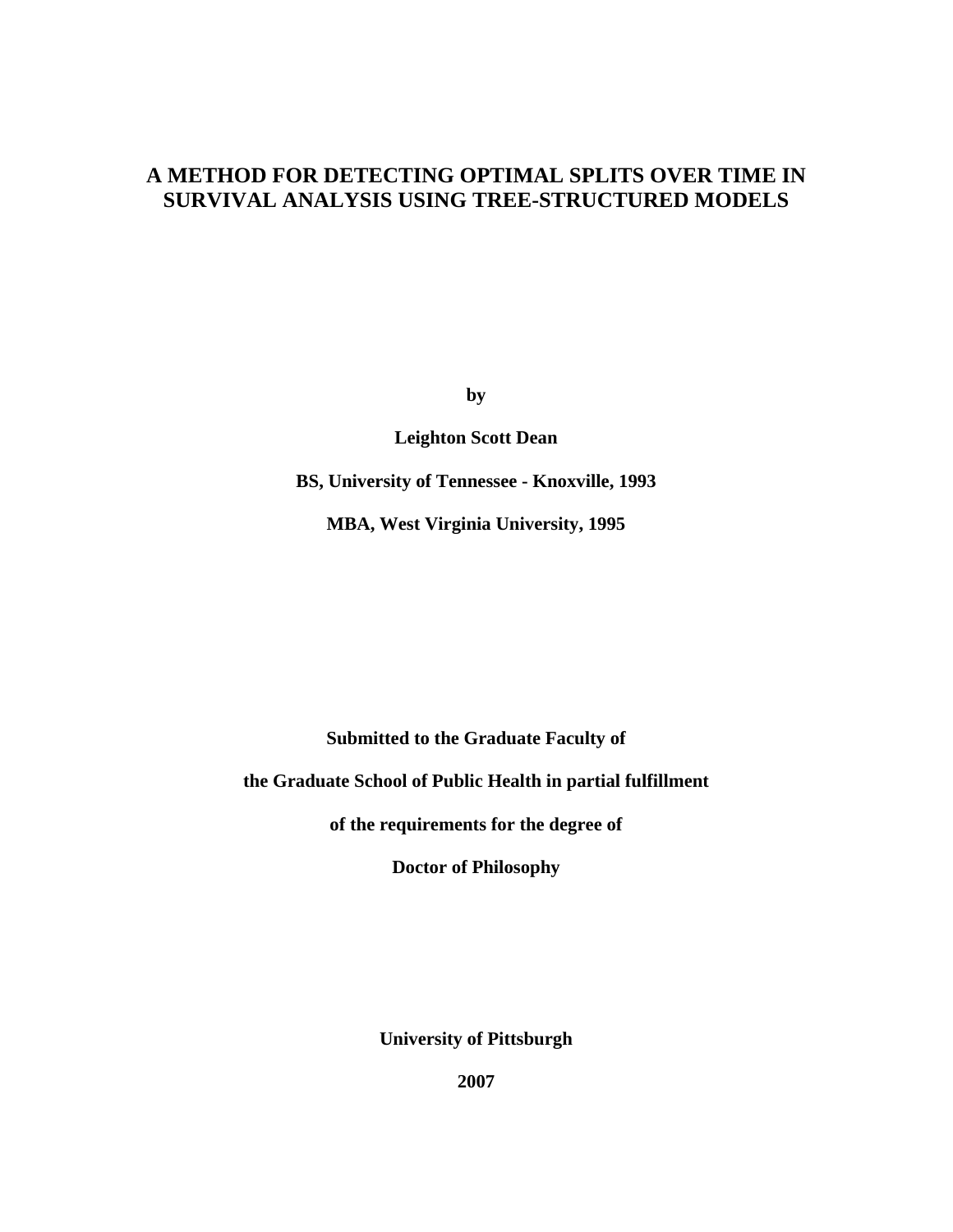## UNIVERSITY OF PITTSBURGH

Graduate School of Public Health

This dissertation was presented

by

Leighton Scott Dean

It was defended on

April 6, 2007

and approved by

## **Disseration Director: Stewart J. Anderson, PhD, Professor, Department of Biostatistics, Graduate School of Public Health, University of Pittsburgh**

Vincent C. Arena, PhD, Associate Professor, Department of Biostatistics, Graduate School of Public Health, University of Pittsburgh

Joseph P. Costantino, PhD, Professor, Department of Biostatistics, Graduate School of Public Health, University of Pittsburgh

Sheryl F Kelsey, PhD, Professor, Department of Epidemiology, Graduate School of Public Health, University of Pittsburgh

Sati Mazumdar, PhD, Professor, Department of Biostatistics and Psychiatry, Graduate School of Public Health, University of Pittsburgh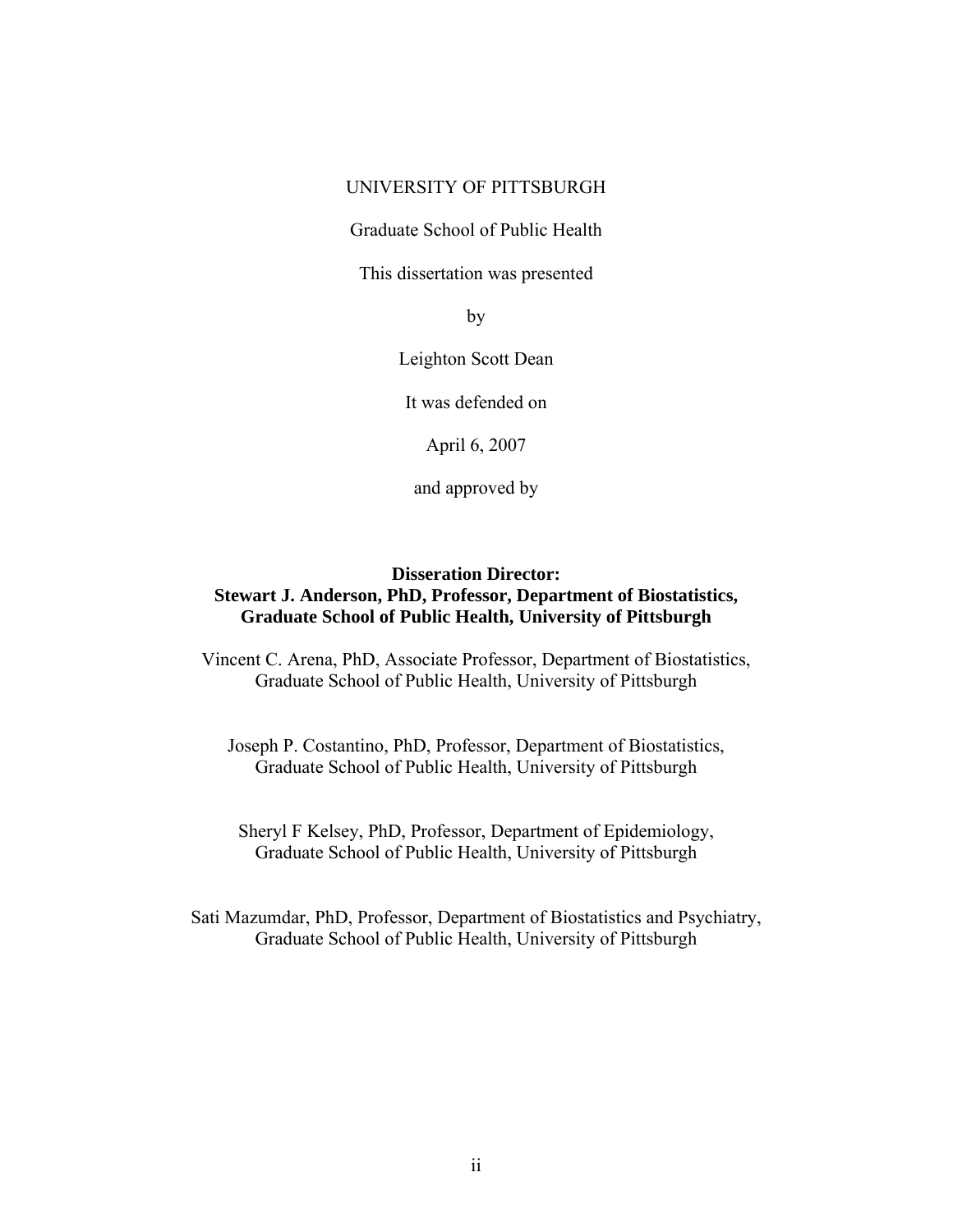Copyright © by Leighton Scott Dean

2007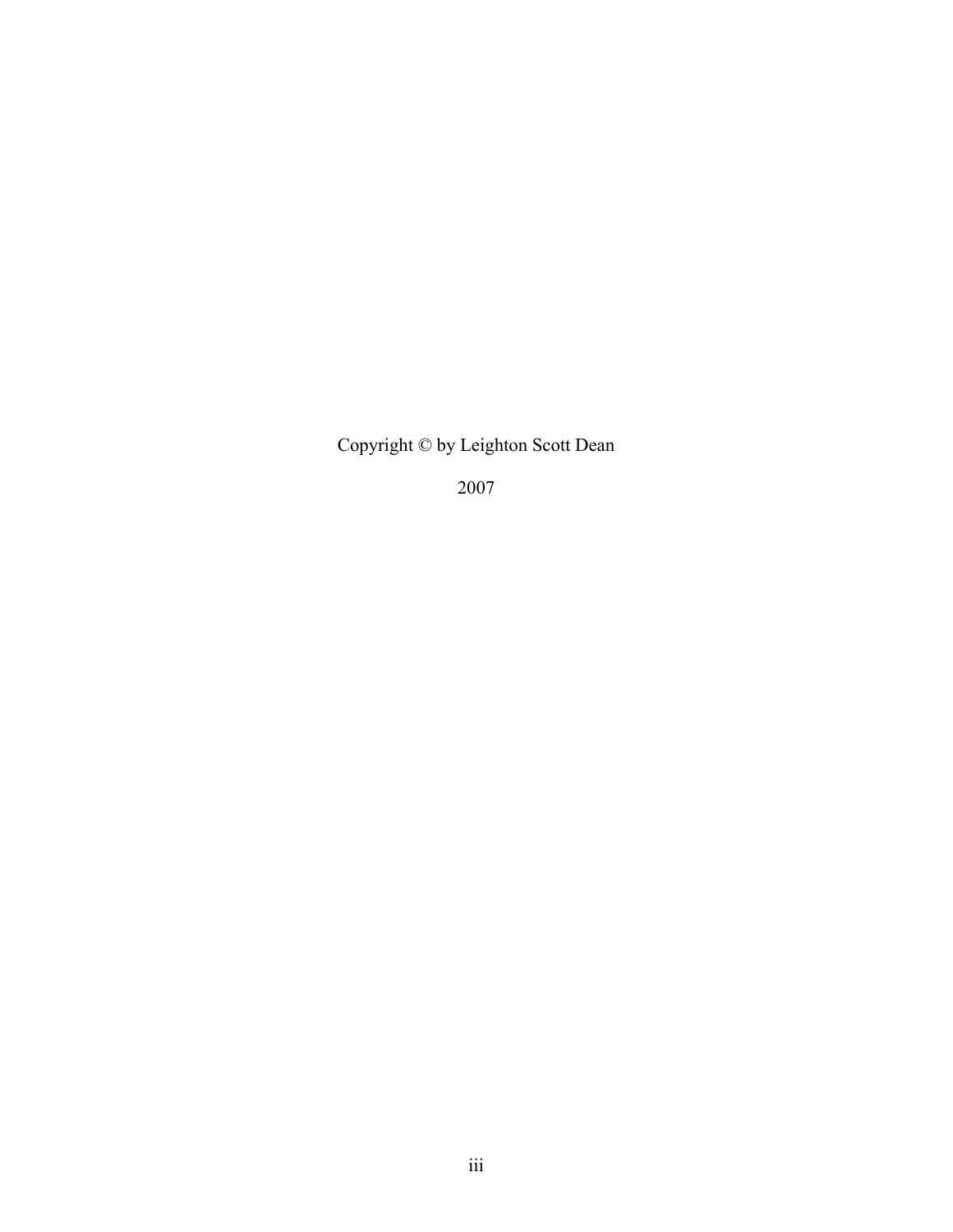## **A METHOD FOR DETECTING OPTIMAL SPLITS OVER TIME IN SURVIVAL ANALYSIS USING TREE-STRUCTURED MODELS**

Leighton Scott Dean, PhD

University of Pittsburgh, 2007

One of the most popular uses for tree-based methods is in survival analysis for censored time data where the goal is to identify factors that are predictive of survival. Tree-based methods, due to their ability to identify subgroups in a hierarchical manner, can sometimes provide a useful alternative to Cox's proportional hazards model (1972) for the exploration of survival data. Since the data are partitioned into approximately homogeneous groups, Kaplan-Meier estimators can be used to compare prognosis between the groups presented by "nodes" in the tree. The demand for tree-based methods comes from clinical studies where the investigators are interested in grouping patients with differing prognoses. Tree-based methods are usually conducted at landmark time points, for example, five-year overall survival, but the effects of some covariates might be attenuated or increased at some other landmark time point. In some applications, it may be of interest to also determine the time point with respect to the outcome interest where the greatest discrimination between subgroups occurs. Consequently, by using a conventional approach, the time point at which the discrimination is the greatest might be missed.

To remediate this potential problem, we propose a tree-structure method that will split based on the potential time-varying effects of the covariates. Accordingly, with our method, we find the best point of discrimination of a covariate with respect to not only a particular value of

iv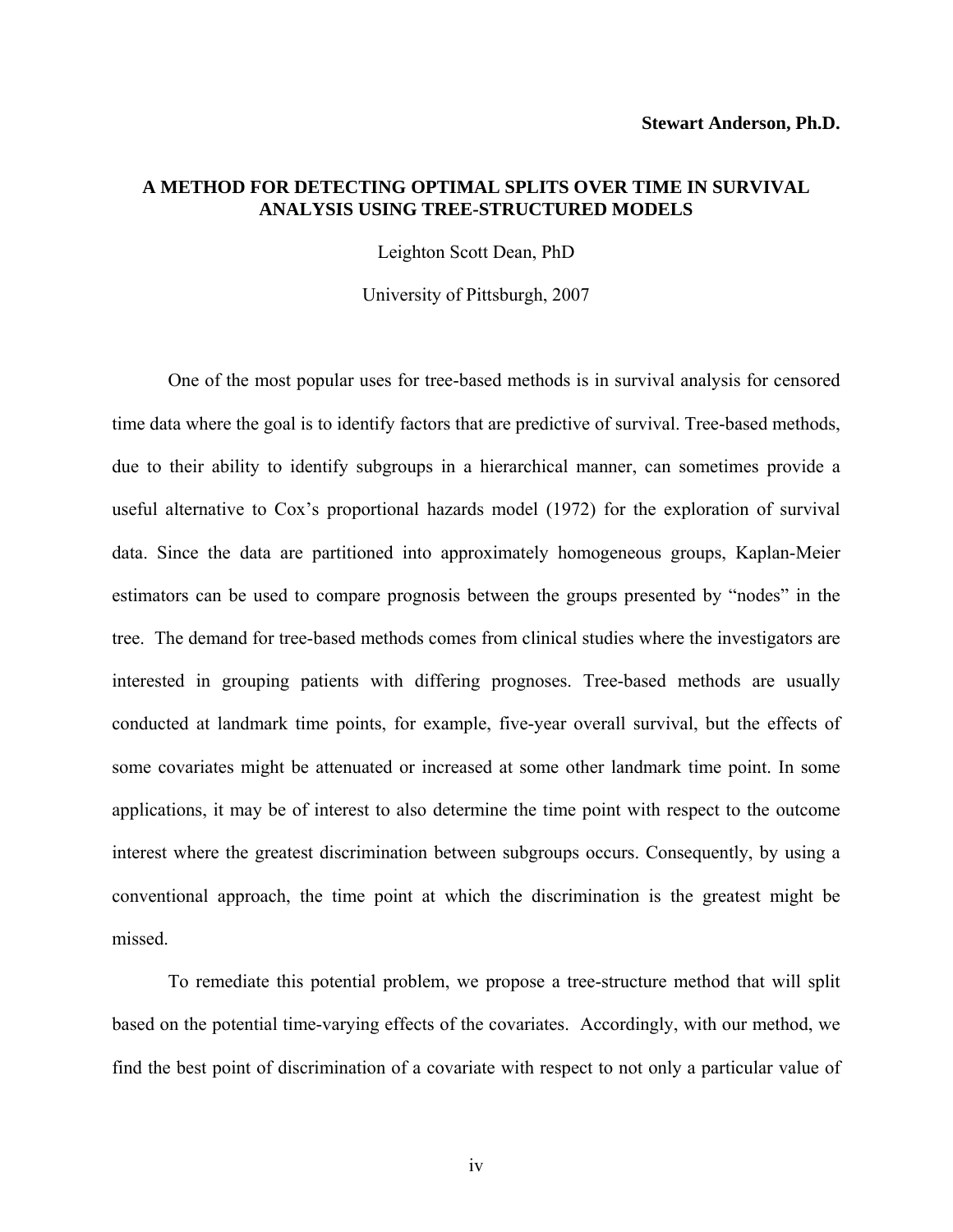that covariate but also to the time when the endpoint of interest is observed. We analyze survival data from the National Surgical Adjuvant Breast and Bowel Project (NSABP) Protocol B-09 to demonstrate our method. Simulations are used to assess the statistical properties of this proposed methodology.

We propose a new method in survival analysis, which is an area of statistics that is commonly used to assess prognoses of patients or participants in large public health studies. Our proposed method has public health significance because it could potentially facilitate a more refined assessment of the effect of biological and clinical markers on the survival times of different patient populations.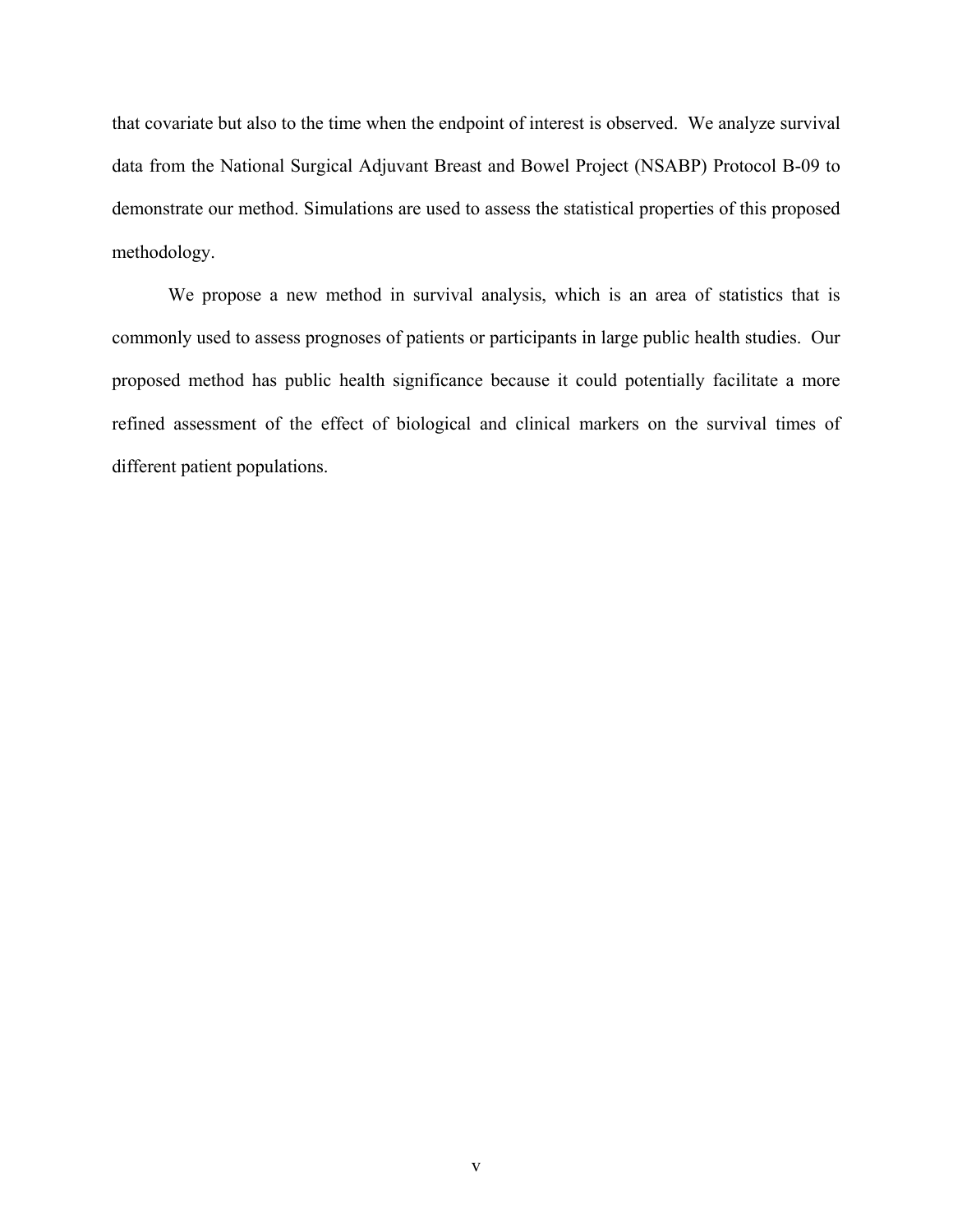# **TABLE OF CONTENTS**

|     |                                    |                                           | $\mathbf{X}$   |  |
|-----|------------------------------------|-------------------------------------------|----------------|--|
| 1.0 |                                    |                                           | $\mathbf{1}$   |  |
| 2.0 |                                    |                                           | 5              |  |
|     | 2.1                                |                                           | 5              |  |
|     | 2.2                                |                                           | $\overline{7}$ |  |
|     | 2.3                                |                                           | 10             |  |
|     | 2.4                                |                                           | 12             |  |
|     | 2.5                                | COST-COMPLEXITY PRUNING                   | 14             |  |
|     | 2.6                                |                                           | 19             |  |
|     | 2.7                                |                                           | 21             |  |
|     | 2.8                                |                                           | 22             |  |
|     |                                    |                                           |                |  |
|     | 3.1                                | METHODS THAT USE BETWEEN-NODE HOMOGENEITY | 25             |  |
|     | 3.2                                | METHODS THAT USE WITHIN NODE HOMOGENEITY  | 29             |  |
|     |                                    |                                           | 35             |  |
|     |                                    |                                           | 35             |  |
|     |                                    |                                           | 36             |  |
|     |                                    |                                           | 37             |  |
|     |                                    |                                           | 38             |  |
|     | 5.0 EXAMPLE OF THE RPART TECHNIQUE |                                           |                |  |
|     |                                    |                                           | 39             |  |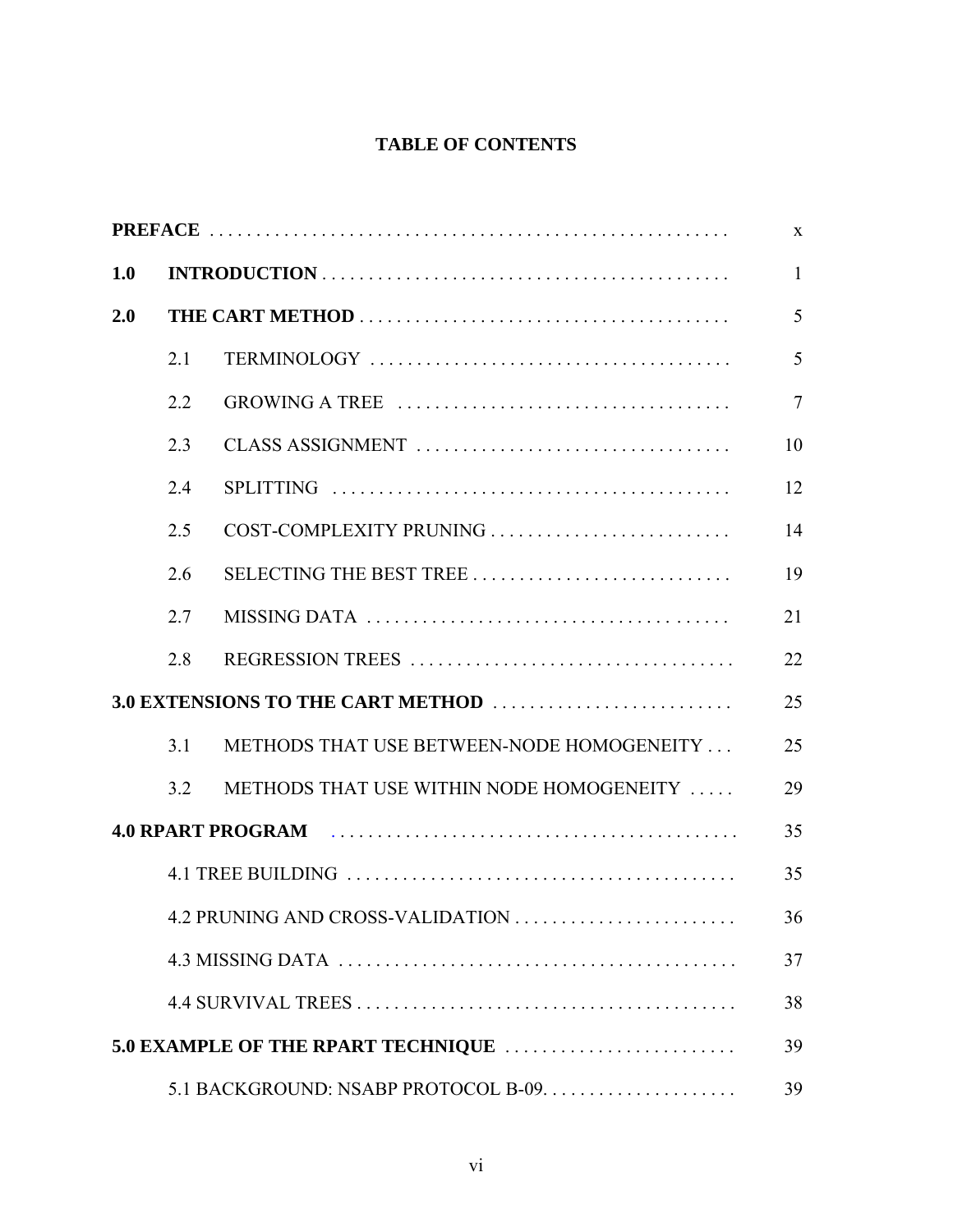| 5.2 USING RPART IN THE ANALYSIS OF PROTOCOL B-09 | 41  |  |
|--------------------------------------------------|-----|--|
|                                                  | 45  |  |
|                                                  | 45  |  |
|                                                  | 48  |  |
|                                                  |     |  |
|                                                  | 54  |  |
|                                                  | 55  |  |
|                                                  | 59  |  |
|                                                  | 61  |  |
| 6.4.1 Exponential Distribution Simulations       | 62  |  |
|                                                  | 70  |  |
|                                                  | 78  |  |
|                                                  | 79  |  |
|                                                  | 79  |  |
|                                                  | 82  |  |
| APPENDIX 1: ADDITIONAL PROGRAMMING DETAIL        | 84  |  |
|                                                  | 92  |  |
| <b>BIBLIOGRAPHY</b>                              | 104 |  |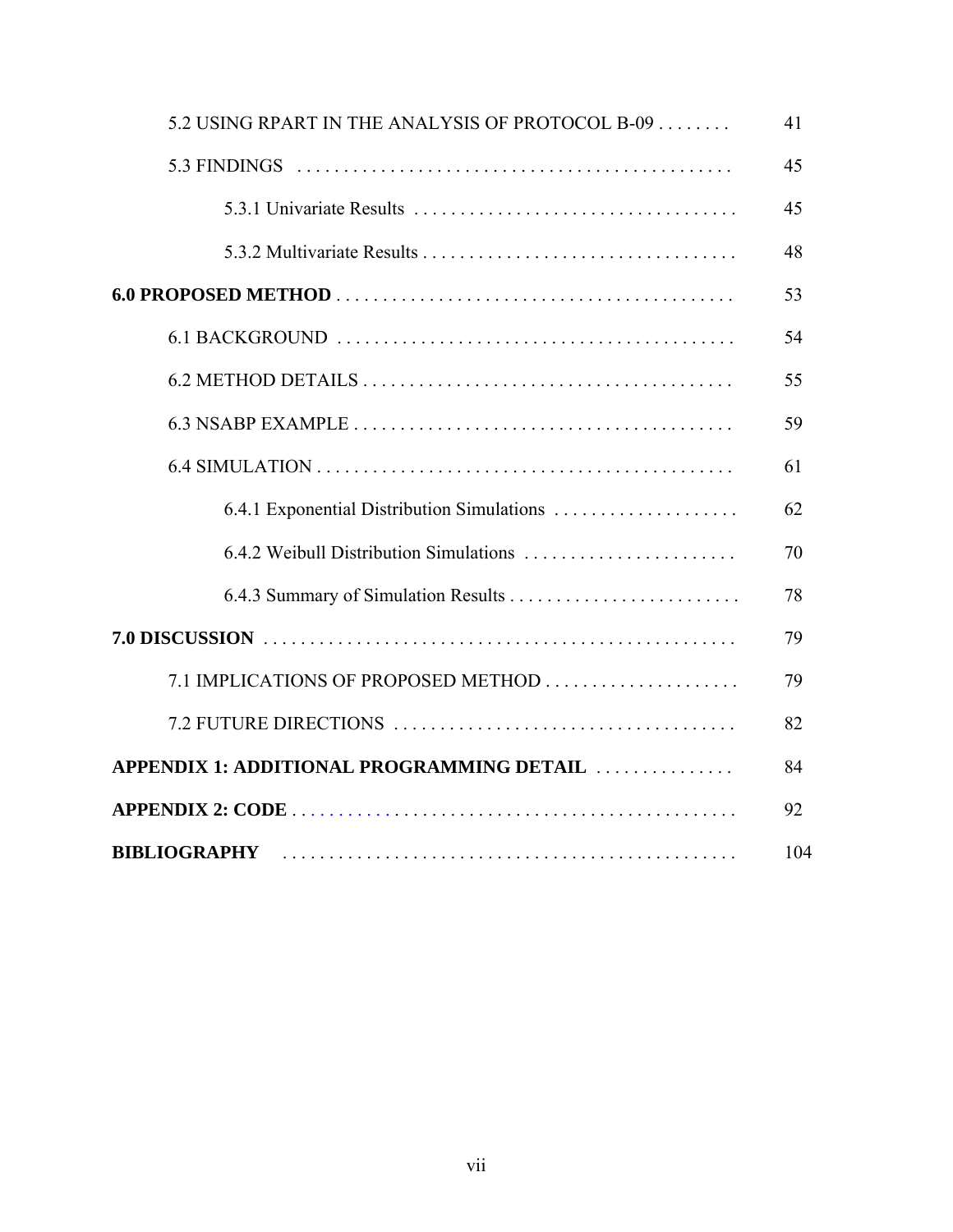## **LIST OF FIGURES**

|     |                                                                    | 8  |
|-----|--------------------------------------------------------------------|----|
|     |                                                                    | 16 |
| 5.1 |                                                                    | 40 |
|     | 5.2 5-year and 10-year OS Trees from Fisher, et al                 | 43 |
|     | 5.3 Z-values and Splits for Markers (Univariate Model)             | 47 |
|     | 5.4 Z-values and Splits for Markers (Multivariate Model)           | 50 |
| 5.5 | <b>Improvement of Primary Splits for All Markers </b>              | 51 |
| 6.1 |                                                                    | 59 |
| 6.2 | Simulation Data Structure using Exponential Distribution           | 63 |
| 6.3 | <b>Survival Curve for Exponential Distribution Simulation </b>     | 64 |
| 6.4 | Splits by Time Points for Exponential Distribution (No Censoring)  | 68 |
| 6.5 | Splits by Time Points for Exponential Distribution (20% Censoring) | 69 |
| 6.6 | Simulation Data Structure using Weibull Distribution               | 71 |
| 6.7 | Survival Curve for Weibull Distribution Simulation                 | 72 |
| 6.8 | Splits by Time Points for Weibull Distribution (No Censoring)      | 76 |
|     | 6.9 Splits by Time Points for Weibull Distribution (20% Censoring) | 77 |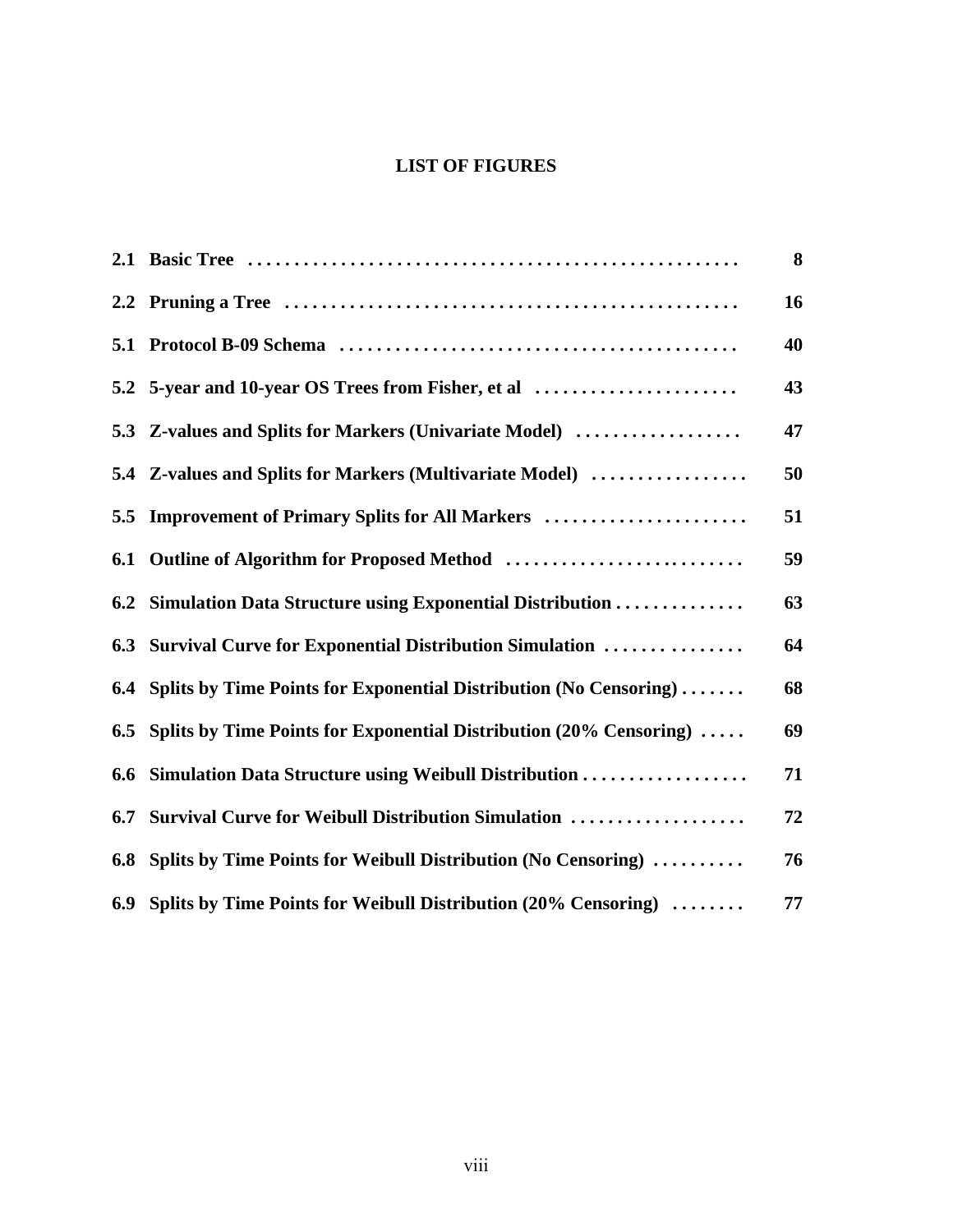## **LIST OF TABLES**

| 5.1 Measures and other clinical and pathologic characteristics                          | 42 |
|-----------------------------------------------------------------------------------------|----|
|                                                                                         | 60 |
| 6.2 Event Times for Tree at First Replication under Exponential Distribution.           | 65 |
| 6.3 Percent of Replications that did not Split under Exponential Distribution           | 66 |
| 6.4 Event Times for Tree at First Replication under Weibull Distribution                | 73 |
| 6.5 Percent of Replications that did not Split under Weibull Distribution $\dots \dots$ | 74 |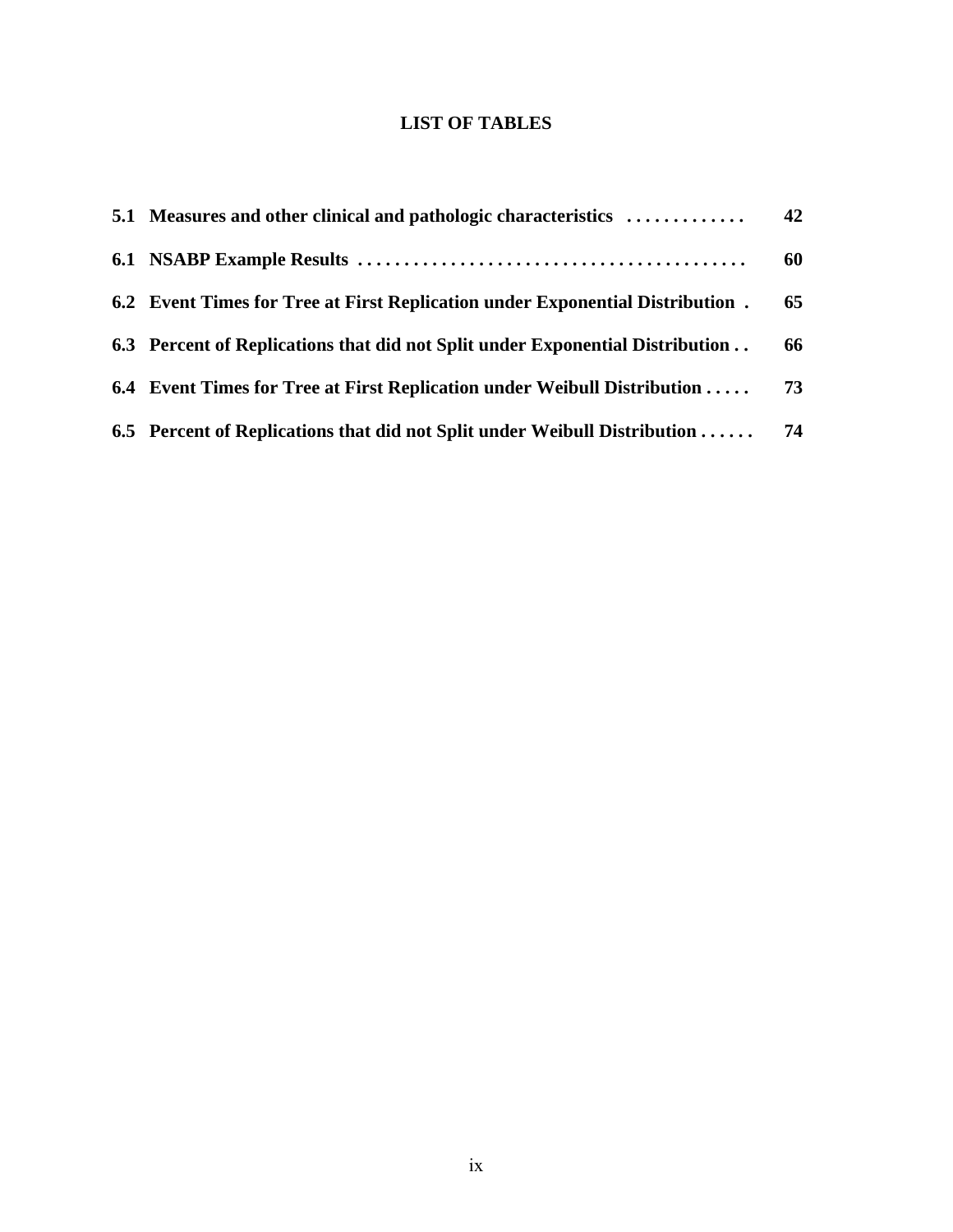## **PREFACE**

<span id="page-9-0"></span>I would like to thank the members of my committee: Dr Vincent C Arena, Dr Joseph P Costantino, Dr Sheryl F Kelsey, and Dr Sati Mazumdar for their valuable input and guidance during the course of this work. I would especially like to thank my advisor Dr Stewart Anderson, who I have learned so much from while working with him throughout my graduate studies. His guidance and support over the years has been invaluable.

 I would like to thank Dr May Nawal Lutfiyya. It was her mentorship that helped lead me to the path that I follow today.

Finally, I would like to express a special thanks to my family whom without I could never have reached this goal. I would like to thank my parents, Rodney and Donna, and my brother, Chad for their support. I would especially like to thank my wife, Stacey, and my daughter, Ava, for their love, patience and understanding. It has been a long road but it has been worth it with them behind me.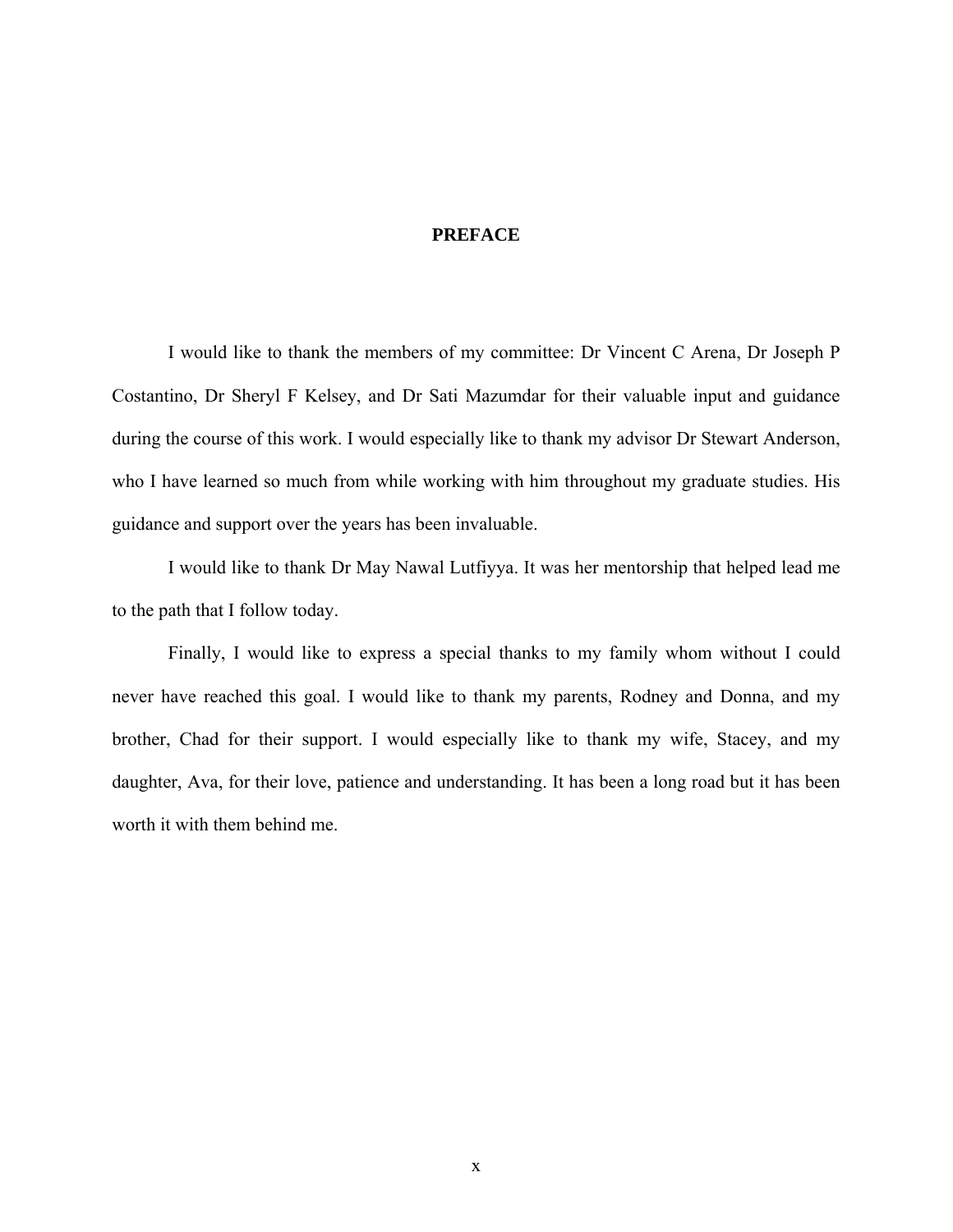### **1.0 INTRODUCTION**

<span id="page-10-0"></span>Tree structure methods have become a powerful tool to study patterns in data analysis. Morgan and Sonquist (1963) first introduced the idea of recursive partitioning for handling interactions in social science data; they called it "automatic interaction detection" (AID). However, the approach only gained popularity about 20 years later with the concepts presented by Breiman, et al. (1984) in their book, "Classification and Regression Trees" (CART). Breiman, et al., and others have extended these CART methods to many types of regression (linear, logistic, survival) problems.

The focus of this dissertation is on survival regression trees. An extension to the CART method developed by Breiman, et al. was proposed by Therneau and Adkinson (1997) and implemented as an algorithm called "RPART". Our proposed method extends the concept used by Therneau and Adkinson to determine if the effects of predictive markers change over time and if the optimal split-points for these markers change with time. Additionally, we will seek to ascertain when the optimum time to examine such markers occurs. For example, is the "optimal" time to look at an outcome, such as overall survival, a landmark time point (e.g. 5 years or 10 years) or some other time? Our method will not only find the best point of discrimination with respect to the level of a marker but also the time when the endpoint of interest is observed. Determining such a point could be useful in deciding not only *what value* of a marker is optimal for identifying homogeneous subsets of patients but also at *what point in time* should the decision be made. In addition, simulations are used to assess the statistical properties of this proposed methodology.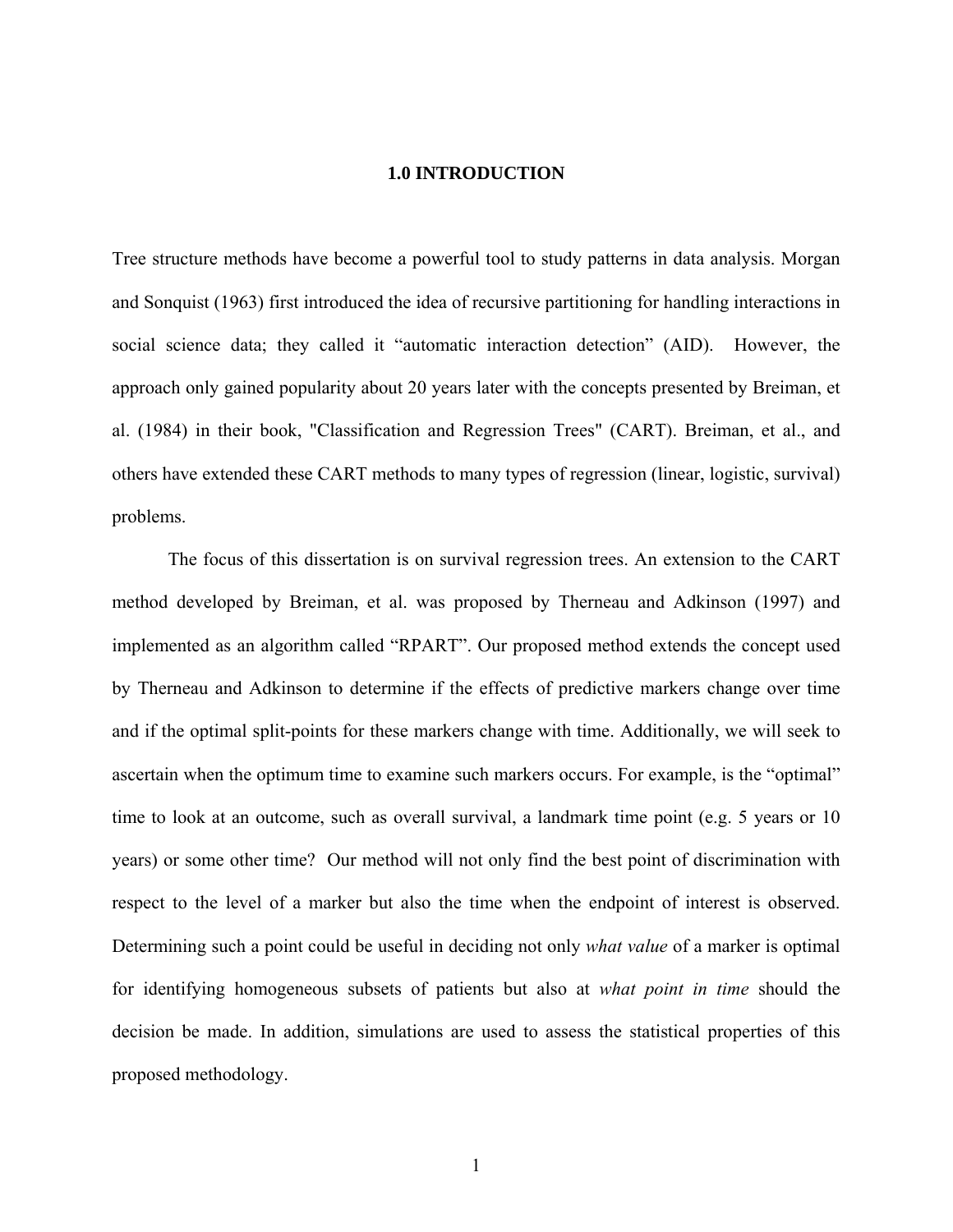Survival analysis has become a well-accepted statistical tool in medical research, starting with the developments by Kaplan and Meier (1958) and later by Cox (1972). Survival analysis is used to analyze the time until the occurrence of a well-defined "event". Examples of events are relapse of some disease, the failure of a component of an electrical system, the failure of an individual to take a medication and the death of an individual. A common feature of most survival outcomes is the presence of censoring and truncated observations, that is, observations for which the event of interest has not (yet) been observed. The Kaplan-Meier method provides an estimate of the cumulative survival distribution at time *t*. The Kaplan-Meier survival estimates are typically summarized using a step-function that changes at every distinct survival time.

Since its introduction by Cox in 1972, the proportional hazards model has become the most popular technique for relating a number of covariates to the survival time of a cohort of patients. It doesn't directly model the survival time but, rather, a related quantity known as the hazard function denoted as  $\lambda$ . The hazard function is defined as

$$
\lambda(t) = \lim_{\Delta t \to 0} \frac{\Pr(t \leq T < t + \Delta t | T \geq t)}{\Delta t} = \frac{f(t)}{S(t)}
$$

where *f(t)* is the instantaneous failure distribution at time *t* and *S(t)* is the cumulative survival distribution at time *t*. The Cox model is represented as:

$$
\lambda_i(t) = \lambda_0(t) \exp\{\beta_1 x_{i1} + \dots + \beta_p x_{ip}\}
$$

where  $\lambda_i(t)$  is the hazard function for the *i*th subject,  $\lambda_0(t)$  is the baseline hazard function, and  $\beta_1$ ,  $\ldots$ ,  $\beta_p$  are parameters to be estimated. The Cox model makes no assumptions for the baseline survival distribution but does assume a parametric form for the effect of the predictors on the hazard. Thus, a Cox model is known as a "semi-parametric" procedure. An important aspect of Cox's paper is that the hazard function is the basis of the regression model. The Cox model is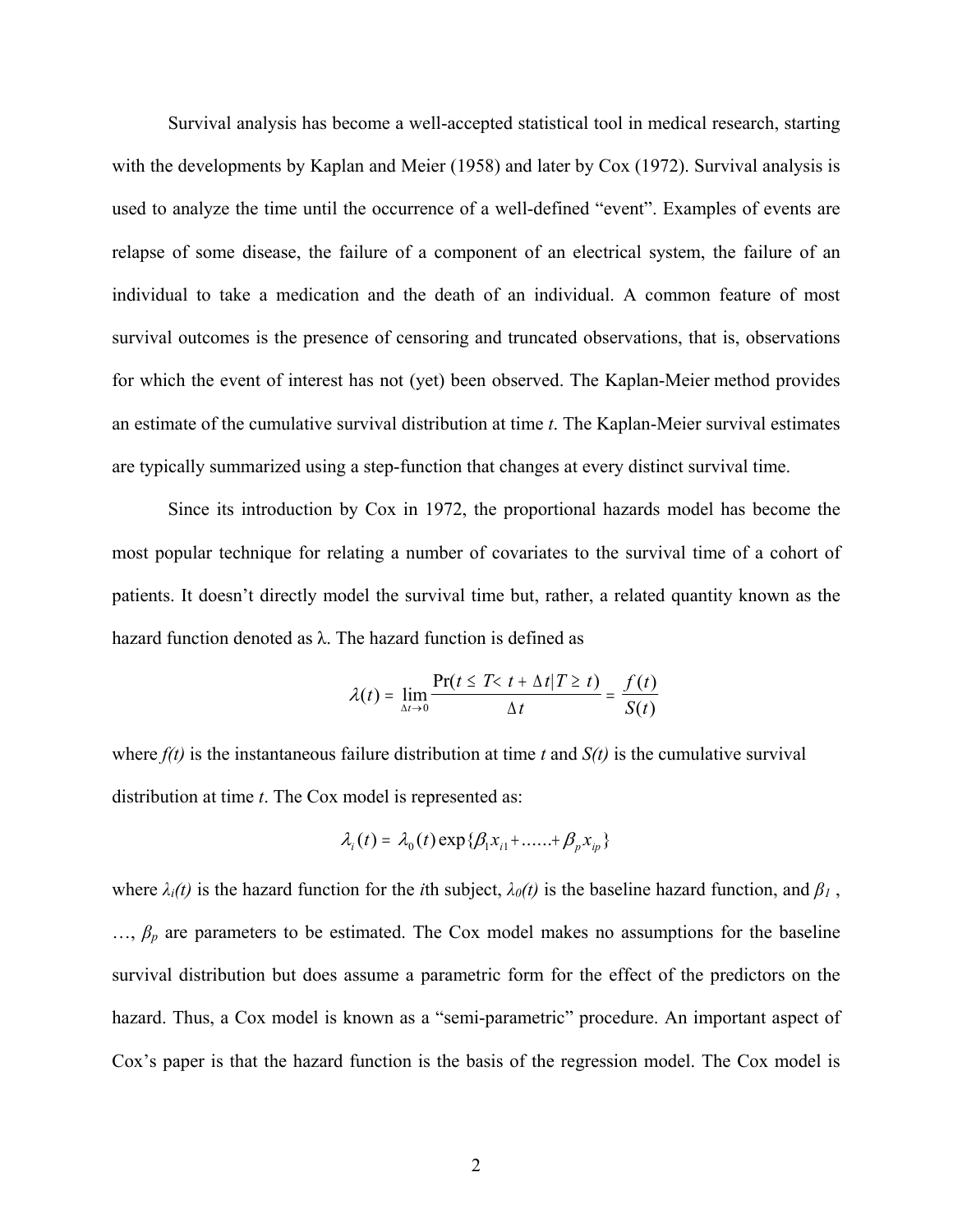flexible enough to handle cases of time-varying coefficients and time-varying covariates. The baseline hazard is estimated independently of the regression coefficients.

Tree structured methods were originated by social scientists. The use of trees in regression dates back to the Automatic Interaction Detection (AID) program developed by Morgan and Sonquist (1963) as a sequential procedure for the analysis of survey data. It was intended to overcome the problem of interaction between variables used for classification. Their method was based on a series of decision rules and instructions that group observations into homogeneous subsets. In their approach, the sample is initially conceptualized as a single group. A decision is made to find the division of the parent group that provides the largest reduction in the explained sum of squares. These groups are then investigated further to see if they can be divided using the same criterion from the parent group. The process continues until a further subdivision will not reduce the unexplained sum of squares by at least one percent of the total original sum of squares. At this point the subgroup will no longer be investigated. Morgan and Messenger (1973) developed a classification trees program (THAID) that performed multi-level splits when computing classification trees. Kass (1980) extended the methodology of AID to categorical data called CHAID. The predominant statistic used for splits in this procedure is the Chi-square statistic. The classic "Classification and Regression Trees" (CART) algorithm was introduced by Breiman, Friedman, Olshen, and Stone (1984) and is similar to AID in that it uses binary splits to achieve the final classification. However, the splitting mechanism used in CART is very different from that of AID or CHAID. CART uses the Gini-index to measure the homogeneity of cases at a leaf node. As mentioned previously, AID uses the unexplained sum of squares while CHAID uses a Chi-square measure to evaluate splits based on the significance of differences in response distributions between groups.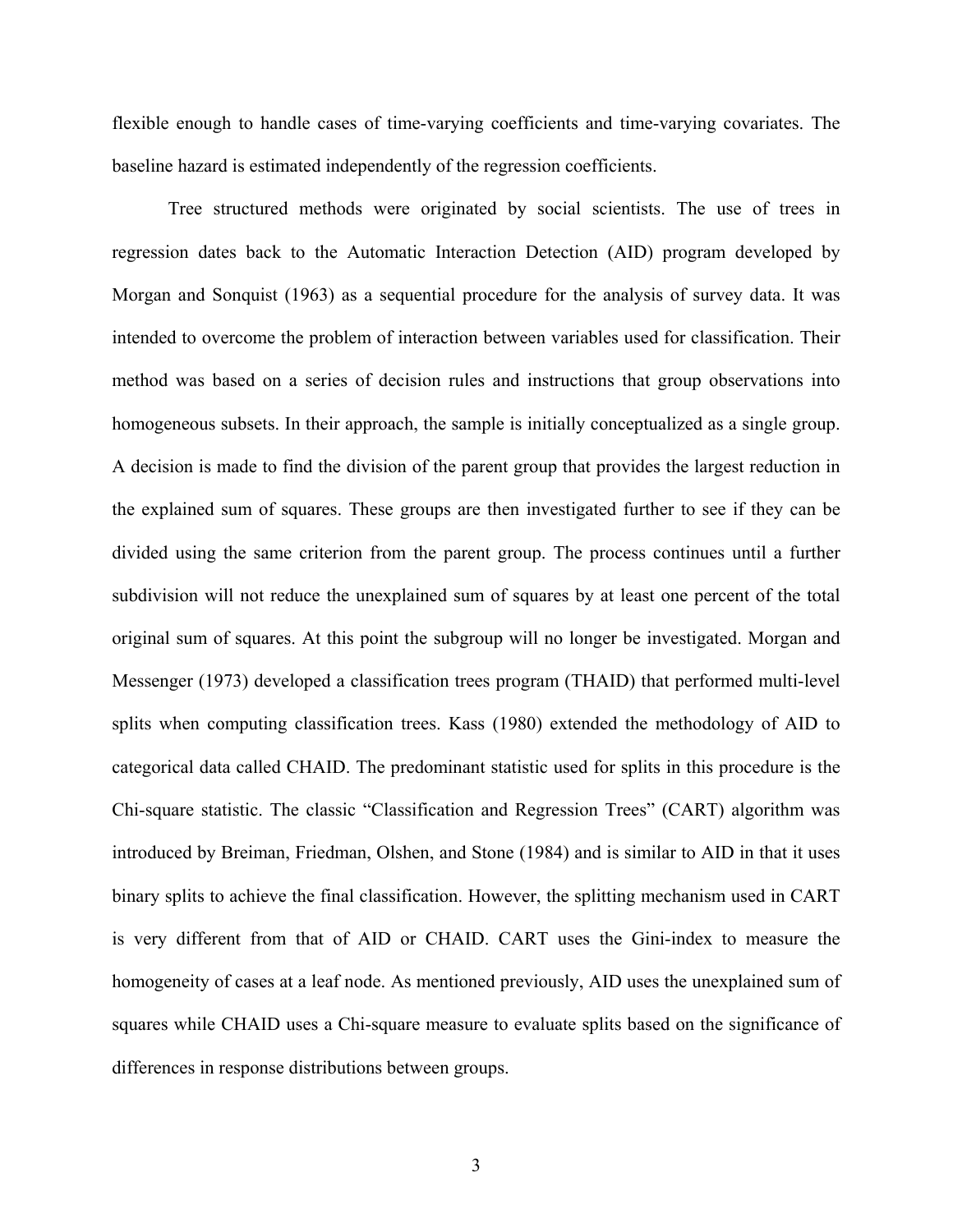Tree-based methods, due to their ability to discriminate sub-groups in a hierarchical manner can sometimes provide a useful alternative to the classical linear proportional hazards model of Cox (1972) for the exploration of survival data. Since the data are partitioned into groups that are assumed to be approximately homogeneous, Kaplan-Meier estimators can be used to compare prognosis between the groups presented by "nodes" in the tree. A fruitful application area for tree-based methods is in clinical studies where investigators are interested in grouping patients with differing prognoses.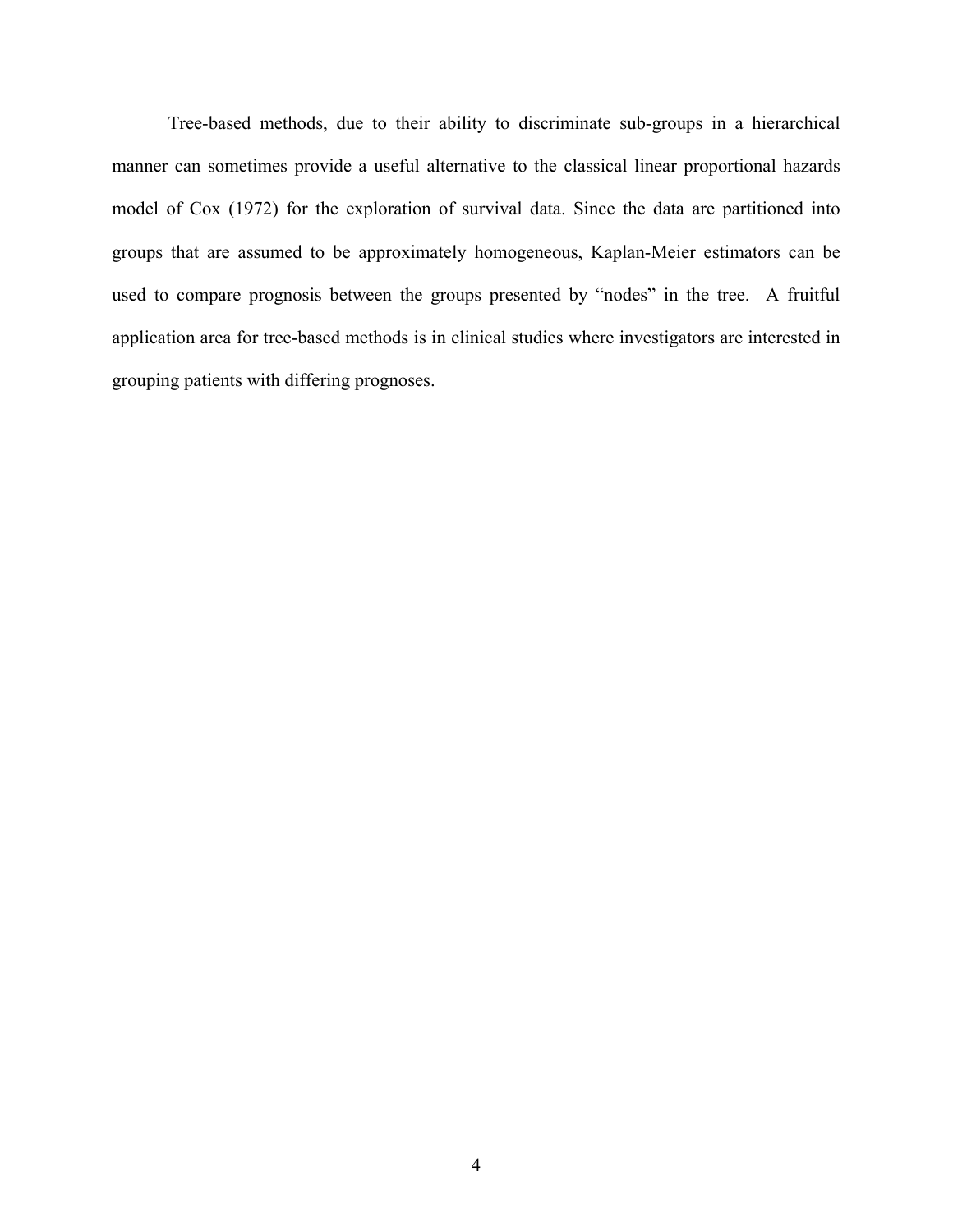## **2.0 THE CART METHOD**

<span id="page-14-0"></span>A "binary" tree represents the CART algorithm. In the binary tree, each group or subgroup within the scheme can potentially be further subdivided into two groups. The CART methodology consists of three parts. First, a regression tree is grown which overfits the data. Next, branches are pruned off from the overfitted tree. Then, a final tree is selected which represents the best estimate of the regression function for the data. Breiman, et al. used the following notation and terminology to describe the CART methodology. This notation will be carried throughout this paper, as the CART method will be extended to survival regression trees.

#### **2.1 TERMINOLOGY**

We start with a collection of *M* measurements (e.g. age, tumor status, etc.) which is referred to as a measurement vector, denoted by  $x = (x_1, x_2, \ldots, x_M)$ . A measurement space if defined as the set of all possible measurement vectors is denoted by *X*. Suppose that the subjects can be partitioned into *J* classes. The set of all classes will be denoted by  $C = \{1, 2, \ldots, J\}$ . Thus, *C* contains *J* disjoint and exhaustive classes will be uniquely assigned to a single class in *C* for each possible measurement vector  $x \in X$ . A classifier is a function  $d(x)$  defined on X that specifies for every *x, d(x)* is equal to a particular class  $(1, 2, \ldots, J)$ . Thus,  $d(x) \in \{1, 2, \ldots, J\} \forall x \in X$ . A classifier is constructed based on past data, referred to as a learning sample. The learning sample, *L*, consists of measurements on *N* subjects along with their actual classification.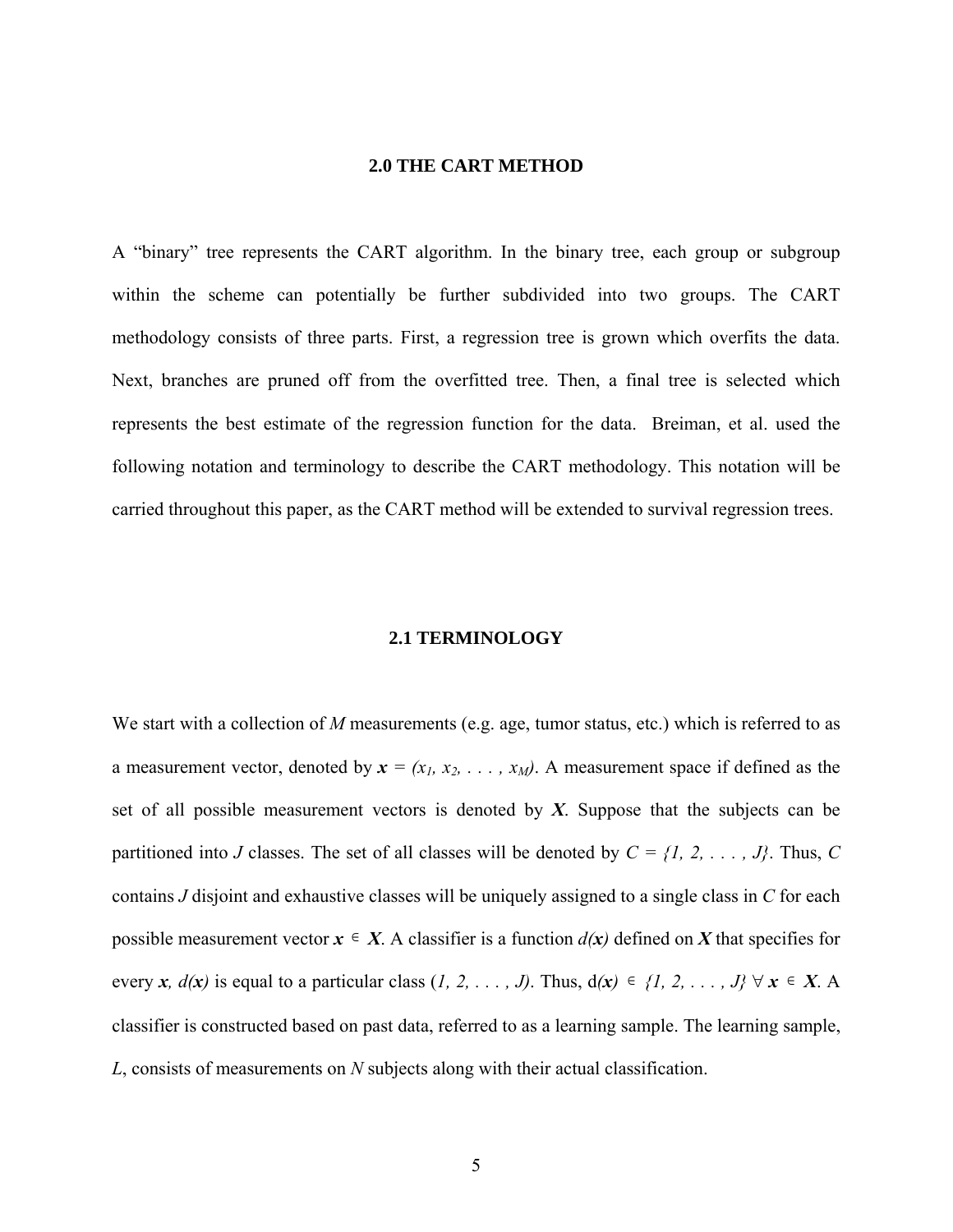Thus, the learning sample is denoted by

$$
L = \{(\mathbf{x}_1, j_1), \ldots, (\mathbf{x}_N, j_N)\}.
$$

Two questions arise: does this classifier express the "truth" and how accurate is the estimate? Breiman, et al. were interested in three types of estimation methods to determine the accuracy. These methods are resubstitution estimation, test sample estimation, and crossvalidation. A fourth method, called bootstrap estimation, can be used to estimate  $R^*(d)$ , the misclassification rate, but Brieman, et al. found that the bootstrap estimate might not work well when applied to tree structure classifiers.

The first method, which is the least accurate, utilizes "resubstitution estimation". Let us consider estimating the misclassification rate that we would expect for a classifier  $d(x)$ . We could use a resubstitution estimate, which is the easiest and most commonly used. If we constructed a classifier  $d(x)$  using all of the subjects in the learning sample, the resubstitution estimate would simply be the proportion of that are misclassified by  $d(x)$  cases in our sample. If we define an indicator function  $Y(\cdot)$  as one if the statement inside the parentheses is true and zero if it is not true, we would then calculate the misclassification rate as

$$
R(d) = \frac{1}{N} \sum_{n=1}^{N} X(d(x_n) \neq j_n).
$$

However, the problem with the resubstitution estimate is that it tends to underestimate the true misclassification rate of  $d(x)$  when used with new samples. The reason for the underestimation is because the resubstitution estimate and the  $d(x)$  were constructed from the same data and  $d(x)$ was formed to minimize the proportion of misclassifications in the learning sample.

The test sample method randomly allocates the learning sample *L* into two parts *L1* and  $L_2$ . Most commonly,  $L_1$  consists of 2/3 of the data in the learning sample and  $L_2$  consists of the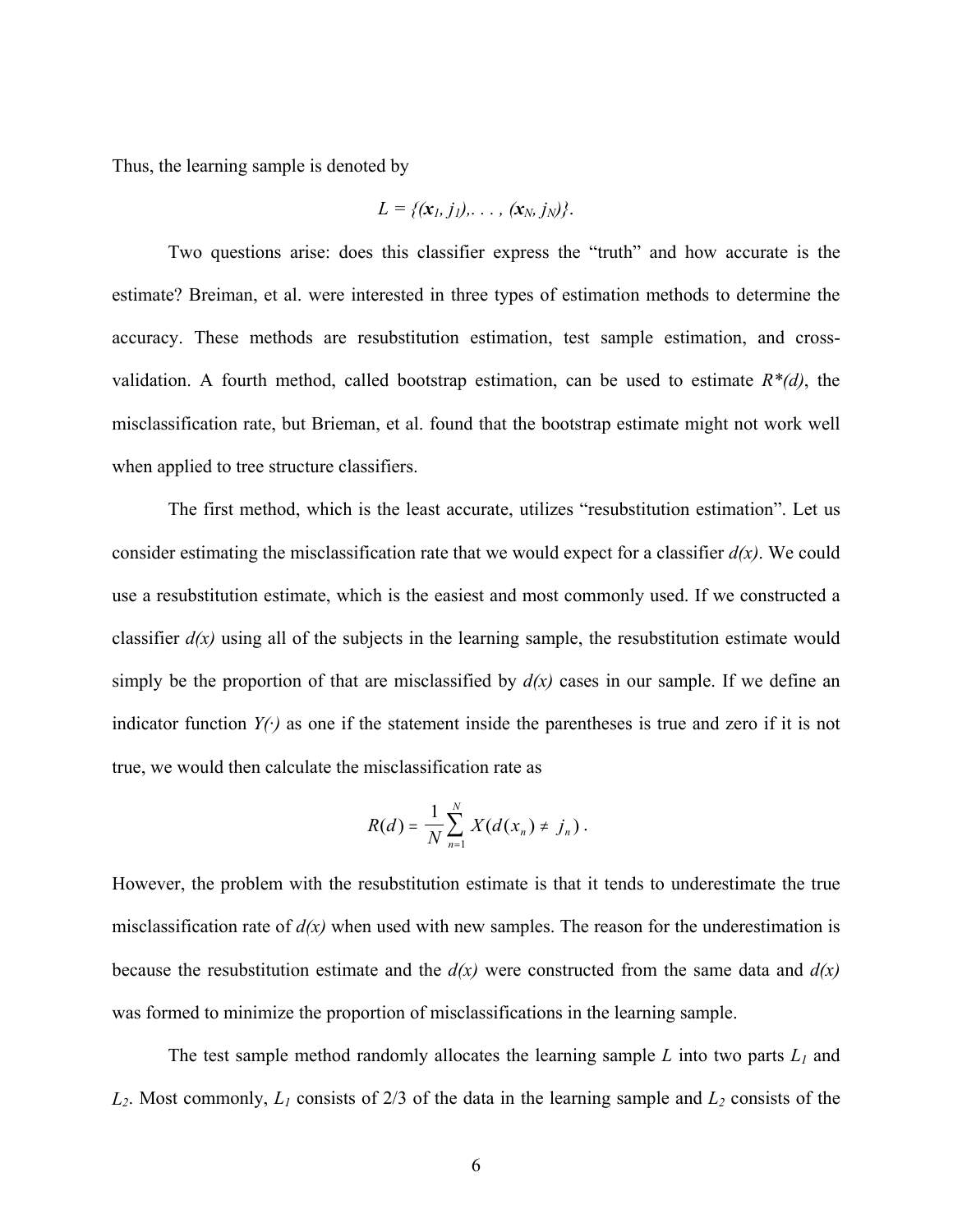<span id="page-16-0"></span>other 1/3.  $d(x)$  is constructed by using  $L_1$  and the misclassification rate is estimated by finding the proportion of cases misclassified by  $d(x)$  in  $L_2$ . The drawback in using this method is that despite reducing the bias found in the resubstitution estimates, a portion of the data is lost for the construction of *d(x)*. This drawback is offset somewhat if large datasets are used since a more accurate estimate is being obtained.

The last method, cross-validation, uses the entire sample to construct  $d(x)$ . This method works by partitioning the data into equal-sized subsets and holding out one subgroup at a time to construct *d(x)*. Cross-validation will be further discussed in [Section 2.6.](#page-28-0)

#### **2.2 GROWING A TREE**

Tree structured classifiers are graphically represented by a binary tree, denoted by *T* (see [Figure 2.1](#page-17-0)). Tree structured classifiers are constructed by splitting the dataset into two subsets. All of the observations in a dataset start in a "root node." That way, every possible unique split of the form " $x < x_0$ " (for a continuous *x*) or " $x \in$  subset *i*" (for a categorical *x*) is examined. The goal is to select each split of a subtree so that the data in each of the descendant subtrees are "purer" than the data in the parent subtrees. These splits are generated in the following fashion. Starting with the first variable, *x1*, CART splits a variable at all of its possible split points. At each possible split point of the variable, the sample splits into two binary or child nodes. Observations with a "yes" response to the question posed are sent to the left node  $t_L$  and the "no" responses are sent to the right node, *tR*. It is also possible to define these splits based on linear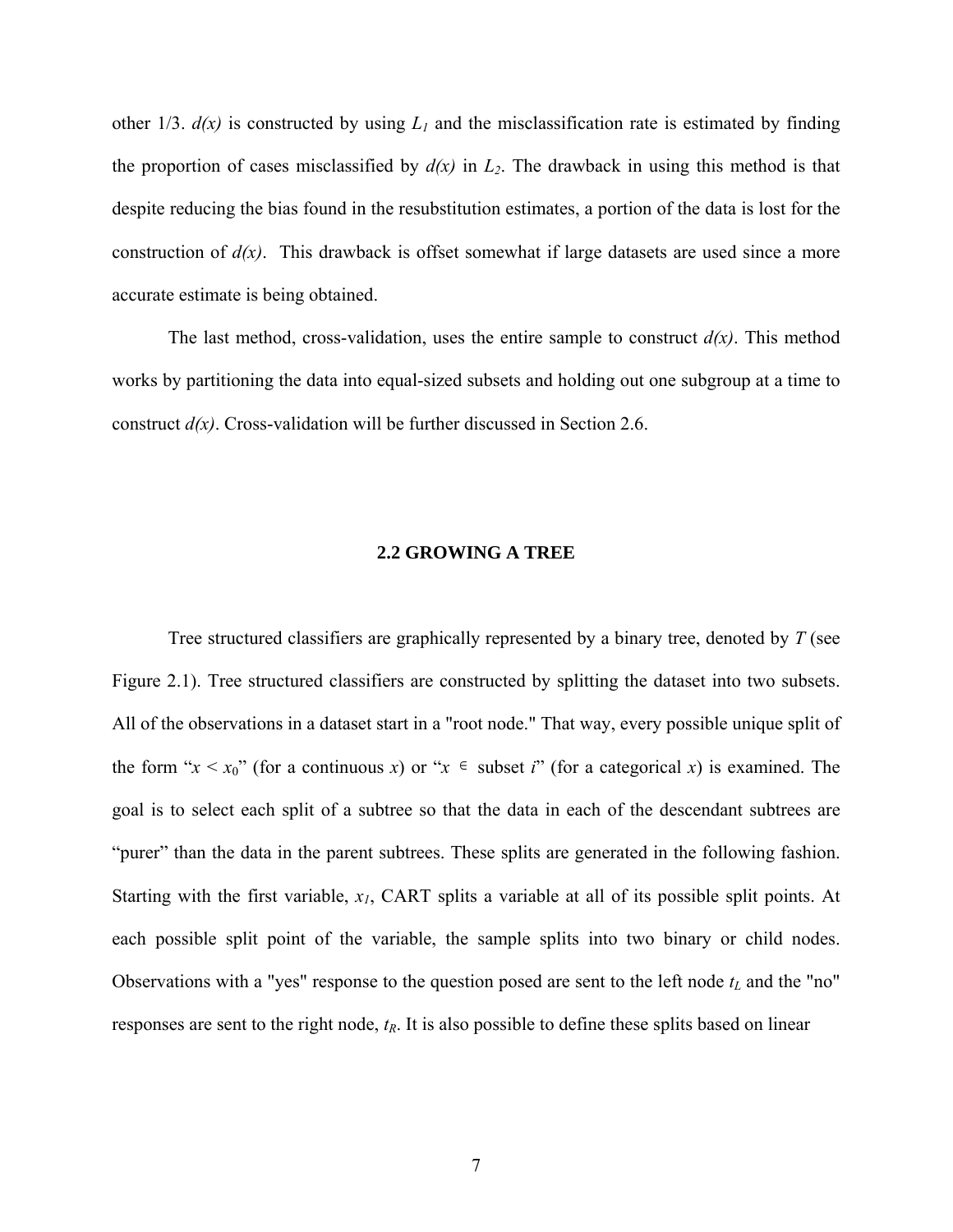<span id="page-17-0"></span>

**Figure 2.1:** Basic Tree

combinations of variables. CART then applies its goodness of split criteria to each split point and evaluates the reduction in impurity, or heterogeneity due to the split. For tree *T*, the data in the "root node"  $(t_1)$  is first split into two subsets,  $t_2$  and  $t_3$ . These subsets are formed by using with the intention of satisfying some criteria for the class membership of the measurement vectors contained therein. A number of different measures of purity can be selected but the most common splitting criteria is the "Gini", followed by "twoing." Breiman, et al. concluded that within a wide range of splitting criteria the properties of the final tree selected are surprisingly insensitive to the choice of splitting rule. The criterion used to prune or recombine upward is much more important. The subsets are split into smaller subsets at the largest decrease of the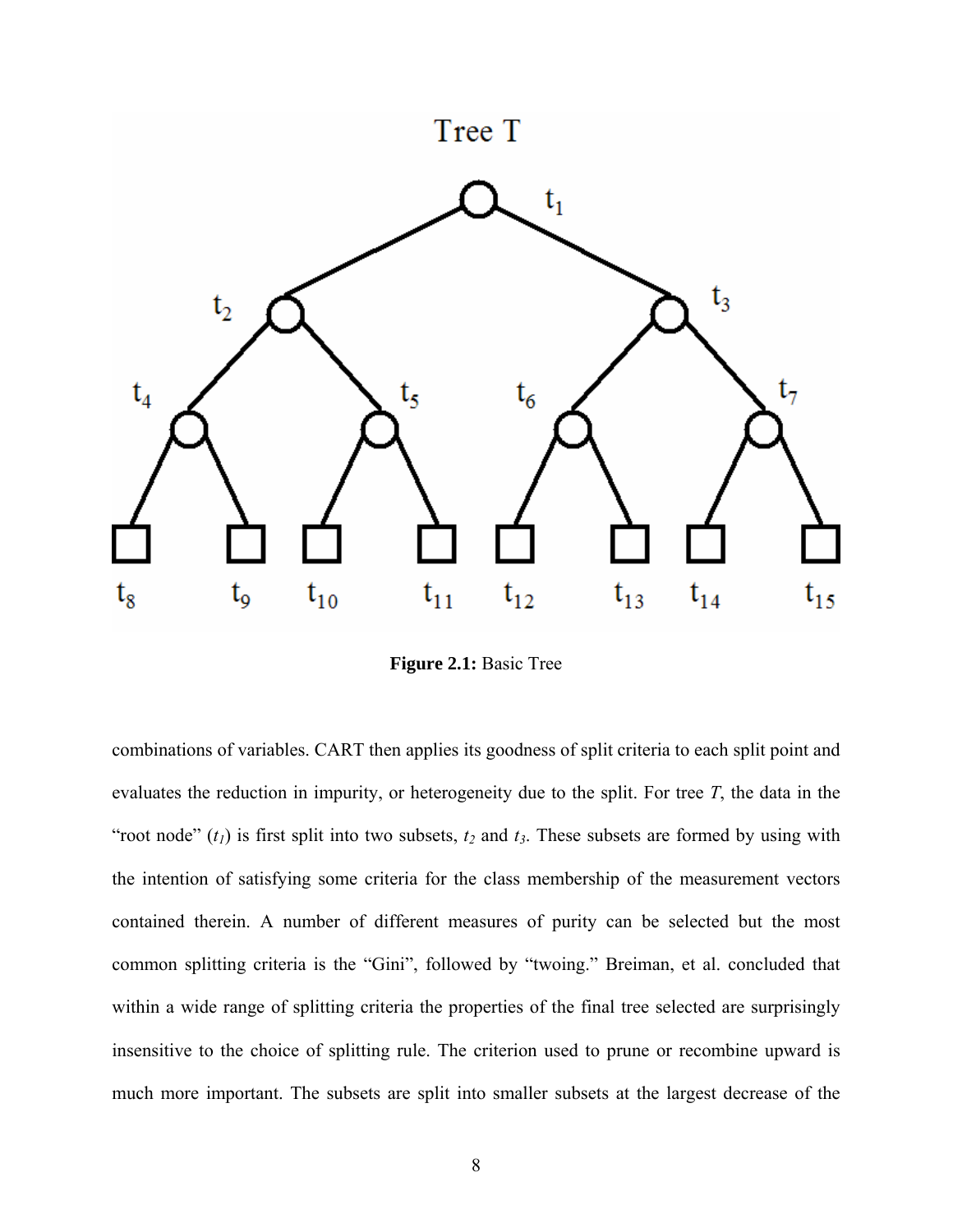node impurity (which will be described in detail later). The node impurity is the largest when all of the classes are contained with a node and is the smallest when the node contains only one class. This process is repeated for each of the remaining variables at the root node. CART ranks all of the best splits on each variable according to the reduction in impurity achieved by each split. It selects the variable and its split point that most reduced impurity of the root or parent node. CART then assigns classes to these nodes according to a rule that minimizes misclassification costs. Each subset is then considered for an additional binary split so that  $t_2$ could be split into  $t_4$  and  $t_5$  and  $t_3$  could be split into  $t_6$  and  $t_7$ . This process is repeated for each subset until the process can no longer be continued. The goal is to have subsets of *X* that are more "pure", in that the majority of the measurement vectors in each subset belong to the same class.

If the subset can be further split into two more subsets to achieve a more accurate classification tree then the subset is referred to as a nonterminal node, denoted with a circle (see [Figure 2.1](#page-17-0), node  $t_2$ ). If the subset does not result in a significant decrease in the node impurity and does not need to be split further then the subset is referred to as a terminal node, denoted with a square (see [Figure 2.1](#page-17-0), node  $t_8$ ). When a terminal node, say  $t_8$ , has been reached then all of the measurement vectors that belong to this node,  $\{x : x \in t_{\delta}\}$ , are then assigned to the same class. The construction of a tree consists of three elements: selection of the splits, deciding when to declare a node terminal or to continue the splitting process, and assigning a class to each terminal node.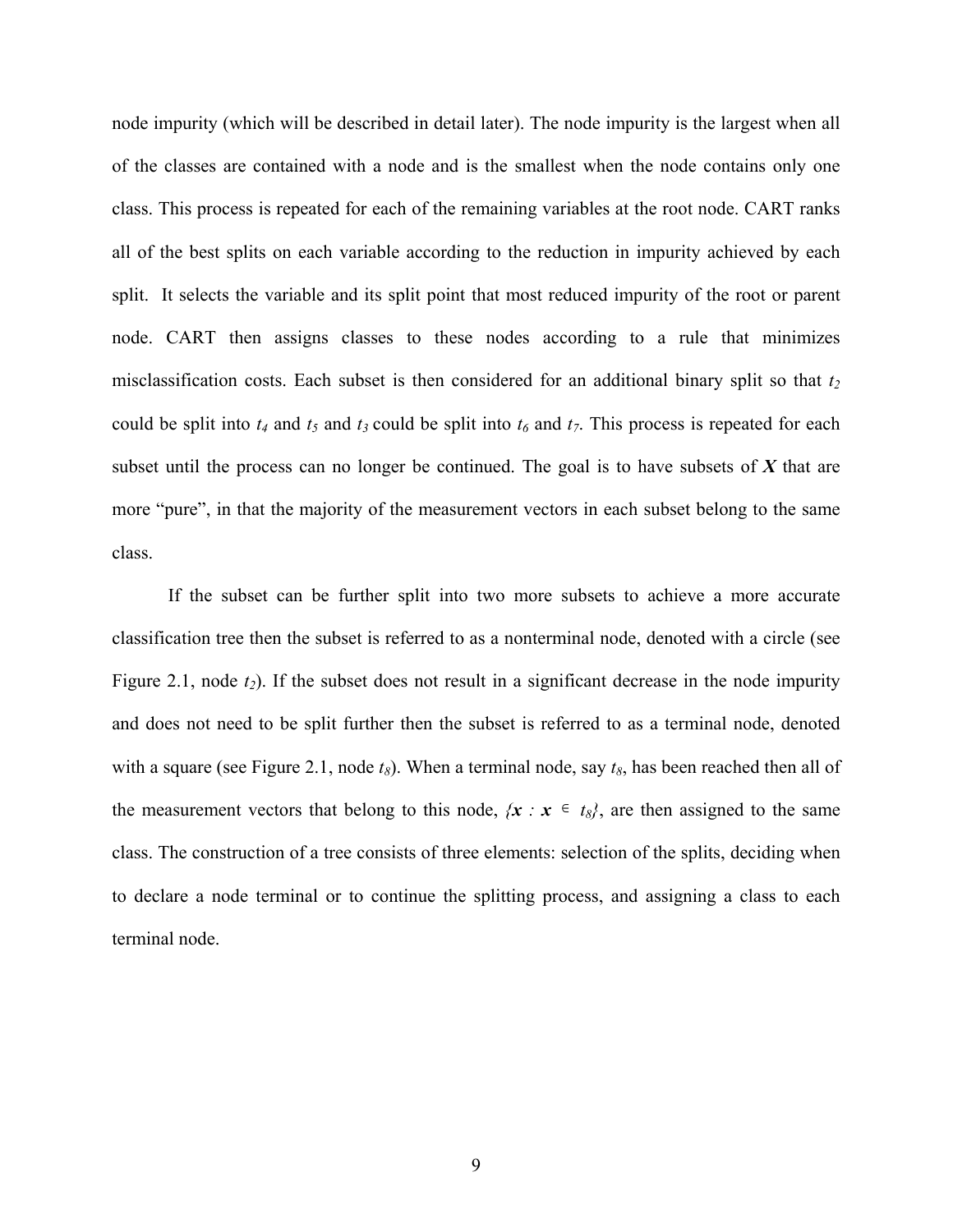#### **2.3 CLASS ASSIGNMENT**

<span id="page-19-0"></span>Of the three elements of tree construction, the assignment of classes to terminal nodes is the easiest to perform. Let *N* denote the total number of observations and *Nj* denote the number of class *j* observations. Let  $\pi(j)$  be the prior probability of a class *j* observation. These prior probabilities are estimated from data by using *Nj/N* or are provided by analysts. Let *N(t)* be the total number of cases from *L* with  $x_n \in t$ , and  $N_j(t)$  be the number of class *j* cases with  $x \in t$ . Thus,  $N_i(t)/N_i$  is an estimate for the probability that a class *j* observation will fall into node *t*. Then, the resubstitution estimate for the probability that a case will be class *j* and fall into node *t* will be  $p(j, t) = \pi(j) * N_j(t)/N_j$ . The probability that any case will fall into node *t* is presented as  $p(t) = \sum_{i} p(j, t)$ . The conditional probability that an observation is class *j* given that it falls into node *t* is  $p(j|t) = p(j, t)/p(t)$ . When *N<sub>j</sub>*/*N* are used as the prior probability estimates,  $p(j|t)$  reduces to  $N_i(t)/N(t)$ .  $f(t) = \sum_j p(j,t)$ 

Now, a classification assignment rule needs to be developed. Suppose that we have constructed a tree *T* having a set of terminal nodes  $\tilde{T}$ . A rule is developed that assigns a class *j*  $∈$  {*I*, . . . , *J*} to each terminal node  $t ∈ \tilde{T}$ . Let *j*(*t*) denote the class assigned to a node *t*. The joint probability of a case being from class *j* and falling into node *t*, *p(i|t)*, is estimated from the data as  $p(j,t) = \pi(j)N_i(t)/N(t)$ . By extension, the resubstitution estimate for the probability of any case falling into node *t*, *p(t)* is,

$$
p(t) = \sum_{j} \frac{\pi_j N_j(t)}{N_j}
$$

The resubstitution estimate for the probability of misclassification given that an observation falls into node *t* is given by,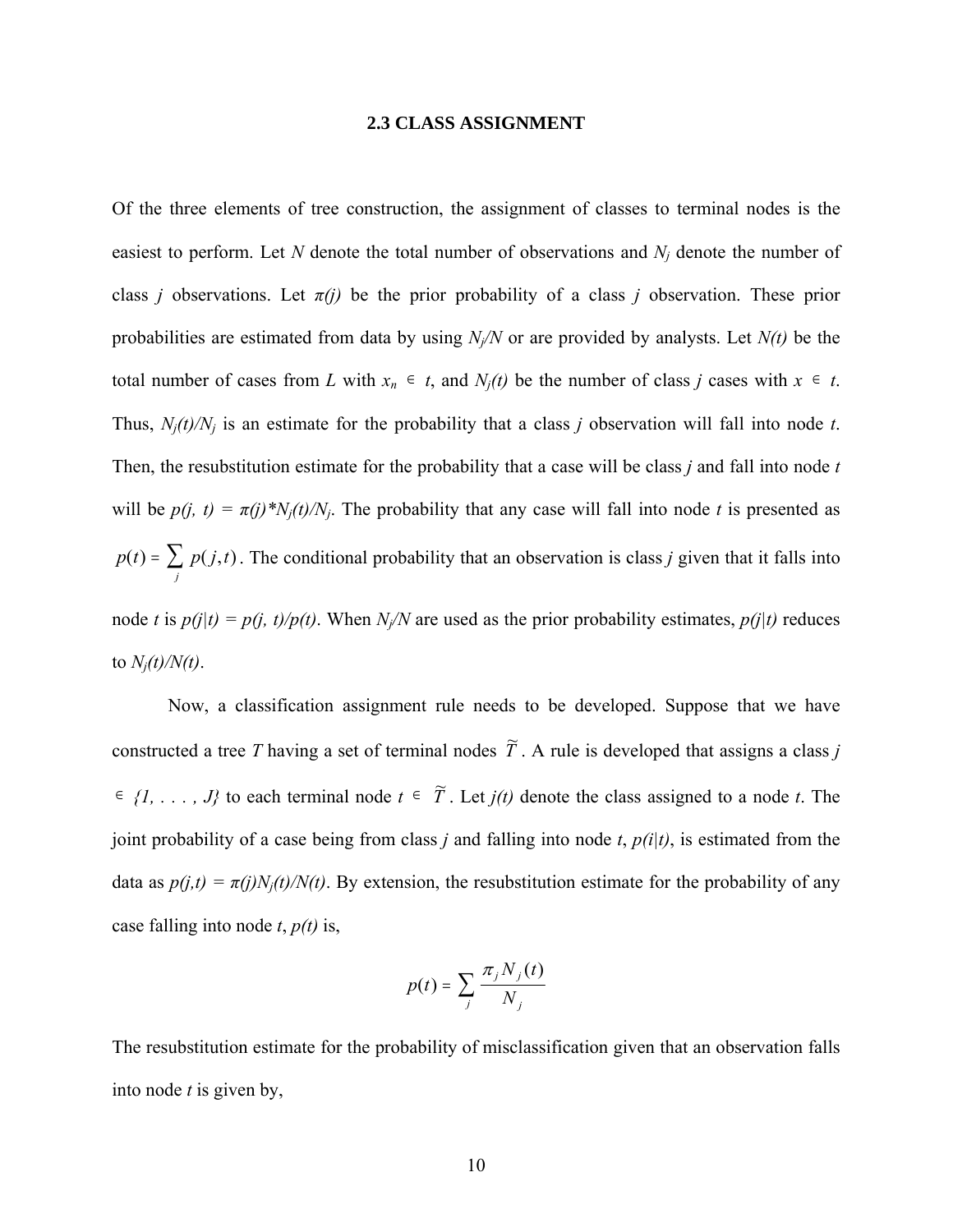$$
p(j|t) = \frac{p(j,t)}{p(t)} \text{ with } \sum_j p(j|t) = 1.
$$

When the  $\pi(j)$  are estimated from the data using  $N_i(t)/N(t)$ ,  $p(j|t)$  can be estimated by,

$$
p(j|t) = \frac{N_{j}(t)}{\sum_{j} N_{j}(t)} = \frac{N_{j}(t)}{N(t)}.
$$

The class assignment rule, which minimizes this misclassification estimate, is a natural choice for  $j^*(t)$ . If  $p(j|t) = \max_i p(i|t)$ , then  $j^*(t) = j$ . If there are two or more classes which achieve the maximum, then  $j^*(t)$  is arbitrarily assigned as one of the maximizing classes.

Using this class assignment rule, the resubstitution estimate *r(t)* for misclassification in node *t* reduces to  $r(t) = 1 - \max_i p(i|t)$ . If we denote the joint probability  $R(t)$  that a case falls into node *t* and is misclassified as  $R(t) = r(t)p(t)$ , then the resubstitution estimate for the overall misclassification rate *R\*(T)* of the tree *T* is

$$
R(T)=\sum_{t\in\widetilde{T}}R(t).
$$

Since misclassifying a case might be worse in some situations, the idea of including a set of misclassification costs was introduced. These misclassification costs refer to the penalty that one assigns to the different possible misclassifications. For example, when trying to classify patients into whether they are at high risk or low risk for a certain type of cancer, we may feel that there is little penalty for identifying someone as high risk when in fact they are low risk. However, if a patient is classified as low risk when they are really high risk, the repercussion of this misclassification is much worse. In such cases, we can construct a cost function  $C(i|j)$ , where:

(i) 
$$
C(i|j) \ge 0, i \ne j,
$$
  
(ii)  $C(i|j) = 0, i = j.$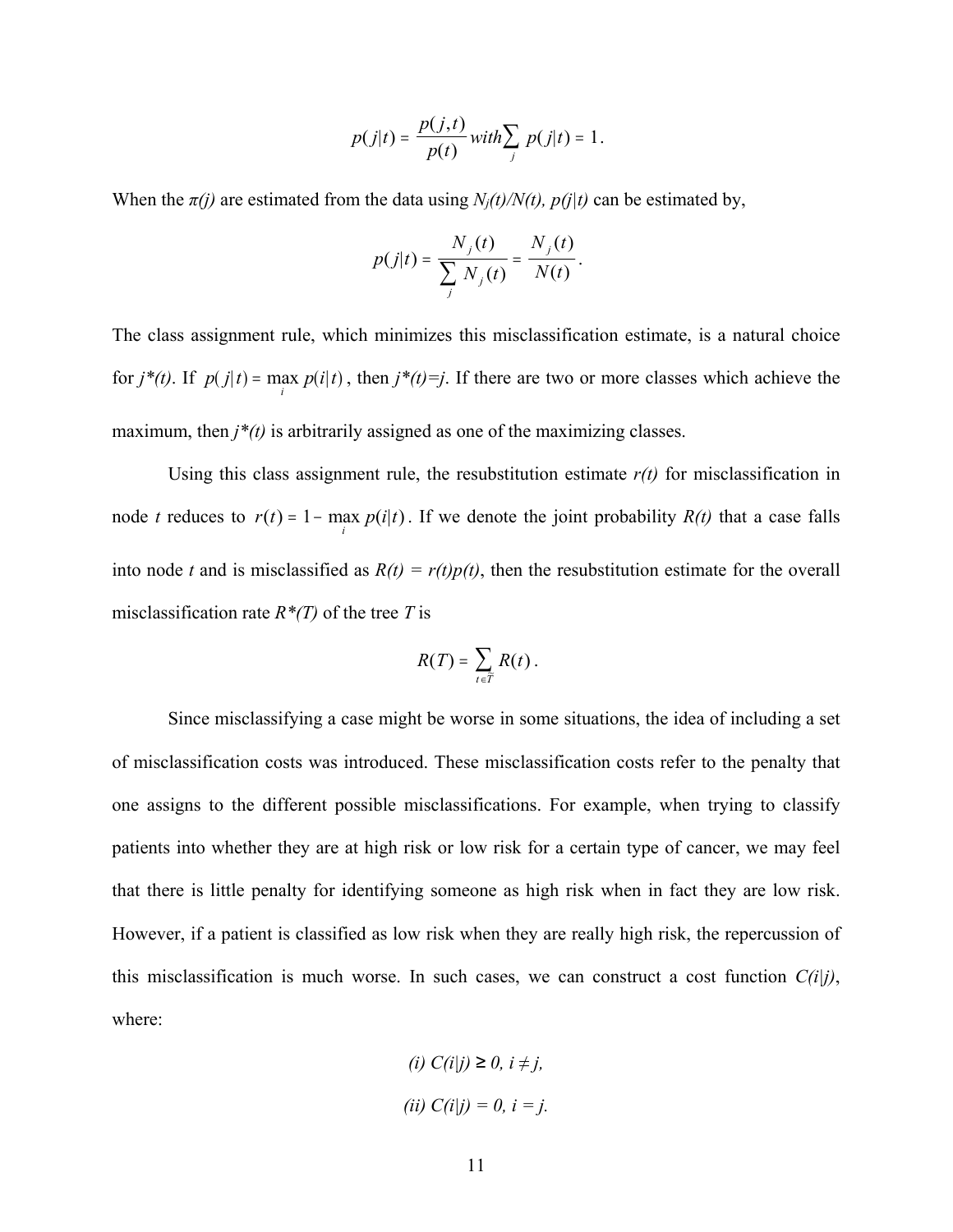<span id="page-21-0"></span>This function reflects the penalty associated with the possible types of misclassification. To form our class assignment rule  $j^*(t)$ , we want to select  $i$  to minimize the estimated expected misclassification cost  $\sum C(i|j)p(j|t)$ . Thus, the resubstitution estimate of the expected *j J*  $(i|j) p(j|t)$  $\sum_{j=1}$ 

misclassification cost for a node *t* is

$$
r(t) = \min_{i} \sum_{j=1}^{J} C(i|j) p(j|t),
$$

and the resubstitution estimate of the misclassification cost of the tree *T* is

$$
R(T) = \sum_{t \in \widetilde{T}} r(t) p(t) = \sum_{t \in \widetilde{T}} R(t)
$$

where  $R(t) = r(t)p(t)$ .

### **2.4 SPLITTING**

The first step in building a tree is choosing the splits of the measurement space *Χ*. The general idea is to split  $X$  into subsets that are increasingly "pure". That is, we want each terminal node to have the majority of the subjects within the node to belong to the same class. We need a measure of this impurity to facilitate a splitting rule to be used in building our tree. In developing a methodology to evaluate and compare potential splits, Breiman, et al. (1984) developed the goodness of fit criterion, which was derived from the impurity function:

**Definition 2.4.1**: An impurity function  $\Phi$  is defined on the set of all J-tuples ( $p_1, p_2, \ldots,$ 

*p<sub>J</sub>*) such that  $p_j \ge 0$ ,  $\sum_j p_j = 1$ , and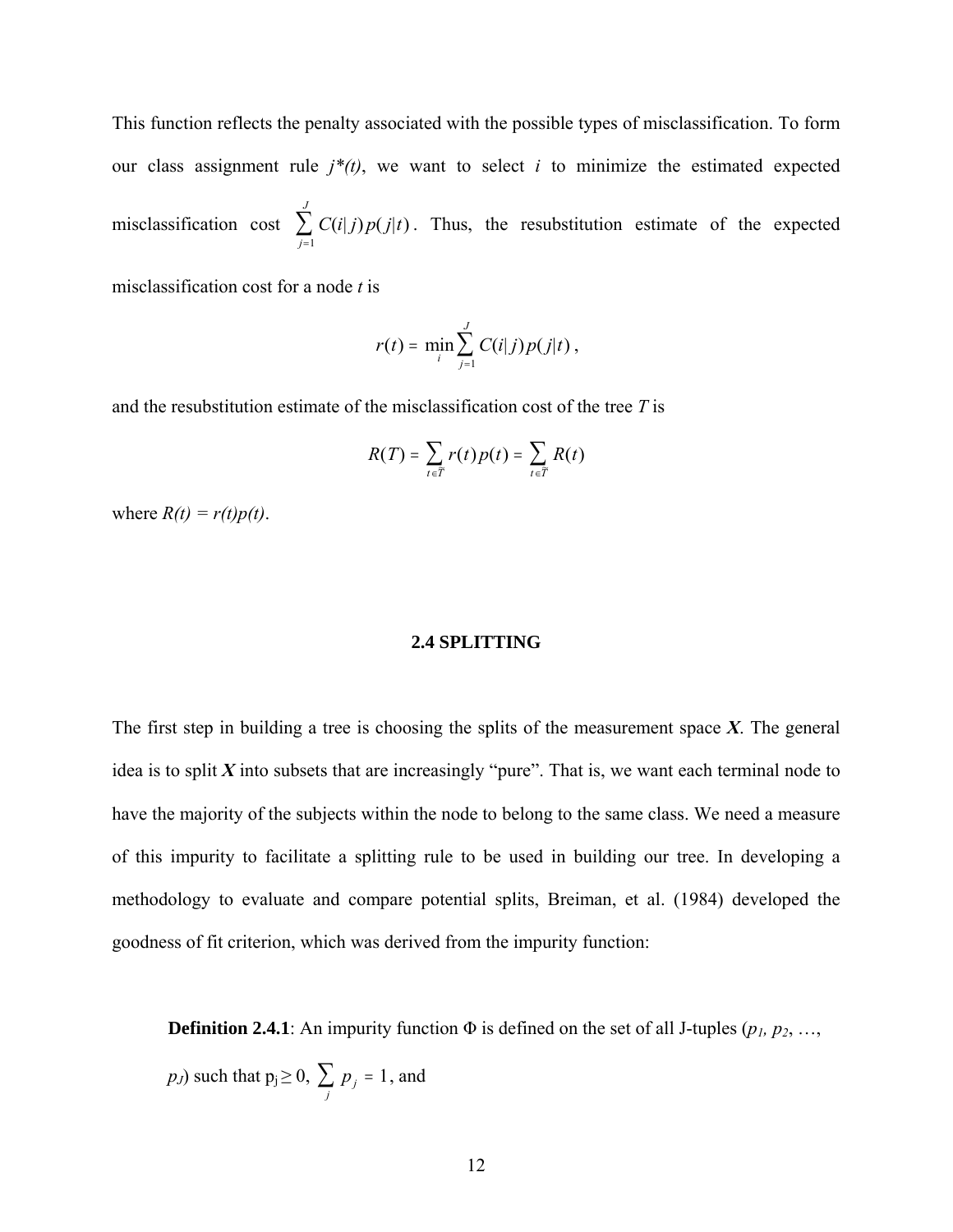- (i)  $\Phi$  attains a single maximum at the point  $(1/j, 1/j, \ldots, 1/j)$
- (ii)  $\Phi$  attains a minimum at the points  $(1, 0, ..., 0), (0, 1, 0, ..., 0), ..., (0, ..., 0, 1)$
- (iii)  $\Phi$  is a symmetric function of  $p_1, \ldots, p_J$ .

Given an impurity function and the conditional probabilities for the *J* classes at any node *t*, an impurity measure *i(t)* can be defined as

$$
i(t) = \Phi(p(1|t), p(2|t), ..., p(J|t).
$$

A candidate split *s* will be selected based on its reduction of the impurity in the node *t*. Let the node *t* be split into  $t_L$  and  $t_R$  by *s*. Then  $p_L$  and  $p_R$  proportions of the cases in *t* will be placed into nodes *tL* and *tR*, respectively. Then our measure of the decrease in impurity in node *t* due to split *s* is simply,

$$
\Delta i(s, t) = i(t) - p_L i(t_L) - p_R i(t_R).
$$

For each node *t*, we choose the split *s* that maximizes *∆i(s, t)*. Once a node is split, the children nodes are evaluated to determine if they can be split. This process is repeated until every node contains a small number of subjects.

A stopping rule is a criterion for determining a terminal node. An early stopping rule was to set a threshold *β*. Then, a node *t* is declared a terminal node if our split that maximizes *∆i(s,t)*<*β*. Another stop-splitting rule is to declare a terminal node if the number of cases assigned to the node is less than some value. Measurement vectors in a terminal node are typically assigned to the class with the largest conditional probability,  $p(j|t)$ . Note that if the class priors are determined from the training data, i.e., *NJ*/*N*, this rule assigns a terminal node to the class with the largest number of measurement vectors falling into the node.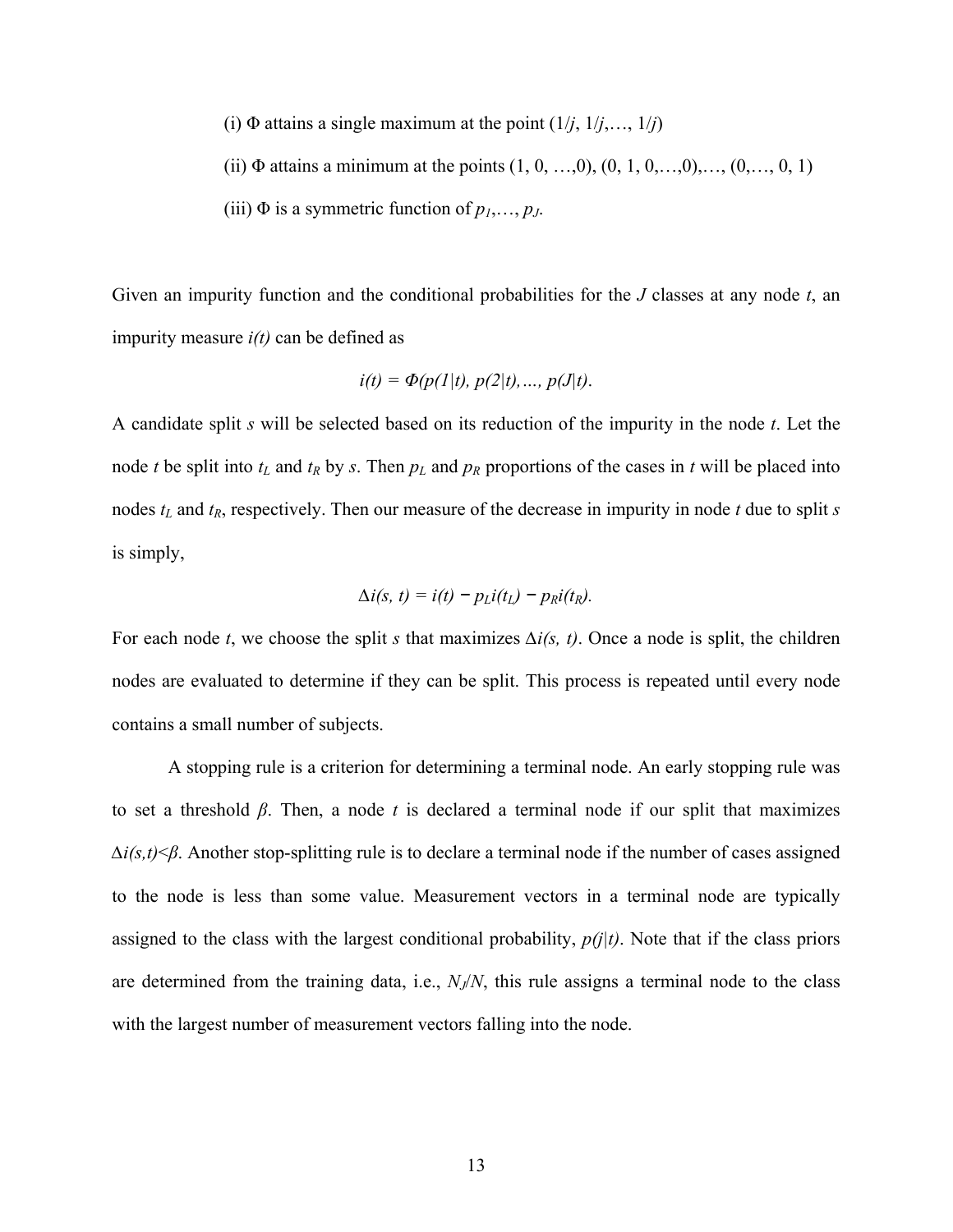## **2.5 COST-COMPLEXITY PRUNING**

<span id="page-23-0"></span>The concept of the stopping rule was plagued with problems. First, the threshold *β* could be set too low or good splits farther down the tree might never be reached. These problems lead to the development of pruning. The pruning process begins with a tree that is split until every node contains a small number of cases, forming the tree  $T_{max}$ . Then children nodes are selectively recombined (pruned) into the single parent upward toward the root node, creating more general trees.

It is now necessary to clearly define some basic terminology concerning trees. We will start with six definitions.

- **Definition 2.5.1**: *T* will be referred to as a tree and each element of *T* will be referred to as a node.
- **Definition 2.5.2:** The minimum element of a tree *T* is called the root of *T*, denoted by root (*T*). If *s*,  $t \in T$  and  $t = \text{left}(s)$  or  $t = \text{right}(s)$ , then *s* is called the parent of *t*. The root of *T* has no parent, but every other node has a unique parent.
- **Definition 2.5.3:** A node *t* is called a terminal node if it is not a parent, that is, if left(*t*)=right(*t*)=0. Let  $\widetilde{T}$  denote the collection of terminal nodes of *T*. The elements in  $T - \tilde{T}$  are called non-terminal nodes.
- **Definition 2.5.4:** A branch  $T_t$  of *T* with root node  $t \in T$  consists of the node *t* and all descendants of *t* in *T*.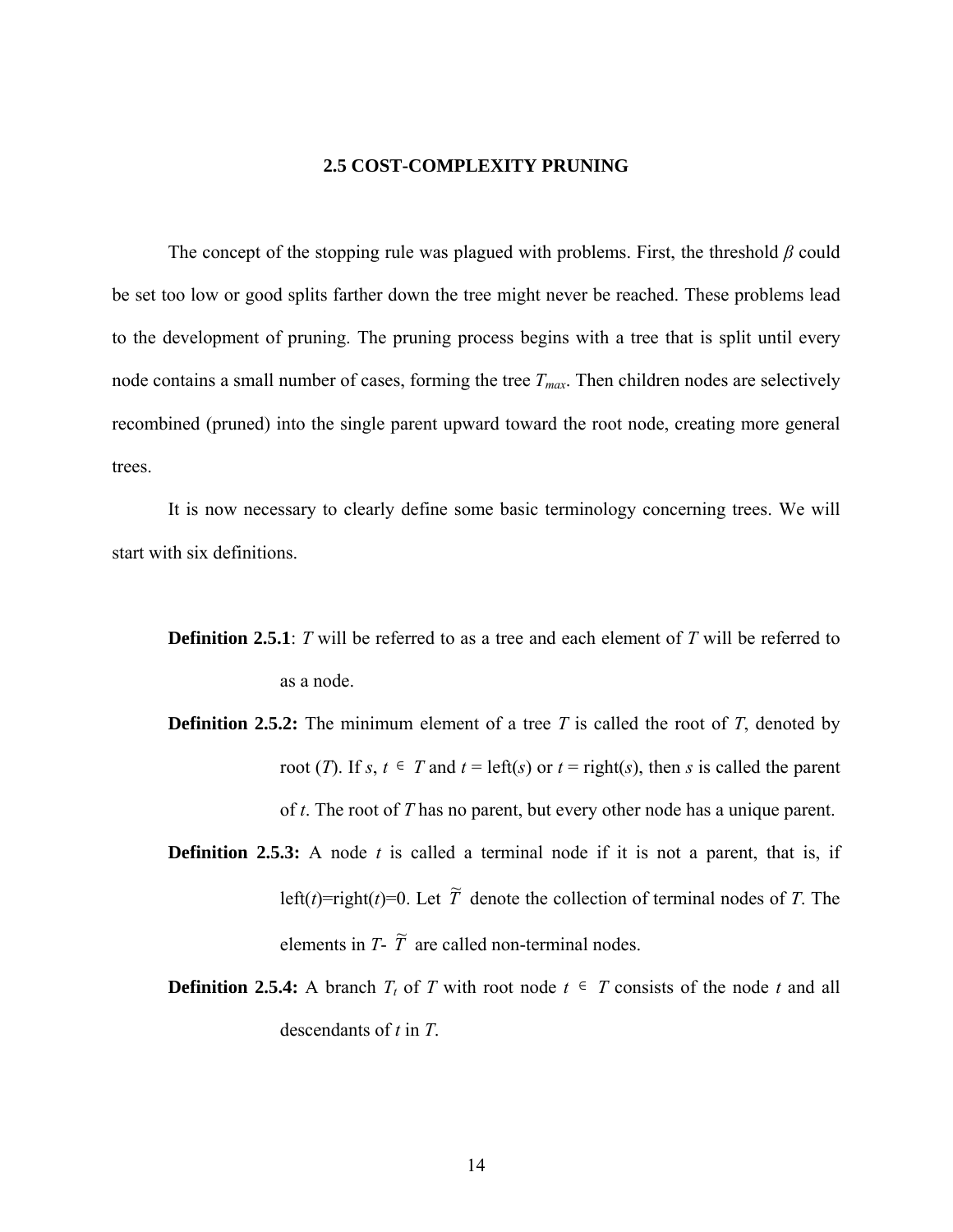**Definition 2.5.5:** Pruning a branch  $T_t$  from a tree  $T$  consists of deleting from  $T$  all descendants of  $t$ , that is, cutting off all of  $T_t$  except its root node. The tree pruned this way will be denoted by *T*- *Tt*.

**Definition 2.5.6:** If T' is derived from T by successively pruning off branches, then T' is called a pruned subtree of *T* and denoted by  $T' \preceq T$ 

Using these definitions, a node *t* is called a descendant of node *s* if there exists a connected path down the tree from *s* to *t*. This also implies that *s* is an ancestor of *t*. In [Figure 2.2](#page-25-0) we can see that  $t_8$  is a descendant of  $t_1$  but not of  $t_3$ .  $T_t$  is called a branch of *T* if its root node  $t \in T$  and  $T_t$ contains all of the descendants of *t*. [Figure 2.2](#page-25-0) shows the branch  $T_{t2}$ . Pruning a branch  $T_t$  from  $T$ is defined as removing all of the descendants of the node *t* from *T* but retaining the node *t* itself. The resulting pruned tree will be denoted by  $T - T_t$ . Once again in [Figure 2.2](#page-25-0) we see the branch  $T_{t2}$  has been pruned from *T* leaving us  $T - T_{t2}$ . If a tree *T'* has been obtained from a tree *T* through pruning alone, then we use the notation  $T' \prec T$  to denote that  $T'$  is a pruned subtree of  $T$ . A pruned subtree will always contain the same root node as the tree from which it was derived.

In [Figure 2.2,](#page-25-0)  $T - T_{12} \lt T$ . The notation  $T' \leq T$  will be defined as  $T'$  is either a pruned subtree of *T* or *T′* is exactly the same tree as *T* itself. Now that the methodology for building trees has been explained and the terminology has been established, it is time to approach selection of the "best" tree. The best tree is one that is small, easily interpretable but still retains its ability to correctly classify.

Minimal cost-complexity pruning works in the following way. The pruning process starts with  $T_{max}$ . The resubstitution estimate  $R(t)$  is computed for each node  $t \in T_{max}$ .  $T_{max}$  is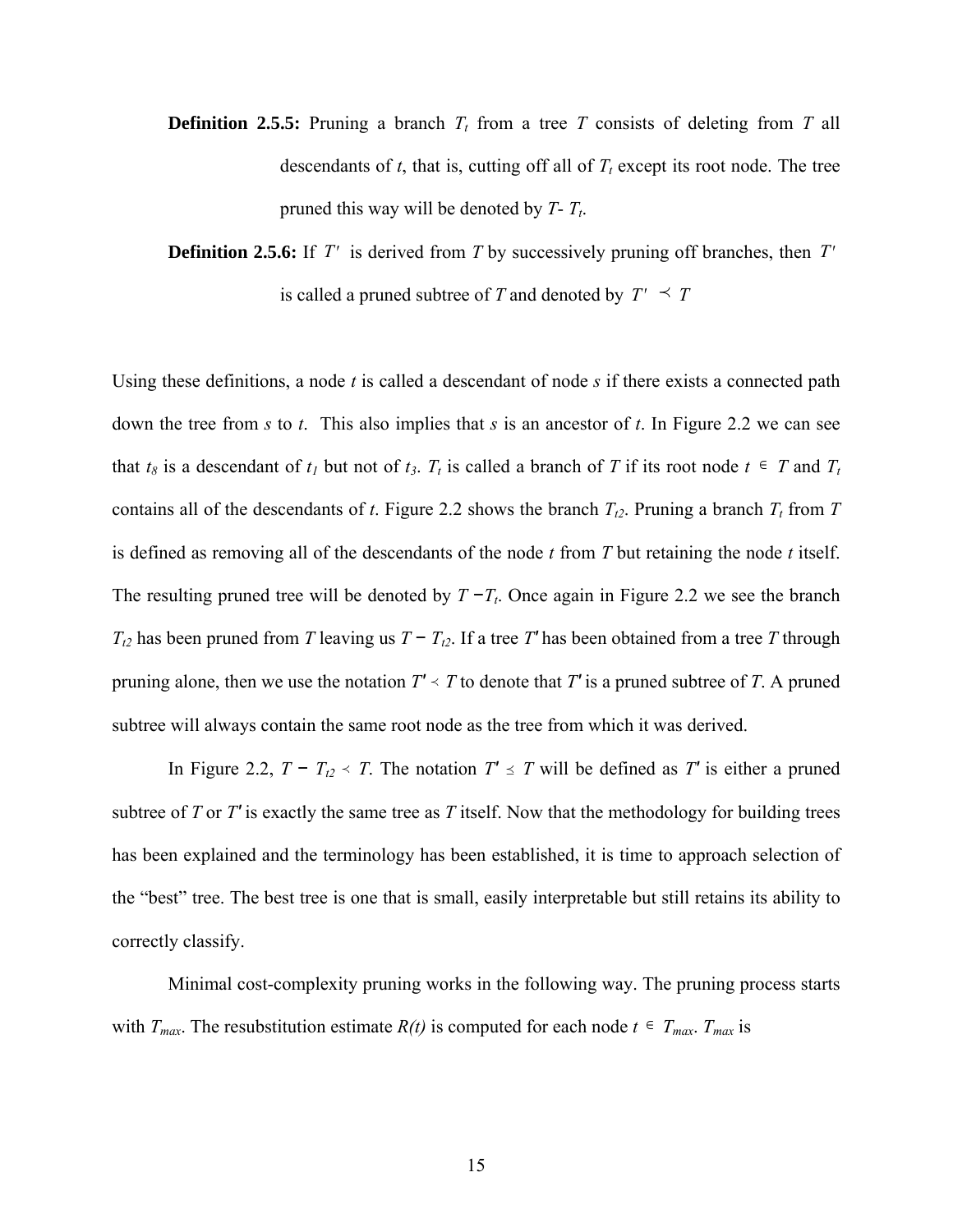<span id="page-25-0"></span>

**Figure 2.2:** Pruning a Tree

progressively pruned upwards to its root node where *R(T)* is as small as possible for each stage of the pruning process. For any tree  $T \leq T_{max}$ , define its complexity  $\|\widetilde{T}\|$  as its number of terminal nodes. Let cost-complexity parameter  $\alpha \ge 0$  and define the cost-complexity measure  $R_{\alpha}(T)$  as:

$$
R_{\alpha}(T)=R(T)+\alpha \|\widetilde{T}\|.
$$

The cost-complexity measure adds a penalty for tree complexity to the overall resubstitution error. For each value of  $\alpha$ , the objective is to find the subtree  $T(\alpha) \leq T_{max}$  where  $R_{\alpha}(T)$  is minimized,

$$
R_{\alpha}(T(\alpha))=\min_{T\prec T_{\max}}R_{\alpha}(T).
$$

When *α* is small, the penalty for tree complexity is also small and the minimizing subtree  $T(\alpha)$  is large. As  $\alpha$  increases, the minimizing subtree will have fewer terminal nodes. At some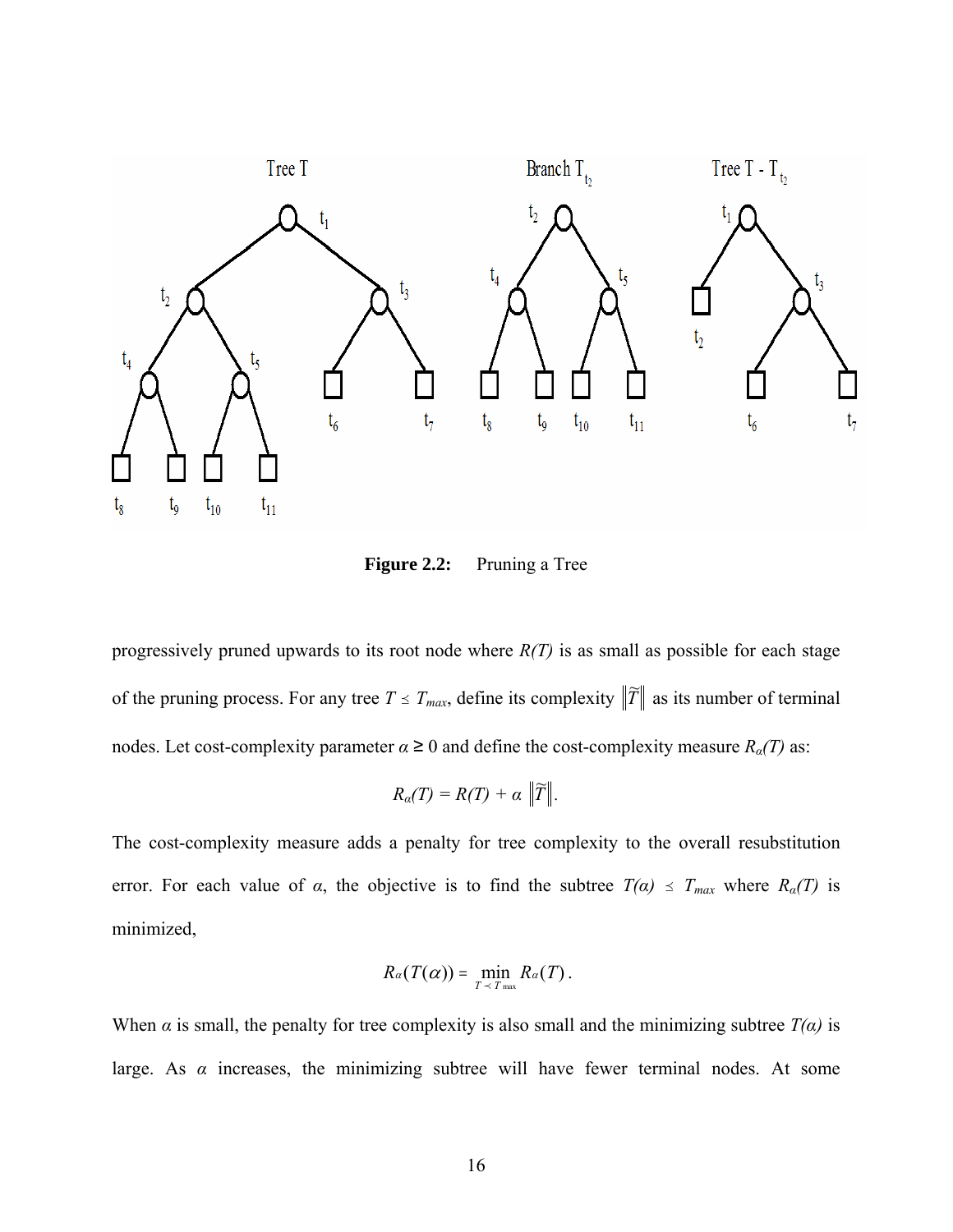sufficiently large value of  $\alpha$ ,  $T(\alpha)$  consists of only the root node  $\{t_l\}$  and the pruning process is complete. Note that while  $\alpha$  is continuous, there are obviously only a finite number of subtrees of  $T_{max}$ . Thus, a finite sequence of subtrees  $T_1, T_2, \ldots, \{t_l\}$  will be created by the pruning process. Given this finiteness, if  $T(\alpha)$  is the minimizing subtree for some value of  $\alpha$ , then  $T(\alpha)$  will continue to be the minimizing tree until some breakpoint *α'* is reached. At *α'* a new tree  $T(a')$  will become the minimizing tree until the next breakpoint *α′′* is reached, etc.

Breiman, et al. was able to solve two critical questions. The first solution was for any value of  $\alpha \geq 0$ , there exists a unique, smallest minimizing subtree as defined by the following definition.

**Definition 2.5.7**: The smallest minimizing subtree  $T(\alpha)$  for complexity parameter  $\alpha$  is defined by the conditions:

i)  $R_{\alpha}(T(\alpha)) = \min_{T \prec T \text{ max}} R_{\alpha}(T)$ ii) If  $R_{\alpha}(T) = R_{\alpha}(T(\alpha))$ , then  $T(\alpha) \leq T$ 

Thus, there can be no ties in minimizing  $R_{\alpha}(T)$  for any value of  $\alpha$  since if two trees have the same value for  $R_a(T)$ , they must differ in size and the smaller of the two is chosen as the minimizer. The second solution stated, given a tree  $T_{max}$  with root node  $\{t\}$  and increasing values of  $\alpha \ge 0$ , the finite sequence of minimizing subtrees  $T_1$ ,  $T_2$ ,  $T_k$ ,  $\{t_1\}$  is a nested sequence such that,  $T_1$  $\forall T_2 \rightarrow \dots \forall tI$ . These solutions indicate it is not necessary to search all possible subtrees to find the unique minimizer of  $R_{\alpha}(T)$ . Instead, the sequence of minimizing subtrees can be found by sequentially pruning a classification tree upward toward the root node.

The minimal cost-complexity pruning algorithm starts with  $T_I$ , the smallest tree of  $T_{max}$ where  $R(T_1) = R(T_{Max})$ . This subtree is obtained by pruning every ancestor node *t* such that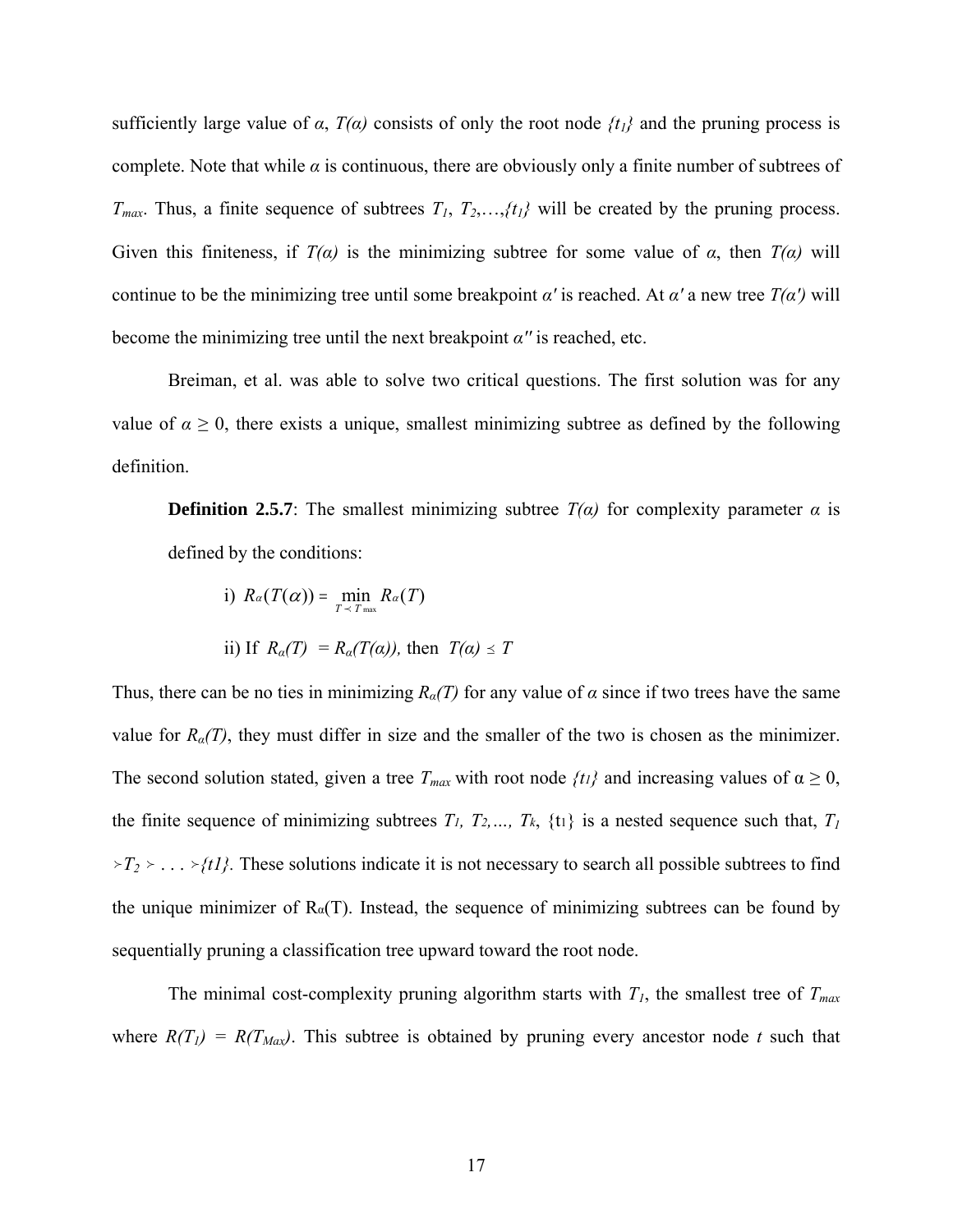$R(t)=R(t_L) + R(t_R)$ . This means that  $T_I$  performs as well as  $T_{max}$  with only the splits removed that did not improve the tree's performance. Let the cost associated with a branch  $T_t$  of  $T_l$  be

$$
R(T_t)=\sum_{s\in\widetilde{T}_t}R(s),
$$

which is just the sum over the costs of the terminal nodes in branch  $T_t$ . For any nonterminal node *t* in  $T_l$ , we have that  $R(t) > R(T_l)$ . Thus, the cost associated with a node *t* is strictly greater than the cost associated with the branch  $T_t$ , which means the cost of a tree, will always increase as it is pruned. Let  $\{t\}$  denote the subbranch of  $T_t$  that contains only one node  $t$  and the cost-complexity measure be

$$
R_{\alpha}(\{t\})=R(t)+\alpha,
$$

and for any branch  $T_t$  define

$$
R_{\alpha}(T_t) = R(T_t) + \alpha \left\| \widetilde{T}_t \right\|.
$$

At some the value of  $\alpha$ , the cost-complexity of branch  $T_t$  is equal to that of just the node *t*. Setting  $R_a$ ({t}) equal to  $R_a(T_t)$  and solving for *α* yields

$$
\alpha = \frac{R(t) - R(T_t)}{\|\widetilde{T}_t\| - 1},
$$

which is positive due to the relationship  $R(t) > R(T_t)$ . Now that we have a method for finding the critical value of  $\alpha$  for each nonterminal node in  $T_l$ , we can now define how we will choose the branch to be pruned. Define  $g_l(t)$  for  $t \in T_l$ , by

$$
g_1(t) = \begin{cases} \frac{R(t) - R(T_t)}{\|\widetilde{T}_t\| - 1}, t \notin \widetilde{T}_1 \\ + \infty, t \in \widetilde{T}_1 \end{cases}
$$

.

Then the weakest link,  $\bar{t}_1$ , in  $T_1$  is the node satisfying

$$
g_1(\bar{t}_1)=\min_{t\in T_1}g_1(t).
$$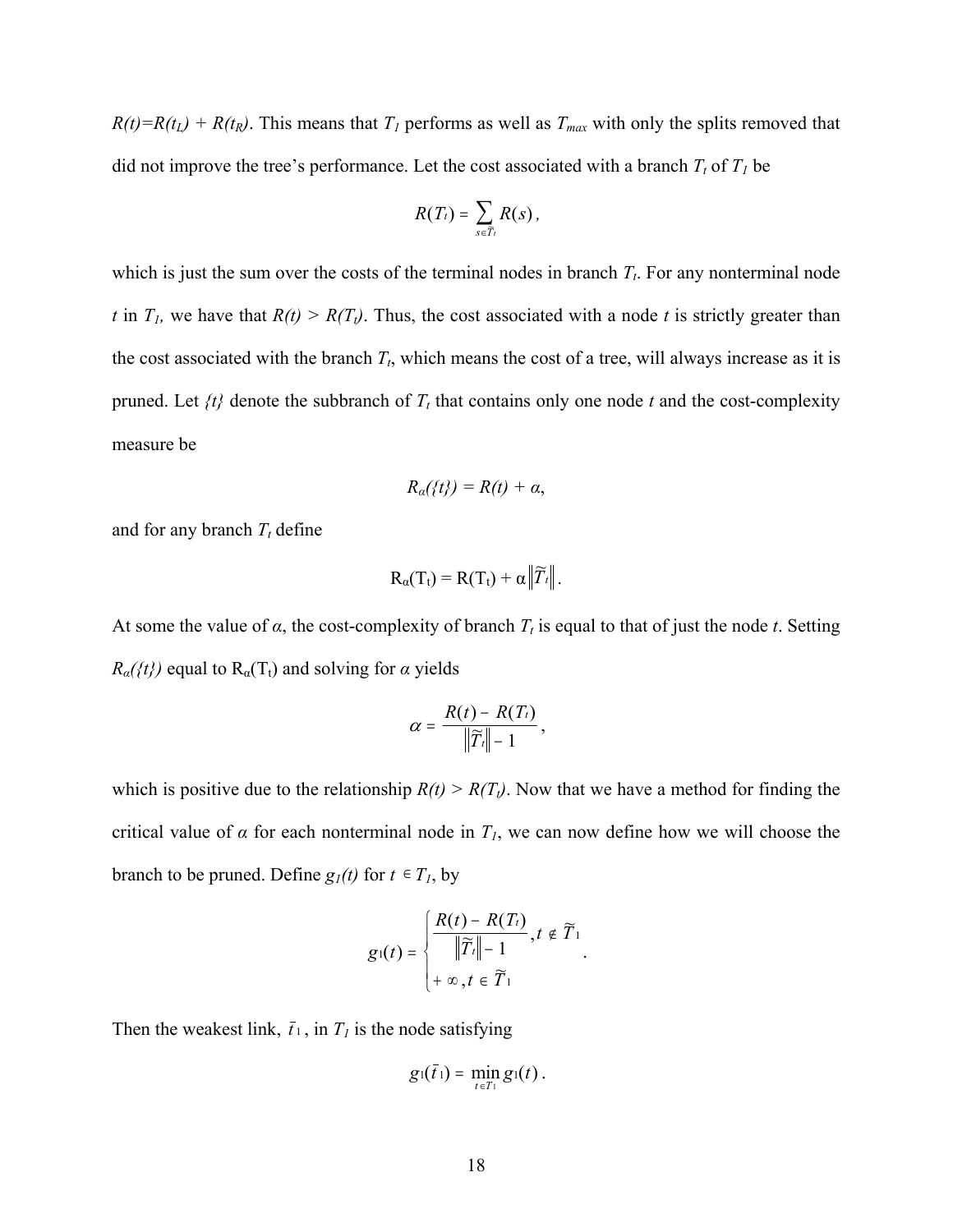<span id="page-28-0"></span>Now set  $\alpha_2 = g_1(\bar{t}_1)$  and prune the branch  $T_{\bar{t}_1}$  to obtain  $T_2$ . Repeat this process so that the weakest link is found on tree  $T_2$  to obtain  $T_3$  when  $\alpha$  reaches  $\alpha_3$ . This process is repeated until only the root node  $\{t\}$  remains. Now  $\{a_k\}$  are an increasing sequence,  $a_1 < a_2 < \ldots < a_k$ , of critical values where *k* is the number of trees in the nested sequence of cost-complexity pruned trees,  $T_1 \succ T_2 \succ \ldots \succ \{t1\}.$ 

#### **2.6 SELECTING THE BEST TREE**

Now that we have our decreasing sequence of trees,  $T_1 \rightharpoonup T_2 \rightharpoonup ... \rightharpoonup \{t\}$ , we now need to determine which is the "best" tree. Each tree in the sequence is best for some range of the complexity parameter  $\alpha$  in that it minimizes the cost-complexity function. The method that we will focus on to determine the best tree is cross-validation. Cross-validation (briefly discussed earlier) involves randomly dividing the data up into *V* roughly equal groups. One of the *V* portions is left out while the remaining portions are all used to build a model. The portion not used in building the model is used to assess the accuracy of the current model. This process is repeated for each of the other *V −1* portions and then the *V* estimates are averaged to get the final cross-validation estimate for model accuracy. For example, a very popular type of crossvalidation is the 10-fold cross-validation process in which subtrees of different sizes are constructed with 90% of the data set and their misclassification rates on the remaining are computed. This process is done ten times with each 1/10 of the data held out one at a time. Then, the misclassification rates are aggregated over the replications. The optimal tree size is the one whose aggregated misclassification rate is smallest.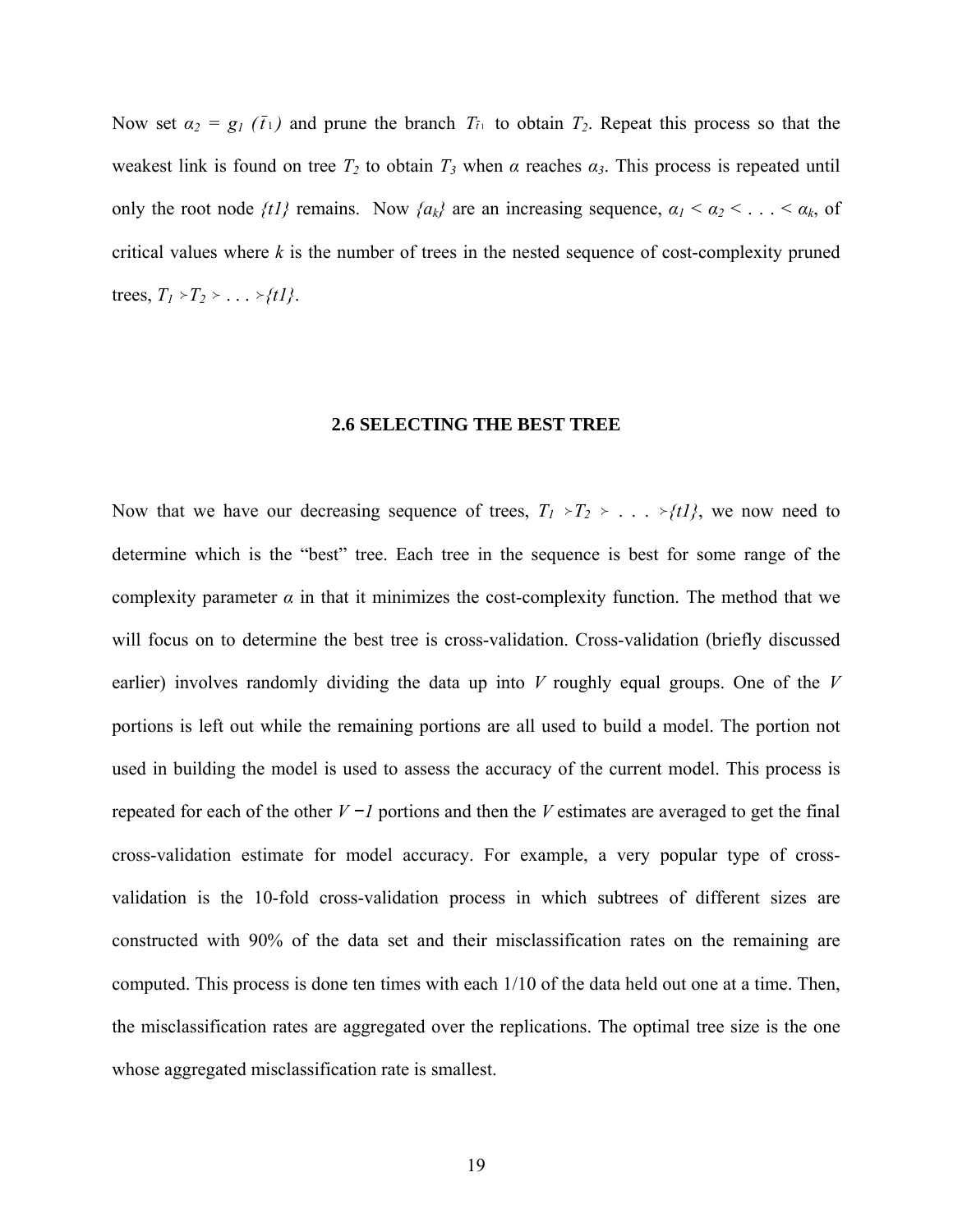The cross-validation method can be implemented to the complex sequence of trees  $T_I$  $\geq T_2 \geq \ldots \geq \{t\}$  in the following way. Randomly allocate each subject in the learning sample *L* into *V* (nearly) equal sets. Let  $L<sub>v</sub>$  denote the *v*th portion of the learning sample and  $L<sup>(v)</sup>$  represent the entire learning sample missing only the *v*th portion. We already have our sequence of trees and critical values of  $\alpha$  based on the entire learning sample. Now we must repeat the tree growing and cost-complexity pruning steps for  $L^{(1)}$ ,  $L^{(2)}$ , ...,  $L^{(v)}$ . For  $L^{(1)}$ , we will obtain a sequence of trees  $T_1^{(1)} \rightarrow T_2^{(1)} \rightarrow \ldots \rightarrow \{t_l\}$  and a sequence of critical values  $\alpha_l^{(1)} < \alpha_2^{(1)} < \ldots <$  $a_{kl}^{(1)}$  where  $k_l$  is the number of subtrees in the previous sequence. A similar sequence of trees and critical values will be obtained for the other *V − 1* sets.

Let  $T^{(1)}(\alpha'_j)$  be the minimal cost-complexity tree for complexity parameter  $\alpha'_j$  based on *L*<sup>(1)</sup>. The minimal cost-complexity tree can be found for the other *V* − *1* sets giving us  $T^{(1)}(α<sup>'</sup>)$ , *T*  $T^{(2)}(\alpha'_i), \ldots, T^{(V)}(\alpha'_i)$ . Now define

 $N_{ij}^{(v)}$  = the number of class *j* cases in  $L_v$  classified as *i* by  $T^{(V)}(\alpha'_j)$ ,

and

$$
N_{ij} = \sum_{v=1}^{V} N_{ij}^{(v)}.
$$

Since each case in *L* appears in one and only one test sample  $L_v$ ,  $N_i$  is the total number of class *j* observations in *L*. The cross-validation estimate for the probability of classifying a case as *i* given that it is *j* can be given by  $Q^{CV}(i|j) = N_{ij}/N_j$ . Then the cross-validation estimate for the cost associated with class *j* is given by

$$
R^{CV}(j) = \sum_{i=1}^{J} C(i|j) Q^{CV}(i|j)
$$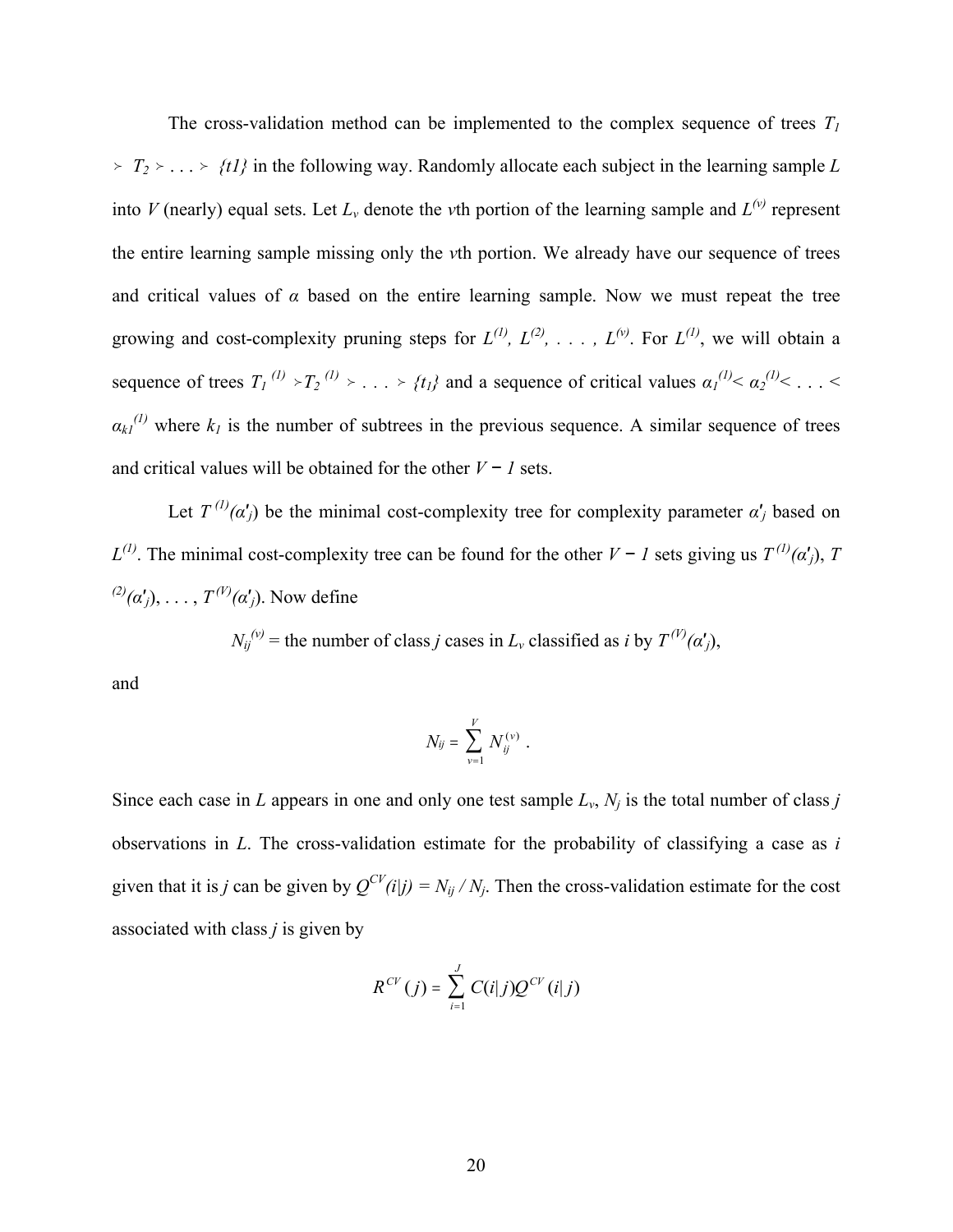<span id="page-30-0"></span>and the cross-validation estimate for the cost of  $T(\alpha)$  is given by

$$
R^{CV}(T(\alpha)) = \sum_{i=1}^{J} R^{CV}(j)\pi(j).
$$

If the data from *L* is used to estimate the priors, then the cross-validation estimate reduces to

$$
R^{CV}(T(\alpha)) = \frac{1}{N} \sum_{i,j} C(i|j) N_{ij},
$$

In the cases were the unit cost is incorporated, the cross-validation estimates is simply with the proportion of the data misclassified. Selection of the right sized tree is now obtained by finding  $T(\alpha'_{i0})$ ) such that

$$
R^{CV}(T(\alpha'_{j0})) = \min_{j=1}^k R^{CV}(T(\alpha'_{j})).
$$

 $R^{CV}(T(\alpha'_{i0}))$  can be used as an estimate of the misclassification cost.

Breiman, et al. state that taking *V*=10 gives adequate accuracy. In some examples, smaller values of *V* also give sufficient accuracy. However, they did not come across any situations where taking *V* larger than 10 gave a significant improvement in accuracy for the tree selected.

### **2.7 MISSING DATA**

An important feature of regression trees is the mechanism to deal with missing predictor values. The easiest approach is to treat the missing attribute as a distinct value and to assign all samples with missing values to the same node (Zhang, et al. 1996). Breiman, et al. (1984) introduced surrogate splits to deal with missing attributes by calculating to what extend alternative splits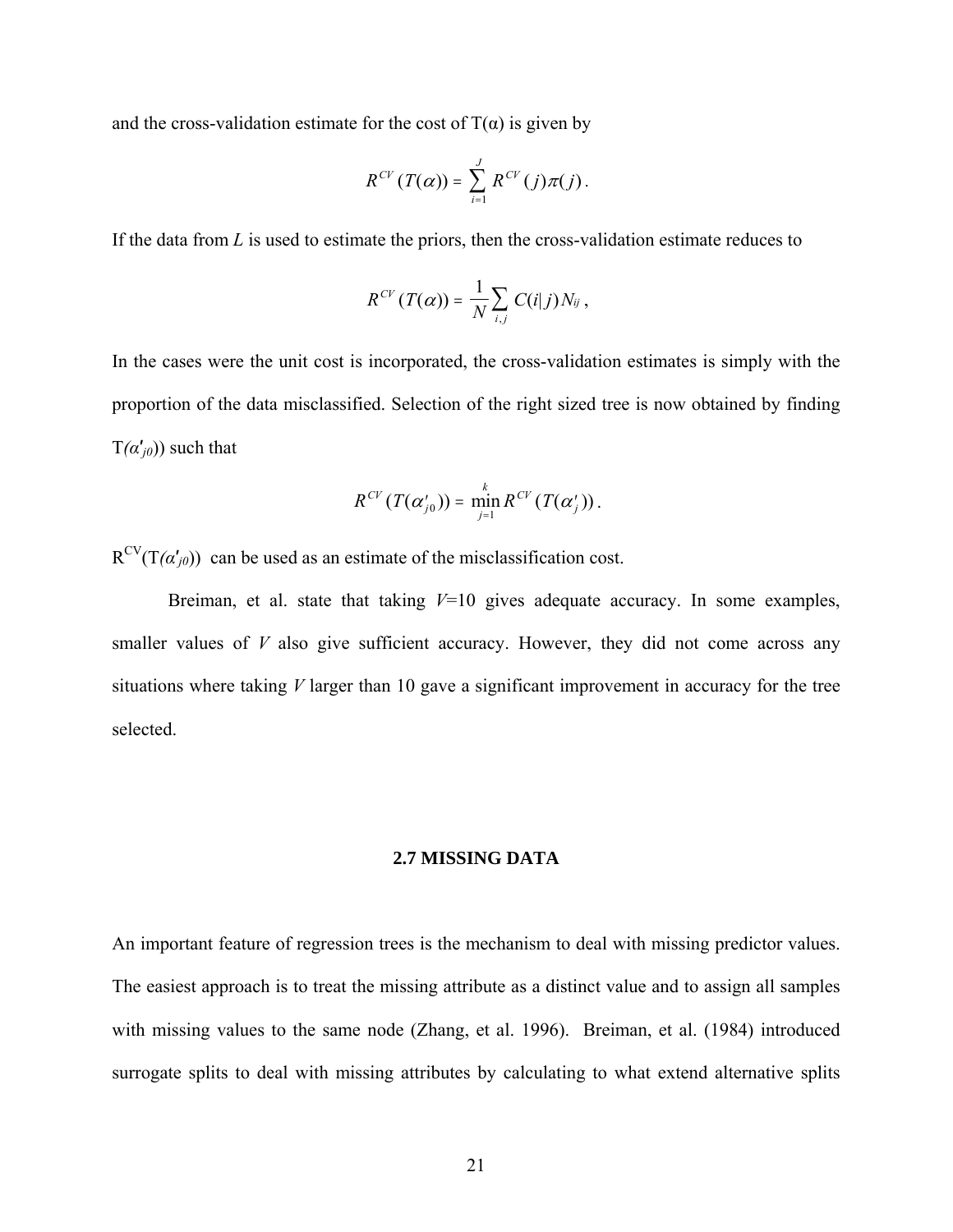<span id="page-31-0"></span>resemble the best split in terms of the number of cases that they send the one way. If an observation is missing a value for the best split then it is classified using the first surrogate split. If that value is missing then the second surrogate split is used, and so on. If an observation is missing all the surrogate splits then the default rule *max*  $(p_L; p_R)$ , where the observation is sent to the child with the largest relative frequency at that node, is used. The surrogate splits are advantageous because they use other available information to make the split. Breiman, et al. (1984) also proposed to rank the importance of variables through surrogate splits.

#### **2.8 REGRESSION TREES**

We now shift our focus to regression trees. Many of the concepts transfer over from classification trees to regression trees. However, several things become simpler because there are no priors so each case is weighted equally. The predictor *d(x)* is now a function defined as a realvalue function on *X*. Thus  $d(x)$  produces real numbers not classes. We have a learning sample *L* consisting of the observations  $(x_1, y_1)$ ,  $(x_2, y_2)$ , ...,  $(x_N, y_N)$  where x is a vector of measurements that hopefully explain the real valued response *y*. The misclassification rate of the classifier  $d(x)$ is denoted by  $R(d)$ . In the regression setting, this misclassification rate  $R(d)$  will now be represented by the estimated mean squared error for  $d(x)$  to measure the accuracy of the predictor. Given a rule  $d(x)$ , our resubstitution estimate for the mean squared error is

$$
R(d) = \frac{1}{N} \sum_n (y_n - d(x_n))^2.
$$

The average of  $y_n$  for all cases that fall into node *t*, denoted by  $\bar{y}(t)$  is used to minimize  $R(d)$ .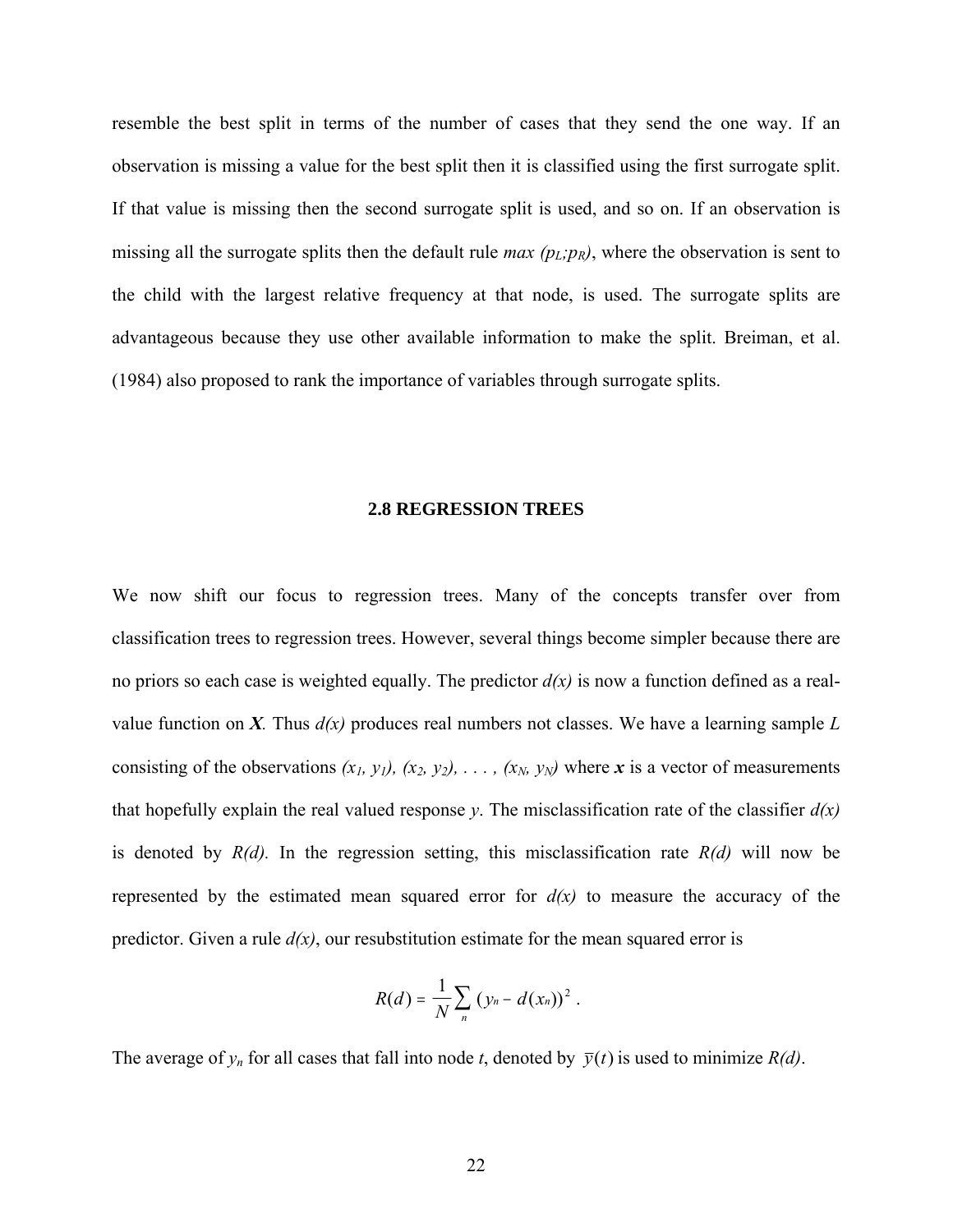Thus, our estimate for the mean squared error of the tree *T* is

$$
R(T) = \frac{1}{N} \sum_{t \in \widetilde{T}} \sum_{n: x_n \in t} (y_n - \overline{y}(t))^2,
$$

if we let  $R(t)$  be the within node sum of squares divided by *N*, then  $R(T)$  can be written as

$$
R(T)=\sum_{t\in\widetilde{T}}R(T).
$$

Determining what the best split of a current terminal node *t* is simply done by finding the split of *t* into  $t_L$  and  $t_R$  which decreases  $R(T)$  the most. Let *s* be a candidate split in the set of possible splits *S*. Let

$$
\Delta R(s, t) = R(t) - R(t_L) - R(t_R)
$$

and find the best split *s\** which satisfies

$$
s^* = \arg\max_{s \in S} \Delta R(s,t).
$$

The same method to grow a tree with classification trees is used for regression trees.  $T_{max}$ is created by splitting to minimize  $R(T)$ . The tree is declared  $T_{max}$  once each terminal node contains at most some small number of observations (usually 5). Minimal error-complexity pruning is performed the same way as minimal cost-complexity in classification trees. Define the error-complexity measure as

$$
R_{\alpha}(T)=R(T)+\alpha \|\widetilde{T}\|.
$$

We start by obtaining our sequence of trees and critical values based on the entire learning sample. Let  $d_k(x)$  be the prediction rule associated with the tree  $T_k$ . We randomly divide *L* into *V* groups and find the sequence of trees and critical values for each of the *V* possible groups formed by leaving out one of the *V* portions. For each of the *V* sequence of trees and critical values, we can form the function  $T^{(V)}(a)$  that is the minimal error-complexity tree for parameter  $\alpha$  in the *v*th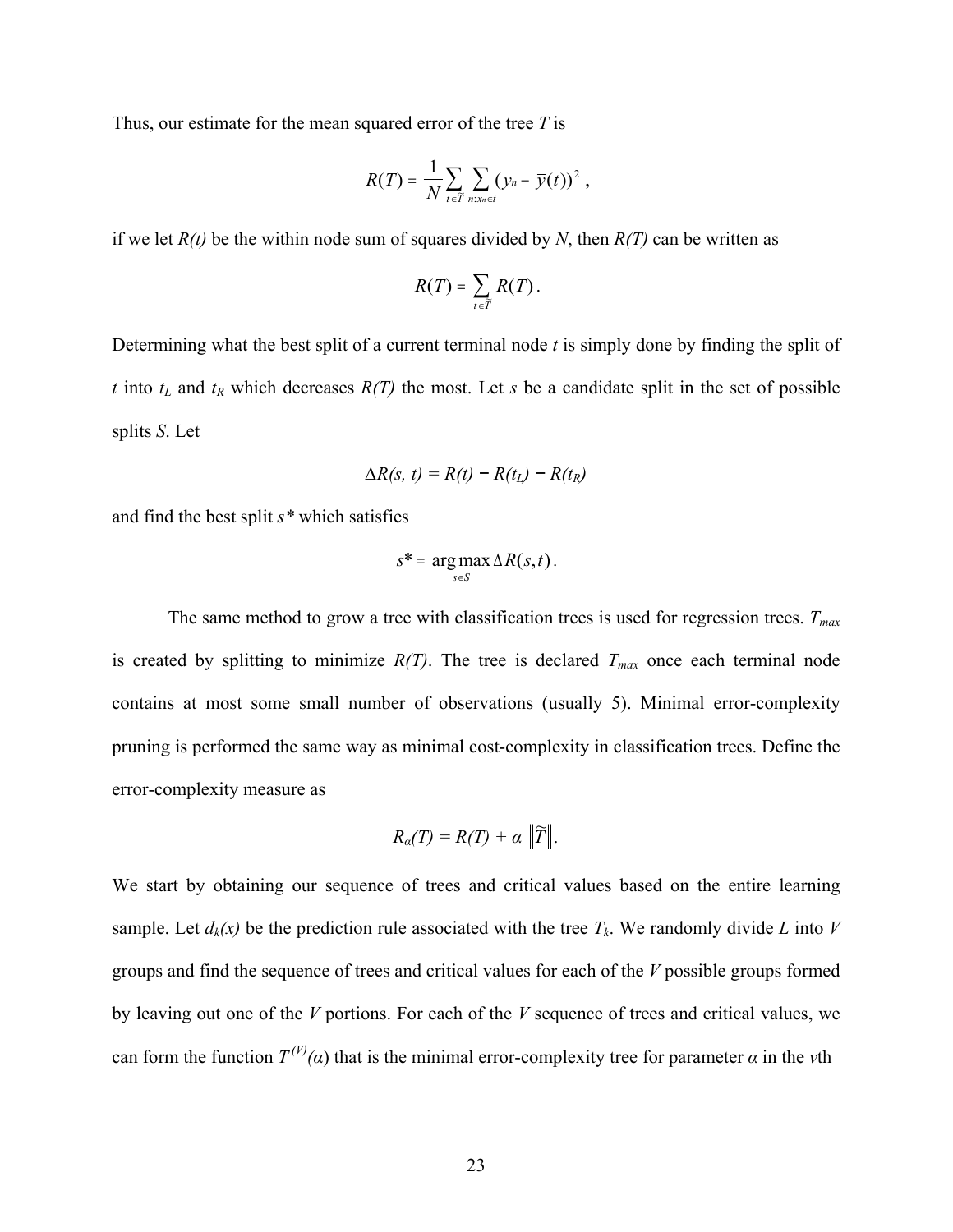sequence of trees. The cross-validation estimate for the mean squared error of tree  $T_k$  is

$$
R^{CV}(T_k) = \frac{1}{N} \sum_{\nu=1}^{V} \sum_{n:(x_n,y_n)\in L_{\nu}} (y_n - d_k {^{(\nu)}}(x_n))^2.
$$

which leads to the cross-validation estimate,

$$
RE^{CV}(T_k) = R^{CV}(T_k) / R(\bar{y}).
$$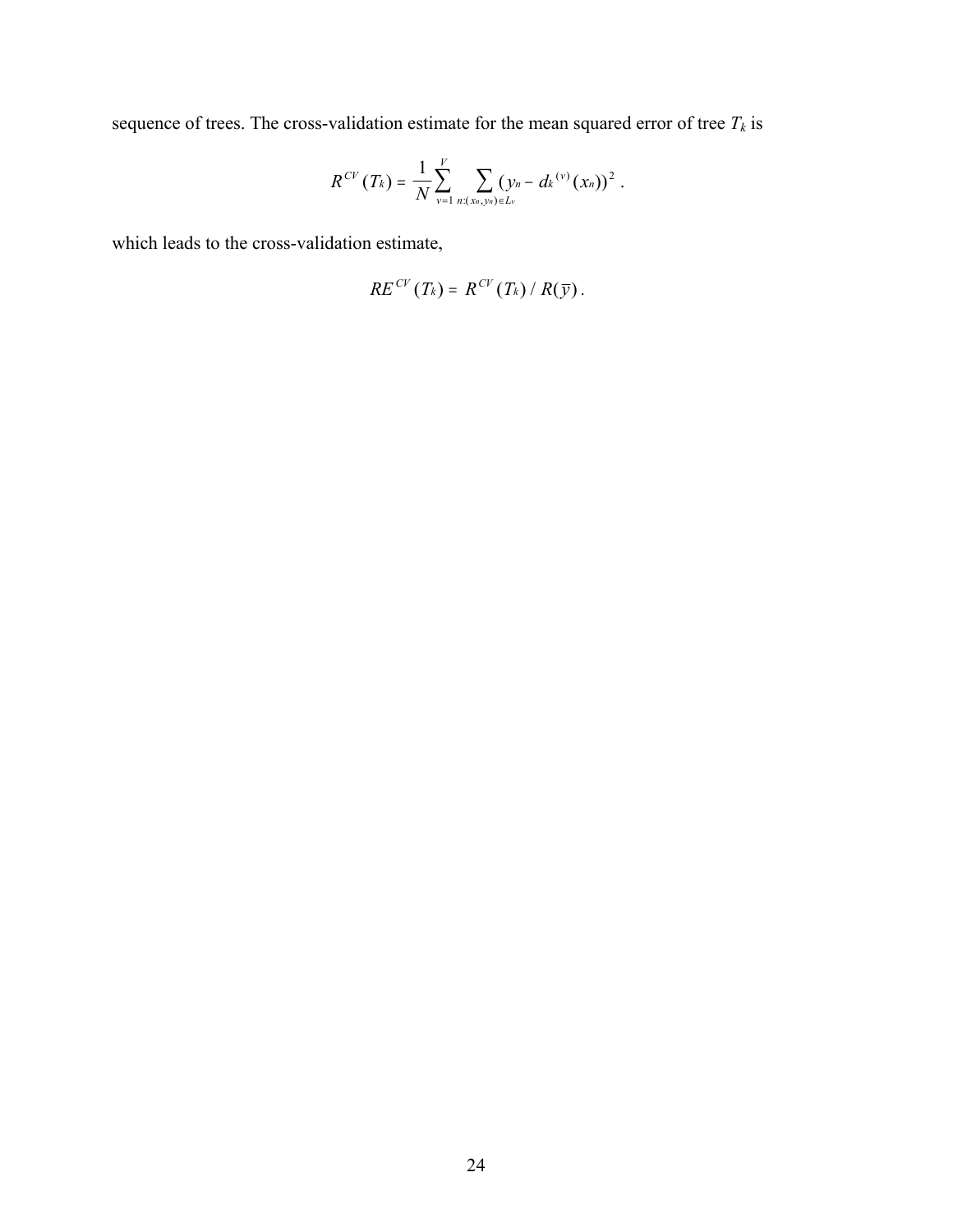## **3.0 EXTENSIONS TO THE CART METHOD**

<span id="page-34-0"></span>One of the most popular uses for tree-based methods is in survival analysis for censored time data where the goal is to identify factors that are predictive of survival. Several extensions of the CART method (Breiman, et al. 1984) have been proposed for censored survival data. Tree structured models for survival data can roughly be divided into two categories. The first category contains methods that use a between-node homogeneity measure to identify distinct nodes. The split function is based on the two-sample log-rank test statistic. The second category contains methods that use a within node homogeneity measure (such as deviance) to identify distinct nodes. Examples of such approaches are provided in Gordon and Olshen (1985), Davis and Anderson (1989), and LeBlanc and Crowley (1992). We will go into more detail with these methods since this is the approach used in our proposed method.

#### **3.1 METHODS THAT USE BETWEEN-NODE HOMOGENEITY**

For the first category of tree structure models, alternatives to the CART pruning algorithm and cross-validation are used. The log-rank test is a popular approach for testing the significance of differences between the survival times of two groups. Motivated by this, Ciampi, et al. (1986) and Segal (1988) suggested selecting a split that results in the largest log-rank test statistic. Segal (1988) presented a nonparametric application using the Harrington-Fleming (1982) class of two-sample rank statistics that based the partitioning on between-node separation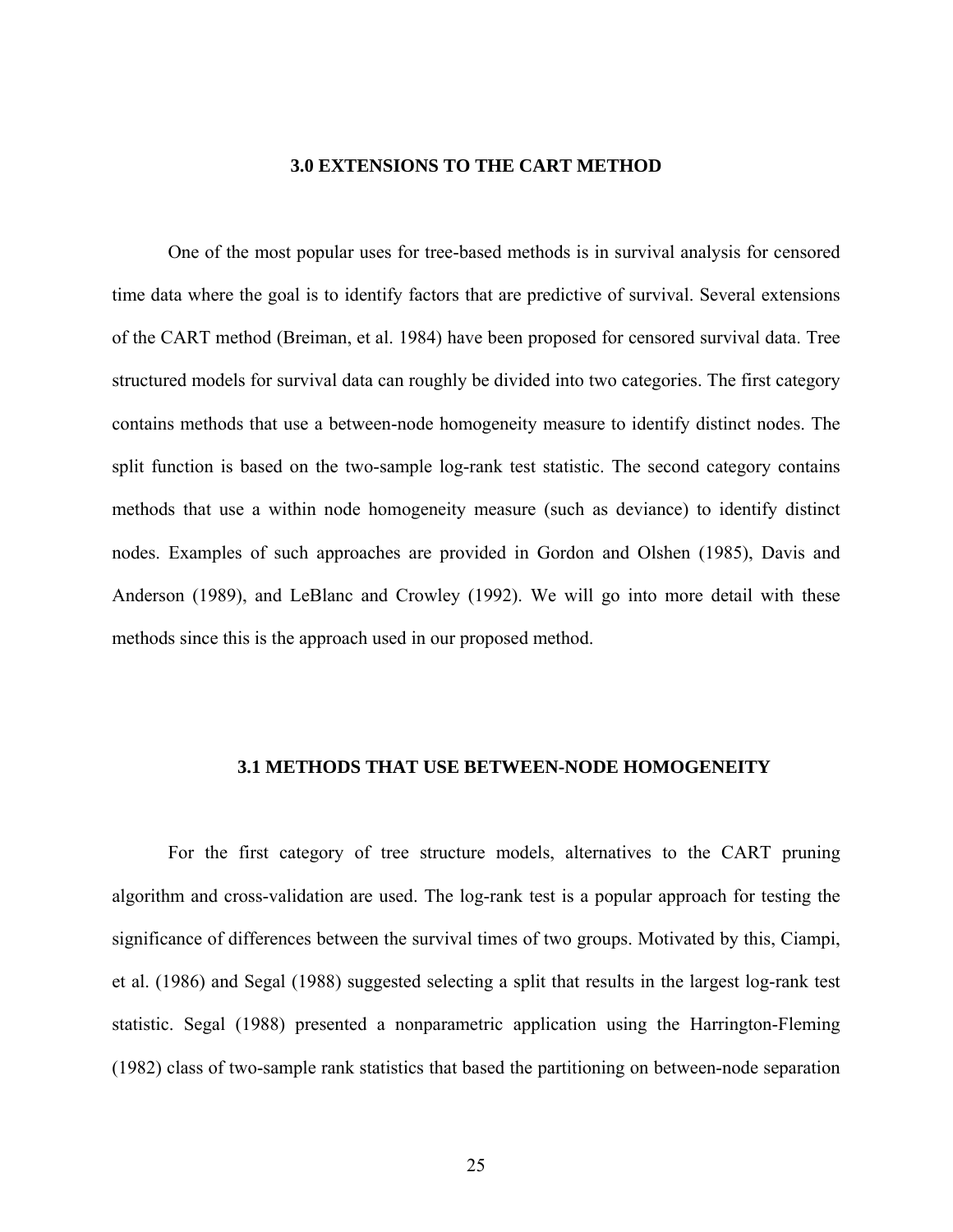instead of within-node homogeneity. Segal (1988) recommended a practical bottom-up procedure. After growing a large tree, they started from the bottom and stepped upwards through the tree assigning each internal node a value that equals the maximum of the log-rank statistics over all splits starting from the internal node of interest. All of the nodes daughters are pruned off if an internal node corresponds to a smaller value than the threshold. Ciampi, et al. (1986) introduced the term "amalgamation". Since even an optimally pruned tree may have many terminal nodes, amalgamation is the process of combining terminal nodes that have similar survival into one group. Ciampi, et al. used the log-rank statistic for combining the terminal nodes.

LeBlanc and Crowley (1993) developed a recursive partitioning method based on maximizing the difference in survival between groups of individuals represented by nodes in a binary tree. They introduced the notion of "goodness of split" complexity as a substitute for cost complexity in pruning the tree. This "goodness of split" complexity is based on two-sample statistics and the trade-off between the overall structure found and tree size. They defined an ordered categorical variable describing the terminal nodes, and apply the recursive partitioning scheme to that single variable to amalgamate the nodes.

Bacchetti and Segal (1995) further extended the tree-structured method by Segal (1988) to allow for right-censoring, left-truncation and time-dependent covariates in survival trees. Huang, Chen and Soong (1998) proposed a method, similar to Bacchetti and Segal, to accommodate the time-dependent covariates in survival trees.

As an alternative to Davis and Anderson (1989), Huang, et al. incorporated time into the model as an argument of the hazard function. Time is then treated as a time-dependent covariate in the recursive partitioning algorithm. Their method splits nodes through the interaction of the

26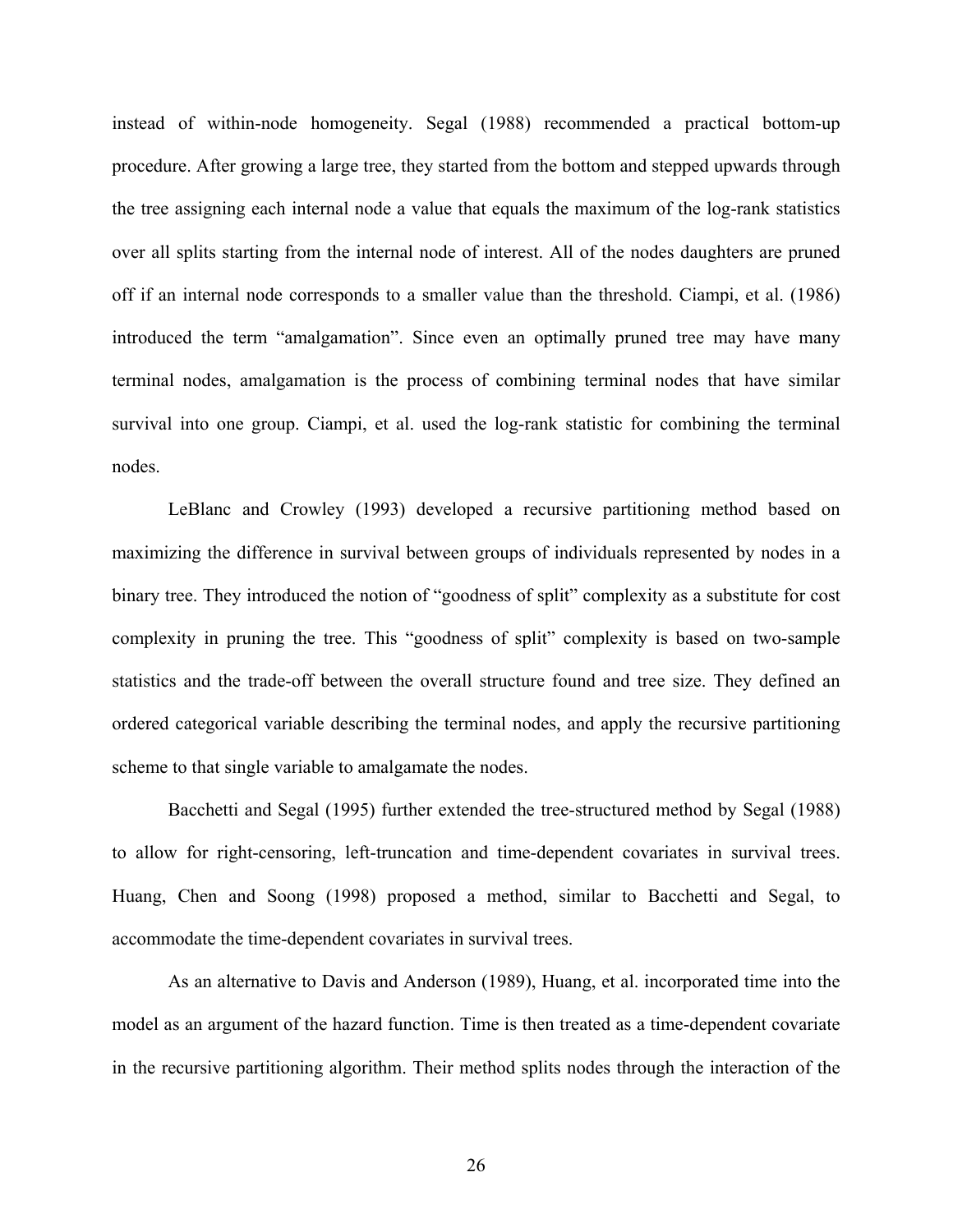covariate values and time and establishes measures of improvement on the basis of piecewise exponential survival functions. The estimated hazard function at each node summarizes the risk of a group of subjects during each specific time period. Both cross-validation and bootstrap resampling techniques are implemented in the tree selection procedure.

Ahn and Loh (1994) developed a tree-structured model that stratifies data according to selected covariate values and fits separate proportional hazards models to each stratum. They performed the stratification recursively by using a combination of statistical tests and residual analysis. They used two methods (called the "M" and "R" methods) earlier proposed by Loh (1991) for classifying the data into two classes. The "M" method classifies the covariate vectors into two classes according to the size of their associated residuals. The "R" method forms the two classes by using the relative positions of the residuals above and below a least-squares line superimposed on a cumulative hazard plot. They used bootstrapping as a way to control the probability of a Type I error.

Chaudhuri, et al. (1994) introduced a new method of tree-structured regression called SUPPORT (Smoothed and Unsmoothed Piecewise-Polynomial Regression Trees). The method used polynomial models to fit each subset and weighted averaging to combine the piecewisepolynomial regression fits into a smooth one. Chaudhuri, et al. (1995) later used a tree-structured method that recursively partitioned the data according to the signs of the residual from a model fitted by maximum likelihood to each node. They used a split selection strategy based off of the methods of their earlier work for tree-structured least squares regression and Ahn and Loh (1994) for tree-structured proportional hazards regression.

Loh and Vanichsetakul (1988) developed an algorithm (FACT) combining CART and Linear Discriminant Analysis (LDA). FACT differs from CART in that it uses a different

27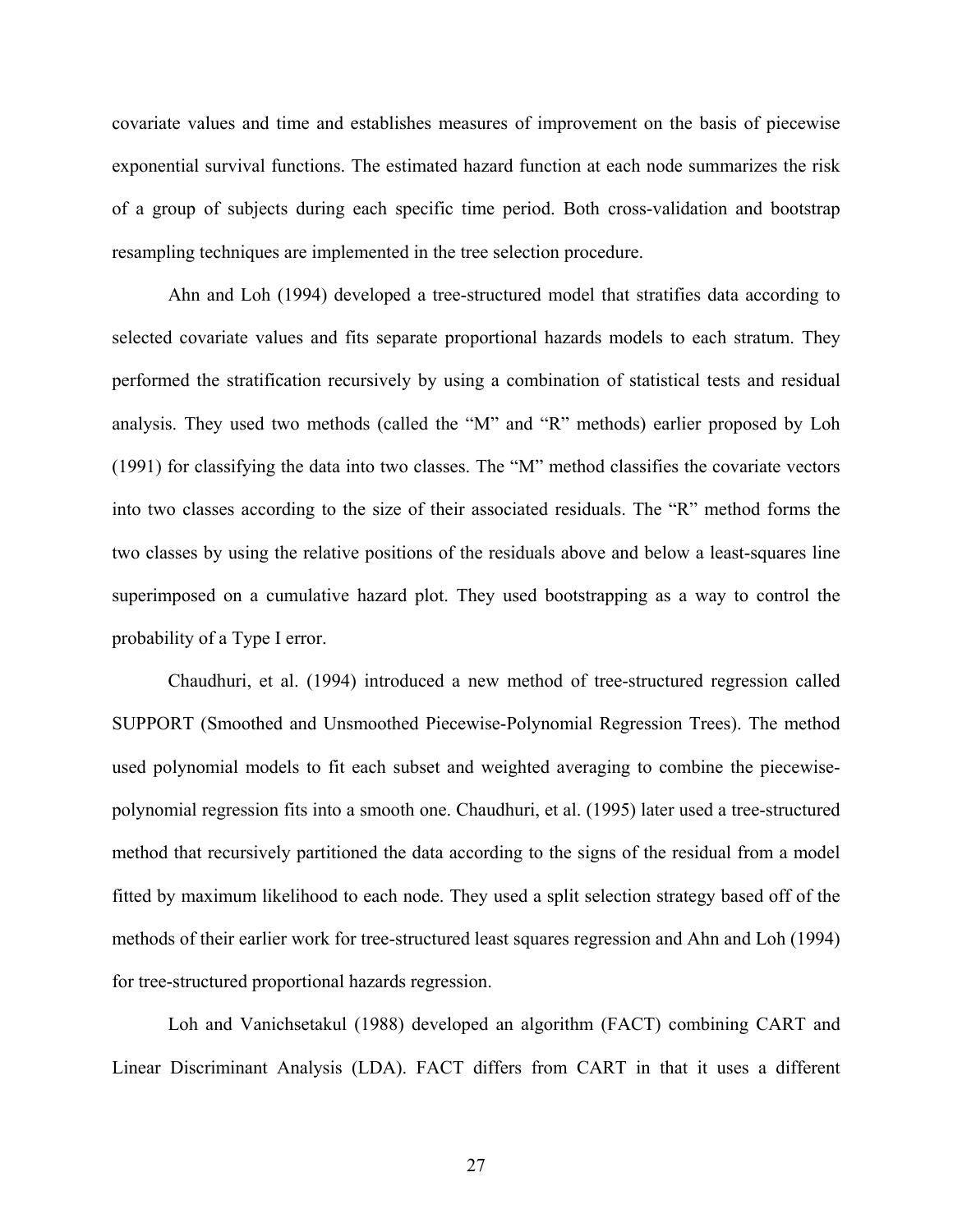misclassification cost based on discriminant functions. Loh and Shih (1997) extended the method (FACT) by Loh and Vanichsetakul. Loh and Shih's algorithm (QUEST) shares similarities with FACT but has negligible variable selection bias.

Segal (1992) extended the tree-structured method of Breiman, et al. (1984) to repeated measures and longitudinal data. Alexander and Grimshaw (1996) proposed a "treed" regression that used the best simple linear regression models at each leaf. Treed regression models possess many of the desirable qualities of linear regression (no tree structure but a complex linear model at each leaf) and CART (tree structure but a simple linear model at each leaf).

Zhang (1998) generalized the tree-based methodology for classification of multiple binary responses. Ciampi, et al. (2002) proposed a new algorithm for the construction of a treestructured predictor that used a new approach for dealing with continuous predictors. Their approach was based on using soft nodes where an individual would go right with a certain probability or left with the complimentary probability. Pettitt and Daud (1990) proposed a Cox proportional hazards model which considered time-dependent modulation of the linear predictor. They suggested using plots based on the smoothed residuals of Schoenfeld.

Three of the papers, discussed above, are related to the work proposed here. Bacchetti and Segal (1995) and Huang, Chen and Soong (1998) extended the tree method to accommodate time-dependent covariates. Pettitt and Daud (1990) incorporated time-dependent covariates using a Cox proportional hazards model. Our proposed method will be contrasted to these three papers in [section 6.1](#page-63-0).

28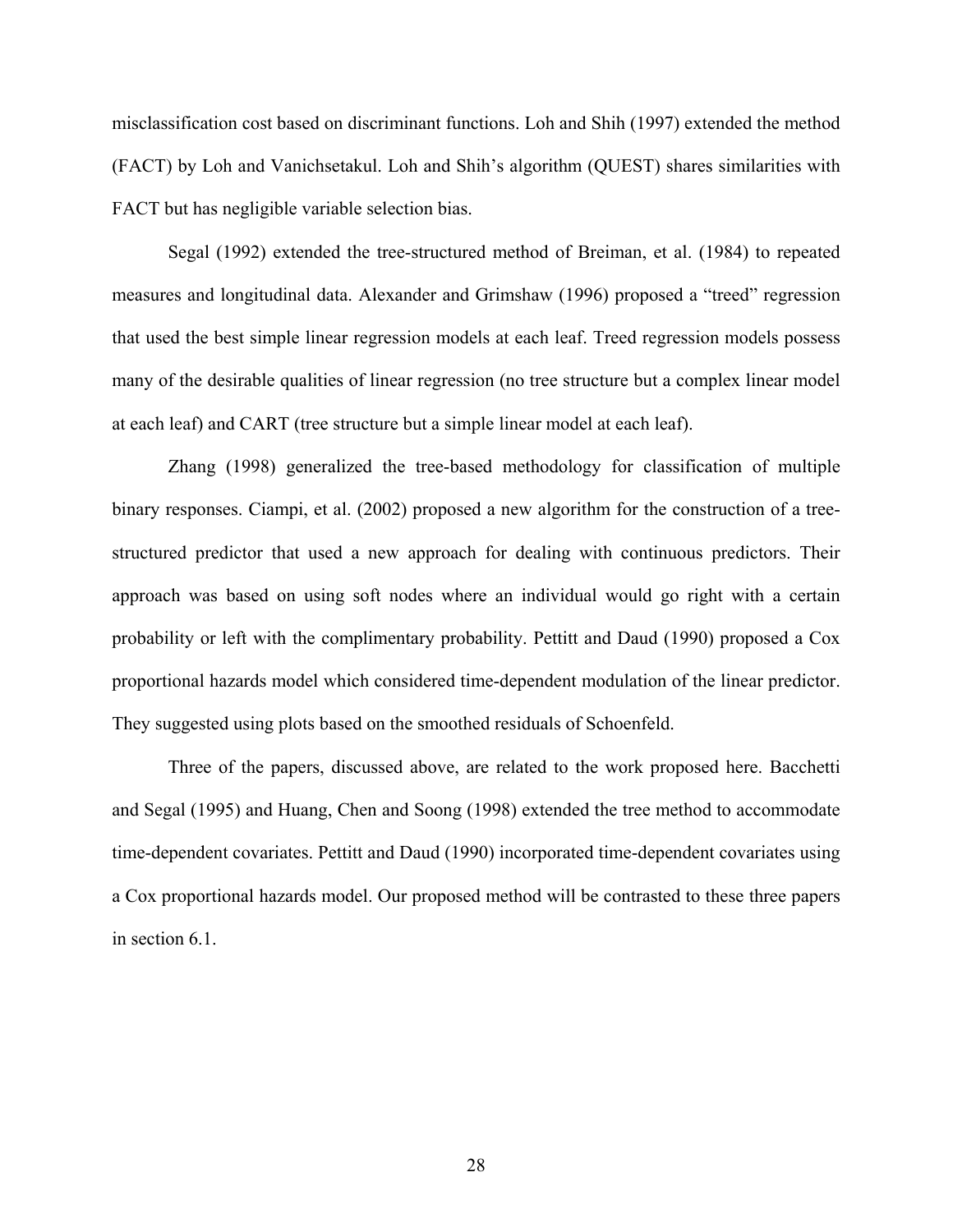## **3.2 METHODS THAT USE WITHIN NODE HOMOGENEITY**

The extensions in the second category focus on within node homogeneity measure to identify distinct nodes, which is present in the minimal error-complexity pruning developed by Breiman, et al. (1984). Gordon and Olshen (1985) were the first to extend the CART algorithm to censored survival data, where the splitting criteria used the distance measures between the Kaplan-Meier curves of the left and right daughter nodes. They seek to estimate the conditional expectation,  $E(g(Y)|X)$ , where *g* is an unspecified function, *Y* is the response, and *X* is the vector of covariates. Since they do not restrict *g* to a specific form, this method will work in very general situations. They used the  $L^p$  Wasserstein metrics,  $d_p(F_z, F_w)$ , as the measure of discrepancy between the two survival functions  $F_z$  and  $F_w$ . Wasserstein metrics were used because they handle censoring simply and focus on the tails of distributions. For a survival function *S*, let  $\delta_S$  be the survival function that has mass at at most one finite point and minimizes the Wasserstein distance to *S*.  $D(S, \delta_S)$  is used to measure the variability of *S*. For a node *B*,  $\hat{S}^t$  is the Kaplan-Meier estimate for the survival function within *t*. The splitting criterion tries to maximize the difference between the variance of the parent node and the weighted average of the daughter nodes. This difference is represented as,

$$
P(B)*D(\hat{S}^{B}, \delta_{\hat{S}^{B}}) - [P(L(B))*D(\hat{S}^{L(B)}, \delta_{\hat{S}^{L(B)}}) + P(R(B)*D(\hat{S}^{R(B)}, \delta_{\hat{S}^{R(B)}})].
$$

The error-complexity equation becomes

$$
\sum_{B\in\widetilde{T}} P(B)^* D(\hat{S}^B, \delta_{\hat{S}^B}) + \alpha \|\widetilde{T}\|,
$$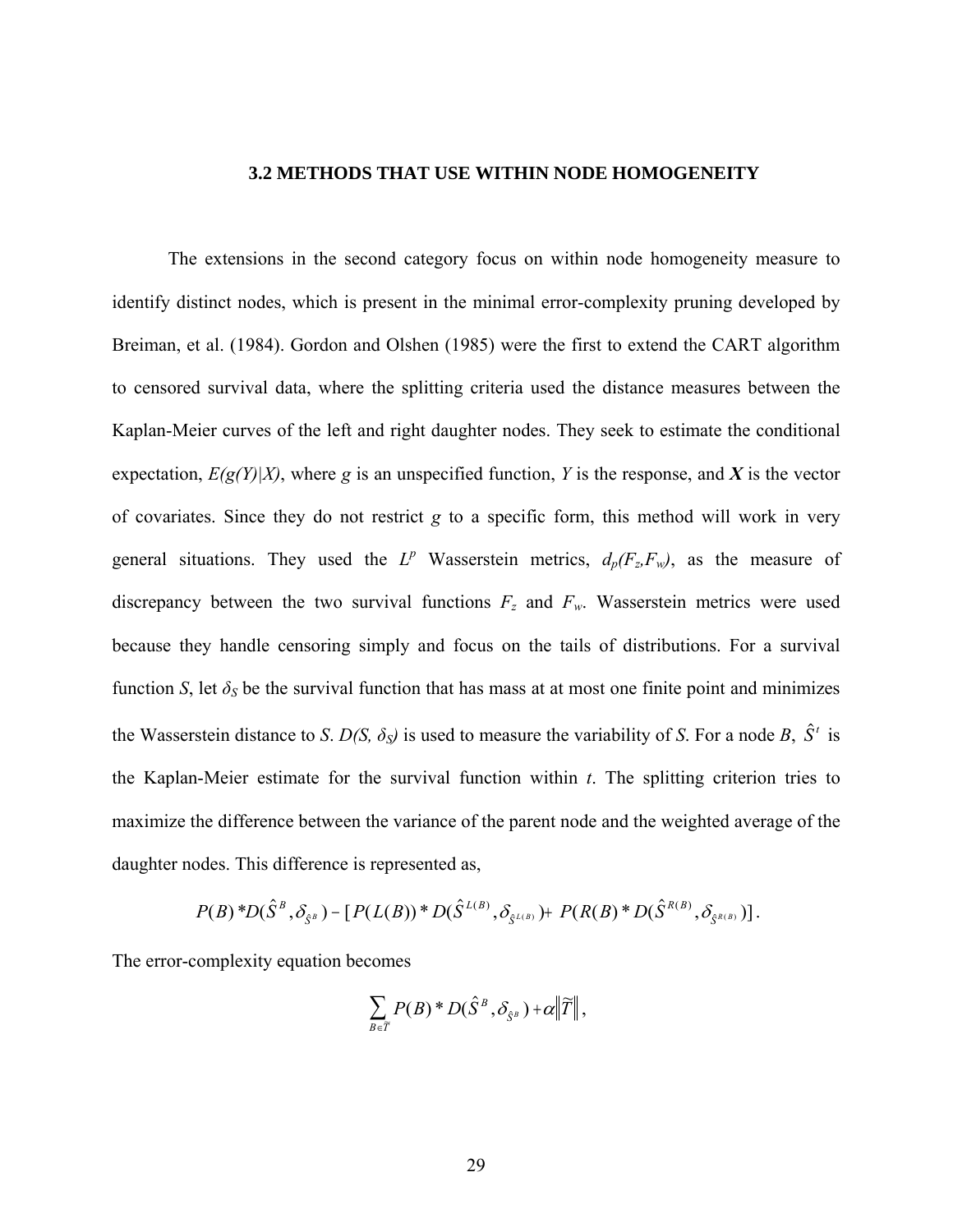Gordon and Olshen (1985) used the same pruning and cross-validation methods as was used in CART. Therefore, the final estimator consists of a Kaplan-Meier estimate at each terminal node.

Davis and Anderson (1989) provided an extension of the methods of Breiman, et al. (1984) to censored survival data. They used a modified exponential model  $h(y) = \lambda_j$ , for all *y* in group *j* where the groups are defined by the vector of covariates *x*. These groupings will define the nodes in the tree *T*. Their algorithm partitions each node based on the exponential loglikelihood loss. The split chosen is that which minimizes the loss among the possible splits define by the covariates. Their proposed loss function *R(t)* is defined as

$$
R(t) = D_t - D_t \log(D_t/Y_t)
$$

where  $D_t = \sum d_i$  is the number of observed deaths and *Y*  $i \in t$ = ∈  $\sum d_i$  is the number of observed deaths and  $Y_t = \sum y_i$  $i \in \mathcal{U}$ = ∈  $\sum y_i$  is the total observation time in

node *t*.

They used the same pruning method as CART, however they used a slightly different method for cross-validation. An obstacle to cross-validation using their method is the chance of having an estimate of the hazard equaling zero. For example, suppose a tree is grown which contains a node with only censored observations. The hazard estimate within this node would be zero. If an observation that has complete survival information is sent down the tree and falls in the node with a zero hazard estimate, we would obtain an infinite value for the cross-validation estimate of loss within the node. Because of this possibility that a node might only contain censored data, they modified the cross-validation to eliminate the possibility of zero hazard estimates. They used an estimate  $\lambda^* = 1/(2Y_t)$  for the hazard within this node for the crossvalidation. Their final tree selection was based on the chi-square distribution instead of the one standard error rule in CART since the one standard error rule does not work for censored data.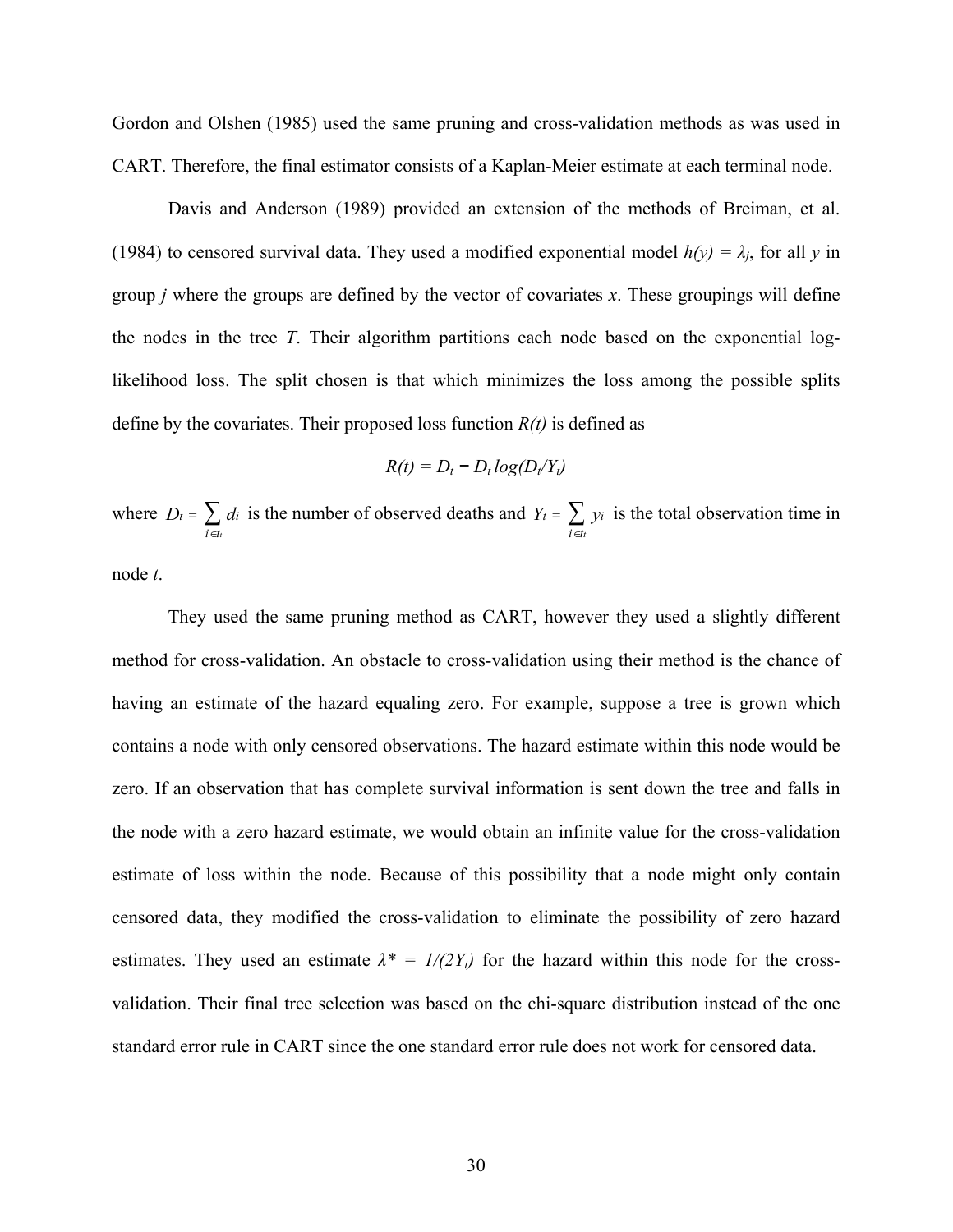Therneau, Grambsch, and Fleming (1990) proposed a method in which Martingale residuals from the Cox model were used directly in the CART regression algorithm with squared error loss being the cost in the cost-complexity scheme. Thus, martingale residuals were used in place of the response values and then the CART regression method was conducted, without any changes to the algorithm, to grow a regression tree.

LeBlanc and Crowley (1992) utilized the proportional hazards regression framework to develop a tree-structured method for censored survival data using only the first step of a full likelihood estimation procedure. In their method, LeBlanc and Crowley use the hazard function

$$
\lambda(y \mid x) = \lambda_0(y)s(x)
$$

where  $\lambda_0(y)$  is the baseline hazard and  $s(x) \ge 0$ . LeBlanc and Crowley let  $s(x)$  represent the relative risk function instead of the traditional use of letting *s(x)* be a loglinear function of *x*. They used the first step of a full likelihood estimation for the proportional hazards model to grow and prune trees. They employed the deviance as an estimator of the within-node error, which wass used as their pruning criteria. Once a tree was chosen, the full likelihood estimates was obtained through iteration.

The methods of LeBlanc and Crowley assume that we have survival data *(T,δ,X)*, where *T* is the observation time,  $\delta$  is the indicator of failure, and *X* is the vector of *M* covariates. Suppose that the true survival time *U* has a distribution *F* and the true censoring time *V* has a distribution *G* so that  $\delta = I_{[U \le V]}$  and  $T = min(U, V)$ . Assume that *U* and *V* are independent given *X*. The learning sample *L* consists of the independent, identically distributed vectors  $\{(t_i, \delta_i, x_i): i\}$ *= 1, 2, . . . ,N}*. The full likelihood of *L* for a given tree can be expressed as

$$
L = \prod_{h \in \widetilde{T}} \prod_{i \in S_h} \lambda_h(t_i)^{\delta_i} e^{-\Lambda h(t)}
$$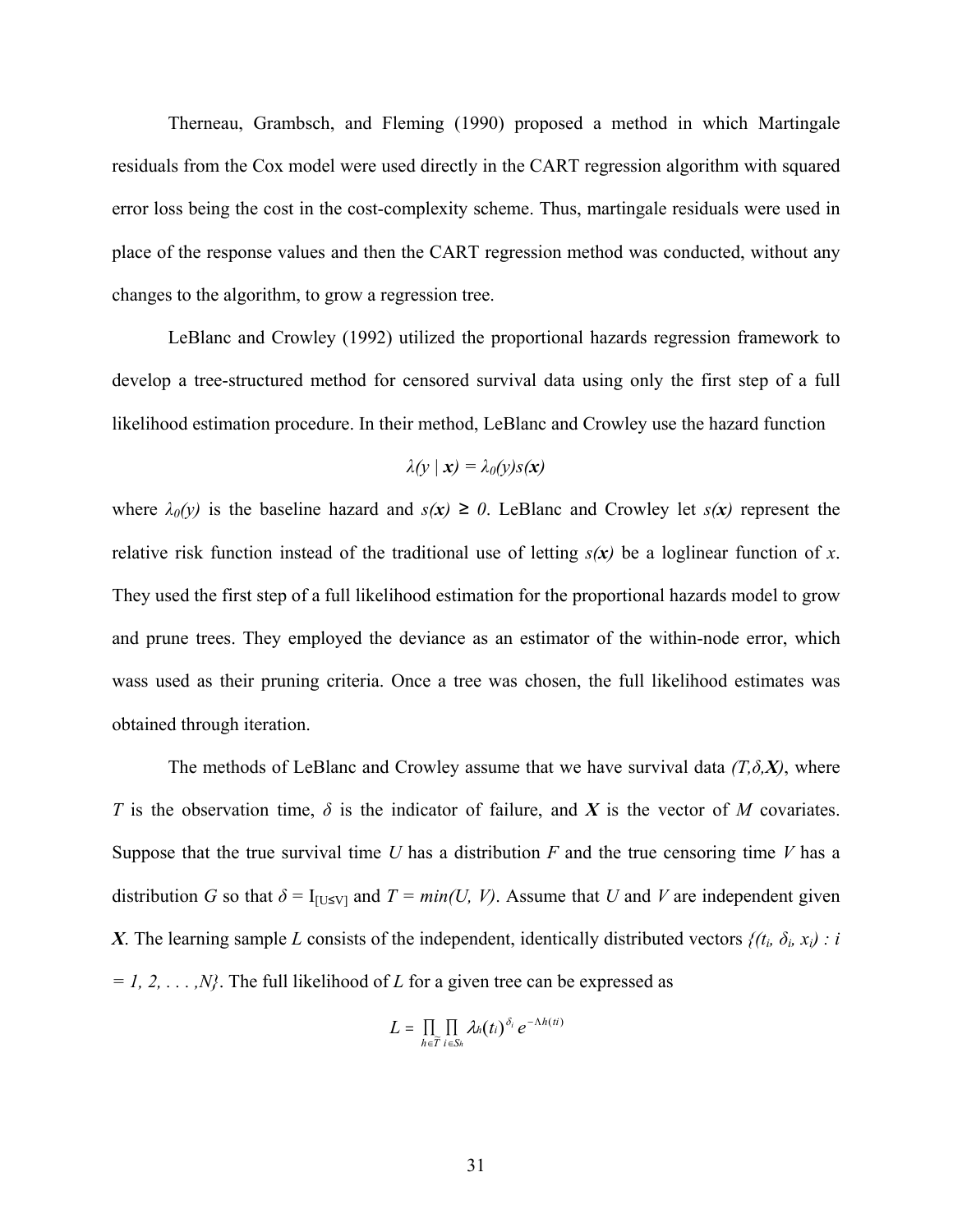where  $\lambda_h(t)$  and  $\Lambda_h(t)$  are the hazard and cumulative hazard functions for node h, and  $S_h$  is the set of observations  $\{i : x_i \in X_h\}$ .  $S_h$  is simply all of the measurement vectors that are assigned to terminal node *h*. Assuming that the proportional hazards model holds, then

$$
\lambda_h(t) = \theta_h \lambda_0(t)
$$

where  $\theta_h \ge 0$  is a parameter for the node relative risk and  $\lambda_0(t)$  is the baseline hazard. Then, the full likelihood for the data given tree *T* as

$$
L = \prod_{h \in \widetilde{T}} \prod_{i \in S_h} (\lambda_0(t_i) \theta_h)^{\delta_i} \exp(-\Lambda_0(t_i) \theta_h)
$$

where  $\Lambda_0(t)$  denote the baseline cumulative hazard. Using the baseline cumulative hazard, the maximum likelihood estimator of  $\{\theta_h : h \in \tilde{T}\}$  can be obtained by

$$
\widetilde{\theta}_h = \frac{\sum_{i \in S_h} \delta_i}{\sum_{i \in S_h} \Lambda_0(t_i)}.
$$

Since the baseline cumulative hazard is not known, estimates  $\hat{\theta}_t$ , are used to create an estimate  $\hat{\Lambda}_0(t)$  represented as

$$
\hat{\Lambda}_0(t) = \sum_{i:t_i \leq t} \frac{\delta_i}{\sum_{h \in \widetilde{T}} \sum_{i:t_i \geq t_i, i \in S_{hi}}}.
$$

Replacement of  $\Lambda_0(t)$  with  $\hat{\Lambda}_0(t)$  in the full likelihood score equation results in the partial likelihood score equation. Iterating over the two estimators will result in convergence to estimates for  $\{\theta_h : h \in \tilde{T}\}$  with the property that the ratios of the estimates between nodes is unique. Only the first iteration is used to grow the tree. The Nelson cumulative hazard estimate is used to form  $\hat{\Lambda}^1_0(t)$ . A one-step estimate for the terminal node relative risk is then formed as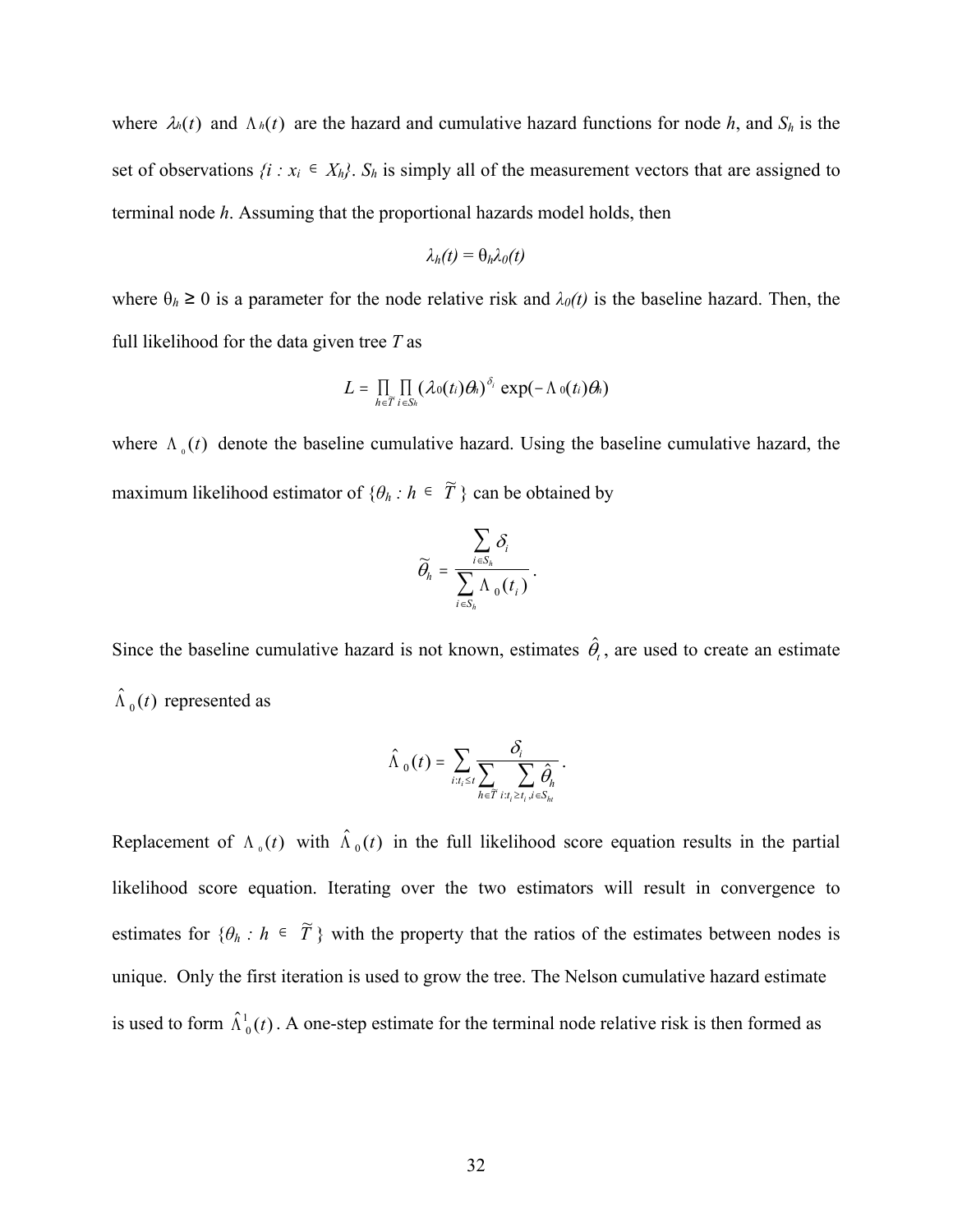$$
\widetilde{\theta}_h^1 = \frac{\sum_{i \in S_h} \delta_i}{\sum_{i \in S_h} \widehat{\Lambda}^1_0(t_i)}.
$$

This estimate can be interpreted as the observed number of deaths in node *h* divided by the expected number of deaths in node *h* under the assumption of no structure in survival times.

LeBlanc and Crowley use the deviance for node *h* as a measure of the error in the model, which is given by

$$
R(h) = 2(L_h(saturated) - L_h(\widetilde{\theta}_h)),
$$

where *L<sub>h</sub>(saturated)* is the log-likelihood for the saturated model, which allows for one parameter for each observation and  $L_h(\widetilde{\theta}_h)$  is the maximized log-likelihood under the condition that  $\Lambda_0(t)$ is known.

The estimated deviance residual for observation *i* in node *h* is given by

$$
d_i = 2[\delta_i \log(\frac{\delta_i}{\Lambda_0(t_i)\hat{\theta}_h}) - (\delta_i - \Lambda_0(t_i)\hat{\theta}_h)].
$$

The recursive partitioning procedure uses the estimates of Nelson estimate  $\hat{\Lambda}^1_0(t)$  and one-step parameter  $\{\hat{\theta}_h^1 = 1 : h \in \widetilde{T}\}\)$  to calculate the deviance residuals. This estimator is referred to as the one-step deviance. All possible splits for each node are evaluated and the split that maximizes the reduction in the one-step deviance is chosen. Thus, the split *s* at node *h* is the one that maximizes the improvement given by

$$
R(s,h) = R(h) - [R(l(h)) + R(r(h))]
$$

where

$$
R(h) = \frac{1}{N} \sum_{i \in S_h} [\delta_i \log(\frac{\delta_i}{\hat{\Lambda}_0^1(t_i)\hat{\theta}_h}) - (\delta_i - \hat{\Lambda}_0^1(t_i)\hat{\theta}_h)]
$$

is chosen as the best split.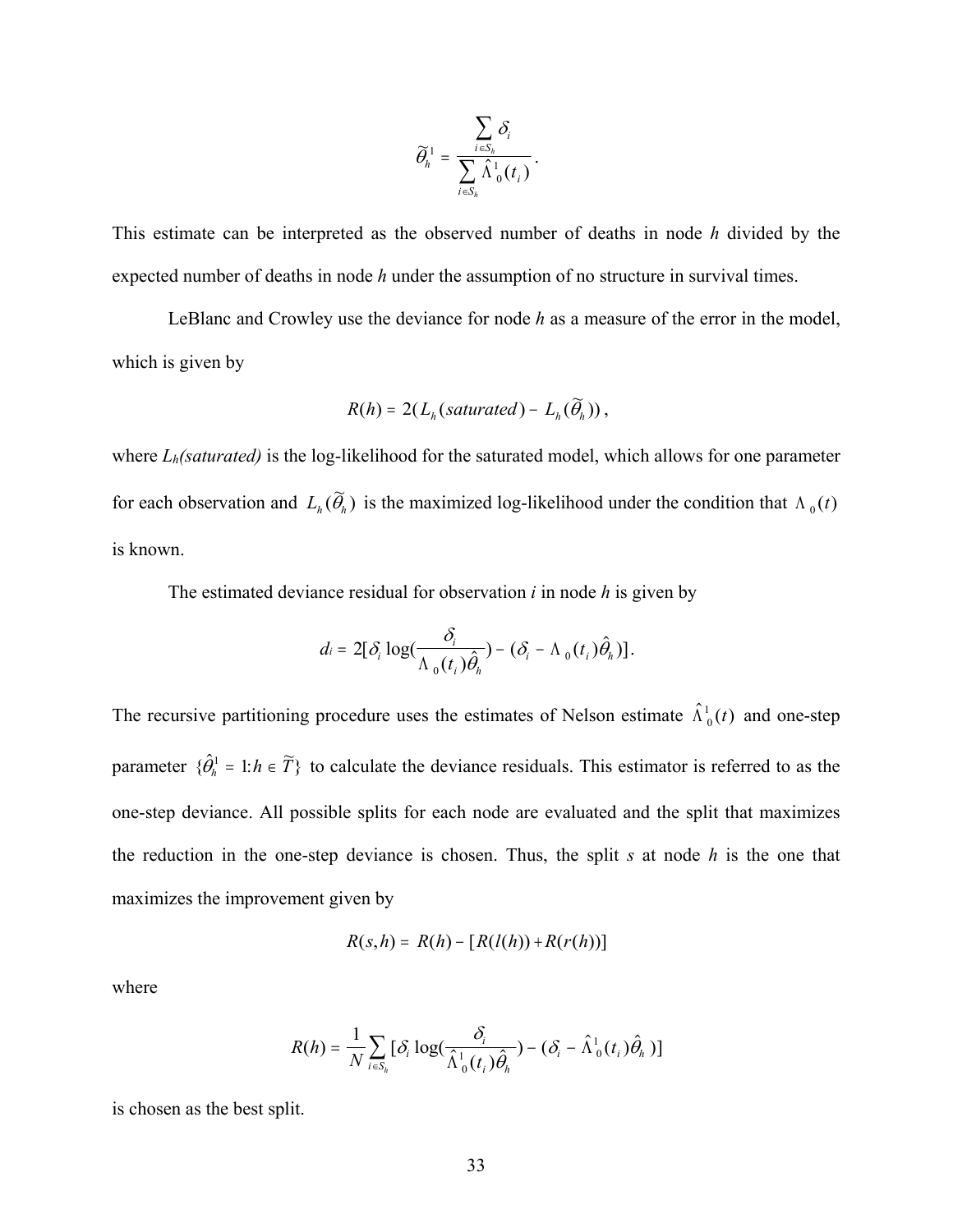LeBlanc and Crowley used the same cost-complexity method that was employed by CART where they defined the error-complexity function as

$$
R_{\alpha}(T) = \sum_{h \in \widetilde{T}} R(h) + \alpha \|\widetilde{T}\|
$$

where *α* represents a nonnegative complexity parameter and *R(h)* is the impurity of node *h*. The same obstacle existed for cross-validation as that which Davis and Anderson faced. LeBlanc and Crowley proposed a similar solution. For a node *h* that contains only censored observations, replace the zero observed deaths by 0.5 leading to an estimate of the relative risk for node with no observed deaths as

$$
\widetilde{\theta}^1_h = \frac{1}{2 \sum_{i \in S_h} \hat{\Lambda}^1_{0}(t_i)}.
$$

After the right sized tree is obtained using the cross-validated estimate of the expected one-step deviance, the maximum likelihood estimates for the relative risks of each terminal node are obtained by iteration.

LeBlanc and Crowley compared the performance of their full likelihood method against the exponential likelihood-based method of Davis and Anderson (1989) and also against the martingale residual based method of Therneau, et al. (1990). They demonstrated that using deviance residuals in regression trees is similar to the survival tree methods presented by Segal (1988) and Ciampi, et al. (1986). They also demonstrated that using deviance residuals seem to be better than using the martingale residual method. Along with LeBlanc and Crowley, Ciampi, et al. (1988) used a method based on the assumption that the hazard functions in two daughter nodes are proportional, but unknown.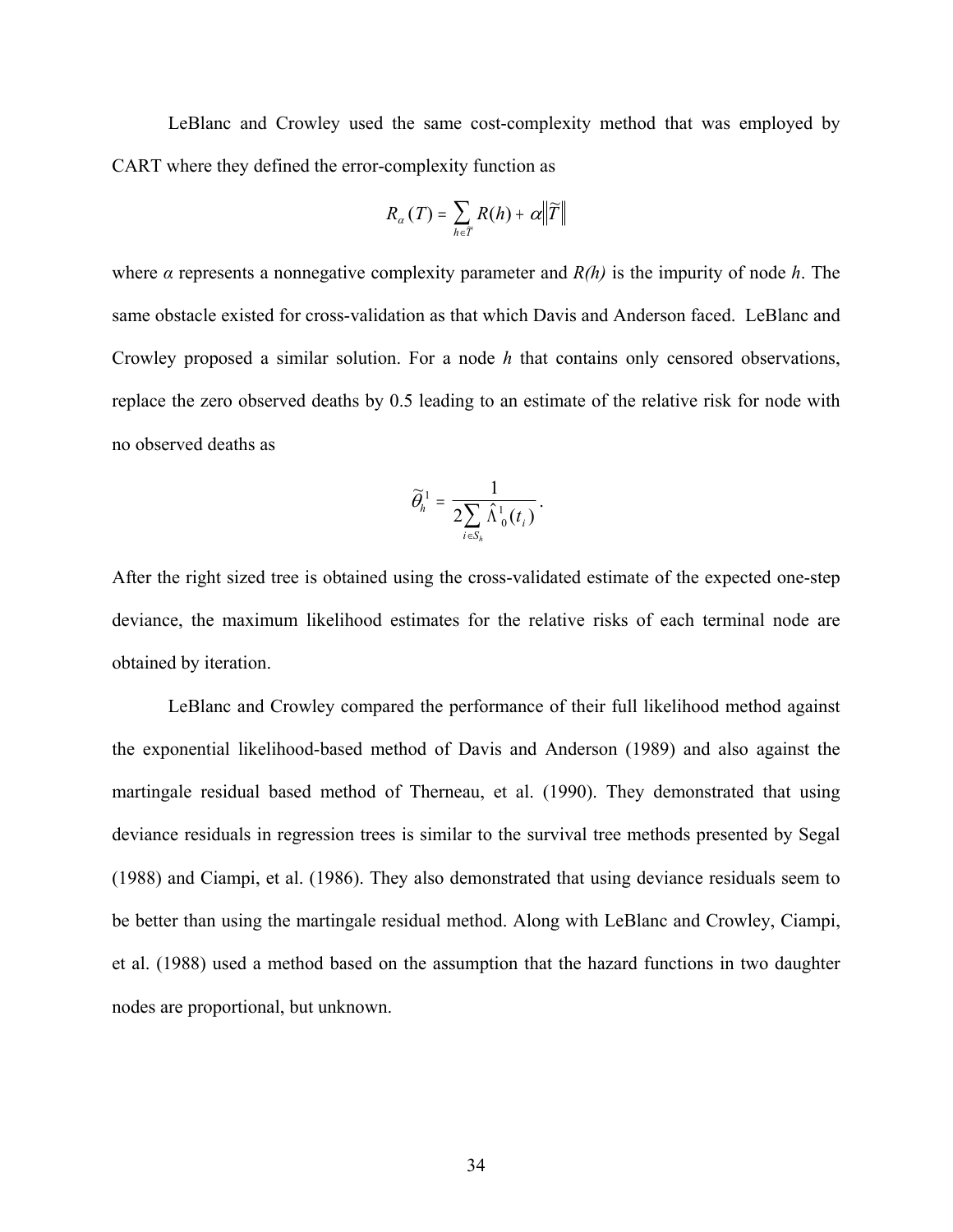## **4.0 RPART ALGORITHM**

The recursive partitioning algorithm that we use for the examples presented in this dissertation was developed by Therneau and Atkinson (1997) and is called RPART, an acronym for **R**ecursive **Part**itioning. RPART allows users to create their own splitting rules using code written in Splus. The RPART routines implement many of the CART ideas developed by Breimen, et al. (1984). The RPART algorithm builds binary trees using a two-stage procedure. In the first stage, the single variable that best splits the data into two groups is found. The data is separated and then this process is applied to each of these groups recursively and any subsequent subgroups until no improvement can be made or a minimum size is obtained. During the second stage, cross-validation is used to prune the full tree until a subtree with the lowest estimate of risk is obtained.

### **4.1 TREE BUILDING**

RPART builds the binary tree by using a measure of impurity of a node. Let *f* be some impurity function and define the impurity of a node *A* as

$$
I(A) = \sum_{i=1}^C f(p_{iA})
$$

where  $p_{iA}$  is the proportion of those in *A* that belong to class *i* for future samples. Since we would like  $I(A) = 0$  when *A* is pure, *f* must be concave with  $f(0) = f(1) = 0$ . Two candidates for *f* are the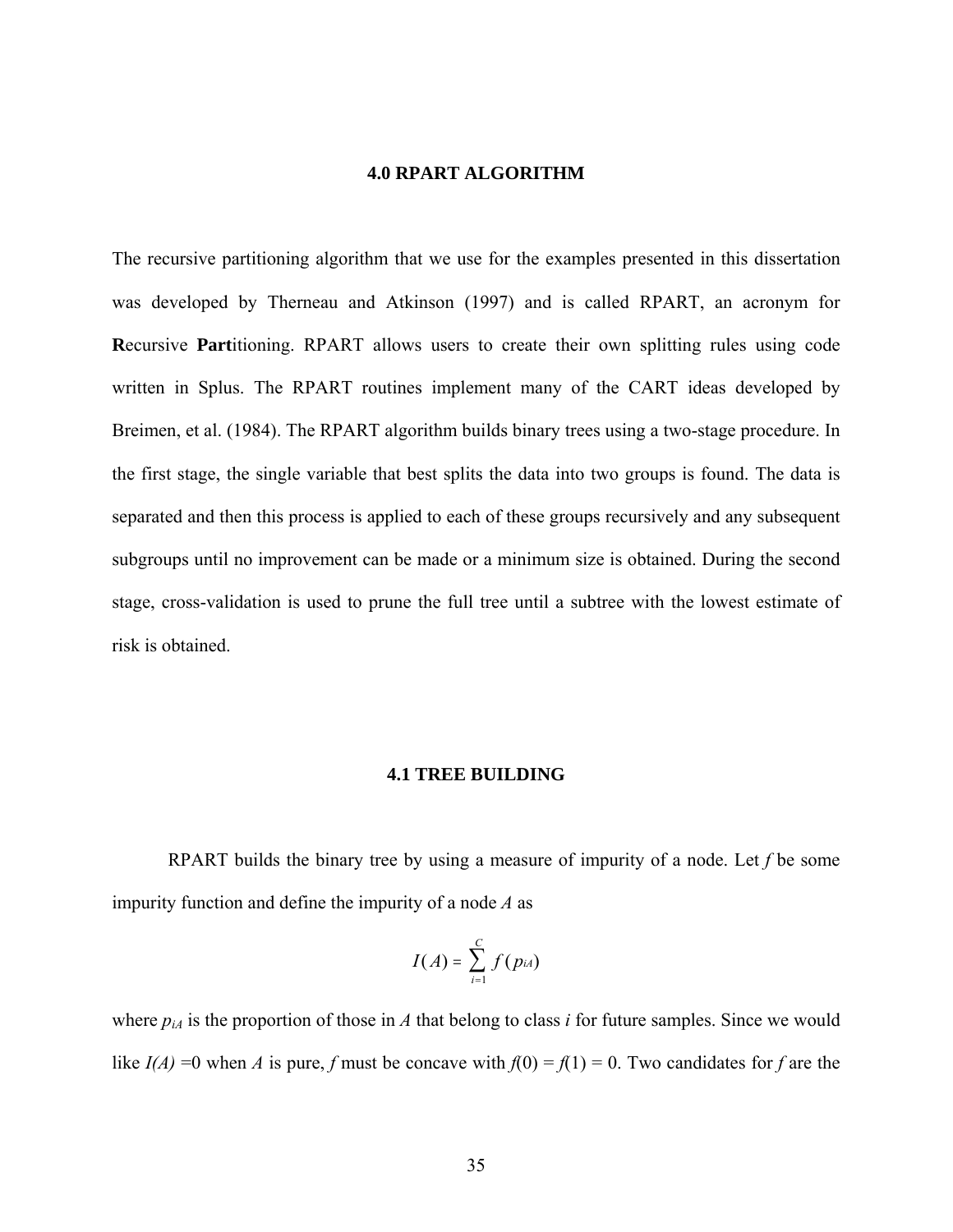information index,  $f(p) = -p \log(p)$  and the Gini index,  $f(p) = p(1-p)$ . Then a split will occur when maximal impurity reduction

$$
\Delta I = p(A)I(A) - p(A_L)I(A_L) - p(A_R)I(A_R)
$$

is obtained.

#### **4.2 PRUNING AND CROSS-VALIDATION**

RPART uses a likelihood based pruning criterion as a way to prune branches of the overfitted tree. Let  $T_1$ ,  $T_2$ , ...,  $T_k$  be the terminal nodes of a tree *T* and  $R(T_0)$  be the risk for the zero split tree. Define the cost for the tree to be

$$
R_{\alpha}(T) = R(T) + \alpha |T|
$$

where  $|T|$  = the number of terminal nodes and the risk of *T* is

$$
R(T)=\sum_{i=1}^k P(T_i)R(T_i).
$$

Therefore the risk of *T* is the sum of all the probabilities of each split tree multiplied by the risk of each split tree.  $T_a$  is the subtree of the full model that has minimal cost. Therefore, we can define  $T_a$  as the smallest tree *T* for which  $R_a(T)$  is minimized.

RPART then uses cross-validation to choose the best value of *α*. The data is randomly divided into roughly equal *V* sized groups where *V* is an integer usually between 5 and 10. *V-1* groups, the training set, are used to generate the model and the remaining portion, the test set, is used to evaluate the model. This step is repeated until all test sets have been used in model evaluation. The results of these trees are averaged for all the combinations where one of the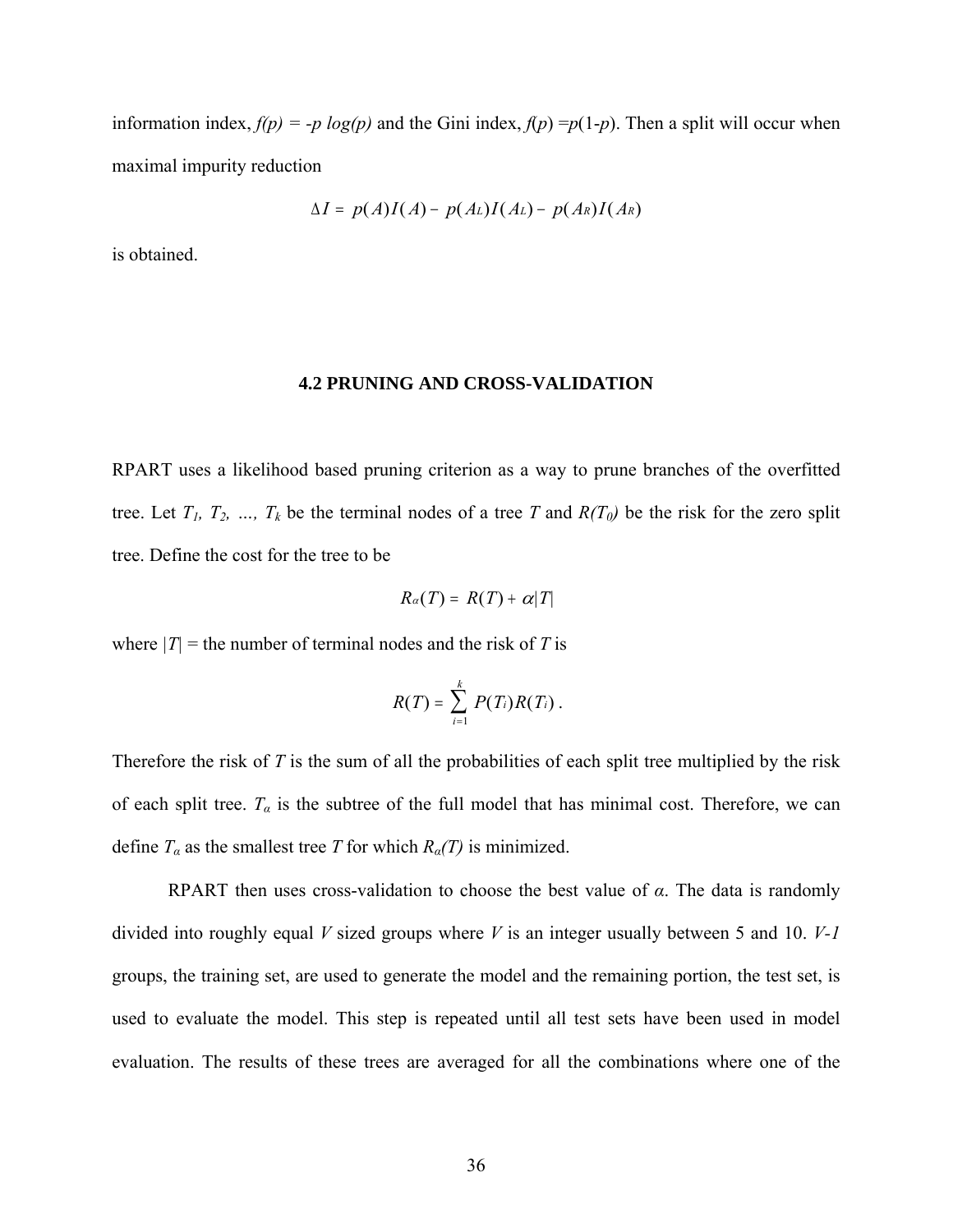groups is withheld. The one with the smallest risk is chosen as the best-pruned tree. The default for RPART is *V*=10 or 10-fold cross-validation.

### **4.3 MISSING DATA**

 RPART handles missing data differently than many other types of procedures. As long as an observation has a value for the dependent variable and at least one independent variable it will be included in the modeling. RPART, by default, removes only those rows for which either the response *y* or all of the independent variables are missing. This ability to retain partially missing observations is perhaps one of the most useful features of RPART models. With missing data, the object is still to maximize

$$
\Delta I = p(A)I(A) - p(A_L)I(A_L) - p(A_R)I(A_R)
$$

The first term stays the same for all variables and splits irrespective of missing data because it is calculated over all observations in node *A*. However, the last two terms, dealing with the right and left daughters, are modified. Only observations that are not missing a particular variable are used to calculate the impurity for both the left and right daughters  $(I(A_L), I(A_R))$ . The probabilities for both the left and right daughters  $(p(A_L), p(A_R))$  also use only the observations which are not missing a particular variable but they are later adjusted so that their sum will be equal to the probability of node *A (p(A))*. This ensures that the probabilities of the terminal node will sum to one.

When missing values are encountered for variables that are being considered for a split, the missing values are ignored and the probabilities and impurity measures are calculated from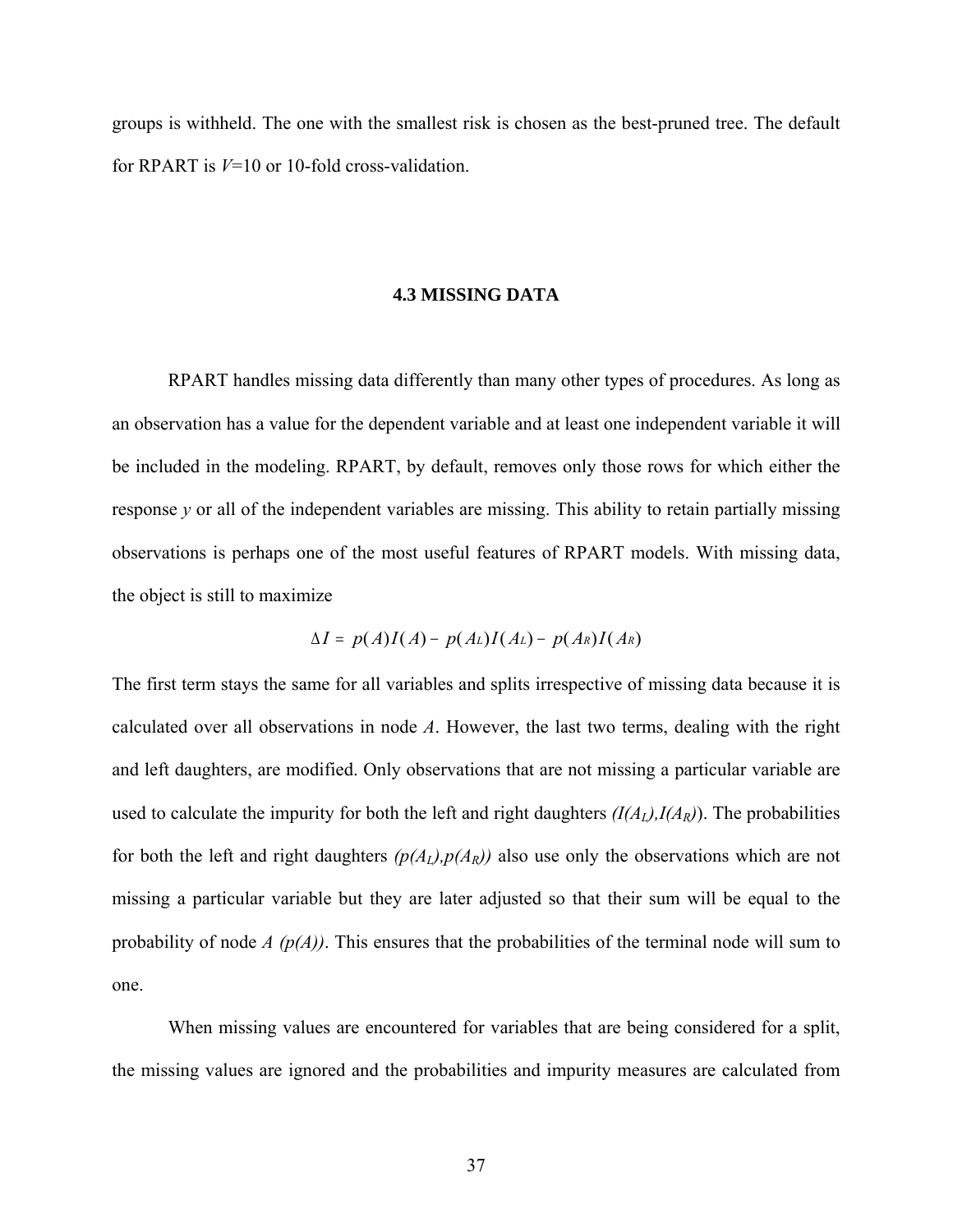the non-missing values of that variable. For any observations with a missing value for the split variable, surrogate splits are used to allocate the missing cases to the daughter nodes. If the observation is missing the first surrogate split variable then a second surrogate is used and so on. RPART does impose a constraint during the construction of surrogates. Surrogates must send at least two cases down each branch (right and left).

## **4.4 SURVIVAL TREES**

 RPART implements what is called "exponential scaling" for survival data. This method stretches the time axis so that the time variable is a straight-line curve for log(survival) under a parametric exponential model. This method assumes that the baseline hazard is linear between observed deaths. The exponential scaling causes earlier splits in RPART's Poisson model to be equivalent to the local full likelihood tree model by LeBlanc and Crowley (1992) that was discussed earlier. This exponential scaling is the default in RPART.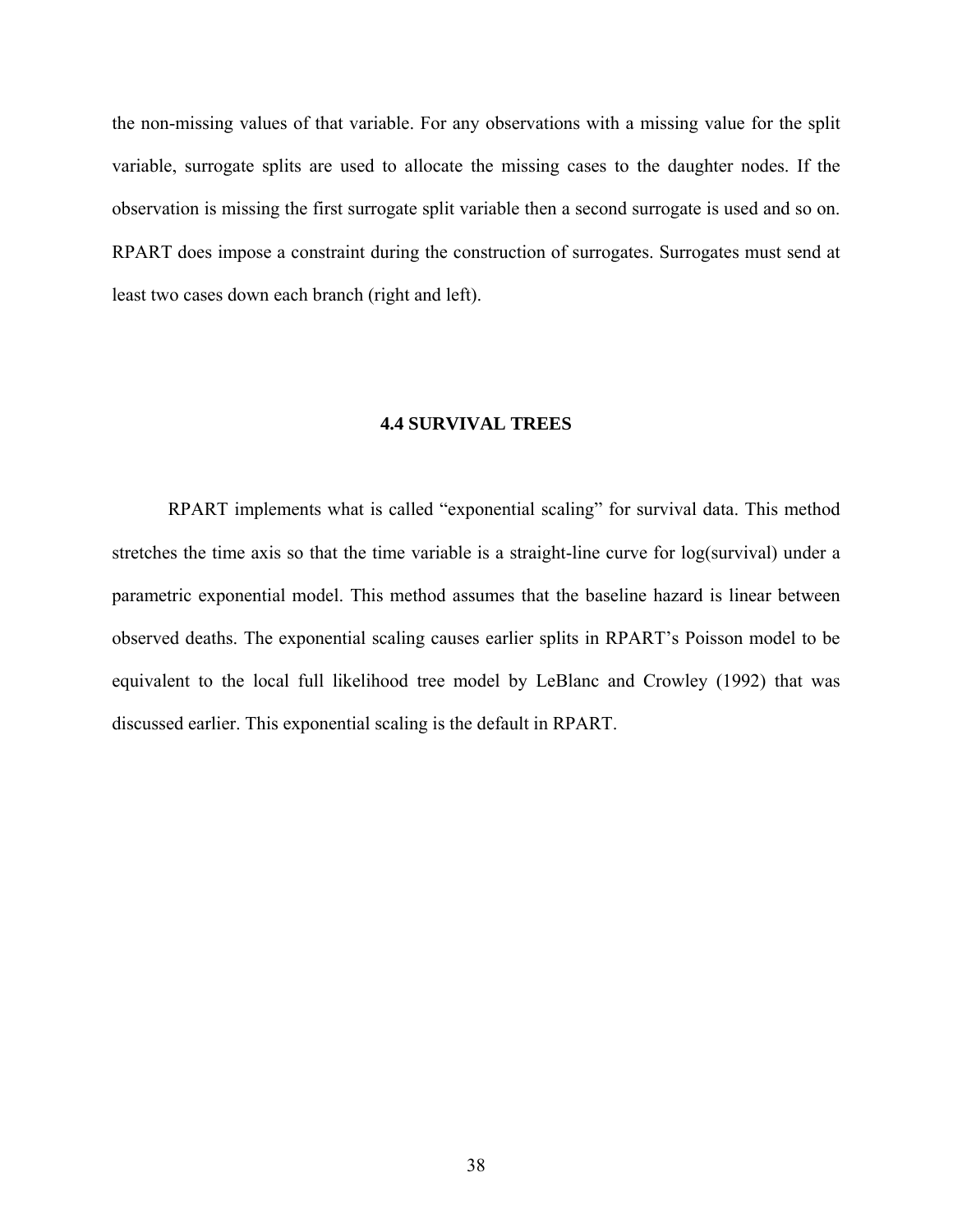### **5.0 EXAMPLE OF THE RPART TECHNIQUE**

### **5.1 BACKGROUND: NSABP PROTOCOL B-09**

In this section, we illustrate the RPART technique of partitioning survival data according to a number of covariates. In Fisher, et al. (2005), data from National Surgical Adjuvant Breast and Bowel Project (NSABP) Protocol B-09 was used to partition overall survival (OS), diseasefree survival (DFS), and recurrence-free survival (RFS) according to clinical and pathologic variables. In this work, all deaths were considered in the calculation of OS. For the DFS endpoint, all recurrences of breast cancer, second primary cancers and deaths were considered whereas only breast cancer recurrences were considered for the RFS endpoint.

The goal of Protocol B-09 was to compare combined chemotherapy of L-phenlalanine mustard (L-PAM) and 5-Fluorouracil (5-FU) with and without Tamoxifen in the management of positive node patients with surgically curable breast cancer. The specific aims of this study were to determine:

(1) whether L-PAM  $+$  5-FU  $+$  tamoxifen (PFT) with surgery is more effective than surgery with  $L-PAM + 5-FU$  (PF);

(2) whether tamoxifen in combination with L-PAM + 5-FU (PFT) is more effective in patients whose tumors had positive estrogen-receptor sites.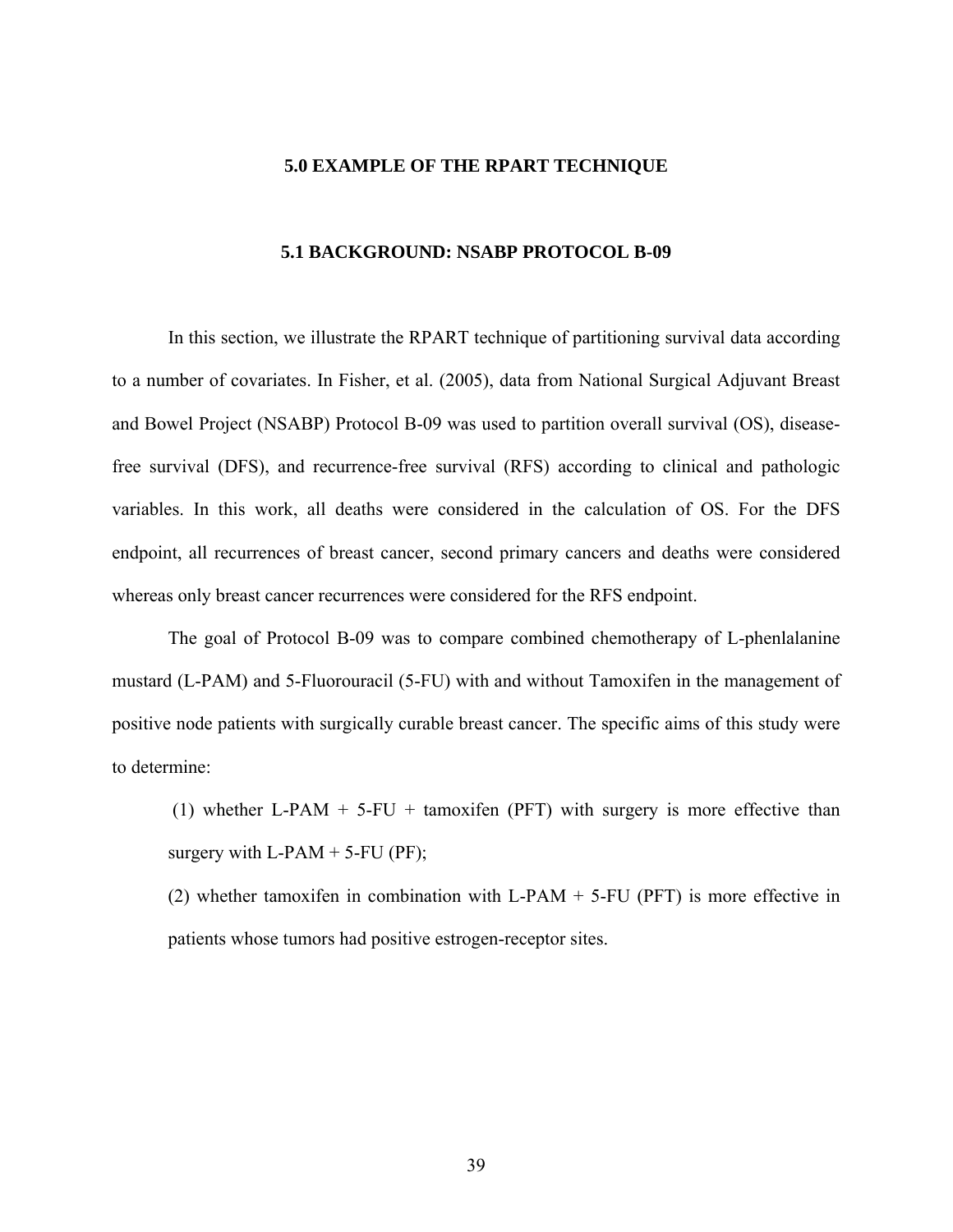

**Figure 5.1:** Protocol B-09 Schema

1,891 patients had been randomized between January 1, 1977 and May 16, 1980. After May 16, 1980, another 806 patients were registered on the PFT arm. When the protocol was closed on May 31, 1981, 2,697 patients were accrued. Based on interim analyses of disease-free survival and survival, three treatment modifications were instituted:

(1) in 1981, tamoxifen administration was discontinued in patients < 50 years at mastectomy with tumor ER or  $PR < 10$  fmol;

(2) in 1982, tamoxifen was discontinued in patients 50 - 59 years of age at mastectomy with tumor  $PR < 10$  fmol;

(3) later in 1982, an additional 12 months of tamoxifen (without PF) was specified for registered patients who completed two years of PFT therapy.

The protocol was closed to follow-up in April 14, 2004.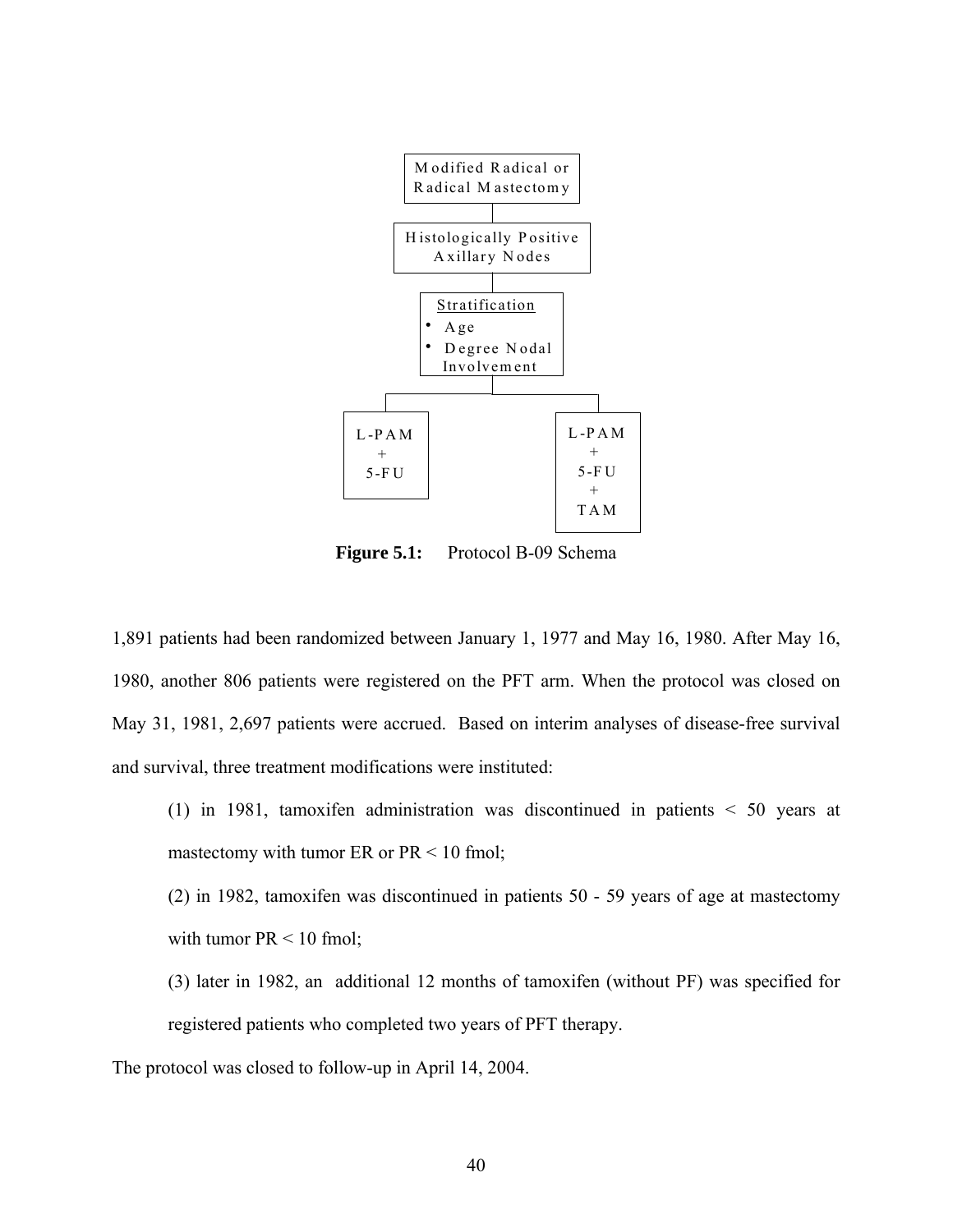# **5.2 USING RPART IN THE ANALYSIS OF PROTOCOL B-09**

 The concept for this dissertation was derived while working on the Fisher, et al. (2005) paper. The focus of that work was to determine if there was any optimal choice between the basic immunohistochemical (IHC) methods for determining and scoring estrogen receptor (ER) and progesterone receptor (PR). Part of this process involved relating IHC methods and the quantitative methods and other clinical and pathologic characteristics to the primary outcomes of interest, that is, OS, DFS and RFS. The analysis used data from the NSABP B-09 protocol, described above, which included a subset of 402 patients whose pathologic material was considered to be adequate.

 IHC receptors were scored independently by two observers based on percent, intensity, and any-or-none algorithms. Results from these evaluations and from the standard assay using Dextran Coded Charcoal (DCC), along with a computer assisted evaluation and other common pathologic characteristics (listed in [Table 5.1](#page-51-0)) were analyzed using a tree-structured model. Optimum splits were obtained for positive reactions in both univariate and multivariate analyses for OS, DFS and RFS at 5 and 10-year cutoff points.

The median potential time on study for these patients was 23.2 years. The "optimal" splits were calculated by RPART routines developed by Therneau and Adkinson. The RPART routines were performed by using S-PLUS 2000 software.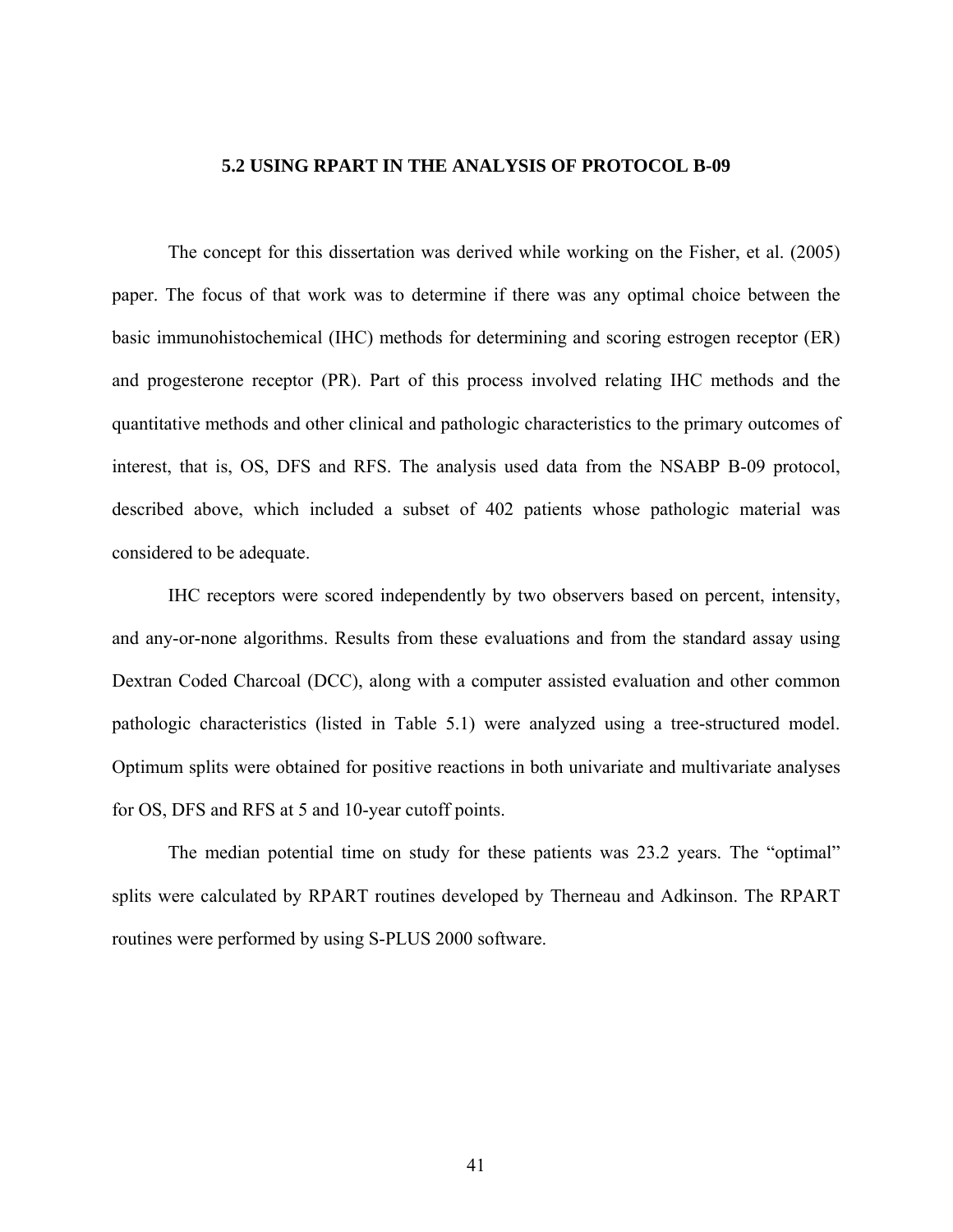<span id="page-51-0"></span>

| <b>Measure</b> | <b>Description</b>            | <b>Variable Name</b> | <b>Values</b>                    |  |
|----------------|-------------------------------|----------------------|----------------------------------|--|
| ER/PR          | <b>DCC</b>                    | ptsh/ptsv            | continuous $0 - 99998$           |  |
|                | Any/none                      | rae/rap              | $0 = None, 1 = Any$              |  |
|                | Intensity                     | rie/rip              | 0=Negative,1=Dim,                |  |
|                |                               |                      | 2=Moderate, 3=Strong             |  |
|                | Percent                       | $r\%e/r\%p$          | 0=None, 1=Slight $(\leq 33\%)$ , |  |
|                |                               |                      | 2=Moderate $(34-66%)$ ,          |  |
|                |                               |                      | 3=Marked $($ >66%)               |  |
|                | Percent * Intensity           | rhe/rhp              | $0 - 9$                          |  |
|                | Percent + Intensity           | rqe/rqp              | $0 - 6$                          |  |
|                | CAS $%$                       | sea/spa              | Continuous 1-99                  |  |
|                | <b>CAS</b> Quantity           | $seq$ /spq           | continuous $0.1 - 999$           |  |
|                | <b>CAS</b> Intensity          | ses/sps              | Continuous 1-99                  |  |
|                |                               |                      |                                  |  |
| ER only        | <b>ACIS</b> Average Intensity | avginten             | Continuous 0-999                 |  |
|                | <b>ACIS Maximum Intensity</b> | mxinten              | Continuous 0-999                 |  |
|                | <b>ACIS</b> Average Percent   | avgperc              | $0 - 100$                        |  |
|                | <b>ACIS Maximum Percent</b>   | mxperc               | $0 - 100$                        |  |
|                |                               |                      |                                  |  |
| Others         | Nuclear Grade                 | nucgr2               | $0 = good$ , $1 = poor$          |  |
|                | Number of Positive Nodes      | pnod                 | continuous $1 - 98$              |  |
|                | Tumor Size – Clinical         | mesiz                | continuous $0.1 - 9.8$           |  |
|                | Tumor Size – Pathological     | mpsiz                | continuous $0.1 - 9.8$           |  |
|                | Patient age (years)           | age                  | continuous 20 - 98               |  |

**Table 5.1:** Measures and other clinical and pathologic characteristics

 During the course of this investigation, we noticed that the effects of the markers on OS, DFS and RFS were attenuating with time. This occurred regardless of what cutoff value was used for each marker. After much discussion, we decided to examine information only at 5 years [and at 10 years. An example of the trees that were developed for the paper is shown in Figure](#page-52-0) 5.2.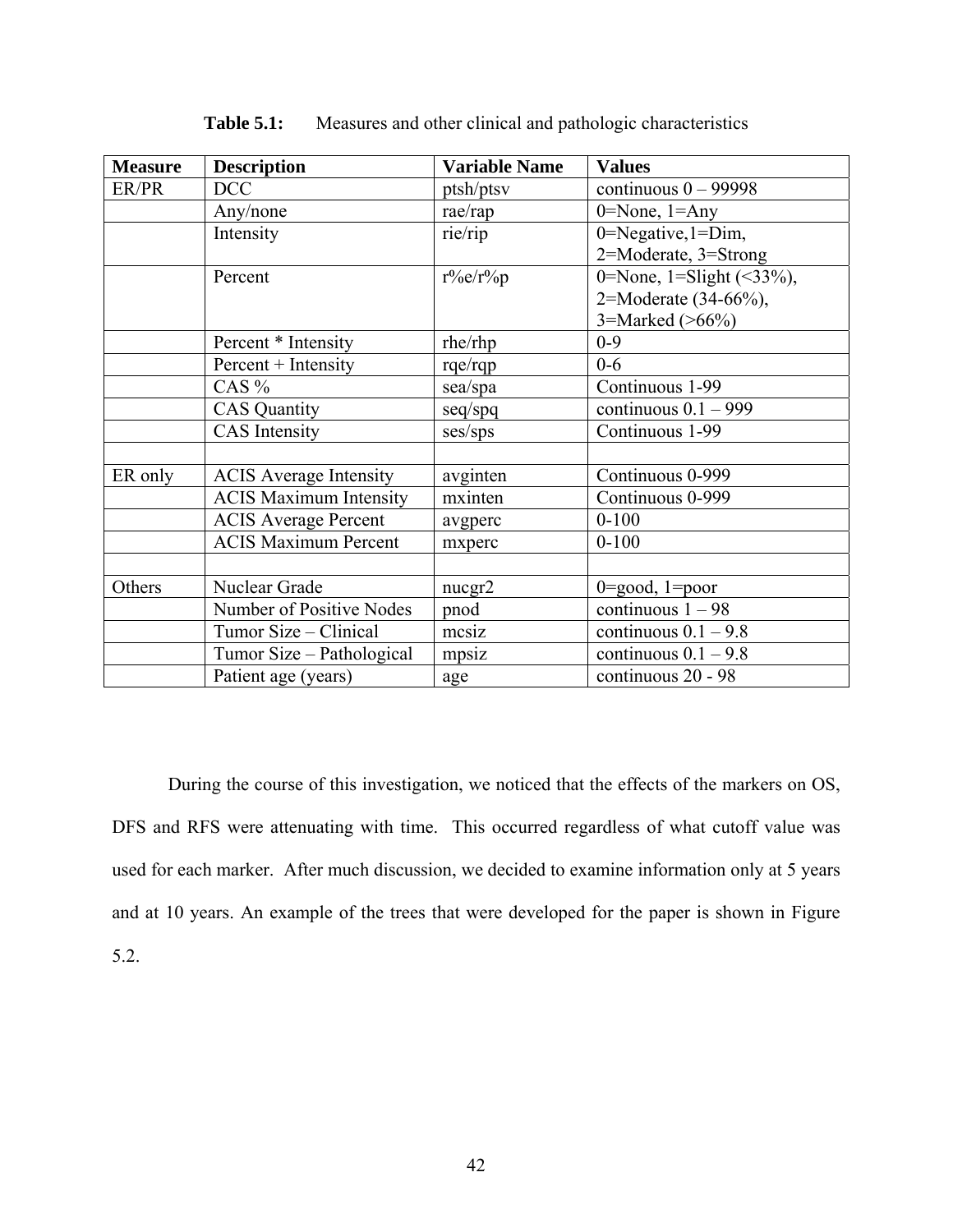<span id="page-52-0"></span>

B-09: Optimal splits according to 5-year OS

**Figure 5.2:** 5-year and 10 year Overall Survival Trees from Fisher, et al.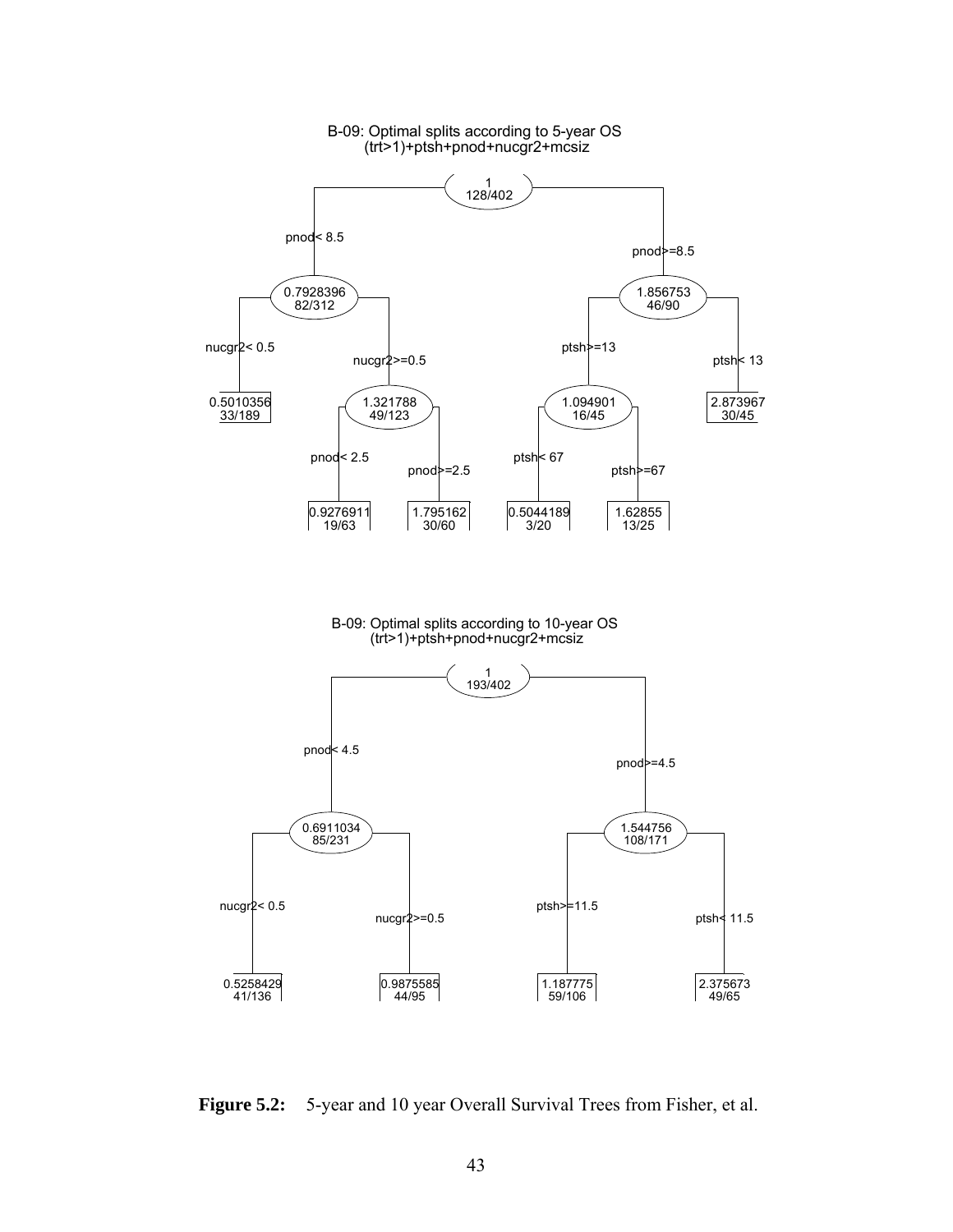The top tree in [figure 5.2](#page-52-0) represents the optimal splits for 5 year overall survival as determined by RPART. The root node (first node at the top) contains a sample of 402 patients. The root node is split on the variable "pnod" (number of positive axillary nodes) at 8.5. The number of positive nodes variable contains integers so it does not contain any decimals. The reason that RPART lists it at 8.5 is so that it is clear which observations go to the left and right daughter nodes. Thus, for the number of positive nodes at year 5, those observations with 8 or less positive axillary nodes will go to the left daughter node (the better prognosis group) and those with 9 or more positive axillary nodes go to the right daughter node (the worse prognosis group). The better prognosis group is further split on nuclear grade (nucgr2). Those patients with good nuclear grade go to the left daughter while those with poor nuclear grade go to the right daughter. The worse prognosis group is split on ptsh (ER determined by DCC). Those patients with a dextran coded ER score of 13 or more go to the left daughter while those with a dextran coded ER score of 12 or less go to the right daughter.

 The tree on the bottom, in [Figure 5.2,](#page-52-0) represents the splits for 10-year survival. Once again, the root node contains a sample of 402 patients. The root node is split on the variable pnod (number of positive nodes) at 4.5. For 10-year OS, those observations with 4 or less positive nodes will go to the left daughter node (the better prognosis group) and those with 5 or more will go to the right daughter node (the worse prognosis group). The better prognosis group is further split on nuclear grade (nucgr2). Those patients with good nuclear grade go to the left daughter while those with poor nuclear grade go to the right daughter. The worse prognosis group is split on "ptsh" (DCC ER). Those patients with a dextran coded ER score of 12 or more go to the left daughter while those with a dextran coded ER score of 11 or less go to the right daughter.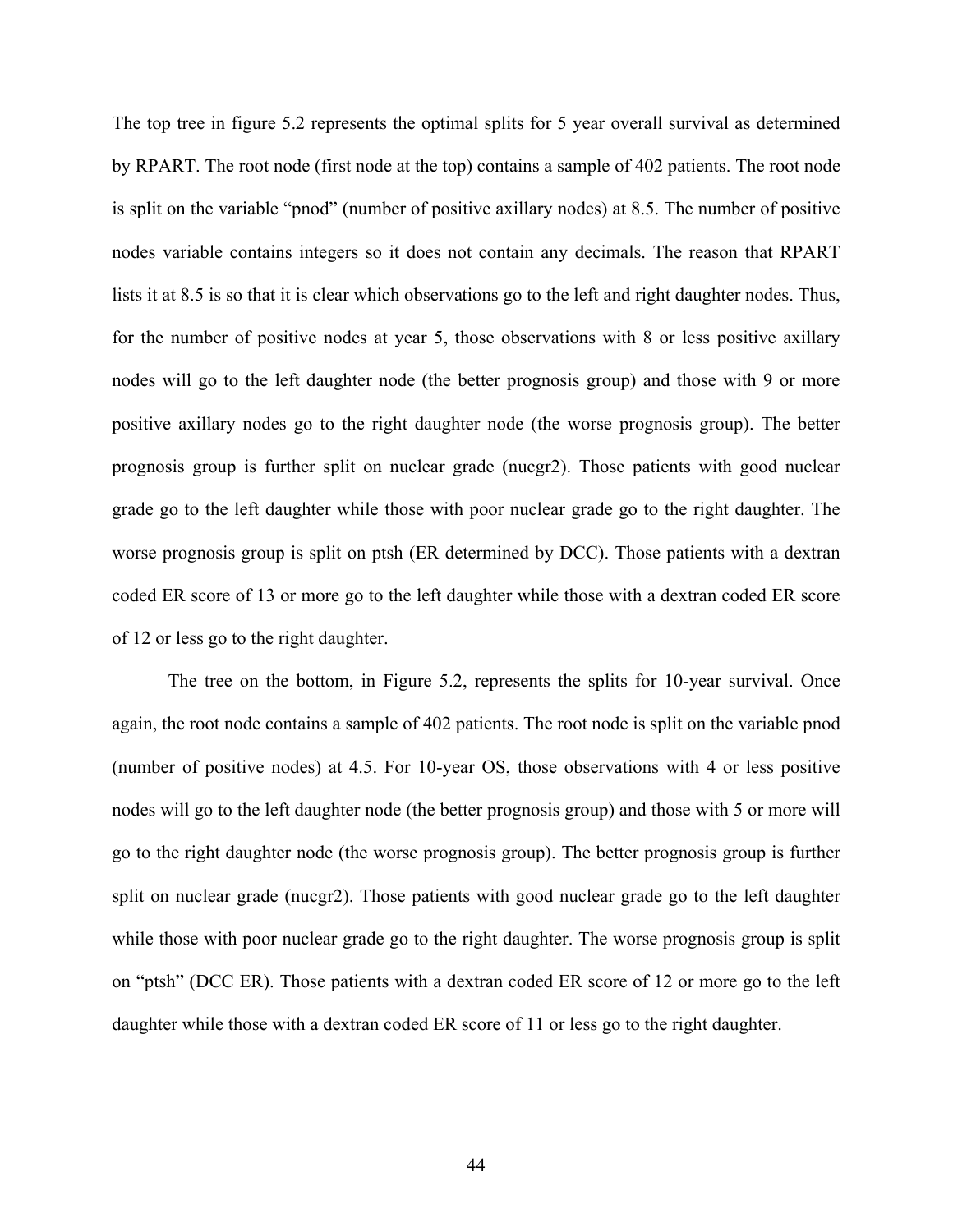# **5.3 FINDINGS**

The motivation for examining time-varying effects of covariates on outcome in this dissertation came about when examining the multivariate splits at both 5 years and 10 years. While examining these splits, we noticed that different optimal splits were produced at these times. Our deliberations about when to examine the information led to the following questions:

- Is there a time point (or several time points) at which there are optimal differences in levels of a marker for OS, DFS and RFS? and
- Does the optimal "split point" of a marker change with time?

# **5.3.1 Univariate Results Examined by Time**

To get a better understanding of the splits, we first looked at several markers (treatment, nuclear grade, number of positive nodes, clinical tumor size and dextran coated ER) univariately over time. The first step was to use RPART to find the split points for each of the markers. An optimal binary tree was produced and the split points were recorded. Once the optimal split points were obtained for each marker univariately, z-values were calculated using each of the split points in a Cox proportional hazards model. This two-step procedure was performed for each year of survival. Because we wanted to get a perspective over time, the z-values and split points for each marker are displayed below according to various cutoff times in [Figure 5.3.](#page-56-0) For clarification, the split points are displayed by halves (e.g. number of positive nodes split point at year 10 is 4.5). Again, RPART does this so that it is clear which observations go to the left and right daughter nodes. Thus, for the number of positive nodes at year 10, those observations with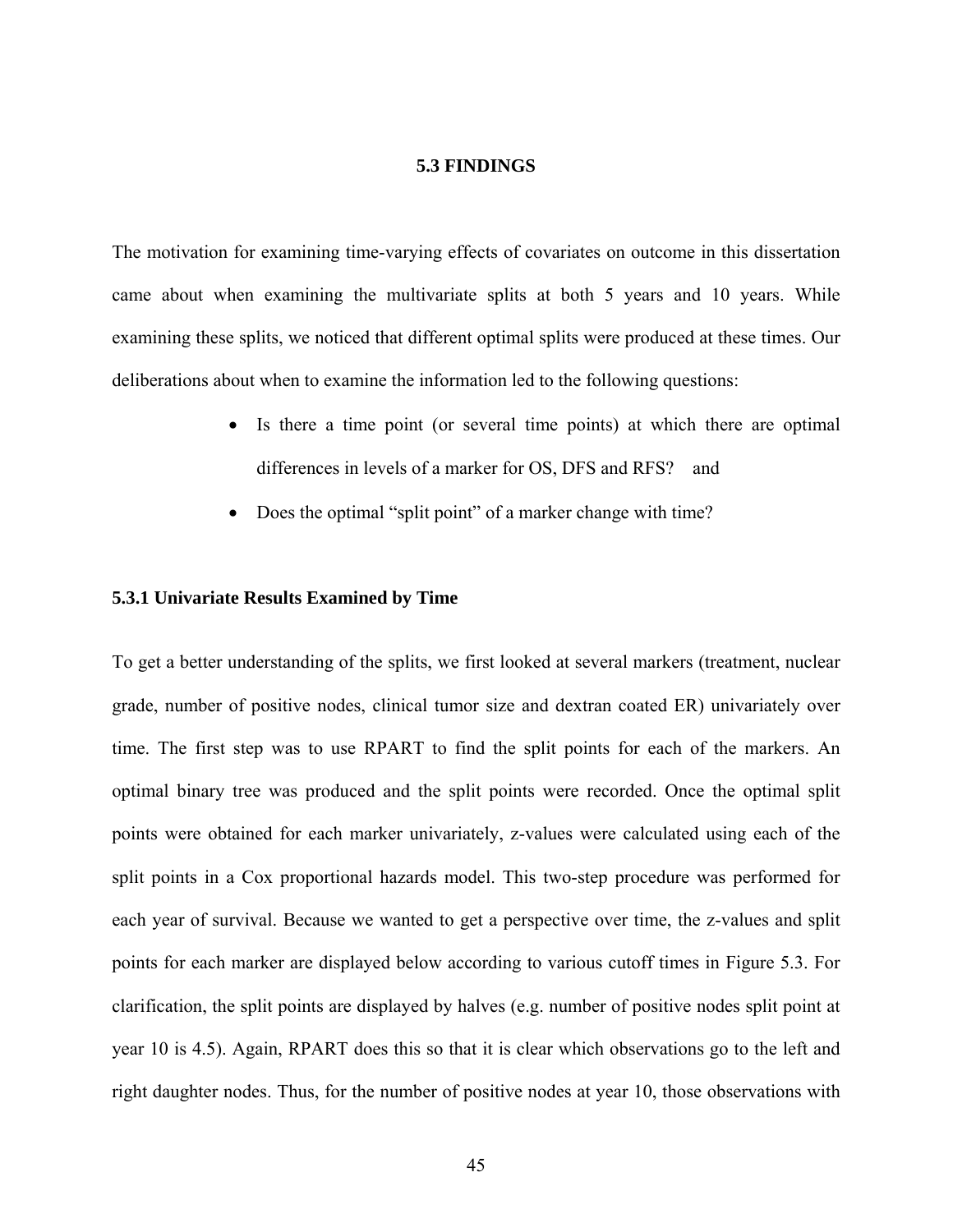4 or less will go to the left daughter node and those with 5 or more will go to the right daughter node.

[Figure 5.3](#page-56-0) shows the z-values and splits for several markers using a univariate model. A separate panel is included for each marker. In these panels, the left axis displays the z-values obtained from the Cox proportional hazards model and the right axis displays the split points that were obtained from RPART. As is shown, the z-values fluctuate over time, sometimes drastically. As we discovered in the paper, the splits can be quite different depending if we were looking at OS at 5 years or at 10 years. For example, the first graph on the left in [Figure 5.3](#page-56-0) is for the number of positive nodes, which was our strongest predictor and is traditionally most related to outcome. The split for the number of positive nodes as predictors of OS at the 5-year cutoff time was 8 or less while the splits at 10-year cutoff time was 4 or less.

Not only are we interested in where a variable might split, we also want to know at what time would be the optimal time to examine these markers. For example, should we look at overall survival at 3 years, 5 years, 10 years, or 15 years? When we looked at splits at each year (1-year overall survival to 20-year overall survival), we noticed the fluctuation of the split points for some of the markers. As we already knew from looking at only 5-year and 10-year cutoff times, the actual number of nodes that was split on changed over time. What is interesting is that for both 3-year and 4-year OS, the optimal split for number of positive nodes was split at 2 or less, where as at 5-years the optimal split for the number of positive nodes jumps to 8 or less. From 6-year to 20-year overall survival, the optimal split stabilizes at 4 or less.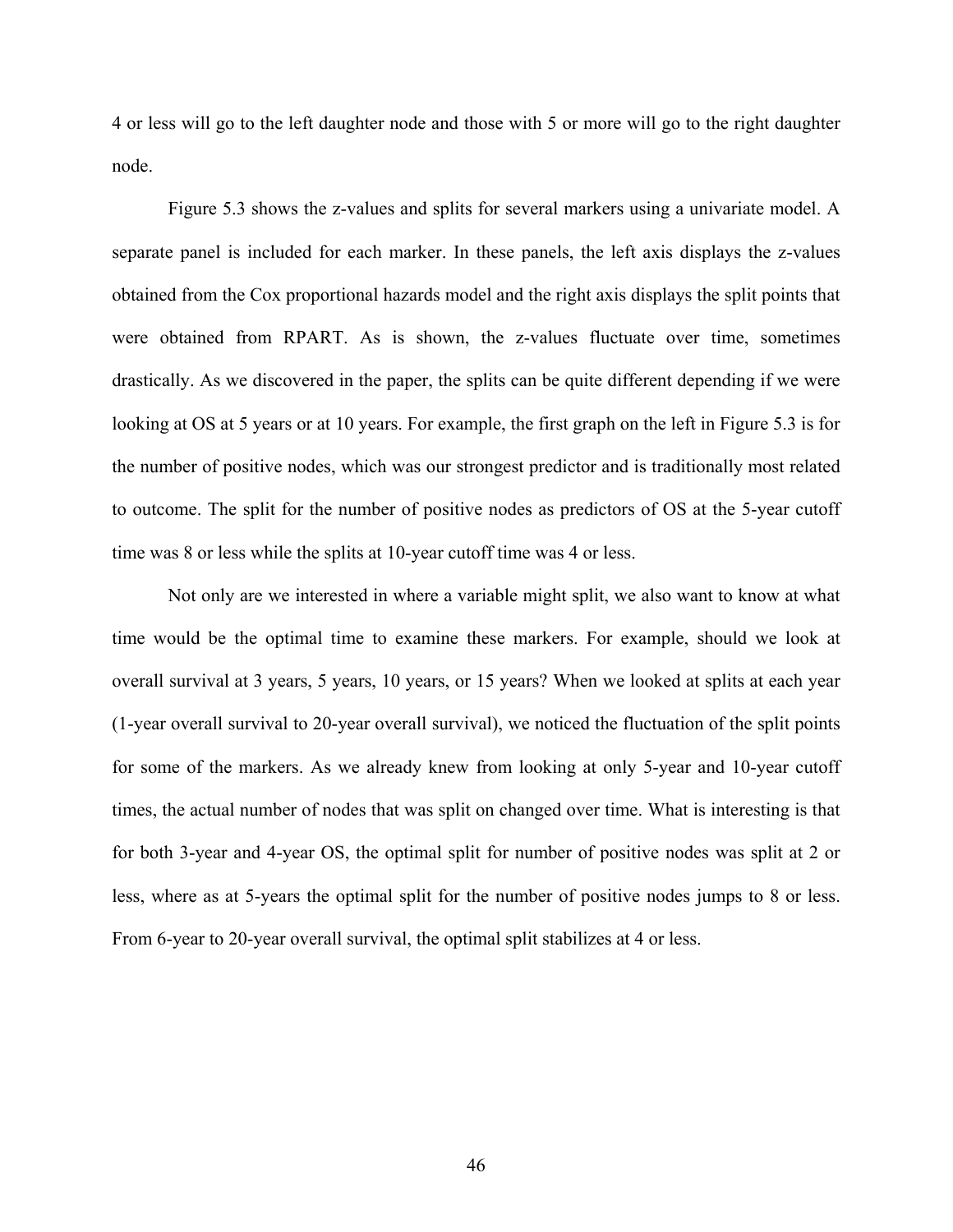<span id="page-56-0"></span>

**Figure 5.3:** Z-values and Splits for Markers (Univariate Model)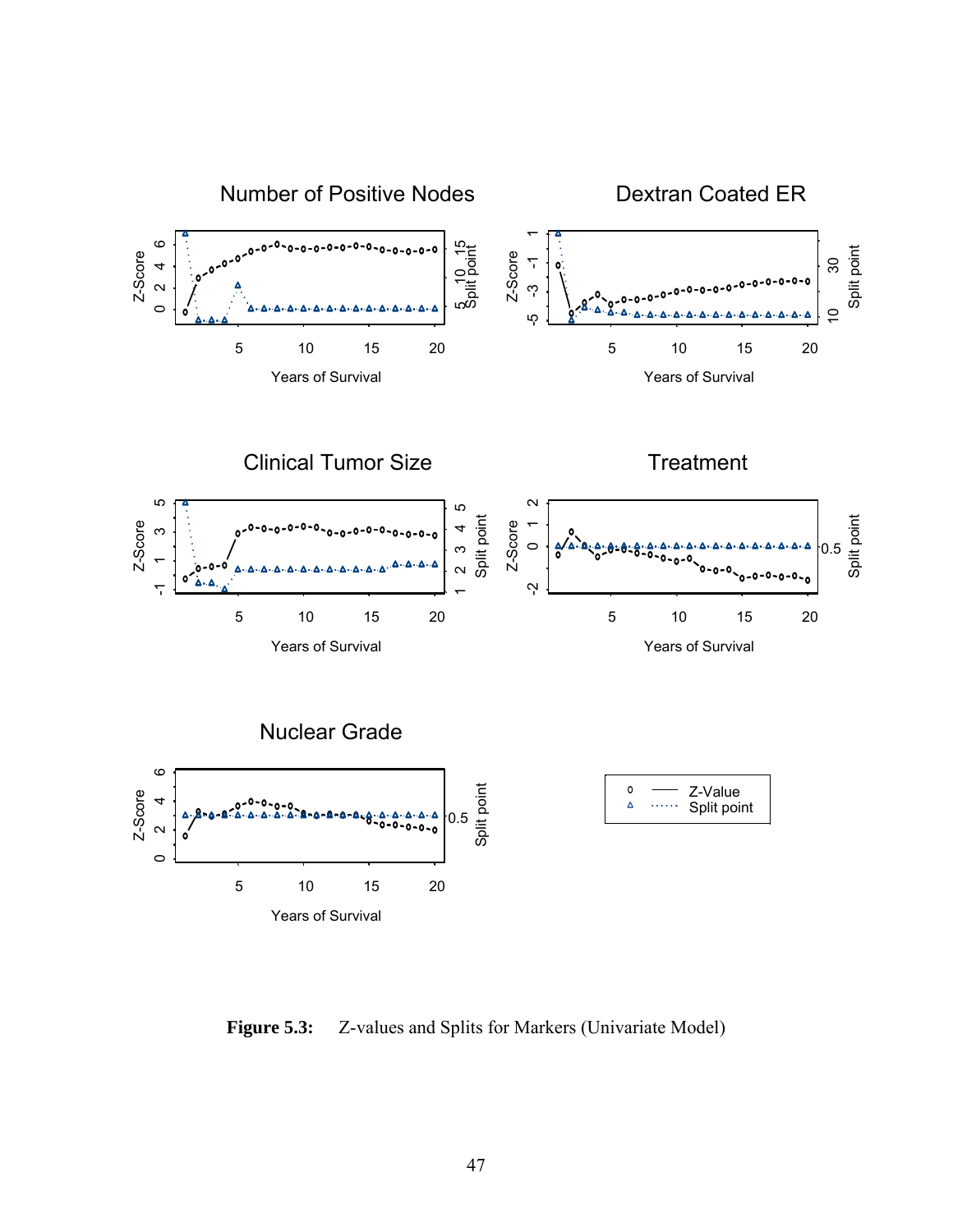The second graph on the left side of [Figure 5.3](#page-56-0) represents the z-values associated with a Cox PH model and split points for clinical tumor size. The z-values climb at reach a plateau between year 5 and year 11 with a gradual decrease through year 20. The split points fluctuate until it steadies out at year 5. However, the split point does jump up at year 17. The graph at the bottom left of the figure is for nuclear grade. The split points for nuclear grade remain constant because it is a dichotomous variable. The z-values get closer to zero as they approach year 20. The graph at the top right of the figure is for dextran coded ER. This variable was the focal point of the paper with Fisher, et al. and brought about the interest in looking at the other markers. The split points fluctuate until it steadies out at year 7. The z-values get closer to zero as they approach year 20. The second graph on right side of the figure is for treatment. The split points for treatment remain constant because it is a dichotomous variable. The z-values are getting larger as they approach year 20.

# **5.3.2 Multivariate Results Examined by Time**

Next, we examined these markers over time using a multivariate model. Each one of the markers listed above was included in this multivariate model. The first step was to use RPART to find the primary split points for each of the markers using a univariate model. An optimal binary tree was produced using all of the markers in the model and the split points were recorded. Once the optimal split points were obtained for each marker, z-values were calculated using a Cox proportional hazards model that included each of the markers that was dichotomized by its own split point (for example, two groups: number of positive nodes  $\leq 8$ , number of positive nodes  $\geq$ 9). For example at year 5, the Cox proportional hazards model included dextran coded ER (split at 11.5), the number of positive nodes (split at 8.5), clinical tumor size (split at 2.05), treatment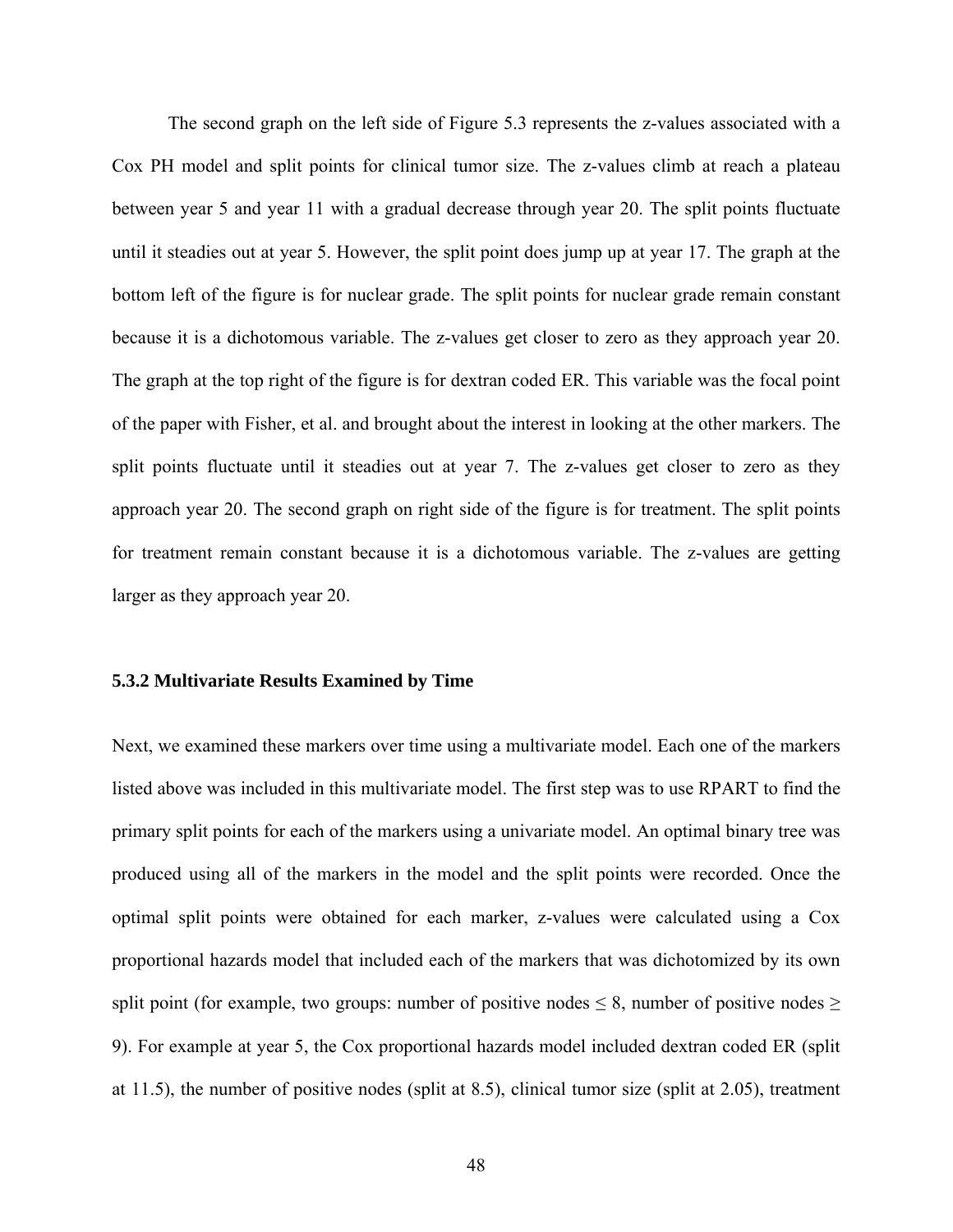(PF/PFT) and nuclear grade (good/poor). This two-step procedure was performed for each year of survival. To get a perspective over time, the z-values and split points for each marker are displayed below in [Figure 5.4.](#page-59-0) The z-values of the markers represent the values obtained when the primary splits for all of the markers are considered in the model. The z-values and split points were identical to those in the univariate analysis displayed in [Figure 5.3.](#page-56-0) When using all five of the markers in the model from 3-year overall survival through 20-year overall survival, the number of positive nodes was always the first primary split from the root node.

We examined the number of positive nodes further since it was the variable that was the optimal split for 3-year survival through 20-year survival. In RPART, we looked at the improvement value for each split. The improvement value is what determines which variable is split and is derived from the difference in the deviance of the parent node and its daughter nodes. Therefore, the improvement is *n* times the change in impurity index.

As we discussed before, z-values of the variables represent the value obtained when the primary splits for all of the markers are considered in the model. RPART computes the best choices for the primary split and lists the improvement value, which represents the one-step deviance. At the  $10<sup>th</sup>$  year of survival, the largest improvement is for the variable number of positive nodes (pnod), with an improvement of 31.60. The next best choice is clinical tumor size, with an improvement of 13.09. The improvement for each of the primary splits for marker from the root node is displayed in [Figure 5.5](#page-60-0).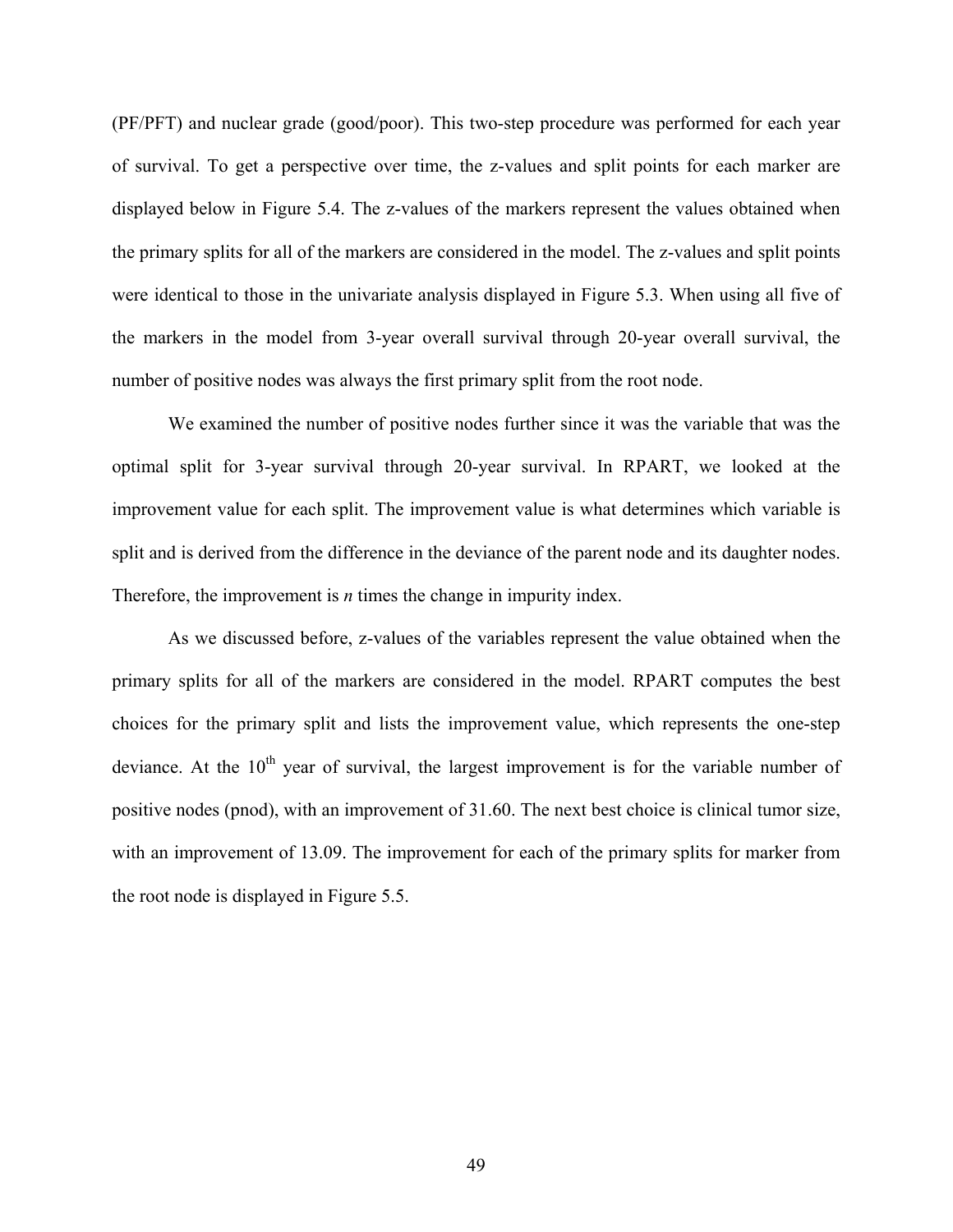<span id="page-59-0"></span>

**Figure 5.4:** Z-values and Splits for Markers (Multivariate Model)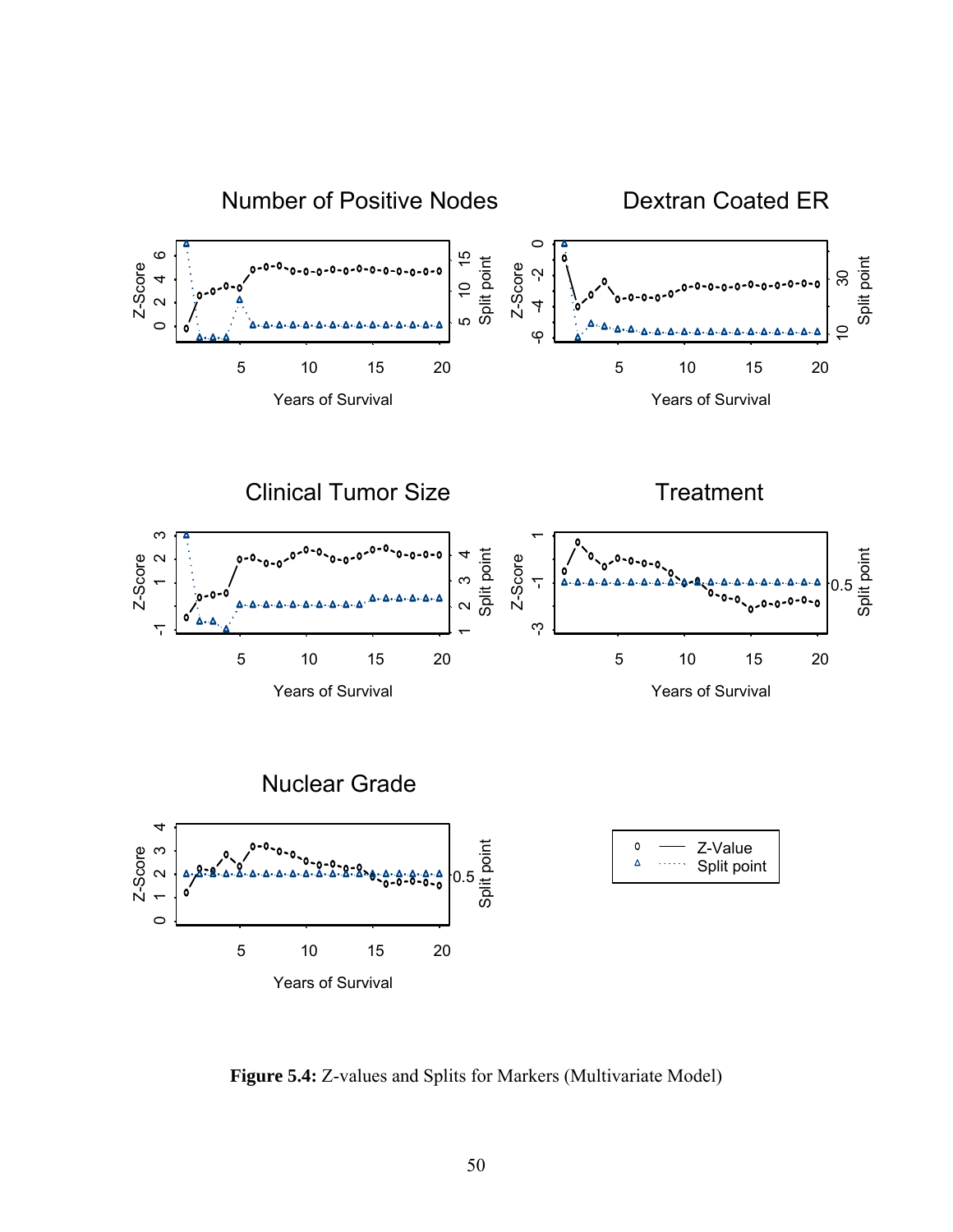<span id="page-60-0"></span>

**Figure 5.5:** Improvement of Primary Splits for All Markers

[Figure 5.5](#page-60-0) can be used to give us a perspective regarding the improvement at the primary splits over time. The improvement for the marker, number of positive nodes, continues to get stronger until it reaches its peak at year 8. After year 5, the differences in improvement between the best choice (number of positive nodes) and the next best choice are large. As we look at the improvement values for the number of positive nodes, we realize that it is our strongest predictor. When inspecting this figure, the question that arises is "which time point would give us the best split over time?" Specifically, is looking at this data at year 5 or year 10 giving us the optimal split that we can obtain? Remember that the split with the maximum change in the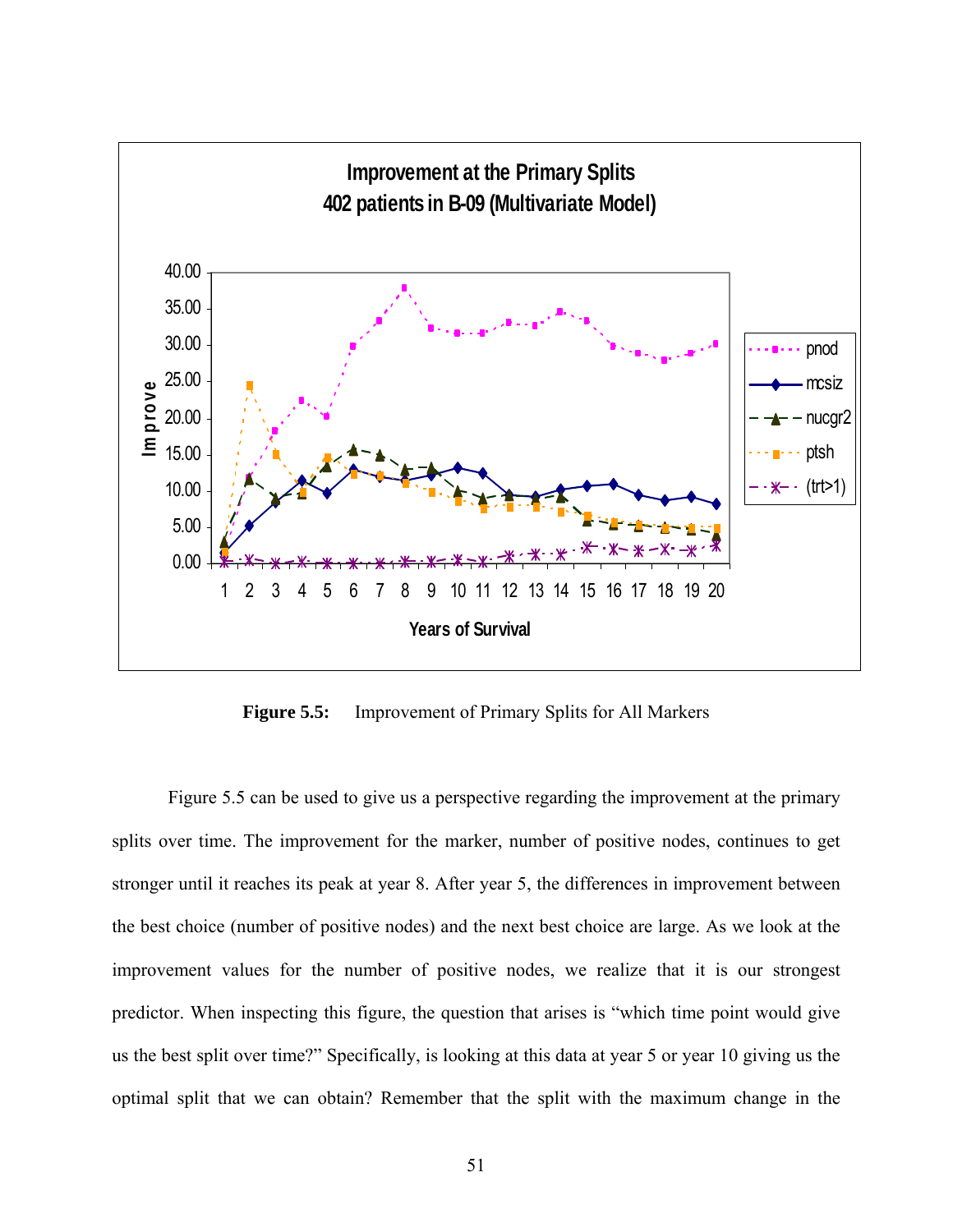impurity index will be the optimal split. Therefore in our example, we would have obtained an optimal tree splits if we would have examined the data at year 8 of survival and the optimal split have those with 4 or less positive nodes going to the better prognosis group (left daughter) and those with 5 or more positive nodes going to the worse prognosis group (right daughter).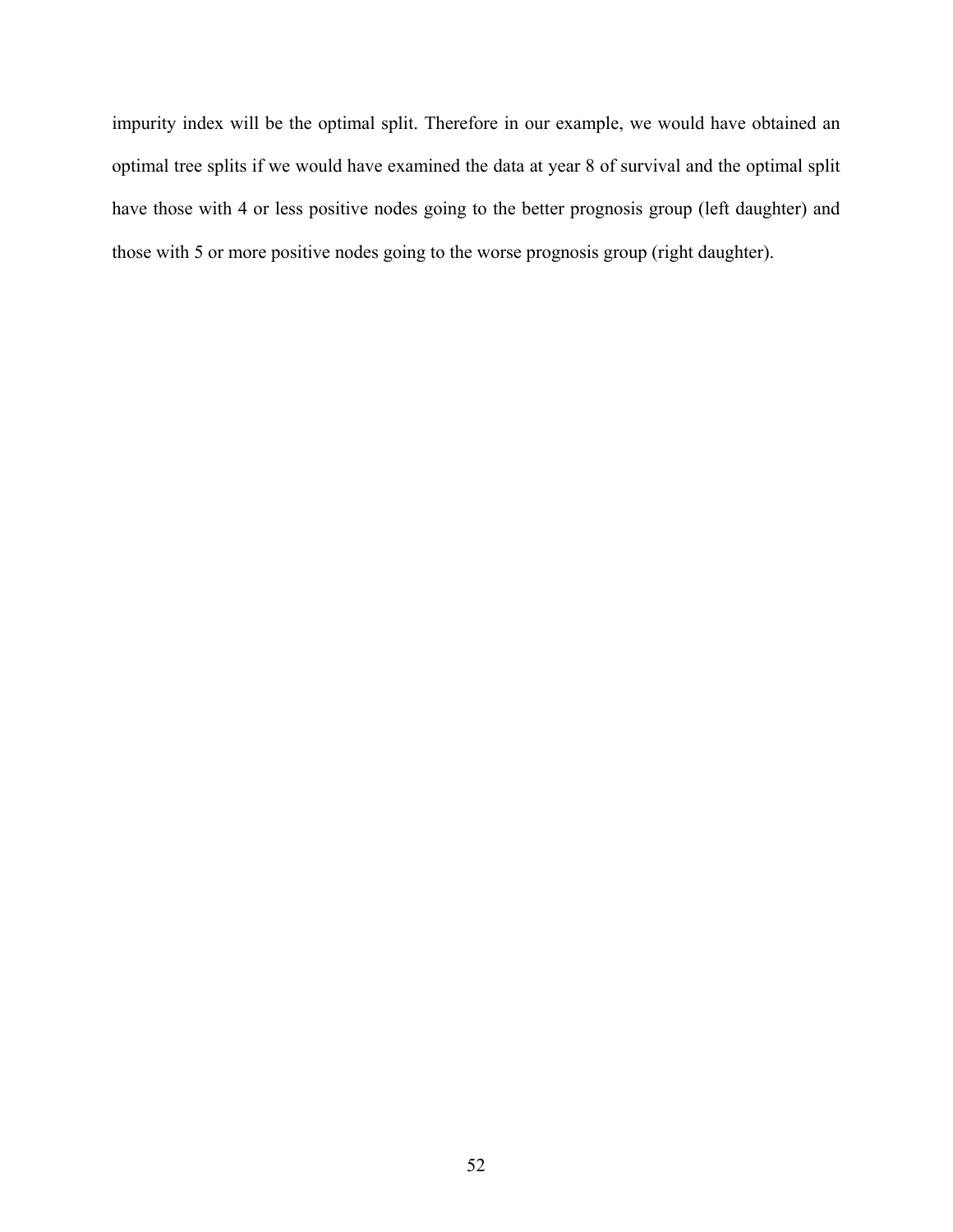### **6.0 PROPOSED METHOD**

The idea for this new method started when analyzing a project using the proportional hazards model. The analyses lead to some interesting conclusions. When formulating the analysis plan for the Fisher paper, we decided to take a different approach to analyze the data. Our decision was to use a recursive partitioning model to partition the patient population into homogeneous sub-groups for overall survival (OS), disease-free survival (DFS), and recurrence-free survival (RFS) by the use of different prognostic covariates. We noticed that the effects of the markers on OS, DFS and RFS were attenuating with time. From our additional analyses, we determined optimal times in an ad hoc way and split points for our covariates as they related to OS.

This led us to develop a new method that uses an algorithm that not only tells what the optimal split might be but also at what time this optimal split occurs. The proposed method finds an optimal split point with respect to the level of a marker and across the time points at which the measurements are made. The method was first designed to look at the time continuously. To do this, the RPART algorithm was manipulated so that it would be fixed at time point *t*. All of the split calculations will be performed and saved in memory. This process is done recursively for each of the event times. However, this process can be computationally expensive depending on the sample size. Because of the computation expense, a second process was developed taking more of a life table approach. With the event times being summarized over time intervals, such as year, splits could be obtained at a relatively small number of times.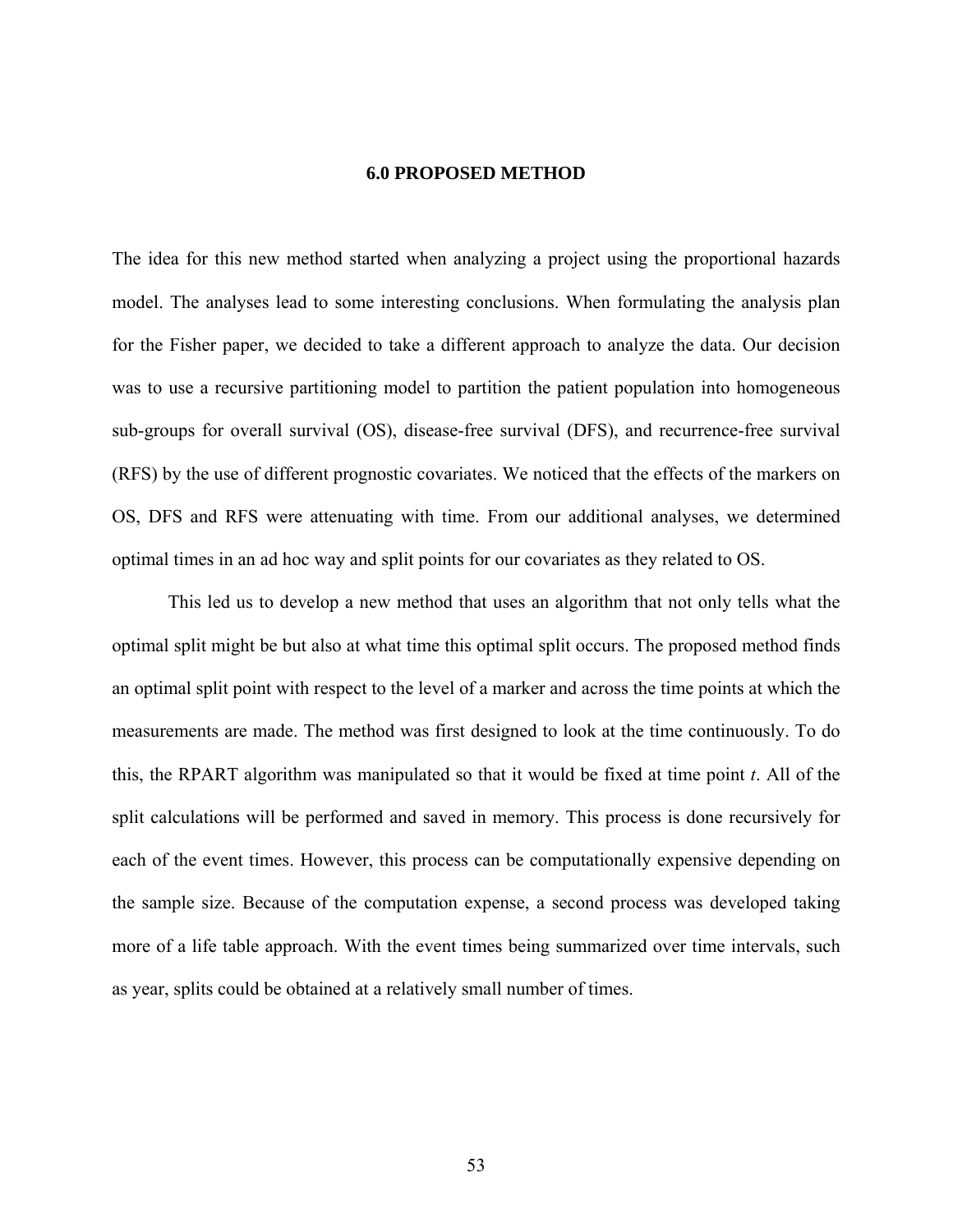### **6.1 BACKGROUND**

<span id="page-63-0"></span>Three previous papers are closely related to the topic of this dissertation. Bacchetti and Segal (1995) and Huang, Chen and Soong (1998) extended the tree method to accommodate timedependent covariates. Bacchetti and Segal considered a split based where for a specific value subjects *k* with  $x_{jk}(t) \leq c$  at all times clearly go to the left node, while subjects with  $x_{jk}(t) > c$  at all times are assigned to the right node. However there are situations were subjects with  $x_{ik}(t) \leq c$  for some failure times and  $x_{jk}(t) > c$  at other failure times need to contribute to the left node and some times that they need to contribute to the right node. Bacchetti and Segal defined  $X_i(t)$  as non-increasing in *t* and  $t_k^*$  as the last time when  $x_{jk}(t) \leq c$ , with  $\tau_k \leq t_k^* \leq y_k$ , where  $\tau$  represented the left-truncation time and *y* represented the end time. They required that subject *k* be considered part of left daughter node at failure times  $t_i$  such that  $\tau_k \le t_i \le t_k^*$  and part of the right daughter node when  $t_k^* \le t_i \le y_k$ . Therefore, an individual survival experience is split into two pseudo subjects where pseudo-subject  $k_l$  is only at risk up to time  $t_k^*$  and  $k_2$  is not at risk until after  $t_k^*$ . A major concern with this method is that the same subject can be assigned to both the left and right daughter nodes.

Huang, Chen and Soong (1998) proposed a model that splits nodes through the interaction of the covariate values and time and establishes measures of improvement on the basis of piecewise exponential survival functions. Their method approximates the hazard function associated with a piecewise exponential failure distribution. The argument *t* in  $\lambda(z,t)$  is treated as a time-dependent covariate in the piecewise exponential survival trees algorithm.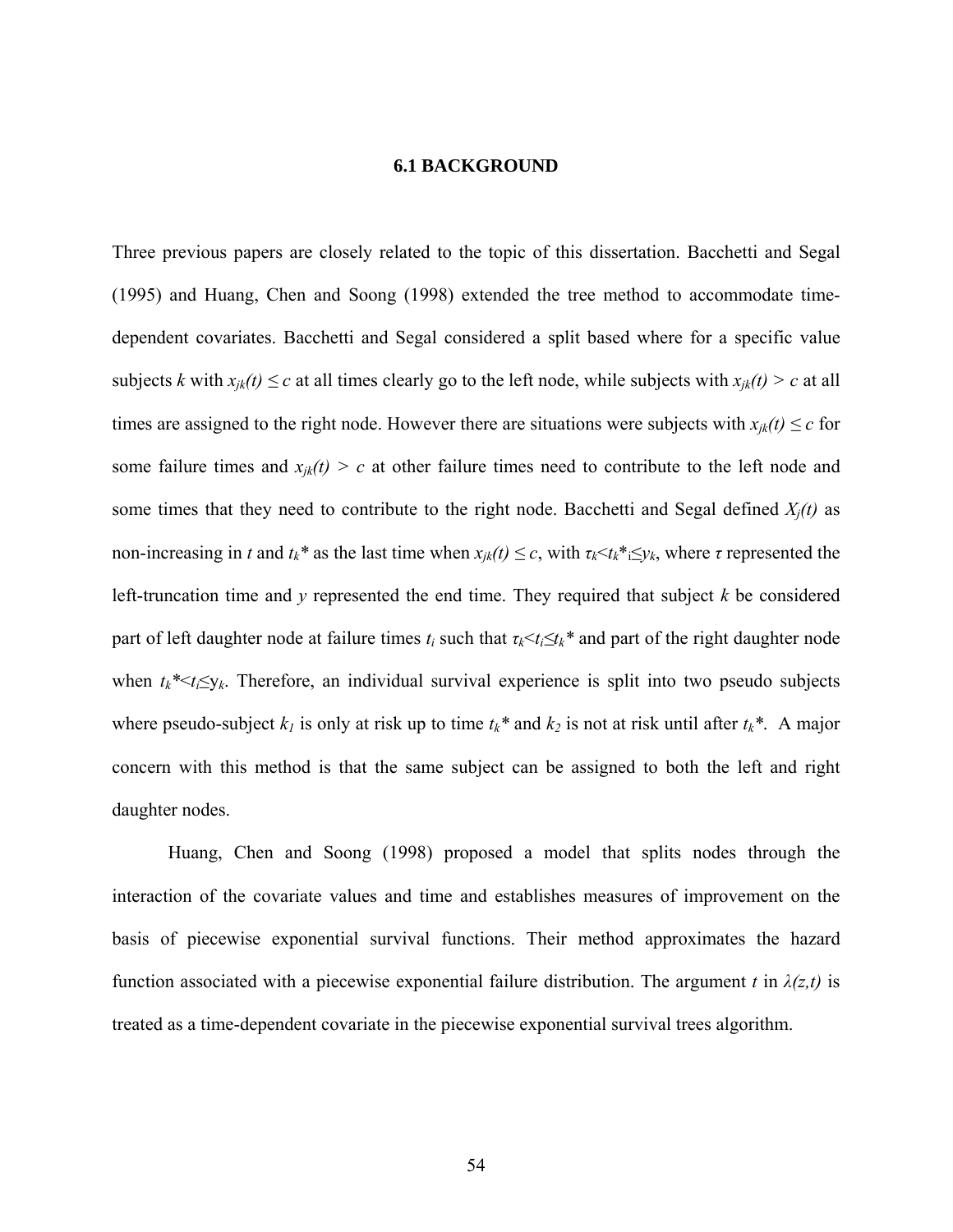A third paper [Pettitt and Bin Daud (1990)] further developed the use of residuals to estimate time-varying coefficients in a Cox model. They used smoothing techniques on the Schoenfeld residuals to investigate time-dependent effects.

These earlier methods are different from what we propose because they incorporate timedependent *covariates* to be split in the tree-structured models. In contrast, we propose to split based on the potential *time-varying effects* of the covariates which themselves may either be fixed or time-varying. In this dissertation, we only consider the fixed covariate case. Accordingly, our goal is to find the best point of discrimination of a covariate with respect to not only a particular value of that covariate but also to the time when the endpoint of interest is observed. Hence, determining such a point could be useful in deciding not only *what value of a marker is optimal* for identifying homogeneous subsets of patients but also at *what point in time the decision should be made*.

### **6.2 METHOD DETAILS**

The underlying model associated with the method proposed in this dissertation is the proportional hazard model originally proposed by Cox (1972). The proportional hazards model assumes that the hazards function satisfies the following equation:

$$
\lambda_i(t) = \lambda_0(t) \exp(X\beta),
$$

where  $\beta$  is a vector of regression coefficients and  $\lambda_0(t)$  is the baseline hazard function. By dividing both sides of the equation by  $\lambda_0(t)$ , one can see that the right hand side of the resulting equation does not depend on time, and thus, provides a proportional hazards structure with a log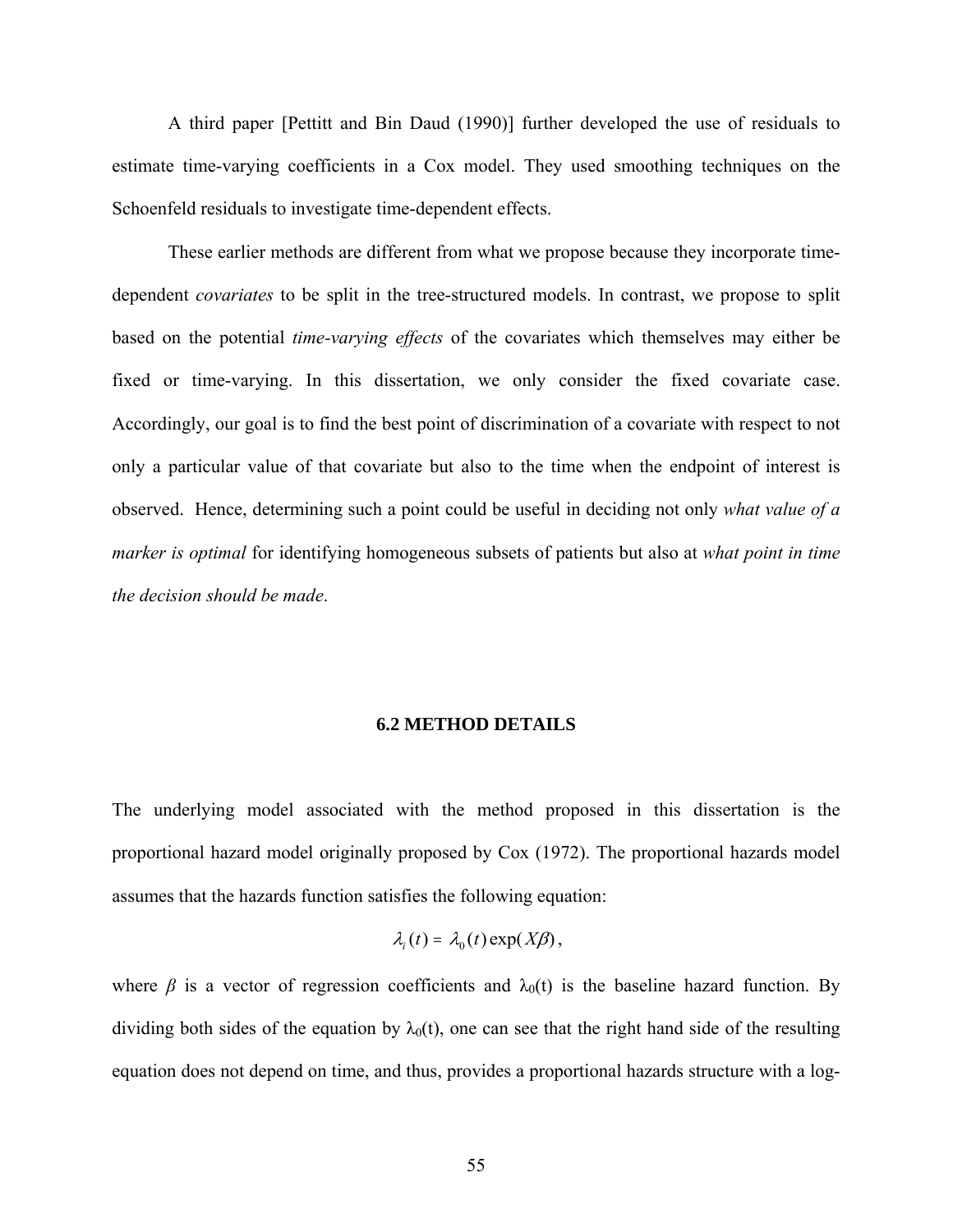linear model for the covariates. Sometimes the hazard model will incorporate time-varying covariates. With time-varying covariates, the value for the covariate changes over time so that the hazard function satisfies:

$$
\lambda_i(t) = \lambda_0(t) \exp(X(t)\beta)
$$

A third instance is when you want to incorporate a time effect into the coefficients of the model (e.g. an attenuating treatment effect on an outcome). In this case, the value of the covariate does not change over time but the coefficient does. In other words, treatment does not change over time but the effect of the treatment does. Here the hazard function satisfies:

$$
\lambda_i(t) = \lambda_0(t) \exp(X\beta(t))
$$

The final case is when the hazard model incorporates both time-varying covariates and timevarying coefficients. The hazard function satisfies:

$$
\lambda_i(t) = \lambda_0(t) \exp(X(t)\beta(t)).
$$

The new method proposed in this dissertation focuses on third case, that is, the time-varying coefficient model since we are interested in whether the effect of a marker changes over time.

RPART was designed to develop a tree for survival data at one time point. Even though the exponential method in RPART takes into account time to progression, the tree that is constructed is a snapshot at that time point. This snapshot might occur at certain common cutoff points (2 years, 5 years or 10 years) or it might use the longest time point. For example, if the data is censored at 5 years to look at 5 year overall survival, RPART will produce a tree that gives you the optimal split at that time.

Our proposed method is temporal in nature. We begin by developing trees for either all unique event times (as in a Kaplan-Meier analysis) or other pre-specified grouped times (as in a life table analysis). Consequently, instead of considering a landmark time point, e.g. year 5, we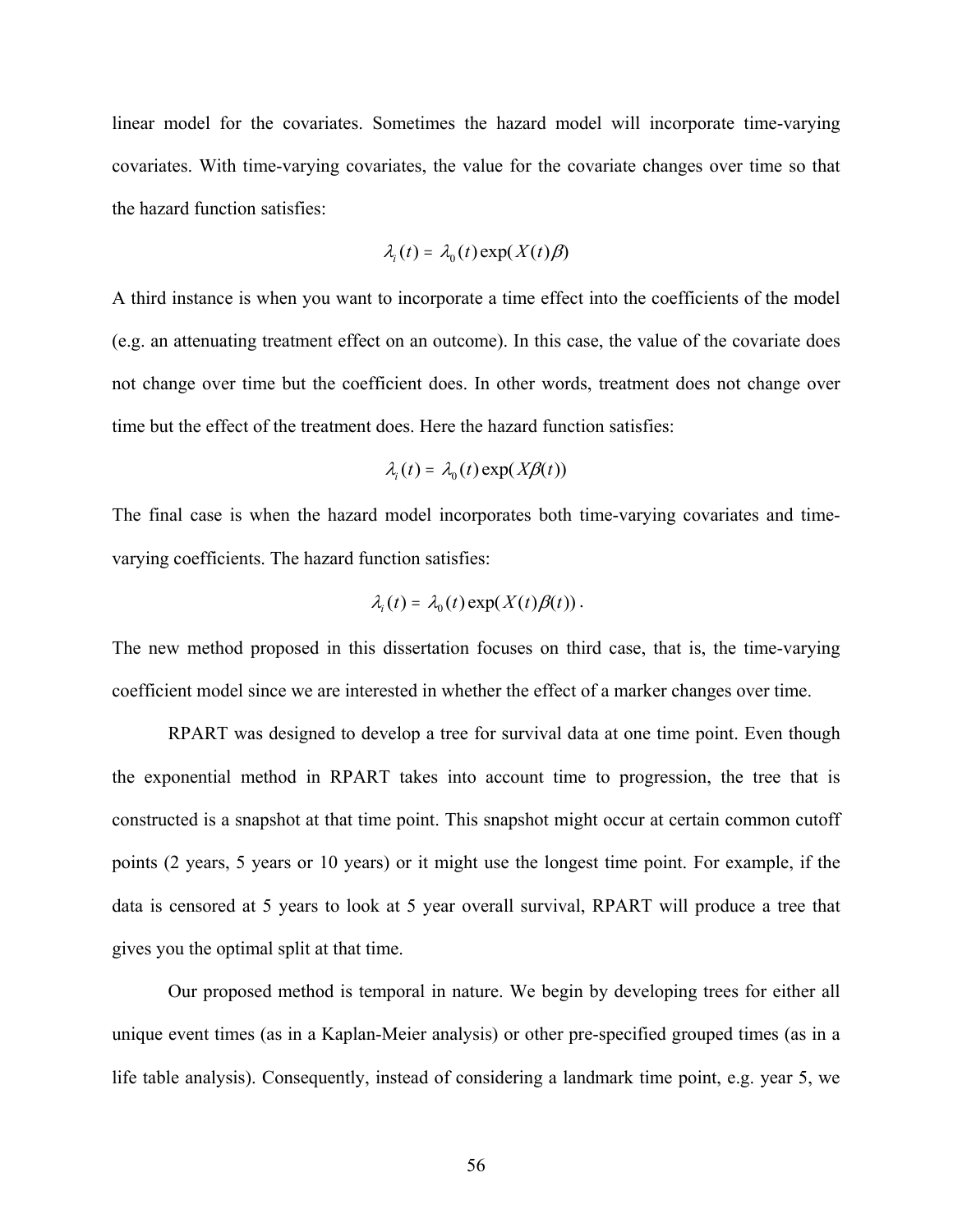accumulate optimal splits at successive event times and eventually produce a regression tree, which contains the optimal split at the optimal time.

Our method can be implemented using one of two types of filtrations with the first using a "natural filtration" (similar to a Kaplan-Meier analysis) and the second using a filtration that summarizes information over pre-specified time periods (similar to a classic life table analysis). For the first filtration, we consider unique event times. Our algorithm sorts through the unique event times in the data set and arranges them in ascending order. To implement the second filtration, we group the data by year. This allows us to have trees constructed for each year.

After the event times are grouped (either by year or unique event time), the algorithm proceeds in the same manner. As previously stated, all possible splits for each node are evaluated and the split that maximizes the reduction in the one-step deviance is chosen. Thus, the split *s* at node *h* is the one that maximizes the improvement given by:

$$
R(s,h) = R(h) - [R(l(h)) + R(r(h))]
$$

where

$$
R(h) = \frac{1}{N} \sum_{i \in S_h} [\delta_i \log(\frac{\delta_i}{\hat{\Lambda}_0^1(t_i)\hat{\theta}_h}) - (\delta_i - \hat{\Lambda}_0^1(t_i)\hat{\theta}_h)]
$$

is chosen as the best split.

A tree is constructed for each event time or time grouping. As the algorithm steps through the time dimension (either event times or grouped times), split information is collected for the two best trees. For example, consider that the event times were grouped by year. Assume splits were recorded for years 1 and 2 and that year 2 had a higher improvement. Recall that the improvement involves a "one-step deviance" which can be represented as  $Deviance<sub>parent</sub>$  – (Deviance<sub>left</sub> + Deviance<sub>right</sub>), which is the likelihood ratio test for comparing two Poisson samples. Now at year 3, a new tree is constructed and its improvement is compared to that of the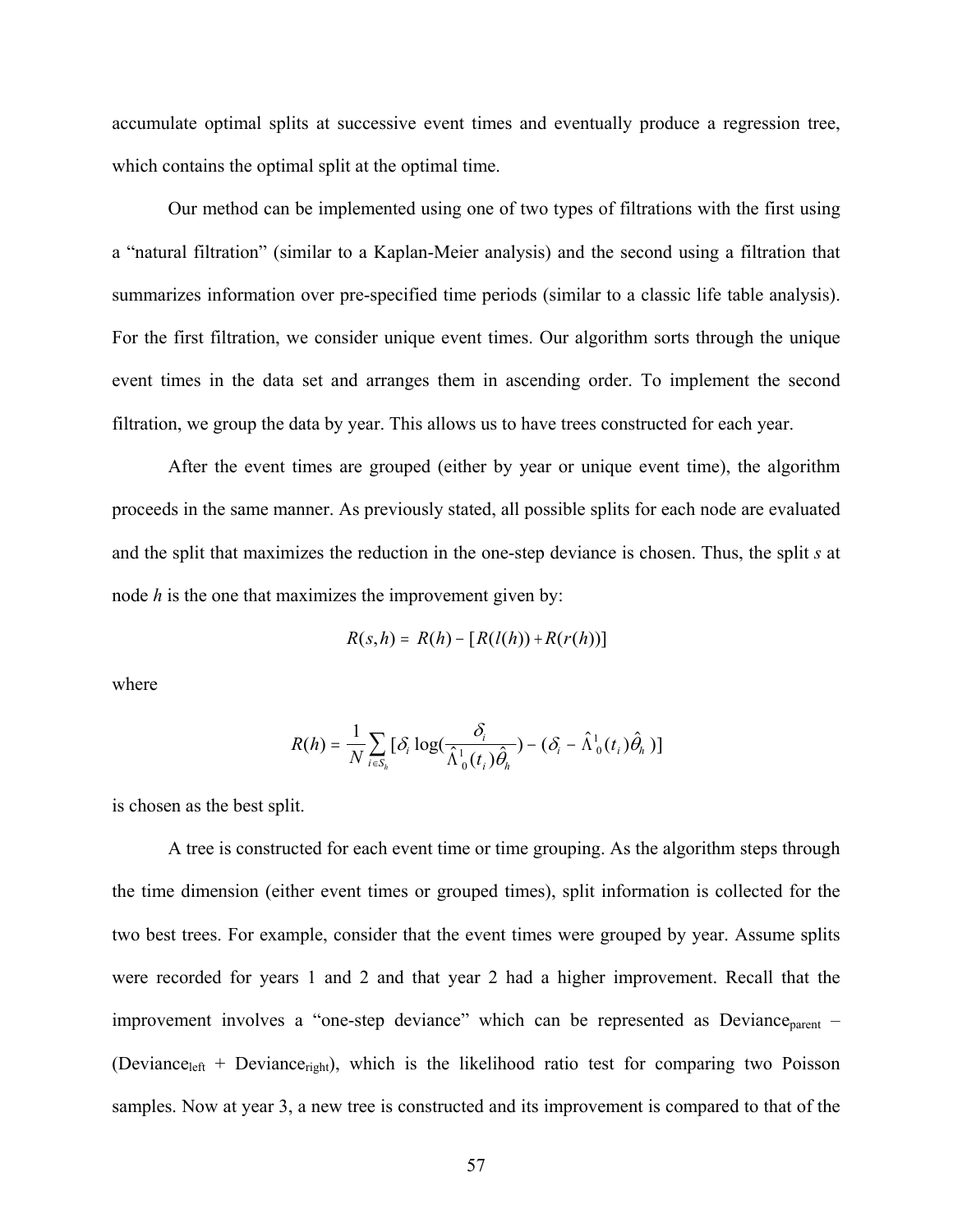previous trees (year 2 and year 1, respectively). If the improvement for the year 3 tree were less than both improvement values for year 1 and 2 then the splits information would be discarded. If the improvement were greater than year 1 but not year 2, the split information would be recorded as the second best tree. If the improvement is greater than both year 1 and 2 then the split information for year 3 would be recorded as the best tree while the split information for the year 2 tree would be moved to the second best tree. This process continues throughout the time dimension.

For instance, let *k* equal the number of event times or the number of pre-specified groupings. As the algorithm steps through the time dimension  $(i = 1, \ldots, k)$  all of possible splits for each node are evaluated and the split that maximizes the reduction in the one-step deviance is selected for each event time group. Thus, the split *s* at node *h* for each event time grouping *i*, is the one that maximizes the improvement given by:

$$
R_i(s,h) = R_i(h) - [R_i(l(h)) + R_i(r(h))].
$$

Therefore, the algorithm takes the max  $R_i(s,h)$  as the optimal split point at the optimal time. [Figure 6.1](#page-68-0) displays a diagram of the algorithm.

Since RPART was not designed to construct more than one tree at a time, the algorithm had to make special accommodations. In RPART if the root node could not be split, a message would be displayed that no splits were found. Originally when the new algorithm was created, any tree that could not be split would cause the algorithm to fail. To accommodate situations where there are no splits, the proposed algorithm now assigns a zero for the value of both the improvement (one-step deviance) and the time of split. This correction allows the algorithm to continue to step through the time dimension allowing us to find the optimal split.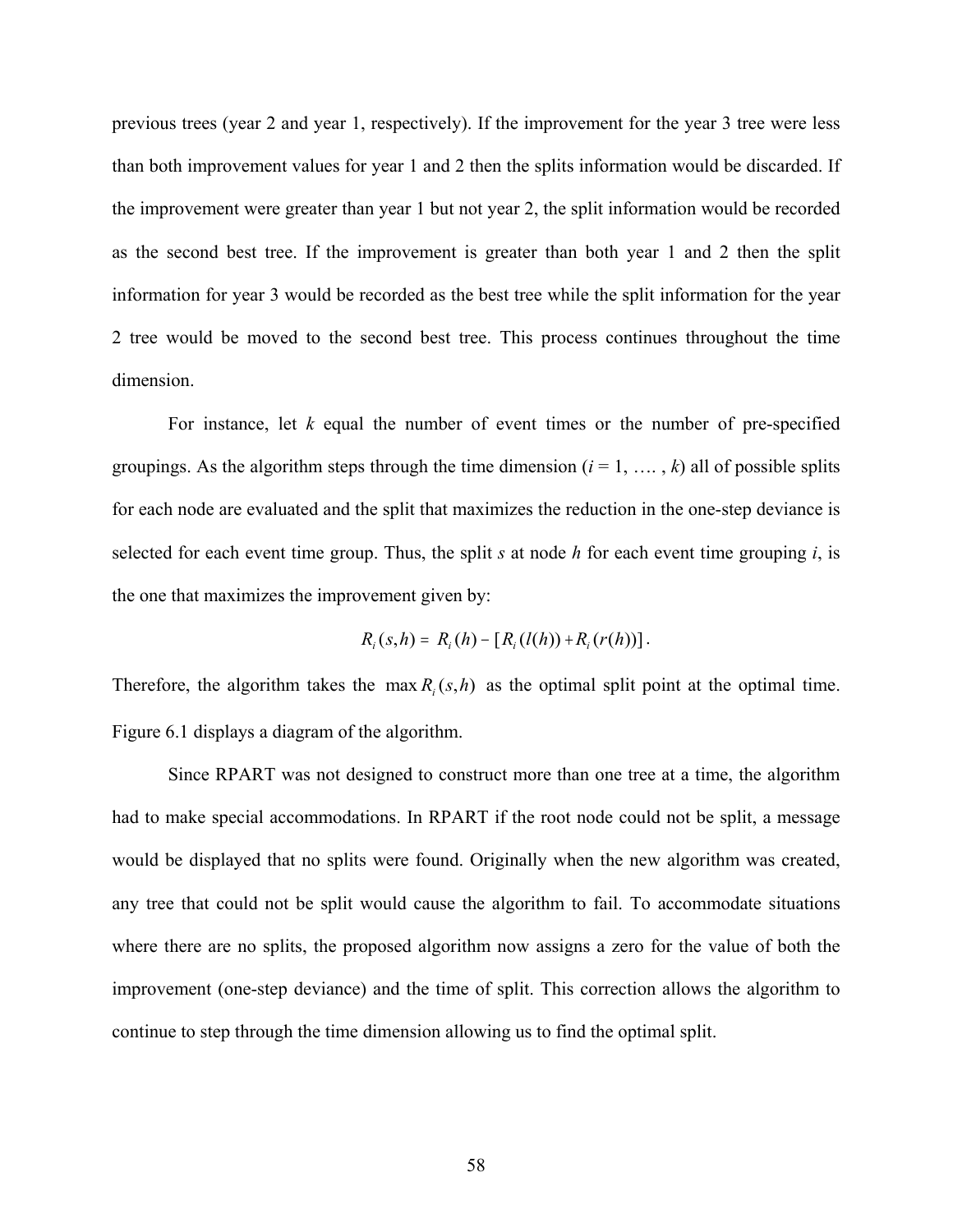<span id="page-68-0"></span>

Figure 6.1: Outline of Algorithm for Proposed Method

The computer programming details that were involved in creating the proposed algorithm along with how it was implemented into RPART and S-PLUS, can be found in [Appendix 1.](#page-93-0)

# **6.3 NSABP EXAMPLE**

We first wanted to apply the new method to the NSABP B-09 dataset that was used in the paper by Fisher, et al. (2005). The same covariates (treatment, number of positive nodes, nuclear grade, clinical tumor size and Dextran coded ER), that were used in the multivariate equations of the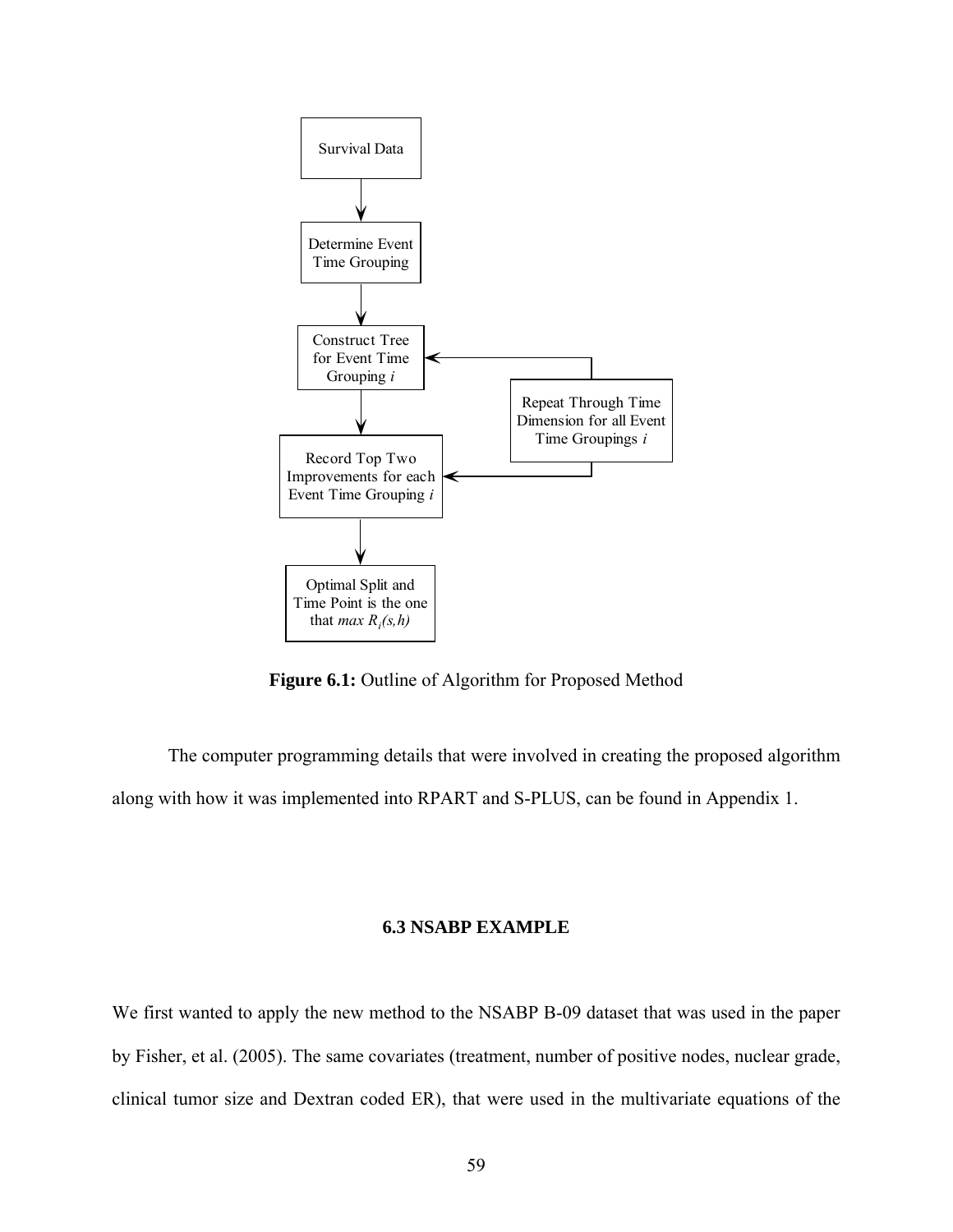<span id="page-69-0"></span>paper, were used to test the new method. Both types of filtration (all unique event times and other pre-specified grouped times, e.g. years) were used. The results are displayed in [Table 6.1.](#page-69-0)

The results turned out pretty much as expected. Using years as our pre-specified grouped times, the optimal split occurred at 8 years. Here, the number of positive nodes was split between four and five. Therefore, those patients with four or fewer positive nodes were sent to the left daughter (our better prognosis group) and those patients with five or more positive nodes were sent to the right daughter (worse prognosis group). The second best split occurred at 14 years.

 Using all unique event times, both the optimal split and the second best split again occurred between four and five positive nodes. The optimal split occurred at 7.62 years, while the second best split occurred at 7.96 years.

| <b>Filtration</b> | <b>Optimal Split</b> | Covariate             | <b>Split</b> | <b>Time of Split</b> |
|-------------------|----------------------|-----------------------|--------------|----------------------|
| Years             | Optimal Split        | Number of             | 4.5          | 8 years              |
|                   |                      | <b>Positive Nodes</b> |              |                      |
|                   | $2nd$ Best Split     | Number of             | 4.5          | 14 years             |
|                   |                      | <b>Positive Nodes</b> |              |                      |
|                   |                      |                       |              |                      |
| All unique event  | Optimal Split        | Number of             | 4.5          | 7.62 years           |
| times             |                      | <b>Positive Nodes</b> |              |                      |
|                   | $2nd$ Best Split     | Number of             | 4.5          | 7.96 years           |
|                   |                      | <b>Positive Nodes</b> |              |                      |

**Table 6.1:** NSABP Example Results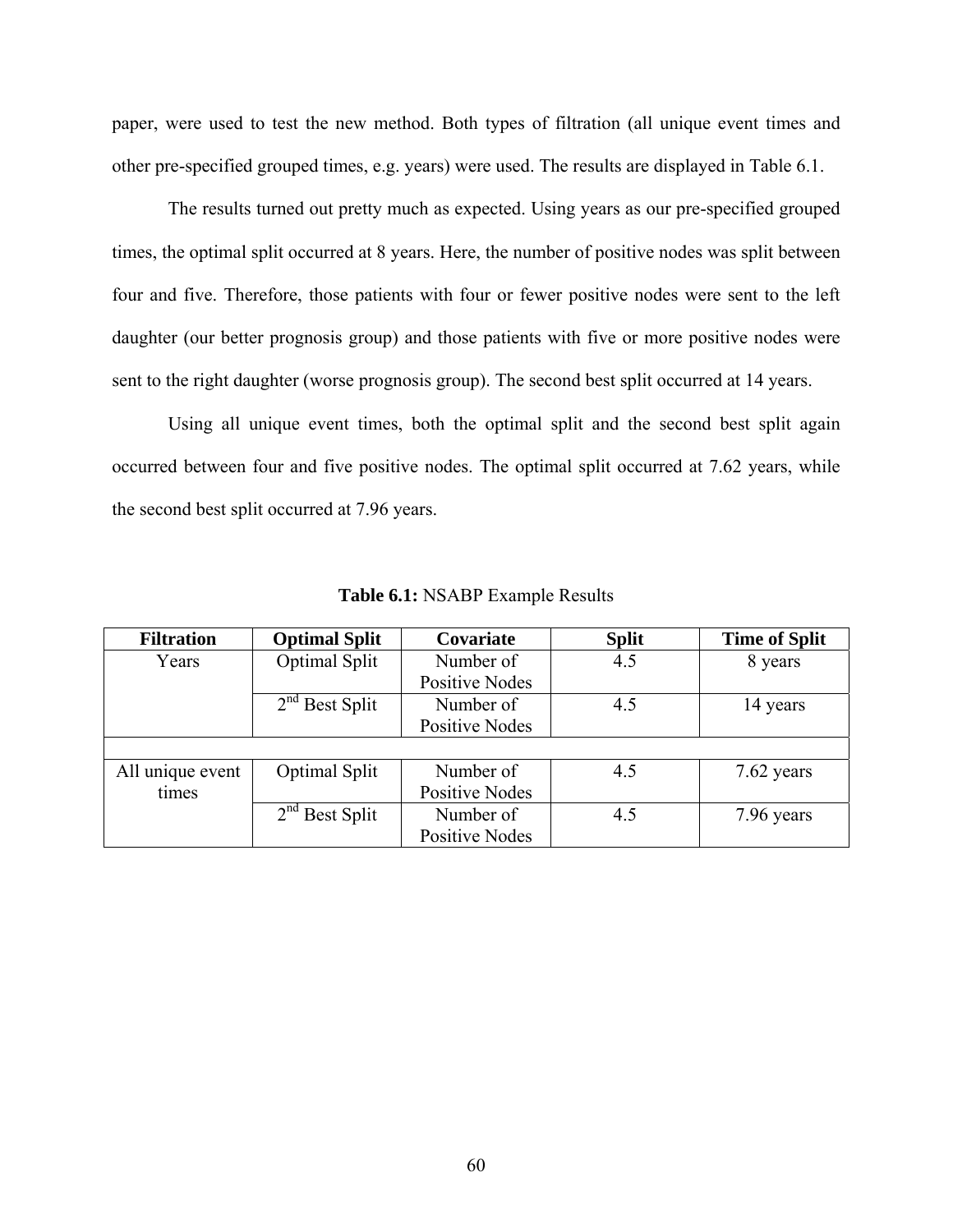## **6.4 SIMULATION**

To better understand the statistical properties of the new algorithm, we developed a series of simulations based on both the exponential and Weibull failure distributions. In our simulations, we wanted to assess the effects of distribution, sample size and censoring on the performance of the tree model. The two distributions were used to randomly generate time-toevent data. Four parameter values were generated for each distribution. The strategy was to examine two cases. In the first case, the parameters of the exponential and Weibull distributions were given slightly different values. This gave us a feel for when the optimal split times would be achieved. In the second case, the parameters of the exponential and Weibull distributions were set to be equal for each of the four groups. This second case allowed us to see what happened under a null hypothesis. A simulation consisted of calculating a tree for each of the event times (or grouped times) and gathering data for the "top two trees". Sample sizes of 200, 500, 800 and 1000 were used to construct datasets of simulated events. Using these different sample sizes for each of the two distributions assessed the performance of the method with small, medium and large sample sizes. A simulation was performed for each distribution and each sample using both no censoring and 20% censoring. We simulated 500 datasets for each combination of the distribution, cases (parameters equal and slightly different), sample size and censoring. Therefore, sixteen simulations were conducted for each of the two failure distributions.

Because of the computational time it took to perform the simulation using the unique time event process, we focused our efforts on the life table process, which grouped the event times into years. For each simulation, right censoring was administered after 20 years so that it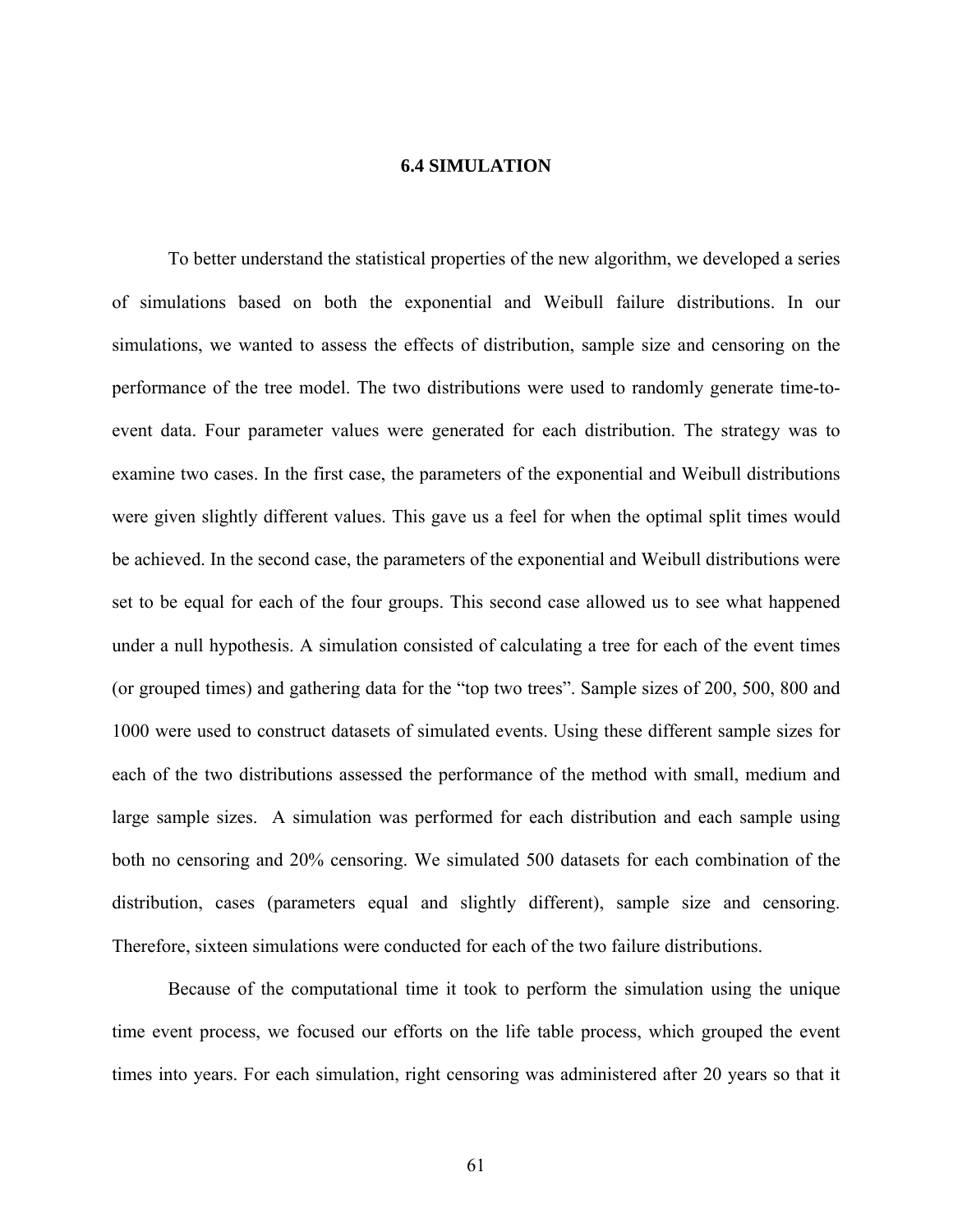would reflect real life data. For each of the simulations, we collected the improvement values, splits (value that the group was split on), and the year (our time point) for the best initial split and the improvement values, splits, and the year for the second best initial split.

The simulations are used to assess the statistical properties of this proposed methodology. The null distribution was compared to an alternative distribution to determine how well the method works.

## **6.4.1 Exponential Distribution Simulations**

The exponential distribution is often used in simulations to try to replicate survival data. The exponential distribution is characterized by a constant hazard rate. The RPART software uses exponential splitting, which stretches the time axis so that the time variable is a straight-line curve for log(survival) under a parametric exponential model. So it is only natural that we would explore how the data would relate to the exponential distribution.

 For the exponential distribution, four different strata (called groups in our simulations) using different parameters were created to see how the new algorithm would split the tree. Event times were randomly generated for the exponential distribution using the rexp() function. The following parameters were used:  $\lambda_1 = 0.02$ ,  $\lambda_2 = 0.021$ ,  $\lambda_3 = 0.022$ ,  $\lambda_4 = 0.023$ . These parameters were used to generate event times that would be similar to what might be seen in cancer data. We wanted to pick values for the parameters that were close together so that we could compare the trees to a null situation, where all of the parameter values are equal. The corresponding algorithm was called using these randomly generated event times as our outcome variable and using group as our categorical predictor. A binary tree that shows the four different strata is displayed in [Figure 6.2](#page-72-0) below.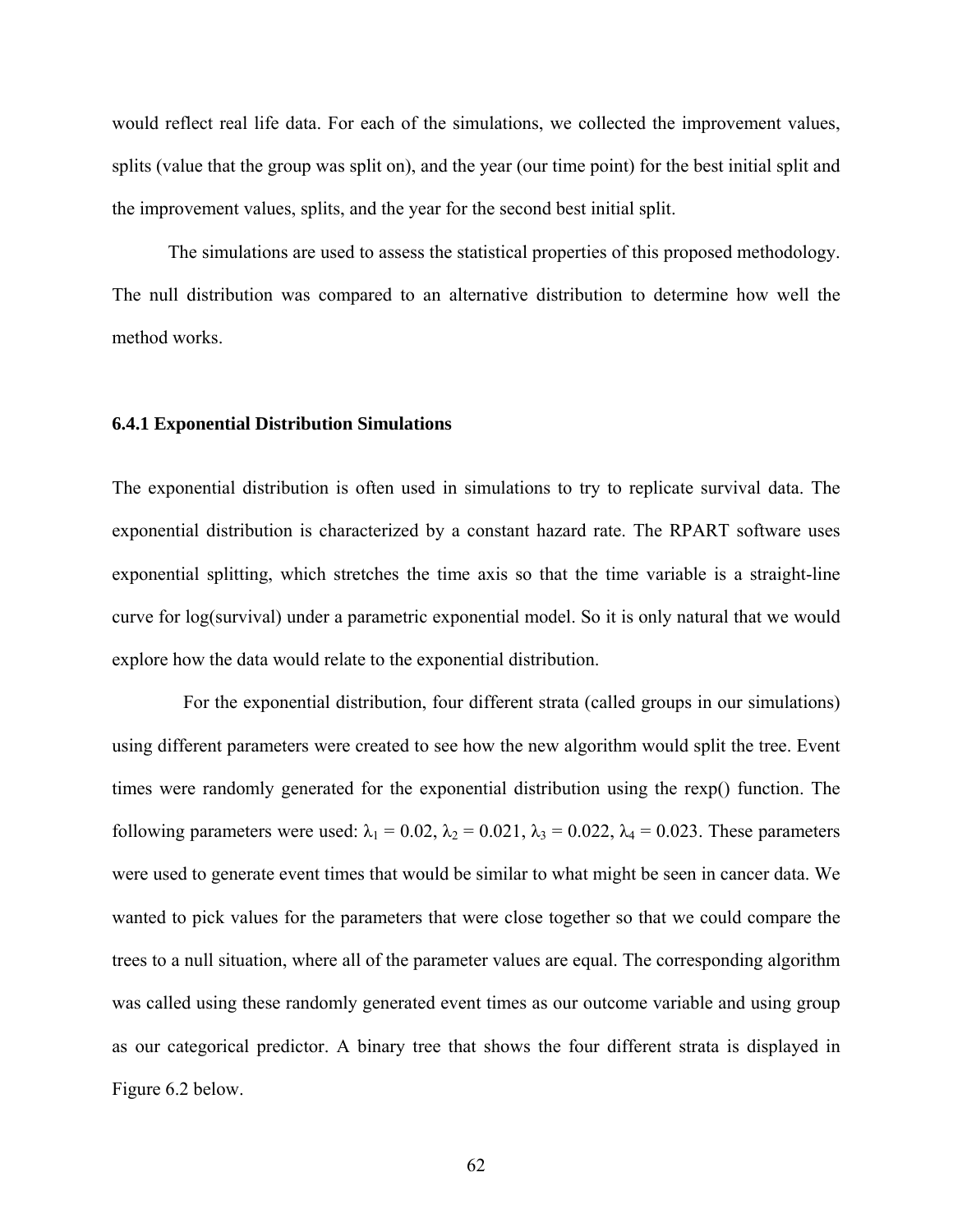**Exponential Distribution**



**Figure 6.2:** Simulation data structure using Exponential Distribution

 The overlayed survival curves displayed in [Figure 6.3](#page-73-0) depict a single realization of the simulated event times for the four different groups. As expected, there is not much difference between the curves for each group. The curves show a quickly accelerating disease were half of the patients have died by the first year.

Another set of simulations was performed where the parameters for each group were equal,  $\lambda_1 = \lambda_2 = \lambda_3 = \lambda_4 = 0.02$ . We did this to examine the behavior of the algorithm under a null hypothesis. From this set of simulations, we were able to determine how often splits would occur even though the parameter values were not different, therefore determining the probability of this value occurring by chance.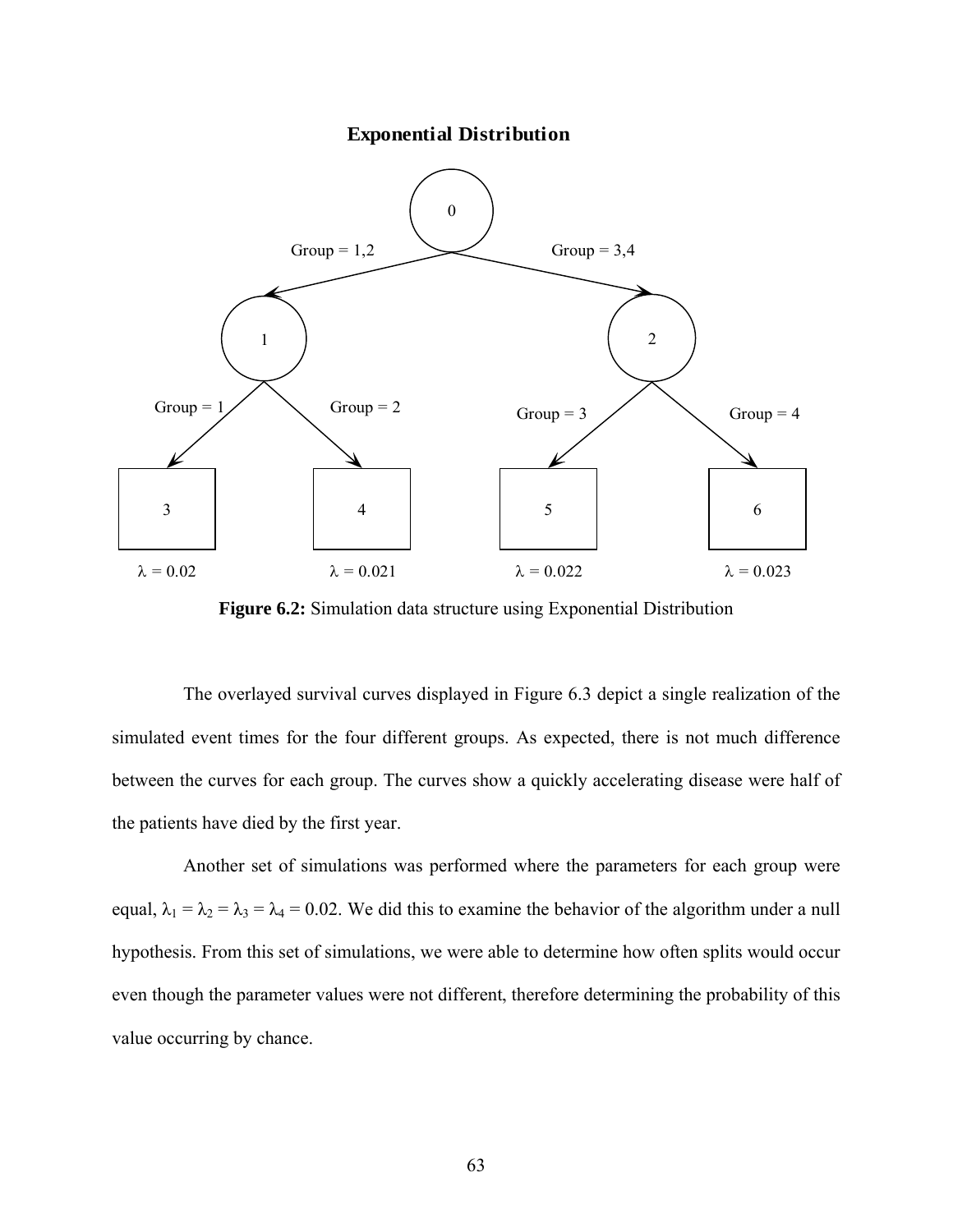<span id="page-73-0"></span>

**Figure 6.3:** Survival Curve for Exponential Distribution Simulation (Parameters not equal)

 A summary of the simulated data for the first set of simulations is given in [Table 6.2](#page-74-0). Here descriptive statistics are given of the event times that were constructed for each group. This gives us an idea of how our optimal tree would look like if we only ran the algorithm once. As expected, the mean number of months until an event occurs was very close among the groups where the parameter values were different.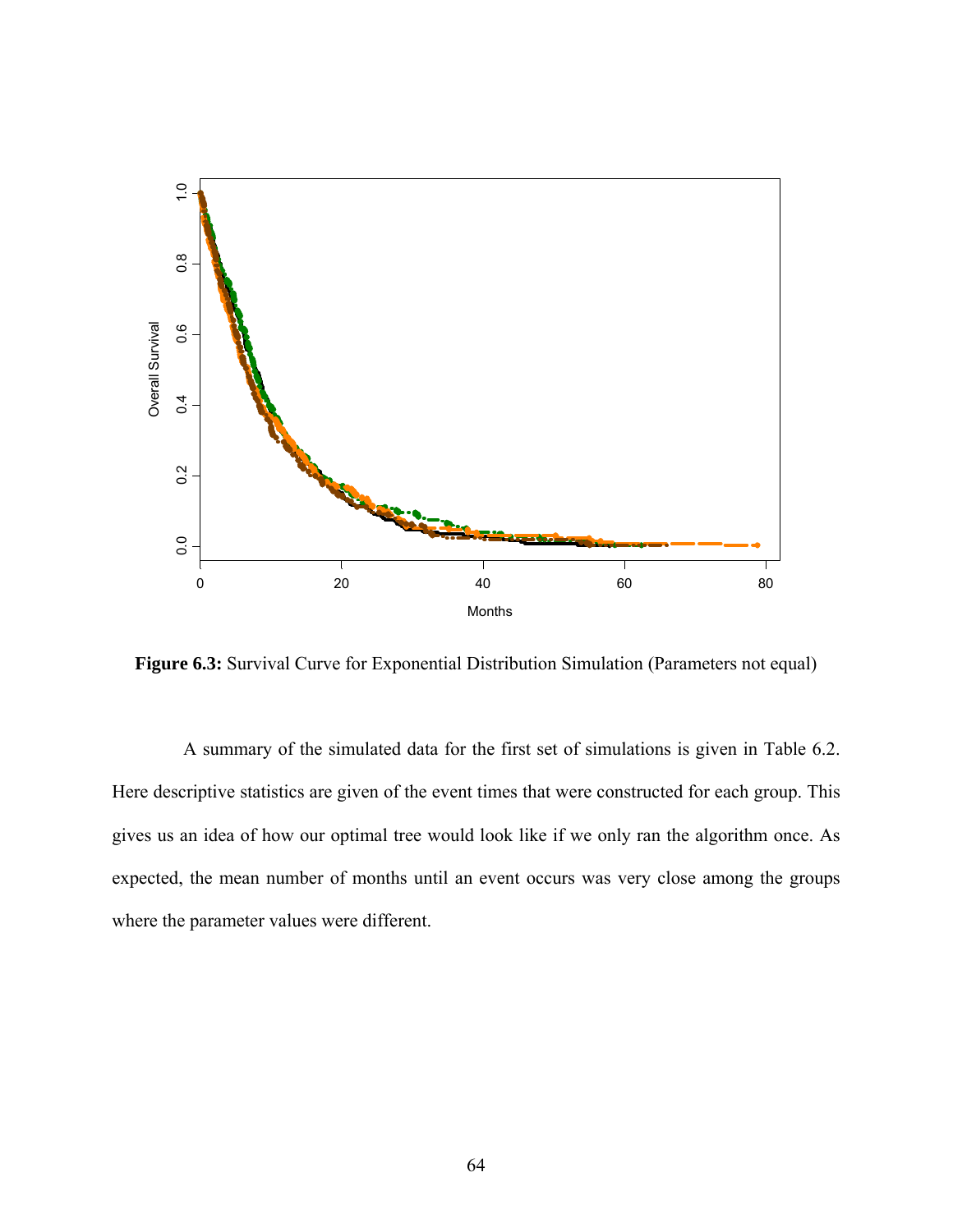<span id="page-74-0"></span>

|            |                               | <b>Sample Size</b> |     |             |     |             |     |             |                  |
|------------|-------------------------------|--------------------|-----|-------------|-----|-------------|-----|-------------|------------------|
|            |                               | 200                |     | 500         |     | 800         |     | 1000        |                  |
|            | Group                         | <b>Mean</b>        | SE  | <b>Mean</b> | SE  | <b>Mean</b> | SE  | <b>Mean</b> | $S_{\mathbf{E}}$ |
|            | Group 1 ( $\lambda = 0.02$ )  | 41.4               | 5.7 | 45.6        | 4.0 | 47.8        | 3.6 | 47.3        | 2.7              |
| Parameters | Group 2 ( $\lambda$ =0.02)    | 47.4               | 7.2 | 53.7        | 4.8 | 48.8        | 3.9 | 47.6        | 3.1              |
| equal      | Group 3 $(\lambda = 0.02)$    | 45.7               | 6.1 | 55.9        | 5.3 | 51.1        | 3.4 | 47.9        | 3.1              |
|            | Group 4 ( $\lambda$ =0.02)    | 38.9               | 5.4 | 57.1        | 4.7 | 50.3        | 3.6 | 48.9        | 3.2              |
|            |                               |                    |     |             |     |             |     |             |                  |
|            | Group 1 $(\lambda=0.02)$      | 52.2               | 6.5 | 48.0        | 4.1 | 50.7        | 3.4 | 49.4        | 3.0              |
| Parameters | Group 2 $(\lambda = 0.021)$   | 49.4               | 7.5 | 49.6        | 4.5 | 50.8        | 3.4 | 48.8        | 3.4              |
| not equal  | Group 3 ( $\lambda = 0.022$ ) | 44.5               | 7.1 | 45.1        | 4.0 | 45.5        | 3.5 | 49.2        | 2.9              |
|            | Group 4 ( $\lambda$ =0.023)   | 38.2               | 4.5 | 42.0        | 3.6 | 48.1        | 3.2 | 47.1        | 2.9              |

**Table 6.2:** Event Times for Tree at First Replication under Exponential Distribution

[Table 6.3](#page-75-0) shows the comparison between the null situation (where the parameters are equal) and the alternative (parameter values are slightly different for each group). The null case allows us to see what the probability of a split is by chance. As expect with a large sample size, the number of replications that had a split was very small. For a sample size of 1000 and no censoring, only 2 replications out of 500 (98.6%) had a tree that split on the root node. As the sample size for each replication decreased, the chance that a split happened by chance increased. Our alternative case showed similar characteristics as was shown in the null case. For a sample size of 1000, now 35 replications out of 500 (7%) had a tree that split on the root node. As the sample size for each replication decreases, the total amount of splits detected increase at a quicker rate for the alternative case than the null. Therefore, when a sample size of 500 is used, the percent of splits are quite different (Null -  $12.8\%$ , Alternative  $-25.2\%$ ) between the cases.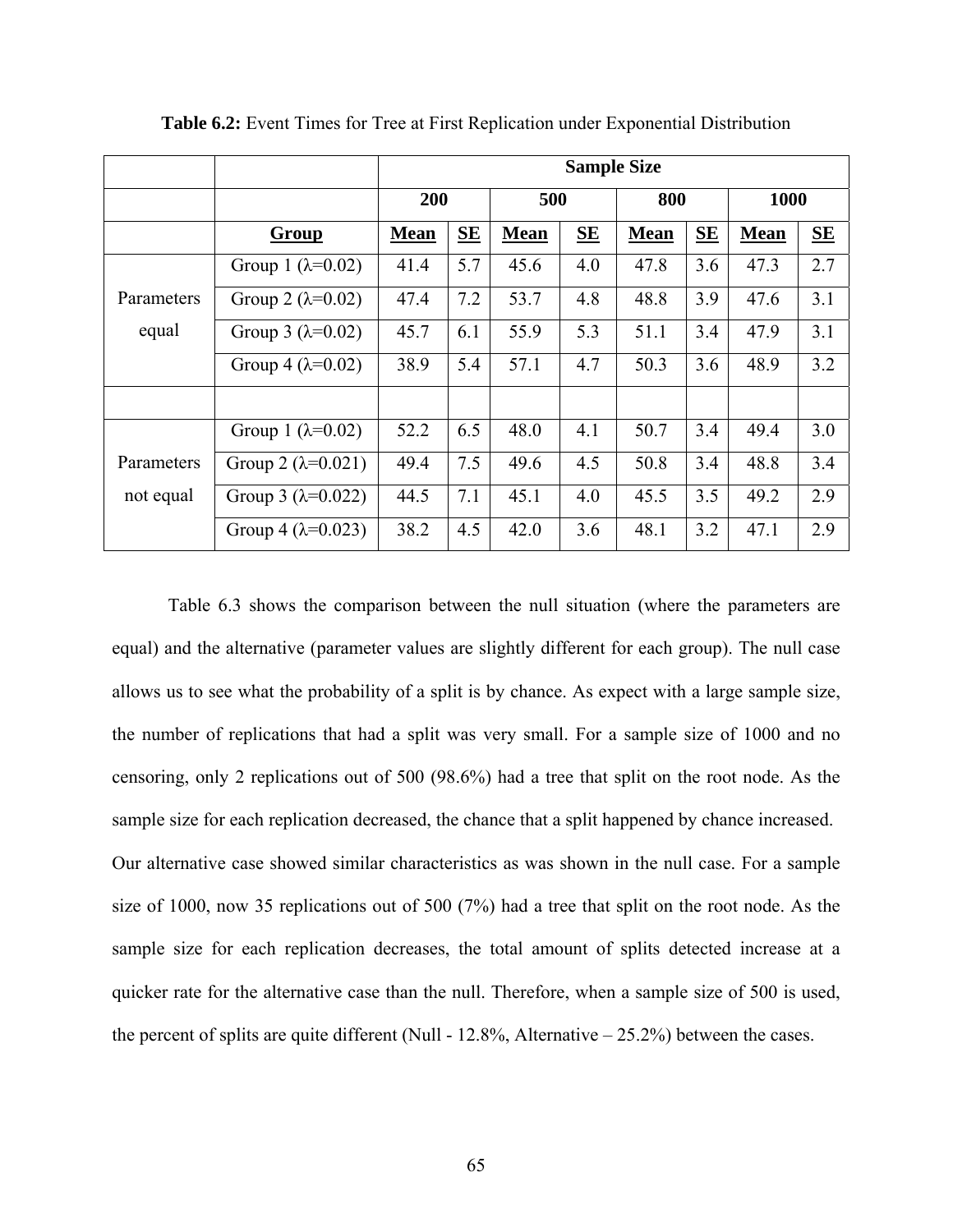<span id="page-75-0"></span>

|                   |               |                  | <b>Groups</b>   |              |              |              |  |  |
|-------------------|---------------|------------------|-----------------|--------------|--------------|--------------|--|--|
|                   | <b>Sample</b> |                  |                 | <b>Split</b> | <b>Split</b> | <b>Split</b> |  |  |
|                   | <b>Size</b>   | <b>Censoring</b> | <b>No Split</b> | between      | between      | between      |  |  |
|                   |               |                  |                 | 1&2          | 2&3          | 3&4          |  |  |
|                   | 200           | $0\%$            | 32.8%           | 23.8%        | 21.4%        | 22.0%        |  |  |
|                   |               | 20%              | 30.8%           | 25.6%        | 19.8%        | 23.8%        |  |  |
|                   | 500           | $0\%$            | 87.2%           | 3.6%         | 4.4%         | 4.8%         |  |  |
| <b>Parameters</b> |               | 20%              | 86.2%           | 4.6%         | 4.2%         | $5.0\%$      |  |  |
| Equal             | 800           | $0\%$            | 98.0%           | 1.2%         | 0.2%         | 0.6%         |  |  |
|                   |               | 20%              | 96.8%           | 1.2%         | 1.0%         | 1.0%         |  |  |
|                   | 1000          | $0\%$            | 99.6%           | $0\%$        | $0\%$        | 0.4%         |  |  |
|                   |               | 20%              | 98.6%           | $0.8\%$      | $0\%$        | $0.6\%$      |  |  |
|                   |               |                  |                 |              |              |              |  |  |
|                   | 200           | 0%               | 32.0%           | 21.0%        | 23.4%        | 23.6%        |  |  |
|                   |               | 20%              | 30.2%           | 24.2%        | 21.2%        | 24.4%        |  |  |
|                   | 500           | $0\%$            | 74.8%           | 8.8%         | 9.8%         | 6.6%         |  |  |
| <b>Parameters</b> |               | 20%              | 76.2%           | $7.6\%$      | $9.2\%$      | $7.0\%$      |  |  |
| <b>Not Equal</b>  | 800           | $0\%$            | 89.2%           | $3.0\%$      | 4.8%         | 3.0%         |  |  |
|                   |               | 20%              | 91.8%           | 2.6%         | 3.2%         | 2.4%         |  |  |
|                   | 1000          | $0\%$            | 93.0%           | 2.6%         | 2.6%         | 1.8%         |  |  |
|                   |               | 20%              | 94.8%           | 1.0%         | 2.4%         | 1.8%         |  |  |

**Table 6.3:** Percent of Replications that did not Split under Exponential Distribution

However, when a small sample size (n=200) was used, the percent of splits found was almost equal.

Censoring had a slight effect on whether the algorithm found any splits. For the null case, the 20% censoring had the same effect regardless of the sample size. For each sample size, the number of trees that had a split was slightly higher compared to results where there was not censoring. When the parameters were not equal (alternative case), the trend continued for the small size of 200. However, for the larger sample sizes, the number of trees that had a split was slightly lower compared to results where there was not censoring.

We are not only interested if the tree split or not but also when the optimal splits occur. The percent that the split occurred at each year is displayed in [Figure 6.4](#page-77-0) for each group. In the figure, the null cases are on the left side and the alternative cases are on the right side. The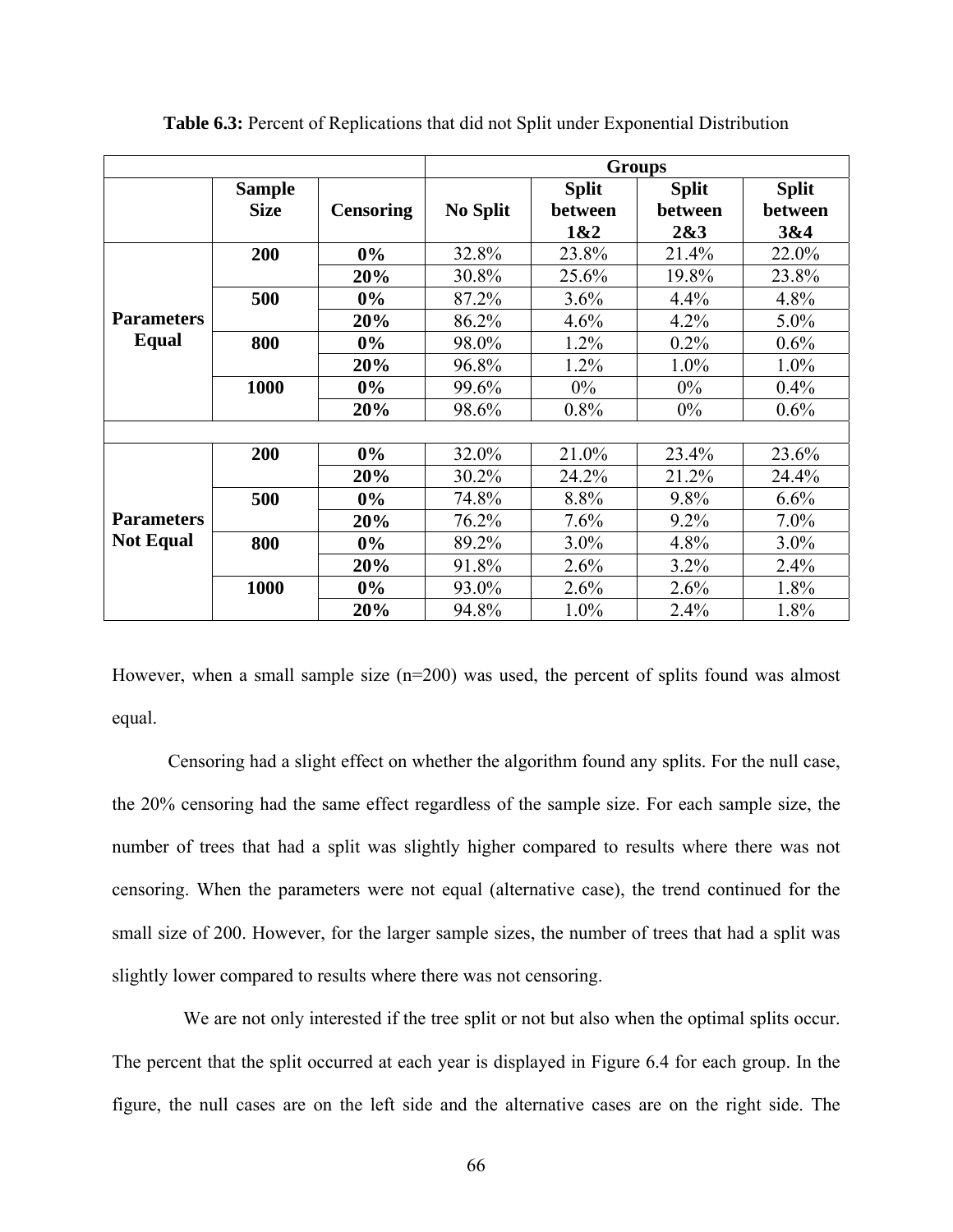number in parentheses, located in the title for each of the graphs, represents the number of replications that did split while "sample" indicates the sample size. The graphs display where and when the splits happen. As can be seen, regardless of which group it is split between, most of the splits happen at year 1. The sample size and case (alternative or null) do not seem to affect the optimal split point or time.

[Figure 6.5](#page-78-0) displays the percent of splits for each group and year when 20% censoring is administered. For the smaller sample sizes, there does not appear to be any difference in the optimal split point or time between the cases. In the larger sample sizes, there seems to be a little more variability of when the splits occur. However with these larger samples sizes, we are dealing with a small number of replications that actually found an optimal split.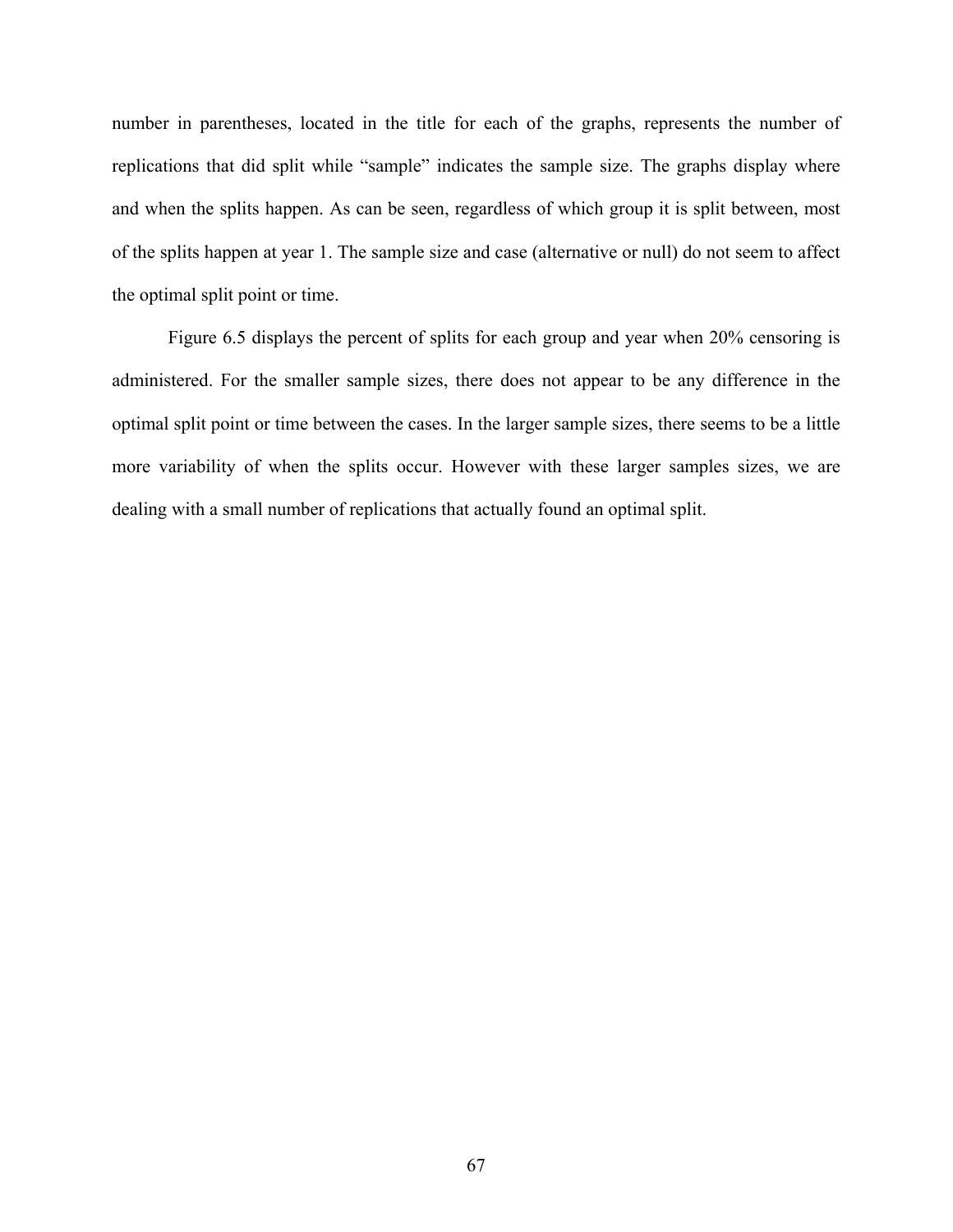<span id="page-77-0"></span>

**Figure 6.4:** Splits by Time Points for Exponential Distribution (No Censoring)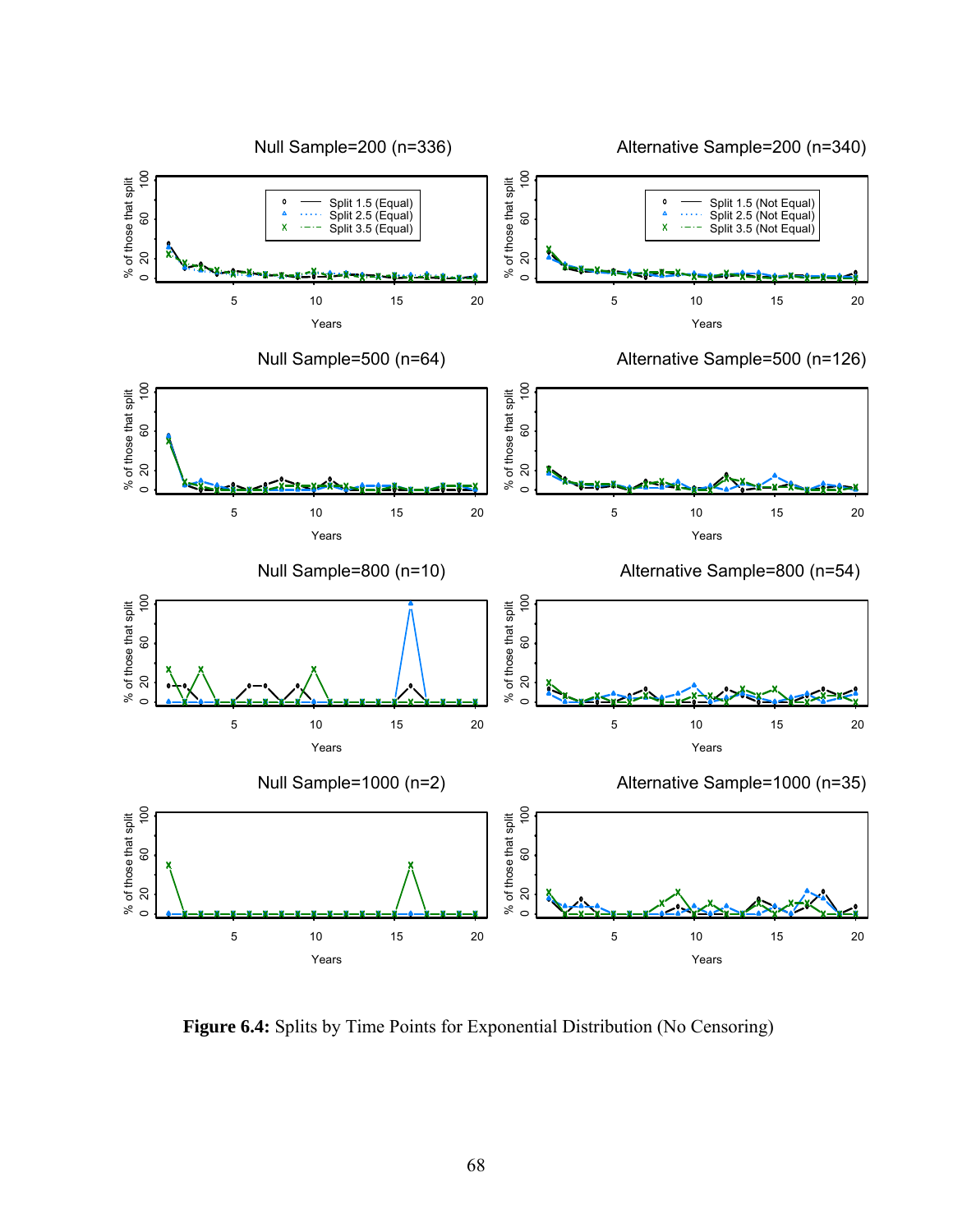<span id="page-78-0"></span>

**Figure 6.5:** Splits by Time Points for Exponential Distribution (20% Censoring)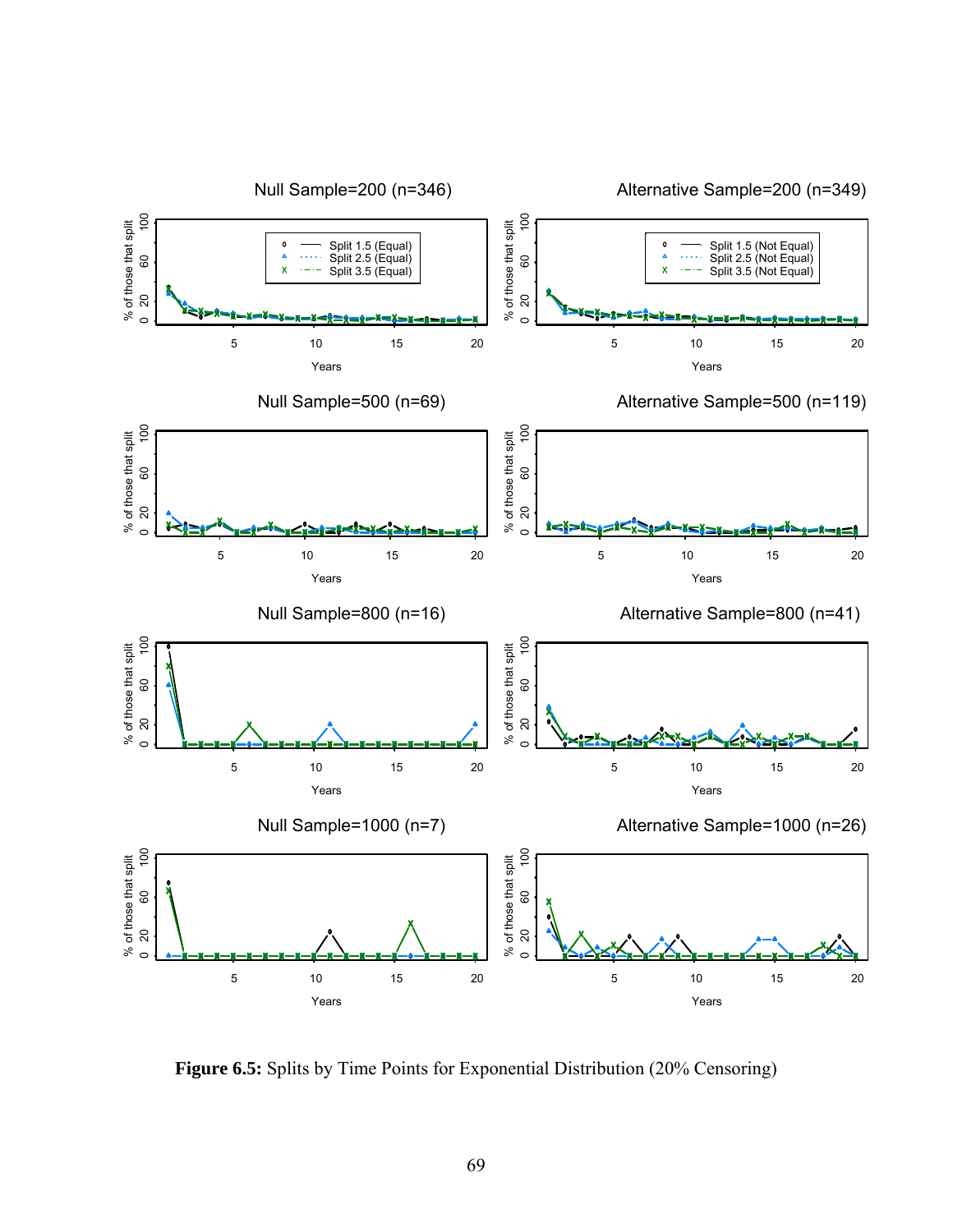## **6.4.2 Weibull Distribution Simulations**

We want to see how the new algorithm would work when we used the assumption that the data was under a Weibull distribution. The Weibull distribution is often used because of its flexibility. The Weibull distribution can assume the appearance of several different distributions, one of them exponential. Unlike the exponential distribution, it does not assume a constant hazard rate and therefore has broader application. The Weibull distribution is characterized by two parameters, a shape and scale parameter.

 The simulations using the Weibull distribution were constructed in a similar way as the exponential distribution simulations. Four different groups, using the same value (scale=55) for the scale parameter but different value for the shape parameter, were created to see how the corresponding algorithm would handle the splitting of the tree. The following values for the shape parameter were used:  $\beta_1 = 2$ ,  $\beta_2 = 2.1$ ,  $\beta_3 = 2.2$ ,  $\beta_4 = 2.3$ . Again, the values used for the shape and scale parameters were used to try to generate event times that would be similar to what we might see in cancer data. Like the exponential distribution, we wanted to pick parameter values that were very close together so that we could compare the trees to a null situation, where all of the parameter values are equal. Event times were randomly generated for the Weibull distribution using the rWeibull() function. The new algorithm was called using these randomly generated event times as our outcome variable and using group as our categorical predictor. A binary tree that shows the four different strata is displayed in [Figure 6.6](#page-80-0).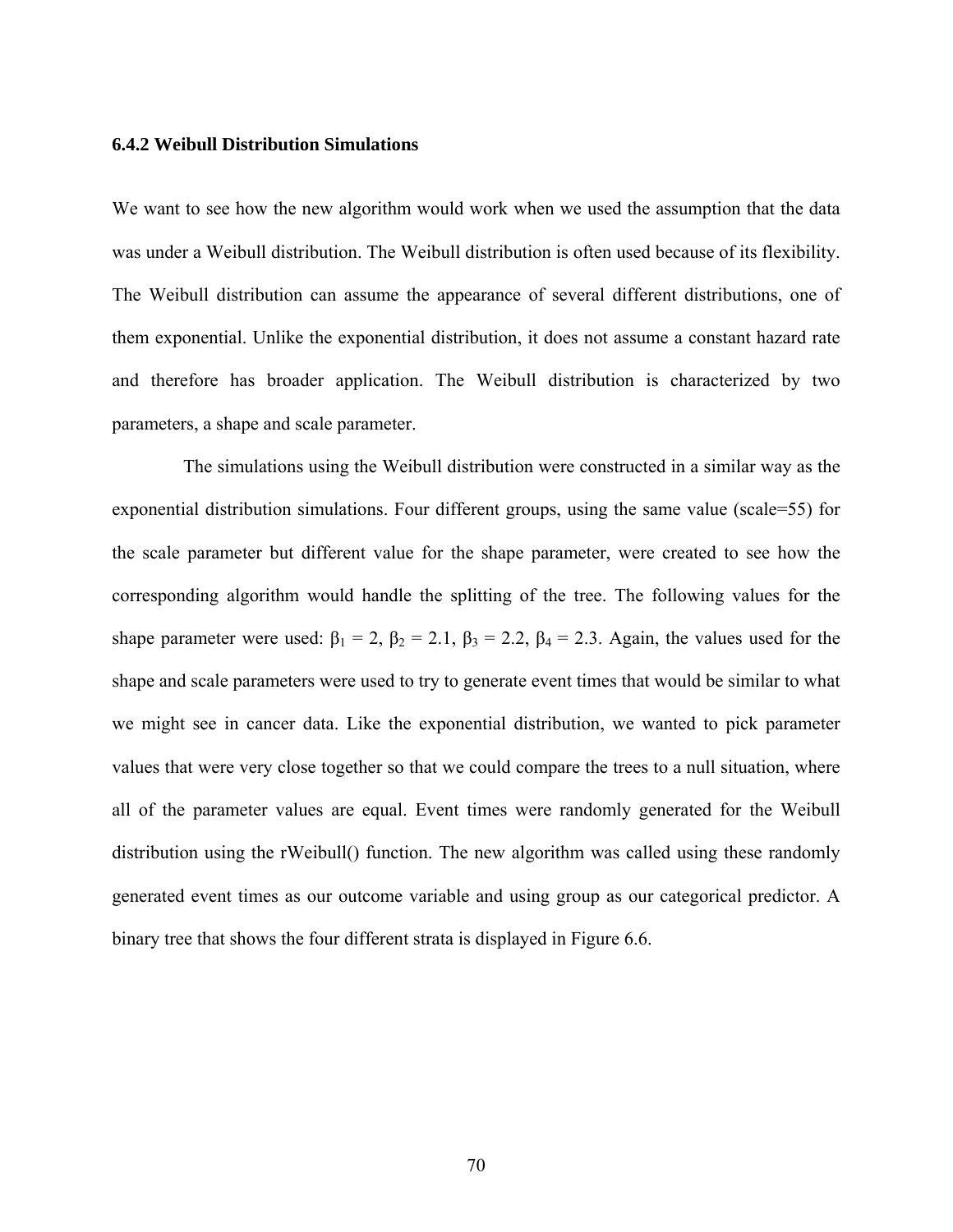<span id="page-80-0"></span>0 1 2 **Weibull Distribution** 3 | 4 | 5 | 6  $\beta = 2$   $\beta = 2.1$   $\beta = 2.2$   $\beta = 2.3$ Group =  $1,2$  Group =  $3,4$ Group = 1  $\bigcirc$  Group = 2 Group = 3  $\bigcirc$  Group = 4

**Figure 6.6:** Simulation data structure using Weibull Distribution

The survival curve is used to display the overall survival as a function of time for the simulated event times of the four different groups in [Figure 6.7.](#page-81-0) As expected, there is not much difference between the curves for each of the strata. Because of the scaling parameter of the Weibull distribution, the curves show a slower paced disease, than the exponential distribution, were half of the patients have died around the fourth year.

Another set of simulations was performed were the parameters for each group were equal,  $\beta_1 = \beta_2 = \beta_3 = \beta_4 = 2$ . We did this so that this set of simulations could represent what happens to the algorithm under the null hypothesis.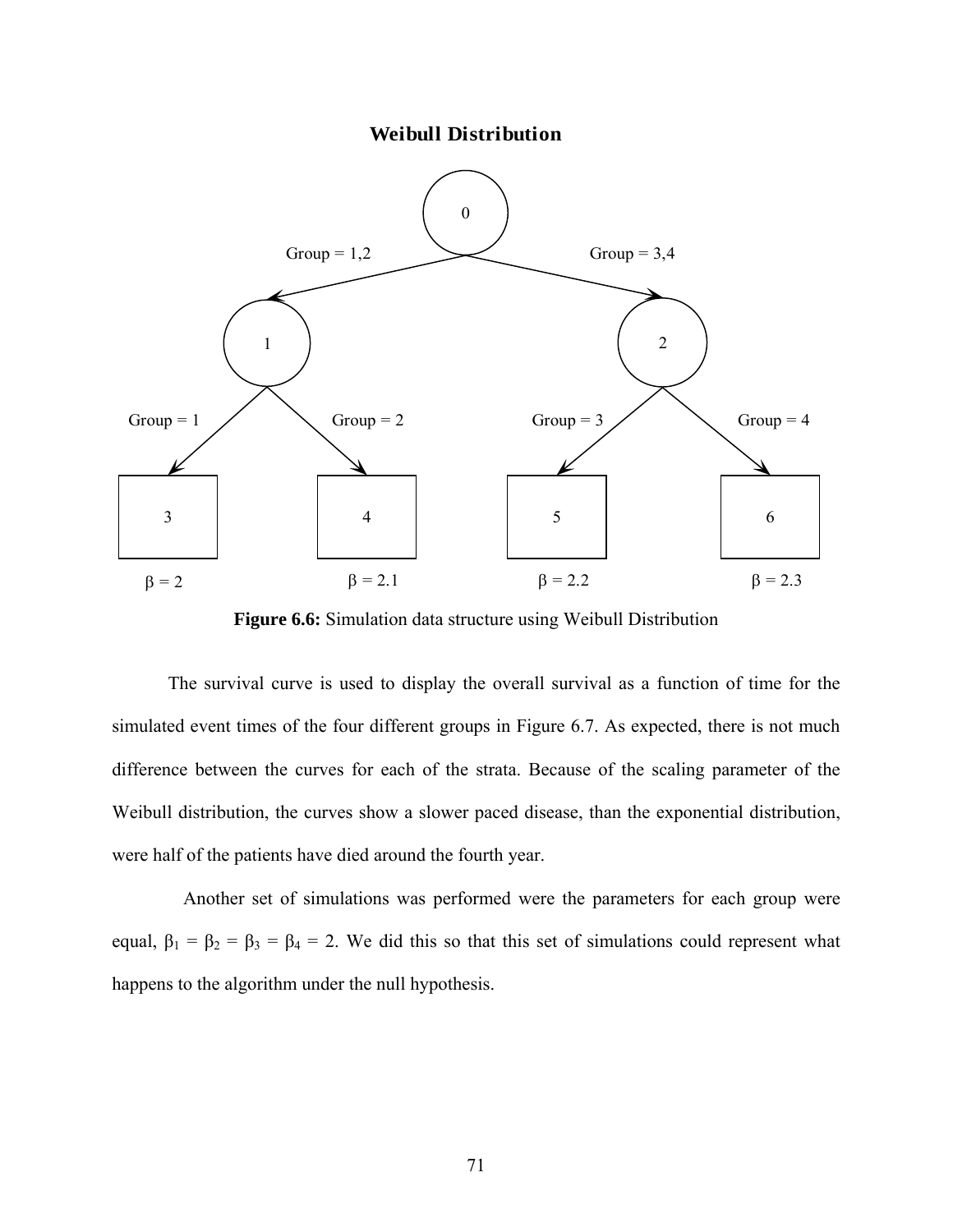<span id="page-81-0"></span>

Figure 6.7: Survival Curve for Weibull Distribution Simulation (Parameters not equal)

 An example of the groups for the Weibull distribution was given in [Table 6.4](#page-82-0). Once again the descriptive statistics given were of the event times that were constructed for each group during the first replication of the algorithm. As expected, the mean number of months, until an event occurs, was very close among the different groups.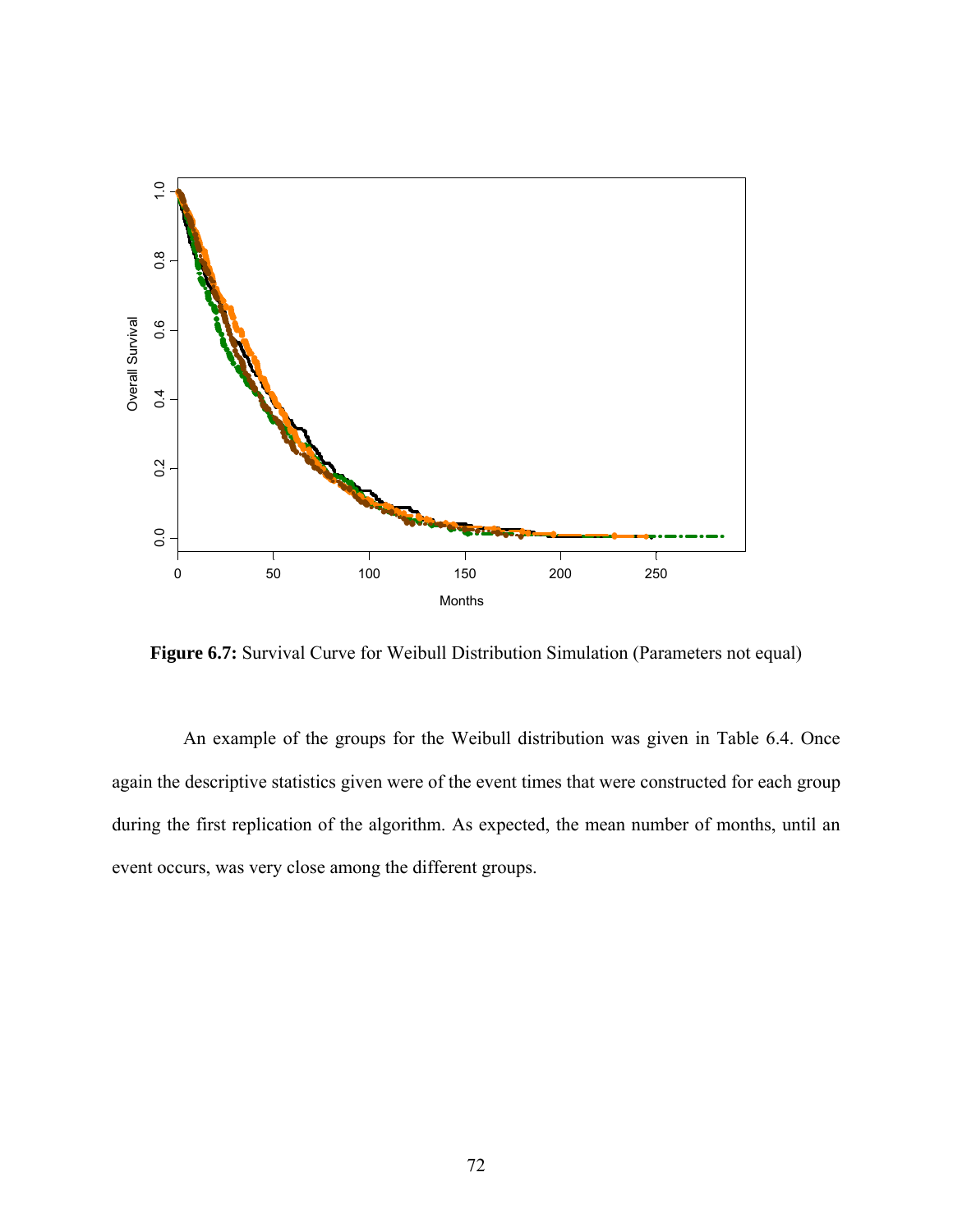<span id="page-82-0"></span>

|            |                         | <b>Sample Size</b> |                  |             |                  |             |           |             |                  |
|------------|-------------------------|--------------------|------------------|-------------|------------------|-------------|-----------|-------------|------------------|
|            |                         | 200                |                  | 500         |                  | 800         |           | 1000        |                  |
|            | Group                   | <b>Mean</b>        | $S_{\mathbf{E}}$ | <b>Mean</b> | $S_{\mathbf{E}}$ | <b>Mean</b> | <b>SE</b> | <b>Mean</b> | $S_{\mathbf{E}}$ |
|            | Group 1 ( $\beta$ =2)   | 50.5               | 4.1              | 48.4        | 2.2              | 47.6        | 1.8       | 47.6        | 1.5              |
| Parameters | Group 2 ( $\beta$ =2)   | 47.3               | 3.4              | 46.4        | 2.1              | 48.4        | 1.9       | 47.4        | 1.8              |
| Equal      | Group 3 $(\beta=2)$     | 49.9               | 3.6              | 45.2        | 2.0              | 48.6        | 2.0       | 46.2        | 1.6              |
|            | Group 4 $(\beta=2)$     | 57.2               | 3.5              | 43.6        | 2.1              | 48.9        | 1.9       | 52.2        | 1.6              |
|            |                         |                    |                  |             |                  |             |           |             |                  |
|            | Group 1 ( $\beta$ =2)   | 52.2               | 3.1              | 56.7        | 2.5              | 45.3        | 1.6       | 48.2        | 1.5              |
| Parameters | Group 2 $(\beta=2.1)$   | 48.0               | 3.0              | 50.1        | 2.2              | 50.2        | 1.7       | 47.3        | 1.4              |
| Not equal  | Group 3 ( $\beta$ =2.2) | 44.2               | 3.0              | 51.1        | 2.2              | 47.8        | 1.6       | 51.0        | 1.5              |
|            | Group 4 ( $\beta$ =2.3) | 48.3               | 3.0              | 48.7        | 1.9              | 47.7        | 1.6       | 50.4        | 1.4              |

**Table 6.4:** Event Times for Tree at First Replication under Weibull Distribution

[Table 6.5](#page-83-0) shows the comparison between the null situation (where the parameters values are equal) and the situation where the parameter values are slightly different for each group using the Weibull distribution. As we saw with the exponential distribution, the number of replications that had a split was very small with a large sample size. The percentage of replications that did not split did differ for the Weibull distribution when compared to the exponential distribution. For a sample size of 1000, only 16.2% of the replications out of 500 had a tree that split on the root node. There was a greater probability of a split happening by chance when using the Weibull distribution. Once again as the sample size for each replication decreased, the chance that a split happened by chance increased.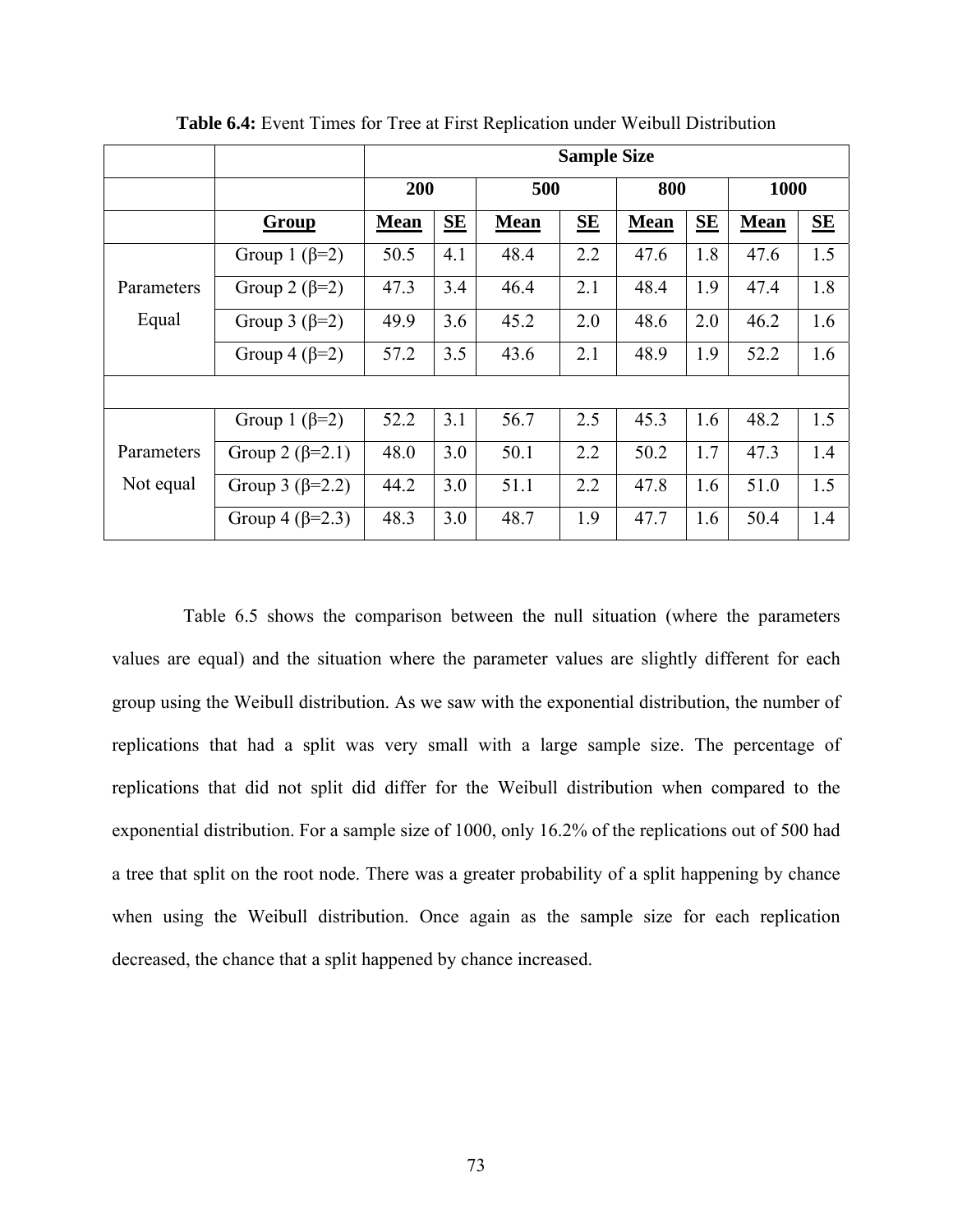<span id="page-83-0"></span>

|                   |                              |                  | <b>Groups</b>   |                                |                                |                                |  |  |
|-------------------|------------------------------|------------------|-----------------|--------------------------------|--------------------------------|--------------------------------|--|--|
|                   | <b>Sample</b><br><b>Size</b> | <b>Censoring</b> | <b>No Split</b> | <b>Split</b><br>between<br>1&2 | <b>Split</b><br>between<br>2&3 | <b>Split</b><br>between<br>3&4 |  |  |
|                   | 200                          | $0\%$            | 10.6%           | 31.0%                          | 28.6%                          | 29.8%                          |  |  |
|                   |                              | 20%              | $7.0\%$         | 31.4%                          | 34.0%                          | 27.6%                          |  |  |
|                   | 500                          | $0\%$            | 50.4%           | 15.4%                          | 16.4%                          | 17.8%                          |  |  |
| <b>Parameters</b> |                              | 20%              | 43.6%           | 16.2%                          | 21.2%                          | 19.0%                          |  |  |
| Equal             | 800                          | $0\%$            | 76.2%           | 7.8%                           | 8.0%                           | 8.0%                           |  |  |
|                   |                              | 20%              | 63.4%           | 14.6%                          | 11.4%                          | 10.6%                          |  |  |
|                   | 1000                         | $0\%$            | 83.8%           | 4.4%                           | $6.0\%$                        | 5.8%                           |  |  |
|                   |                              | 20%              | 80.6%           | 5.2%                           | 8.2%                           | $6.0\%$                        |  |  |
|                   |                              |                  |                 |                                |                                |                                |  |  |
|                   | 200                          | $0\%$            | 5.2%            | 34.6%                          | 28.0%                          | 32.2%                          |  |  |
|                   |                              | 20%              | $3.2\%$         | 33.0%                          | 29.0%                          | 34.8%                          |  |  |
|                   | 500                          | $0\%$            | 33.6%           | 24.4%                          | 19.4%                          | 22.6%                          |  |  |
| <b>Parameters</b> |                              | 20%              | 29.4%           | 25.8%                          | 23.8%                          | 21.0%                          |  |  |
| <b>Not Equal</b>  | 800                          | $0\%$            | 52.8%           | 15.8%                          | 17.0%                          | 14.4%                          |  |  |
|                   |                              | 20%              | 47.4%           | 17.6%                          | 18.4%                          | 16.6%                          |  |  |
|                   | 1000                         | $0\%$            | 63.8%           | 9.6%                           | 13.8%                          | 12.8%                          |  |  |
|                   |                              | 20%              | 59.8%           | 14.6%                          | 14.8%                          | 10.8%                          |  |  |

**Table 6.5:** Percent of Replications that did not Split under Weibull Distribution

 Our alternative case showed similar characteristics as was shown in the null case. For a sample size of 1000, now 36.2% of the replications had a tree that split on the root node. As the sample size for each replication decreases, the total amount of splits detected did not increase at a quicker rate for the alternative case than the null as was seen in the exponential distribution. The difference between the two cases did increase when the sample size was decreased to 800. However, as the sample size decreased further, the difference between the cases decreased. This is mainly because the amount of splits detected is so high when a sample size of 500 or smaller is used. Like the exponential distribution, when a small sample size (n=200) is used, the percent of splits found is almost equal. Interestingly, only 5.2% of the replications in the alternative case (compared to 10.6% in the null case) did not detect a split with the small sample size.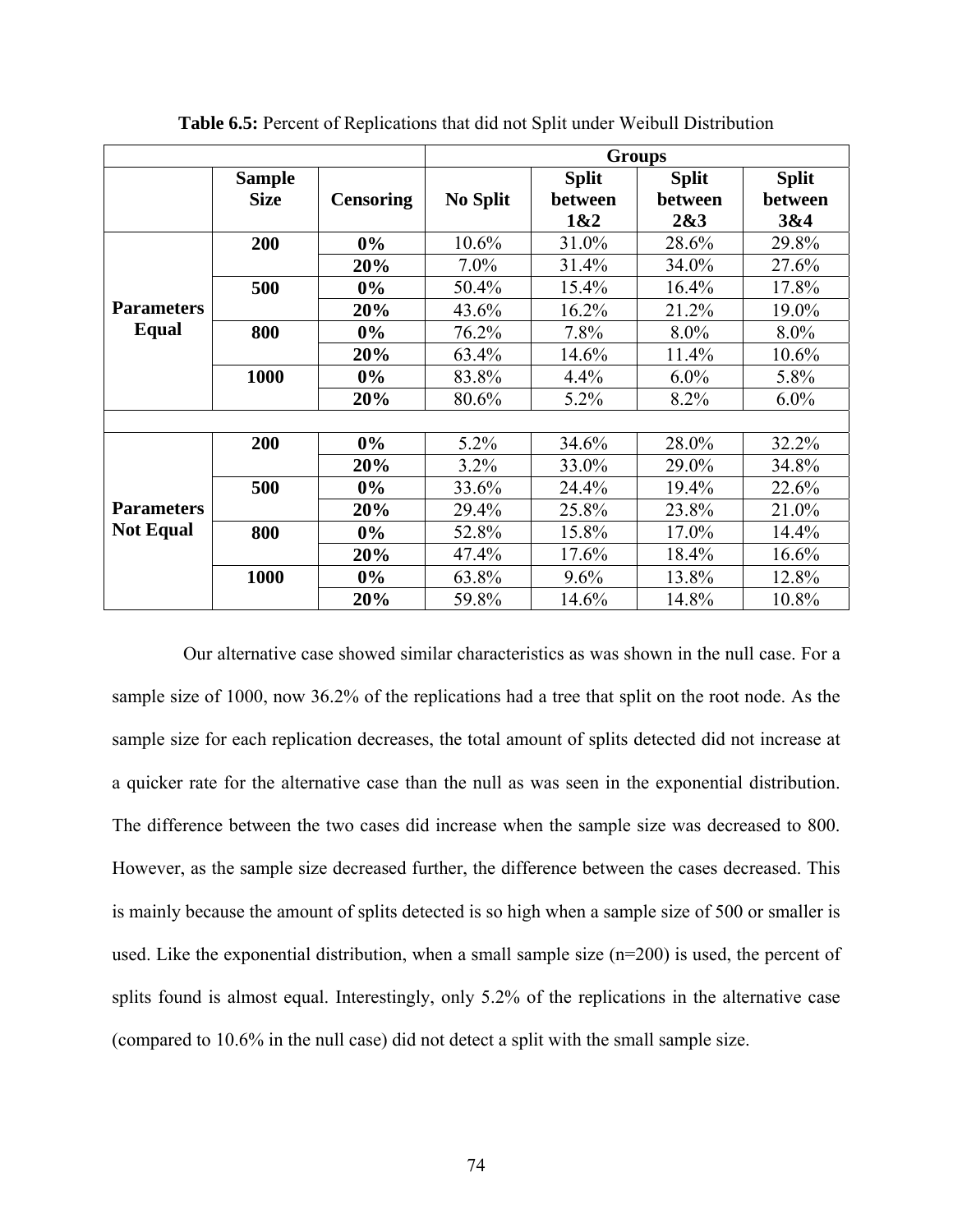Censoring had a slight effect on whether the algorithm found any splits. The Weibull distribution differed from how the exponential behaved. For each sample size, the number of trees that had a split was slightly higher for those that had 20% censoring compared to results where there was not censoring. These slightly higher rates happened regardless of whether the parameters were equal or not. This differs from the exponential distribution were the effect of the censoring was different based on whether the parameters were equal or not.

The percent that each split occurred by each year is displayed in [Figure 6.8](#page-85-0) for each group. In the figure, the null cases are on the left side and the alternative cases are on the right side. The number in parentheses, located in the title for each of the graphs, represents the number of replications that did split while "sample" indicates the sample size. As can be seen, regardless of which group it is split between, a majority of the splits happen at year 1. The Weibull distribution differs from the exponential because the time points are spread out a little more evenly. In the exponential, very few of the splits happened after the first couple of years. In the Weibull, the splits occurred more often (compared to the exponential) in the later years. The sample size and case (alternative or null) do not seem to affect the optimal split point or time.

[Figure 6.9](#page-86-0) displays the percent of splits for each group and year when 20% censoring is administered. Sample size does not seem to influence when the splits occur since all of the graphs look similar. The same can be said about the different cases. The results from the case where the parameters are equal match those where the parameters are not equal. The results of these optimal splits seem to mirror the results of the splits when no censoring is administered. Therefore, it censoring does not seem to effect the selection of the optimal split.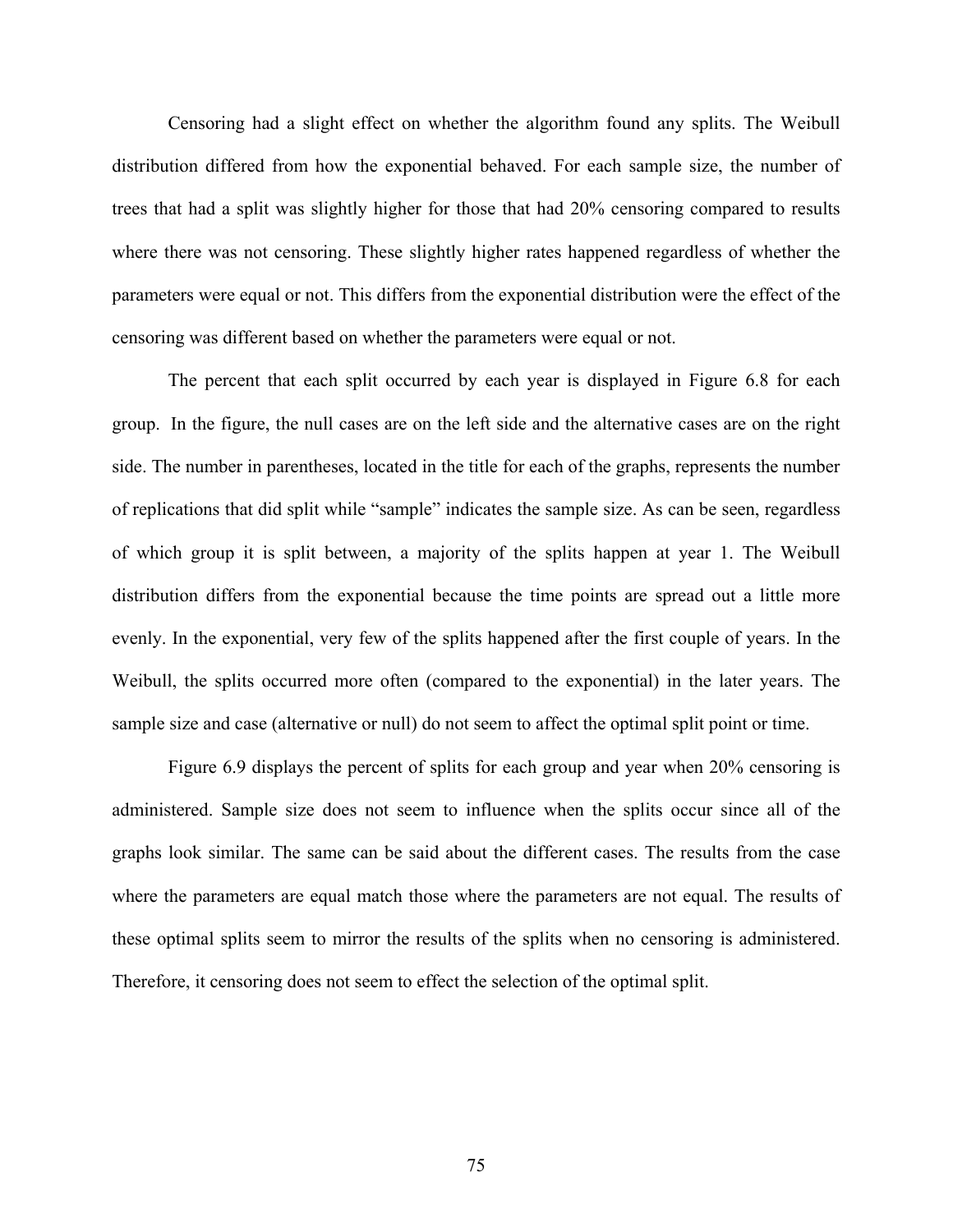<span id="page-85-0"></span>

**Figure 6.8:** Splits by Time Points for Weibull Distribution (No Censoring)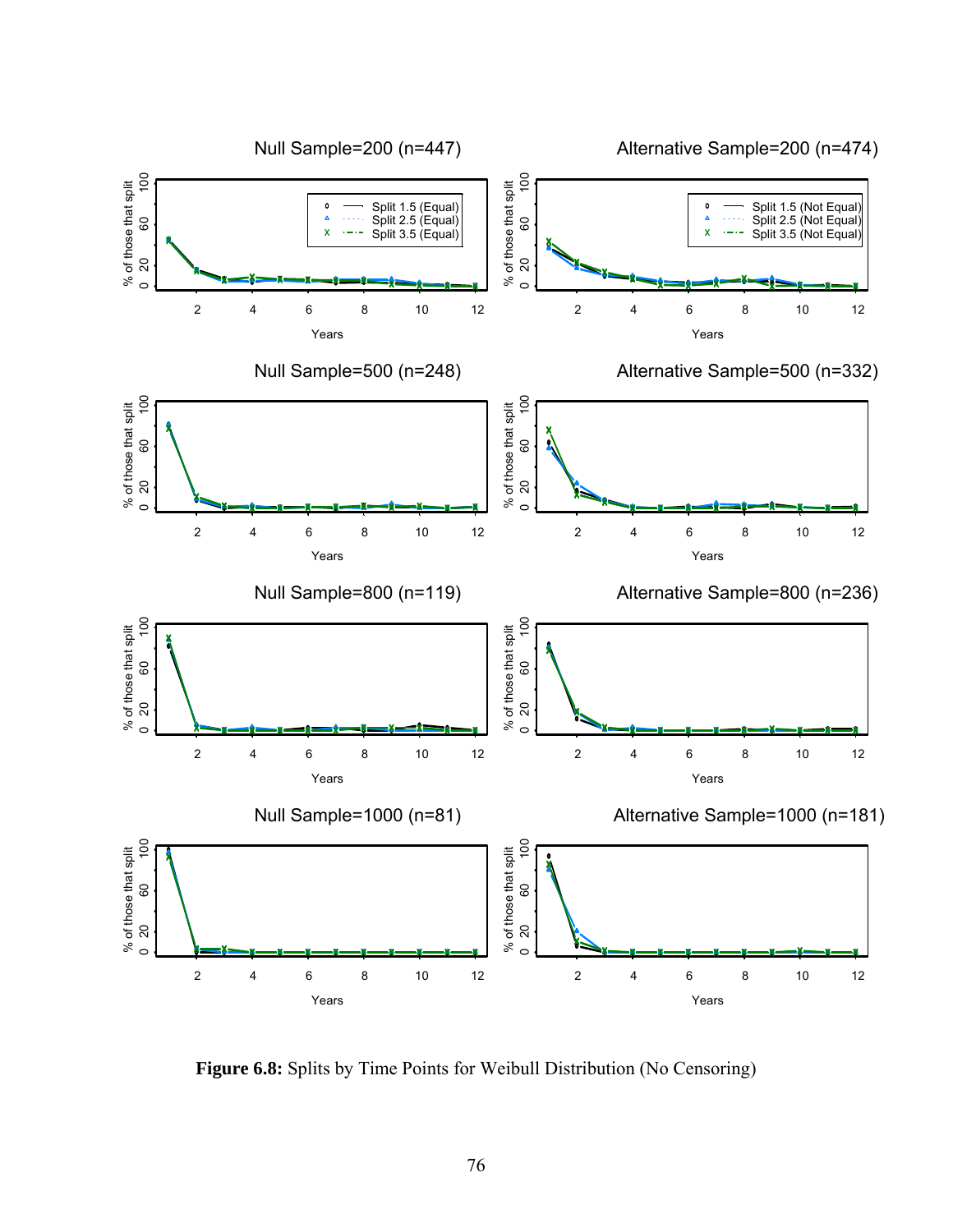<span id="page-86-0"></span>

**Figure 6.9:** Splits by Time Points for Weibull Distribution (20% Censoring)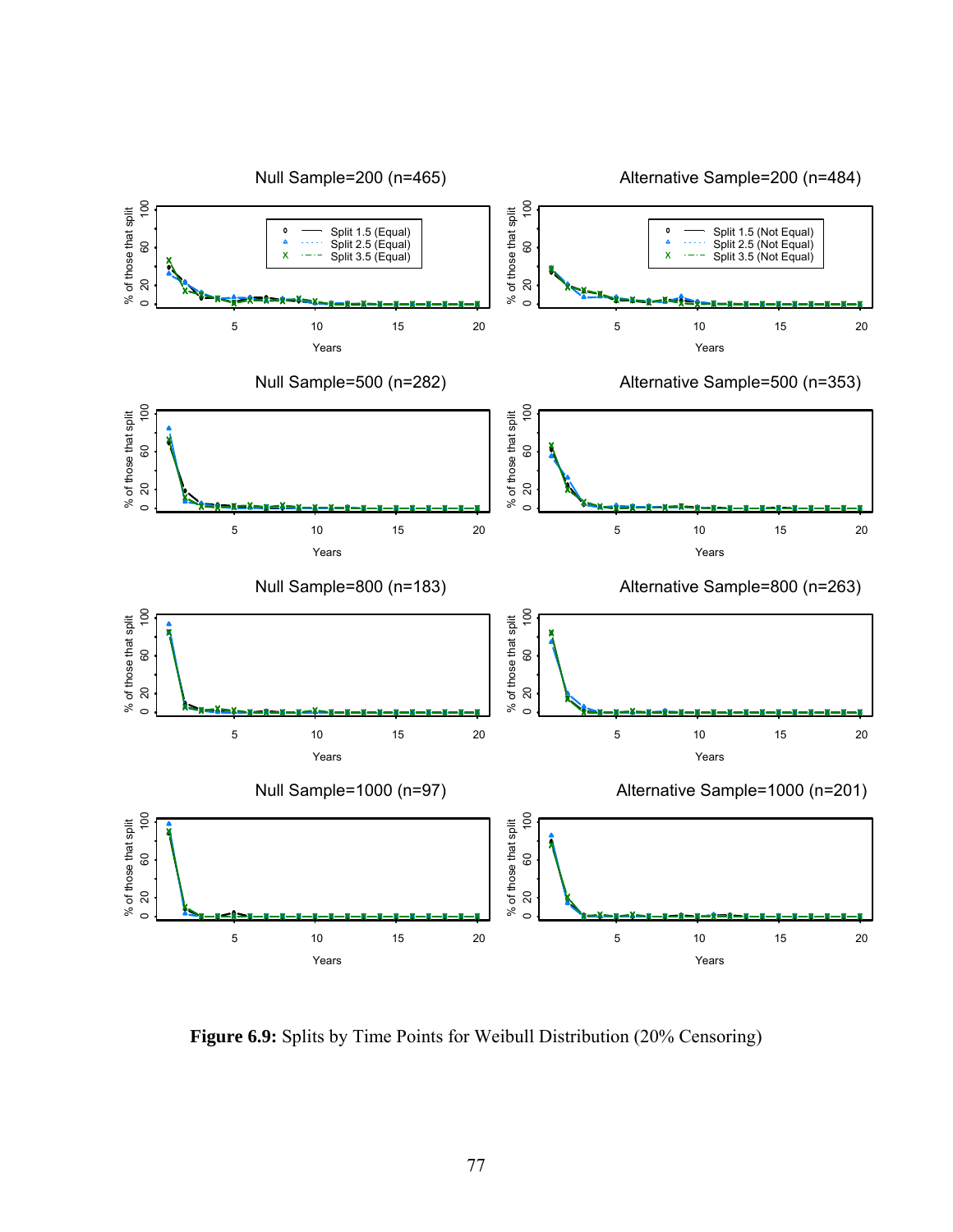## **6.4.3 Summary of Simulation Results**

If the underlying failure distribution is exponential, the statistical properties of optimal splitting are not unreasonable. Optimal split times in cases where a split occurred appeared to occur early for small sample sizes and in the few cases where splits occurred for large sample sizes, no such pattern was evident. There was not much difference between the results of the simulations with 0% and 20% censoring.

For the Weibull distribution, more splitting occurred under both the null and alternative cases. If a split was detected, it was almost always detected at an early time point. Once again, censoring did not have much effect on whether a split occurred.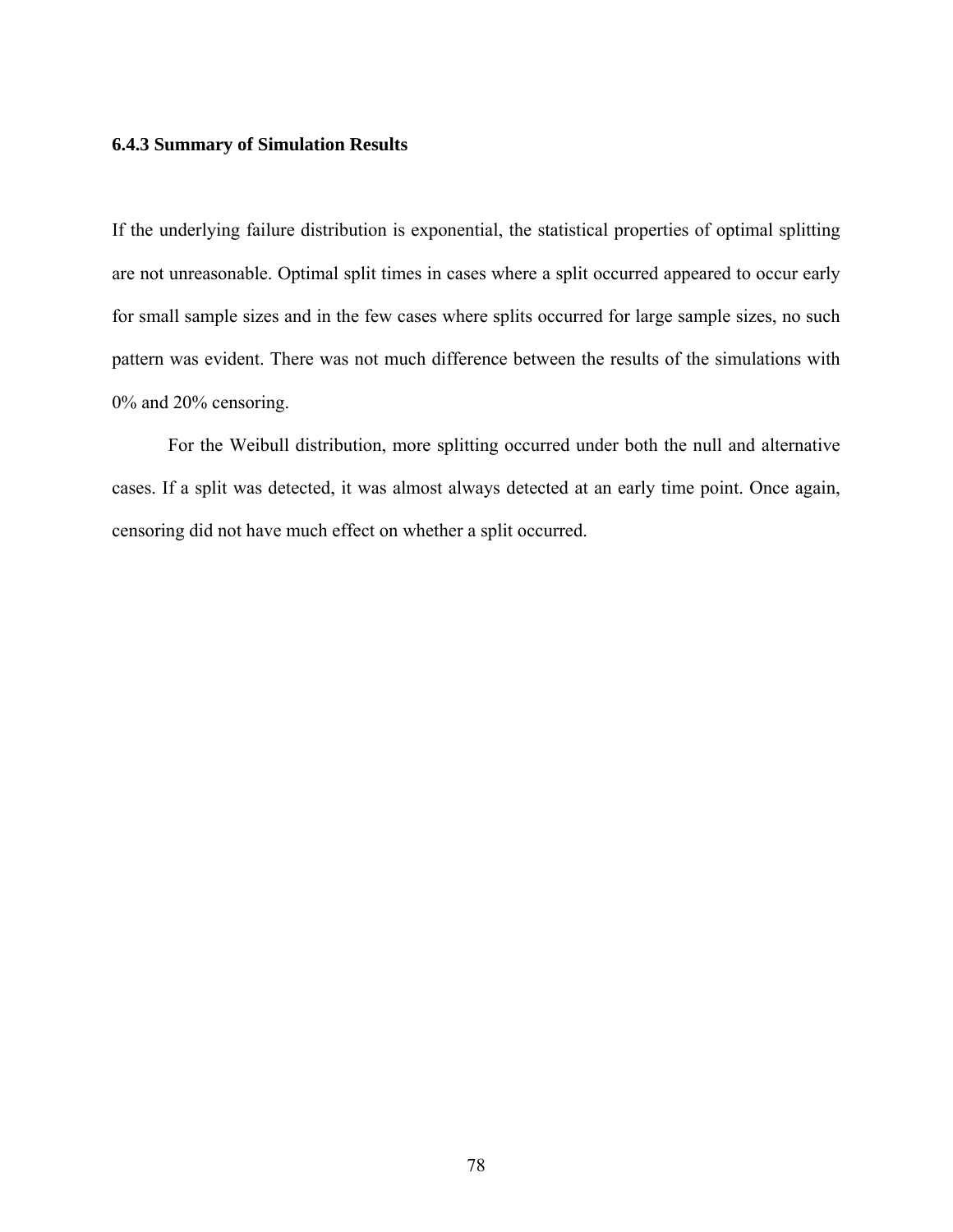# **7.0 DISCUSSION**

We've extended recursive partitioning in survival analysis so that splitting can accommodate cases where a covariate effect on an outcome is time-varying. Determining an optimal split using our method can be useful in deciding not only *what value of a covariate is optimal but also at what point in time the decision should be made*.

Our proposed method also gives us a measure of robustness of the split points. Robustness is important because it is the measure of the capacity for results to remain unaffected by small variations in underlying assumptions and parameters. In applications such as ours, the split points may vary over time but will usually stabilize after a period of time. By examining these types of patterns, we saw how dichotomized markers affected short and long-term censored outcomes such as survival.

## **7.1 IMPLICATIONS OF PROPOSED METHOD**

This dissertation can be extended across many areas of medicine and public health. Both areas are dependent upon and their practice overlaps around population-based studies. Populationbased studies are studies using large samples of patients to draw inferences about the experiences of an entire population based on an evaluation of a sample.

The focus of this dissertation is on survival analysis. Studies that involve survival analysis are population-based studies. Typically, survival analysis allows us to assess time to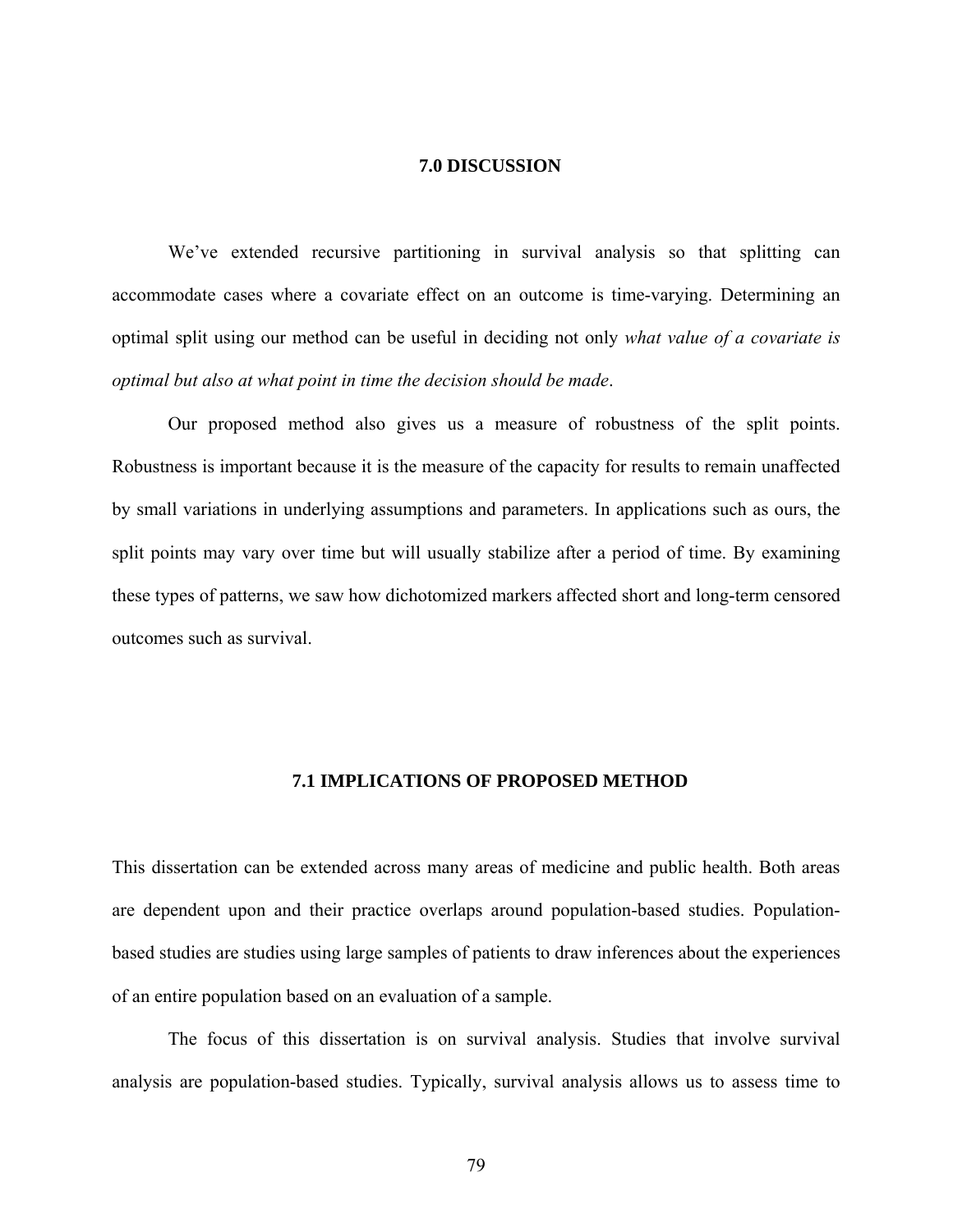event (morbidity, mortality) data. The purpose of it is to determine whether the variable involved increases or decreases the odds of a patient surviving a disease given a certain treatment.

Public health uses these population-based studies to develop public health policies. Public health focuses on protecting the health of an entire population by using education, policies and conducting research.

The practice of medicine has increasingly become evidence-based. With this current focus on evidence-based medicine (EBM), survival research has become increasingly more valuable. Studies focusing on survival analysis provide a perfect example of how population based examination or analysis and information is necessary to the practice of EBM.

The practice of EBM is the application of the findings from population-based studies to the treatment of individual patients. EBM has been defined as "the conscientious, explicit, and judicious use of current best evidence in making decisions about the care of individual patients. The practice of evidence based medicine means integrating individual clinical expertise with the best available external clinical evidence from systematic research." (Sackett, 1996) The systematic research Sackett references come from population-based studies---the mainstay of public health. The practice of evidence based medicine takes the results of population based studies and applies them to the treatment of individual patients often using the statistical technique numbers needed to treat (NNT) to guide the application. The statistical technique numbers needed to treat represents the number of patients who must be treated for a given period to achieve an event or to prevent an event. The NNT is the reciprocal of the absolute risk reduction, which is difference in event rates for two groups, usually treatment and control. Survival analysis has become an essential component in guiding the practice of EBM by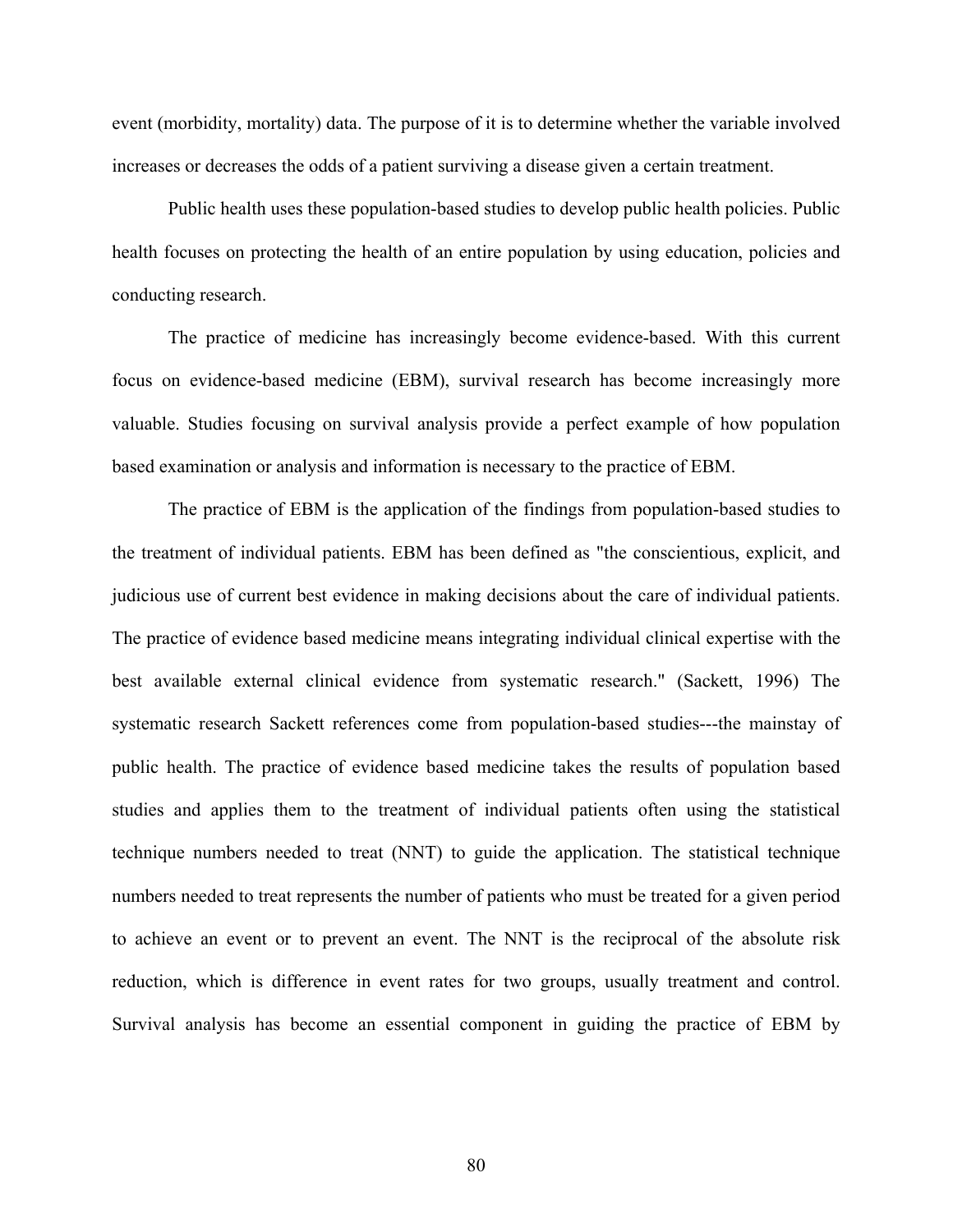identifying the number of patients needed to treat using a certain modality in order for the patient to survive or overcome disease.

Clearly, the borders of public health practice and the practice of EBM overlap. Without public health research, the practice of evidence-based medicine would not be possible. Without the population research, you could not infer systematically determined results to single patients. You would not be able to assess probabilistically treatment modalities. Ultimately, incorporating the method proposed in this dissertation could benefit both of the domains of public health practice and the practice of evidence based medicine.

One example of our proposed method being used in the area of medicine and public health would be in the planning of a new study. When, in the initial plan stages of a study, an individual might not have any idea when an appropriate time to look at certain markers, this method could be used to help the planner estimate when to look at the outcome data to best determine the utility of specific markers and what at value(s) of the marker should the "split point(s)" occur to obtain optimal discrimination with respect to outcome. These split points by both time and marker value could then become the baselines used for the new study.

 Our proposed method would also be beneficial for public health applications in that it could potentially facilitate a more refined survival analysis. Since we are obtaining both the optimal time point and the optimal split point, it can also allows us to view outcome data at the time the markers are being discriminated the greatest. Split points are used to identify dichotomous markers that optimally distinguish high risk from low risk patients or participants. As we have seen, the effects of certain markers or other predictors attenuate over time. By knowing at what time to look at the data, we could potentially gain insight on the underlying biological properties of the markers.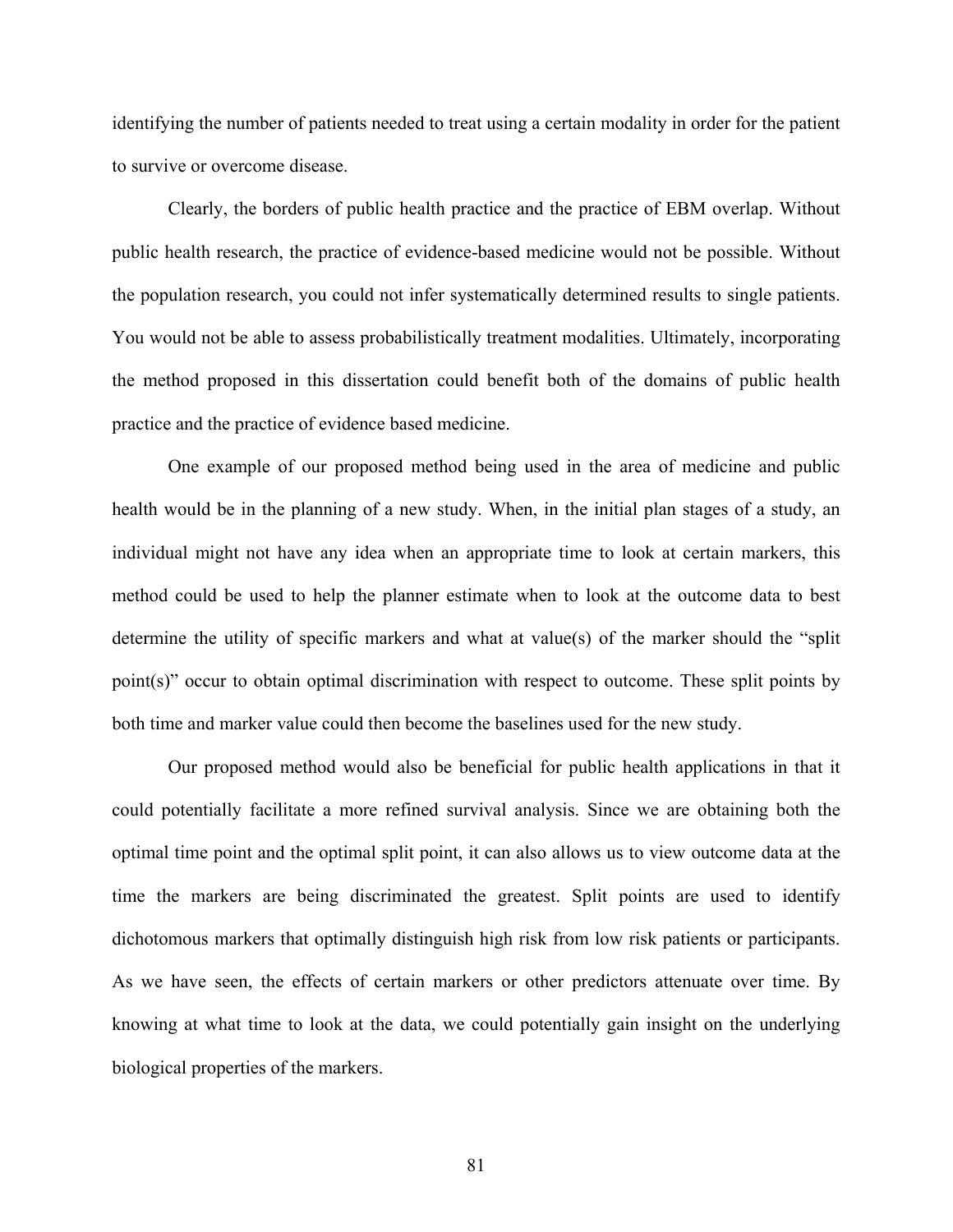In summary, this dissertation developed and validated a method to find the best point of discrimination of covariate with respect to both time and split point that could be adapted to any type of recursive software. This method could be generalized to molecular markers and could be used for any covariate as part of an exploratory analysis.

## **7.2 FUTURE DIRECTION**

It is important statistically and for the sake of public health applications that proposed methods are adequately assessed and validated. We attempted to validate our method by using a standard statistical methodology to examine the results. We used a power analysis to examine how our method acts for the null hypothesis and how it reacts in the grey area, where the parameters are slightly different. Other options are available to further validate this method. One option is to follow the simple counting algorithm that was used by Wernecke, et al. (1998). Their method performs validation steps to determine a measure of stability for the underlying data. Large differences in the generated error rates point to unstable feature sets. If certain features show up repeatedly in the validation steps they can be considered stable. Using their method would allow us to get a valuation of the stability of the tree construction and give us confidence that our tree could be applied in a public health setting. Another option is to follow the methods that were developed by Stein, et al. (2001). They developed two algorithms that were an extension of the resampling-method suggested by Wernecke, et al. for the validation of classification trees. Future projects could use either of these validation techniques.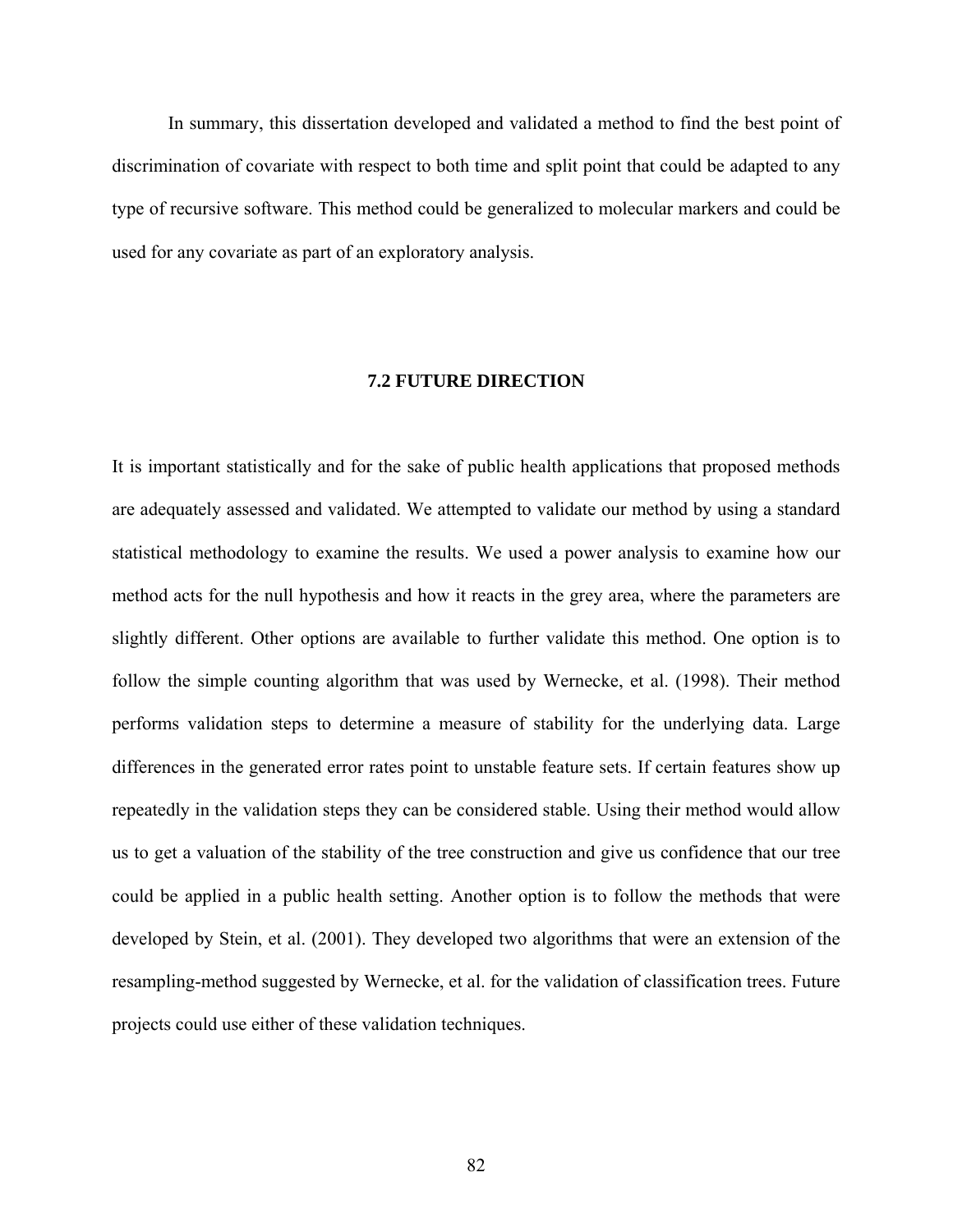Since this dissertation only covered the case of time-varying effects (coefficients), a future project could be to develop an extension that accommodates both time-varying effects and time-varying covariates. This extension would allow the optimal split to be found when not only the effect of the marker might potentially change over time but the marker itself potentially changes over time.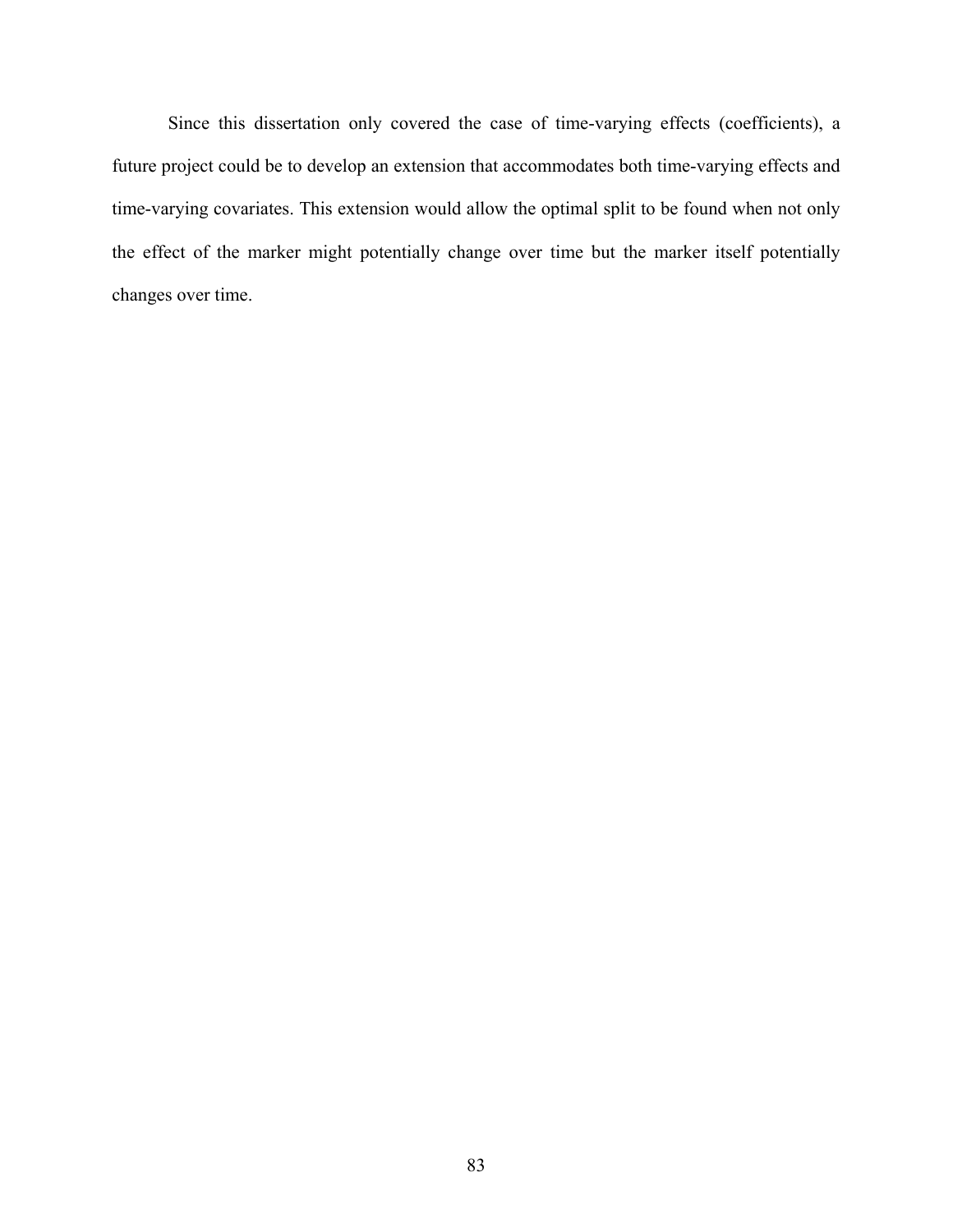#### **APPENDIX 1**

# **ADDITIONAL PROGRAMMING DETAILS**

#### S-PLUS and RPART

To be able to make the required changes, we needed to have a better understanding of how the RPART package, in conjunction with S-PLUS, actually works. S-PLUS is available as a commercial package from Insightful and is an implementation of the language S developed at Bell Laboratories by Becker, Chamberlain and Wilks. A powerful feature of S-PLUS is that is allows the user to extend its functionality, which enables the user to interface with other languages, namely, C and Fortran. By using other languages, it allows the user to combine the speed and efficiency of compiled code with the robust, flexible programming environment of S-PLUS. While S is an expansive language with a large number of routines already included, there are procedures not covered. Fortunately, the core routines are easily augmented with additional user-written routines, which can be loaded into S-PLUS. These routines are usually provided in what S-PLUS calls a "library". S-PLUS libraries are a convenient way to package up usercreated functionality in order to share it with other users (*S-PLUS 2000 Programmer's Guide*).

The RPART package is written in C and implements classification and regression trees defined by Breiman, et al. (1984) and Therneau and Atkinson (1997). RPART is called from within S-PLUS and returns a standard S-PLUS tree object that can then be manipulated using S-PLUS visualization and statistical functions. Therefore, the RPART package contains both C and S code. The purpose of the C code is to improve on the cpu time required for lengthy computations that are performed during the recursive partitioning process.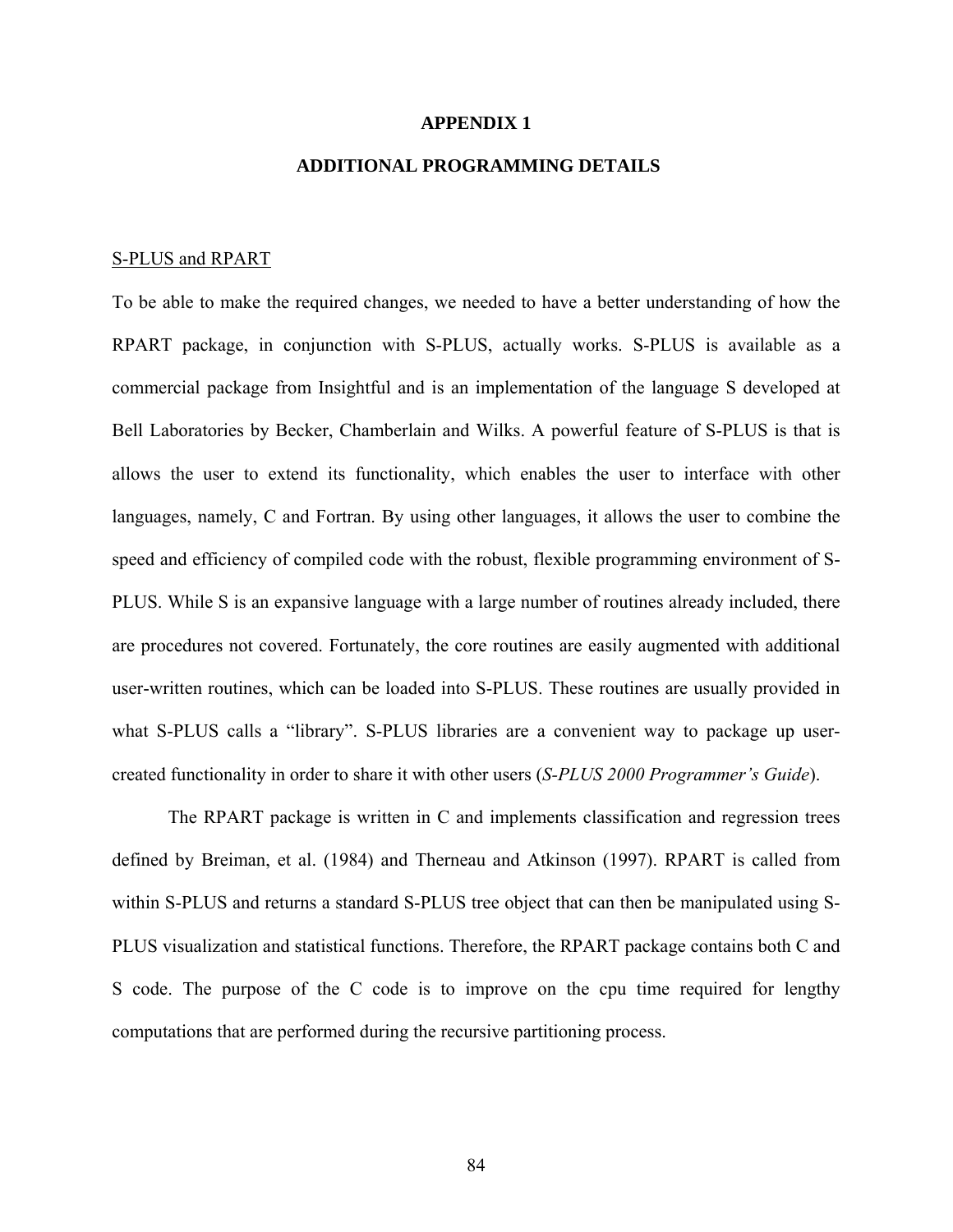Typically to use RPART, the user will load the recursive partitioning package into S-PLUS using the *library()* function. At this point, recursive partitioning can be performed using the *rpart()* function. However, since we are interested in determining an optimal time and an optimal split points we need to modify the code within the RPART package.

To modify the code within RPART, the C code will need to be compiled so that a S-PLUS function can call this routine, once it is loaded. To do this a dynamic-link library (dll) will be created to export functions for S-PLUS to use. A dynamic-link library is a binary code file that allows any program that loads it to use the functions it exports. These functions will be written in C++ and compiled with another file (the definition file) that tells the compiler which of the functions it is exporting. At this point, the dll can be load in Splus and the function can be called. This process is displayed in Figure A1.1.

## **Figure A1.1:** S-PLUS Call Process





#### How RPART Works

Now that we understand how the RPART is called, we need to know how the RPART algorithm steps through all of the routines included in the source code. A flow diagram of how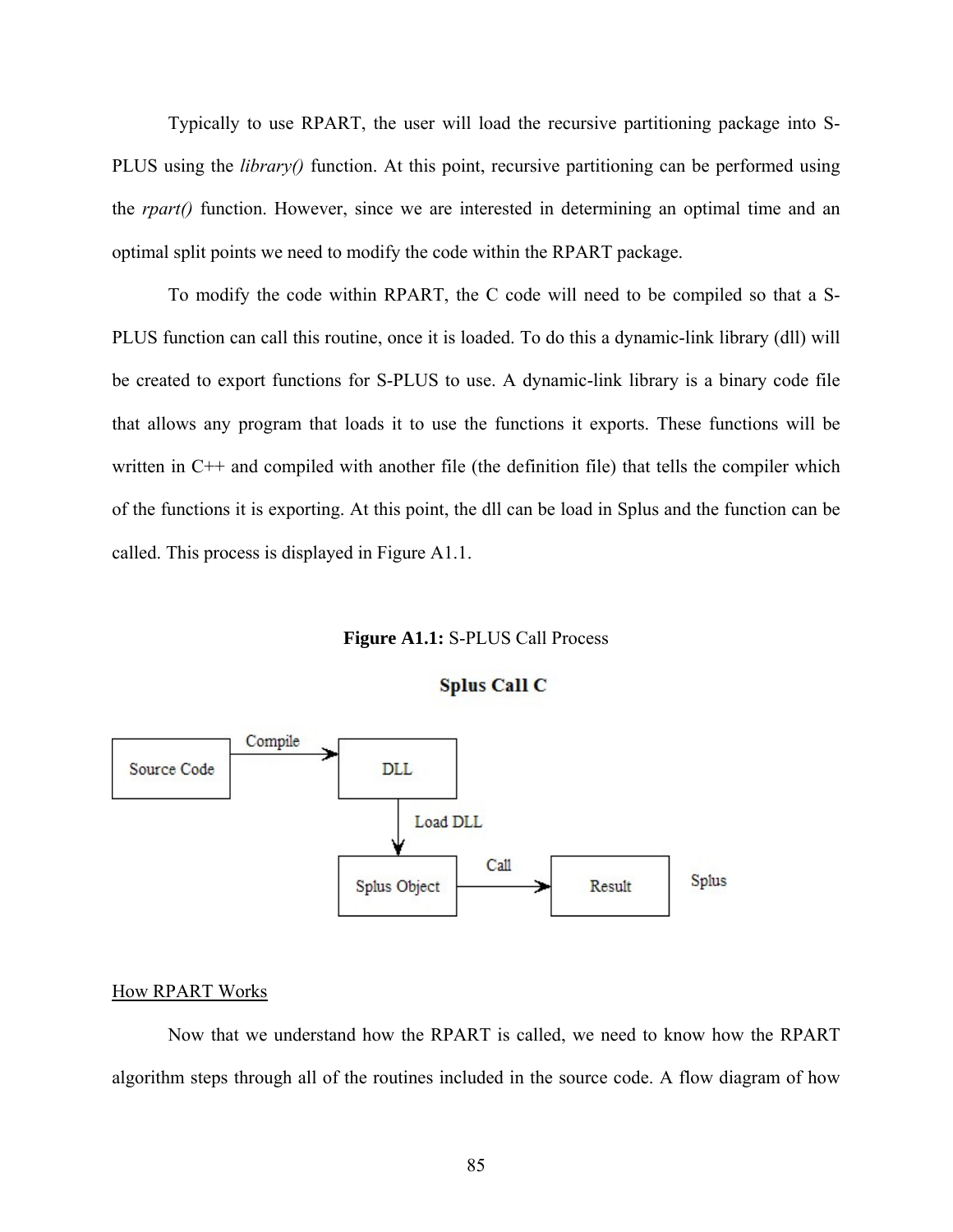RPART progresses in displayed in Figure A1.2. The following explanations are mainly from the documentation located in the source code of Rpart.



**Figure A1.2:** Rpart Flow Chart

When the *rpart()* function is called in S-PLUS, S-PLUS starts with the routine in *rpart.s*. The *rpart.s* routine is the recursive partitioning function for S. The first function called in *rpart.s* is *init rpcallback*. This routine saves the parameters, the location of the evaluation frame and the 2 expressions to be computed within it, and ferrets out the memory location of the 4 "callback" objects). Next, *Rpart.s* calls two functions from *s\_to\_rp.c*, which is an S interface to the recursive partitioning routines. The first routine in *s\_to\_rp.c* is *s\_to\_rp* (calls RPART, count up the number of nodes, splits, categorical splits, and cp's). *Rpart.c* is the main entry point for recursive partitioning routines. It first initializes the splitting functions from the function table. At this point, it is determined which method (anova, exponential, poisson or classification) will be used. Next, *rpart.c* performs the basic tree. To do this, the partition function (located in *partition.c*) is called.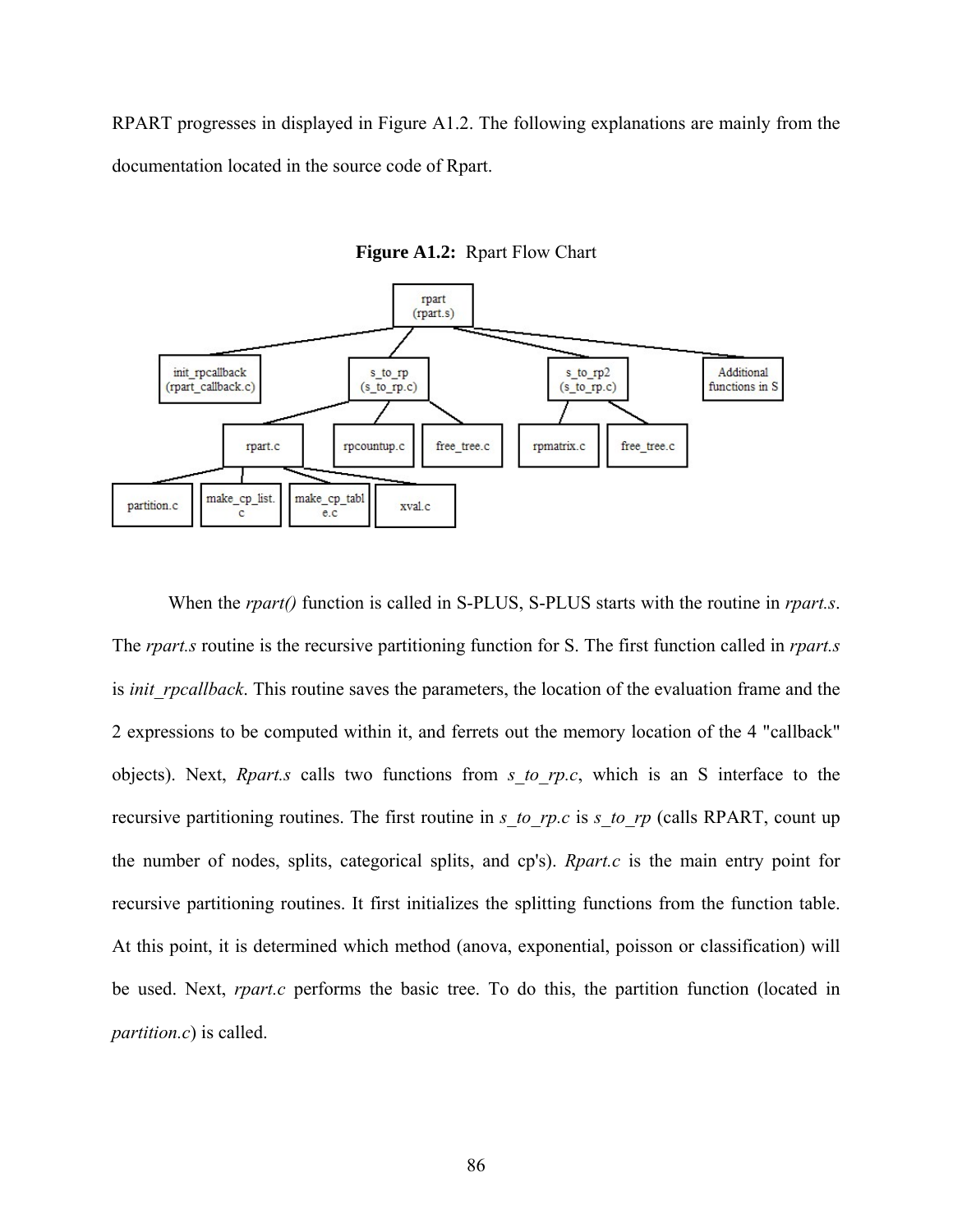The partition function is the main workhorse of the recursive partitioning module. When called with a node, it partitions it and then calls itself to partition the children it has created. If the node is not able to be split (if there are too few people or if the complexity is too small) it simply returns. The routine may not be able to discover that the complexity is too small until after the children have been partitioned, so it checks if the complexity is too small at the end. The next function that is called by *rpart.c* is *make\_cp\_list* (located in *make\_cp\_list.c*). The *make cp\_list* function creates the list of unique complexity parameters. The list is maintained in sorted order. If two parameters are within "*cplist\_epsilon*" of one another, then only the larger of them is retained. After the partition routine is done, each node is labeled with the complexity parameter appropriate if that node were the top of the tree. However, if there is a more vulnerable node further up, the node in question will actually have the smaller complexity parameter; it will be removed when its parent collapses. So this routine also adjusts each C.P. to equal the minimum(my C.P., parent's C.P.). This routine is called at the top level by RPART, after RPART has initialized the first member of the linked cp-list, set its number of splits to zero, and its risk to that for no splits at all. This routine allocates and links in the rest of the cp-list. The *make cp* table routine then fills in the rest of the variables in the list. When it comes time to cross-validate, we fill in xrisk (cross-validated risk estimate) and xstd (standard deviation of xrisk).

Next, the *make cp* table function (located in *make cp* table.c) is called by *rpart.c*. Since a cptable list is already initialized with the unique cp's in it, the columns for risk and number of splits are filled. For each terminal node on the tree, it starts down at the bottom of the list of complexity parameters. For each unique C.P. until my parent collapses, the node I'm in adds into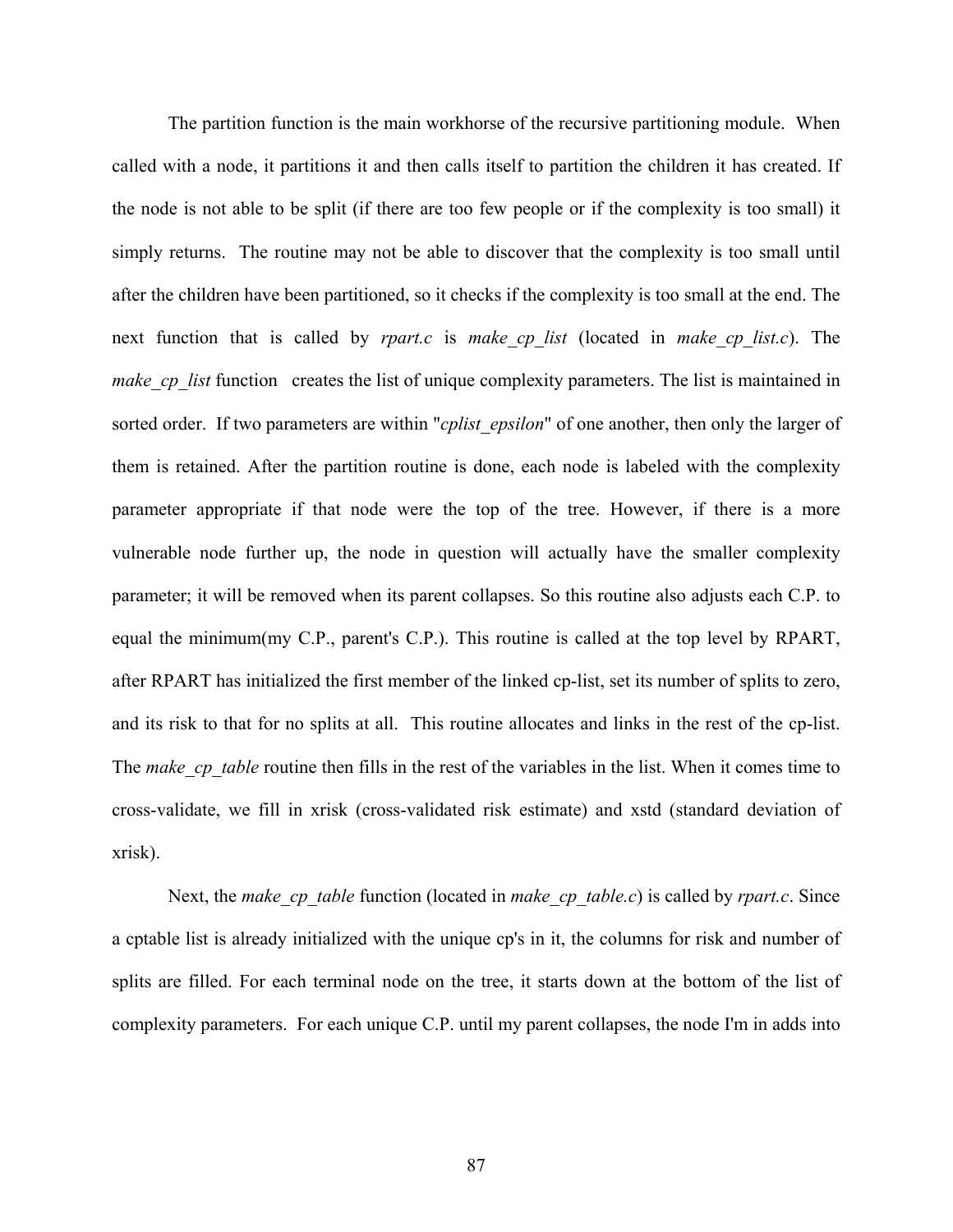that line of the CP table. So walk up the CP list, adding in, until my parent would collapse; then report my position in the cp list to the parent and quit.

The last function that *rpart.c* calls is *xval* (located in *xval.c*). The *xval* function is responsible for the cross validation of a model. This routine is responsible for filling in two vectors -- xrisk and xstd. A stratified partitioning of the data (NOT random) is used to divide the data into n xval subgroups. One by one, each of these groups is left out of the partitioning. After partitioning, the risk of each left out subject is determined, under each of the unique complexity parameters. The x-groups are set by the calling S-routine, so they can actually be random, non-random, or whatever, as far as this routine is concerned.

After the recursive partitioning is finished, we return to *s\_to\_rp*. Now, the *rpcountup*  function (located in *rpcountup.c*) is called. The *rpcountup* function counts up the number of nodes and splits in the final result. It does this by gathering up the counts for a node, adds in those of from the nodes' children, and passes the total back to the nodes parent. The last function call made by *s\_to\_rp* is made to *free\_tree* (located in *free\_tree.c*). The *free\_tree* function frees up all of the memory associated with a tree.

Now that the trees have been calculated, the process returns back to *rpart.s*. The next function that is call is *s\_to\_rp2*. This function retrieves the complexity table and then gets all of the information for the tree. *S\_to\_rp2* calls the rpmatrix function (located in *rpmatrix.c*) that converts the linked list data into matrix form for S-PLUS. Now, the details of the trees can be displayed in S-PLUS.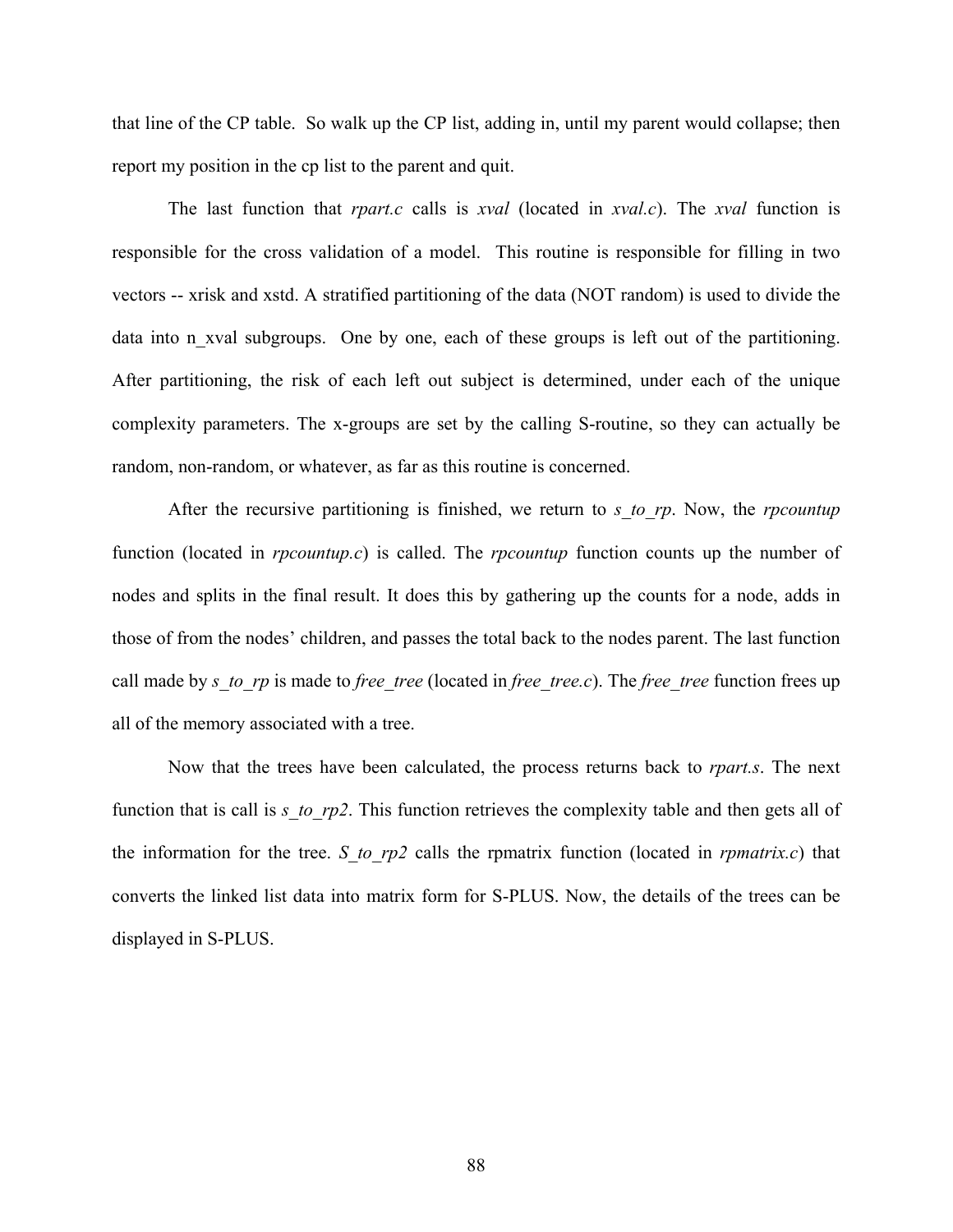## Changes made to Rpart Code

In order to make RPART determine an optimal time and an optimal split points, changes had to be made to the source code. The changes made to both *rpart.s* and *rpart.control.s* and are included in the Appendix 2. The goal was to create an extension to RPART that will allow the user to create trees for each unique event time so that an optimal time and optimal split points can be determined. But since constructing trees for each unique event time can be very time consuming for large datasets, an alternative method was also included. This alternative method constructs trees for each year. For example, trees are constructed at 1-year survival, 2-year survival, 3-year survival, etc.

To allow the user to select which method they want to use, another parameter (newmethod) was added to the *rpart.control* function (located is *rpart.control.s*). Adding the newmethod parameter allows the user to control which method is used in constructing the tree. The newmethod parameter can be used by including the *control=rpart.control(newmethod=3)* into the RPART function.

rpart(formula, data, weights, subset, na.action = na.rpart, method,

 $model = FALSE, x = FALSE, y = TRUE, parms, control =$ 

rpart.control(newmethod=3), cost, ...)

If the user selects newmethod=1 then RPART will calculate the tree using the default method. The new code is ignored. If the user selects newmethod=2, the dataset examined to determine how many unique time points are in the dataset. Then, a tree for each unique time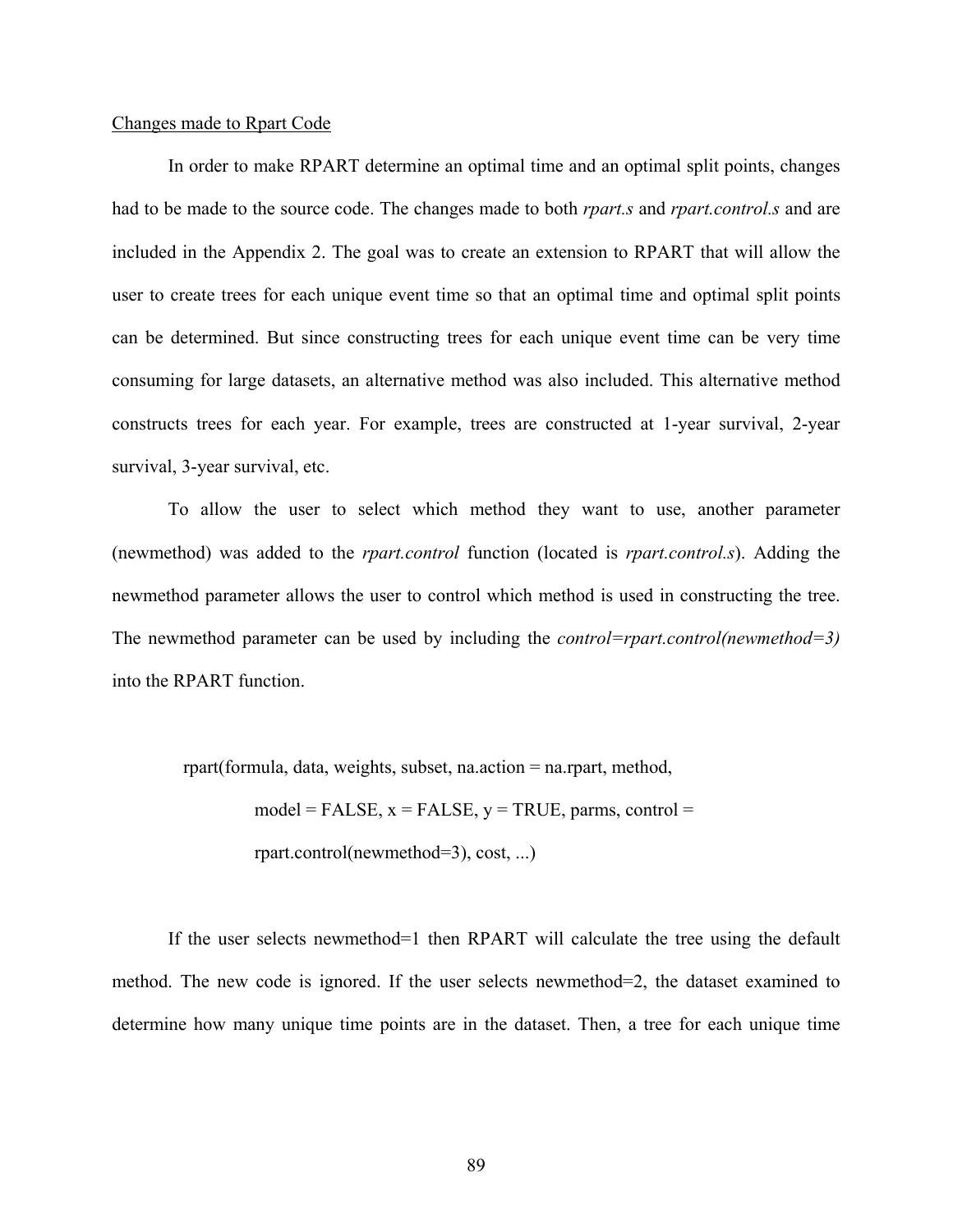point will be calculated. If the user selects newmethod=3, then the time points are converted to years. Therefore, trees will be calculated for each year.

To incorporate the addition of the newmethod parameter, most of the changes were made in *Rpart.s*. The first thing that needed to be added to the code was a loop statement so that the tree creation process could be done over and over. The number of times that the process would go through the loop statement would depend on which value for newmethod was selected. However, before the loop statement could be accessed, a couple of things need to be initialized. To have these things initialized before the loop statement, two sections of code needed to be duplicated. The first duplicated section is code to initialize *y*. This needed to be done so that *y* can be examined to determine how many unique event times there are or to determine how many years need to be used. The second section is to allow access to rpart.control so that the user is able to select which method that will be used.

Now that the user has initialized the newmethod parameter, code is needed to perform each of the options. The first option is to construct the trees by using the default way. This option ignores the loop statement so that RPART acts like it was never modified. The second option is to calculate trees for each of the unique event times. All of the event time points are sorted uniquely so that there is only one record for each of the different event times. A tree will be constructed for each of the unique event times. For example, there could be a tree constructed at 46.8, 51.2, 55.3, etc. months. The third and final option is to calculate trees for each year. The maximum time point is calculated to determine the last year that will be used. Then, a tree will be calculated for each year until the maximum year is reached. For example, we could have a tree for 1-year, 2-year, 3-year, out to 20-year survival.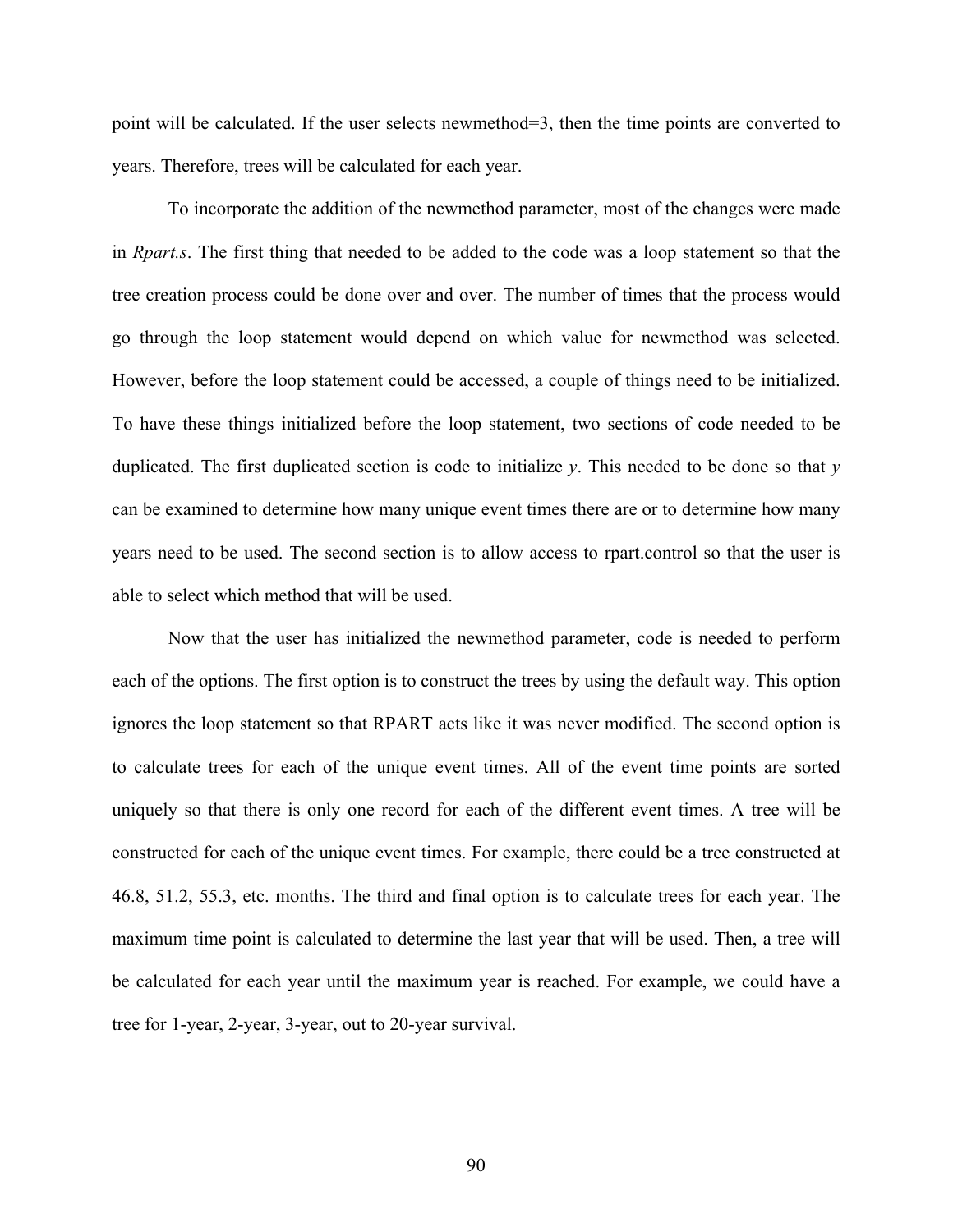At this point of the code, the process returns to the original code to construct the trees. After the trees are constructed code needed to be added to create the cp and split tables for each of the 3 methods. Time points had to be added to the output so that the user would know when the optimal time occurred.

The original code only created one tree, so only the information from one tree was ever recorded. Code was added to record the information from two trees. So as the process stepped through the different time points, the information for the best tree was kept. If the tree from another time point was better, the information for the previous best tree is moved to the second best tree spot while the information from this tree will be recorded as the best tree. Keeping the information for the trees at the two best time points allows us to compare the two trees.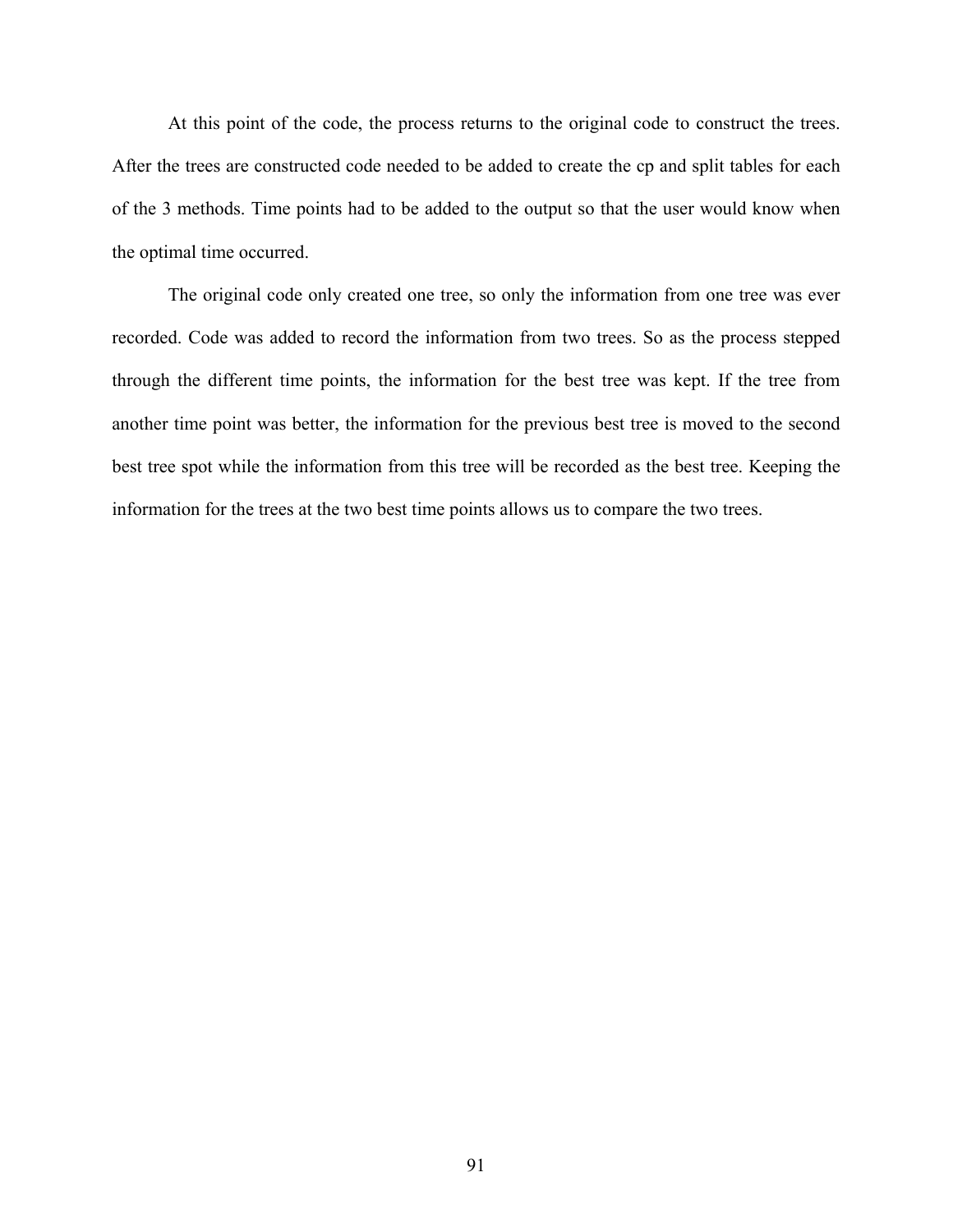#### **APPENDIX 2**

#### **CODE**

This appendix shows the code that was used to extend the algorithm used in RPART (developed by Therneau and Atkinson and ported to windows by B. D. Ripley). The original RPART software can be at the following internet address:

http://www.stats.ox.ac.uk/pub/MASS3/Winlibs/

Initial Date: 4/15/1997 Update#1: 2/23/1998 Update#2: 2/25/2000 Update#3: 2/15/2002

This is the third release of the rpart package for Splus. This represents a major revision of the rpart code, driven by the desire to add user-written split routines.

Terry M Therneau Beth Atkinson Mayo Clinic

Copyright 2002 Mayo Foundation for Medical Education and Research. This software is accepted by users "as is" and without warranties or guarantees of any kind. It may be used for research purposes or in relation to projects with commercial applications or included in commercial packages, but only so long as it is not relicensed as a stand-alone program, and only so long as the first two sentences of this paragraph (copyright notice and no warranty) are reproduced with the software.

Problems/comments/suggestions should be reported to atkinson@mayo.edu

```
# SCCS @(#)rpart.s 1.37 03/14/02 
# 
# The recursive partitioning function, for S 
# 
rpart <- function(formula, data=sys.parent(), weights, subset, 
         na.action=na.rpart, method, model=F, x=F, y=T, 
          parms, control, cost, ...) { 
   #Coded added to initialize y before the loop statement # Added by LSD<br>call <- match.call() # # Added by LSD
  call \leftarrow match.call()
   if (is.data.frame(model)) { # Added by LSD 
      m <- model # Added by LSD<br>model <- F # Added by LSD<br>model <- F # Added by LSD
    model <- F # Added by LSD 
                                                                # Added by LSD
```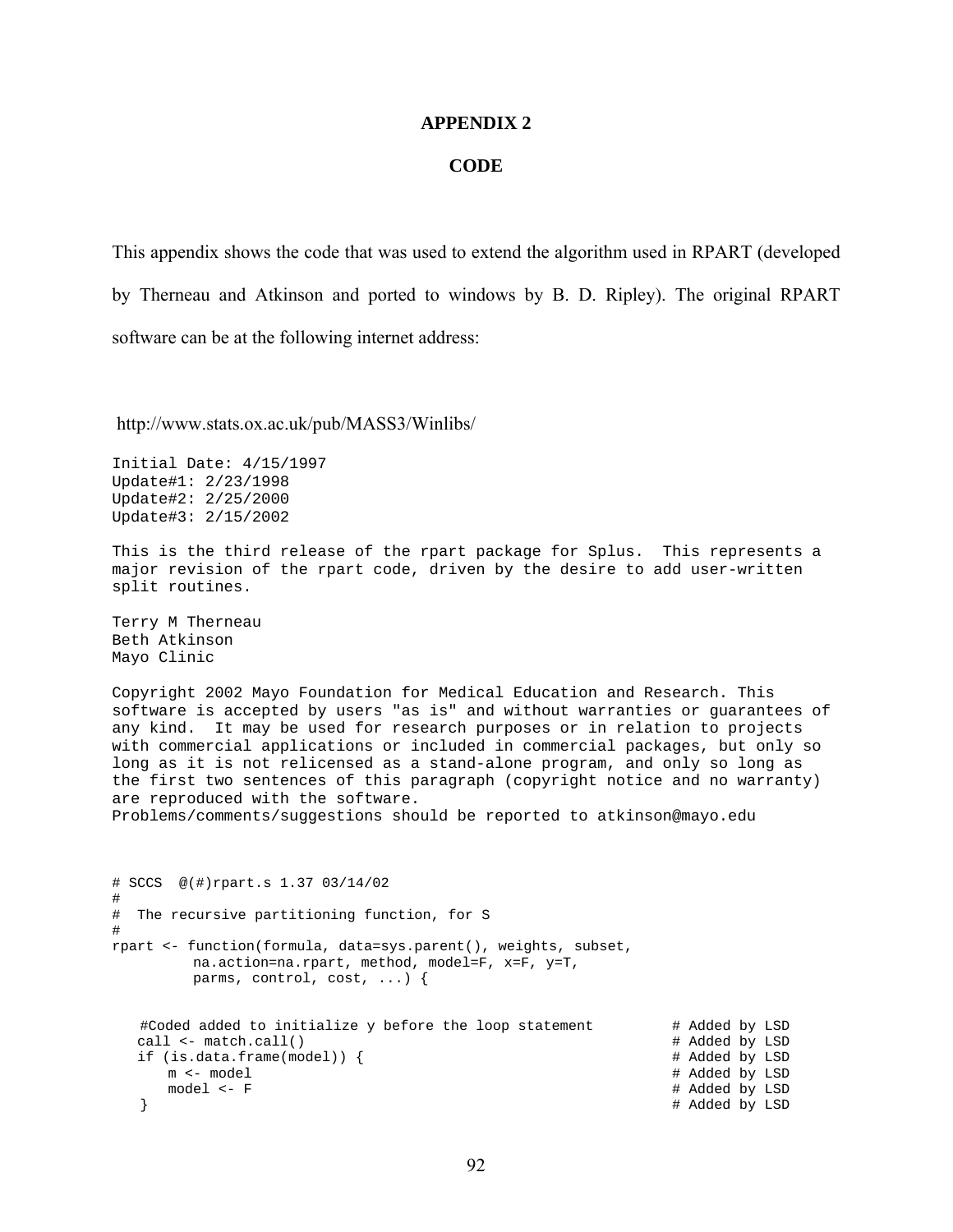```
 else { # Added by LSD 
    m <- match.call(expand=F) # Added by LSD 
   m$model <- m$method <- m$control<- NULL
   m$x <- m$y <- m$parms <- m$... <- NULL \# Added by LSD
   m$cost <- NULL<br>m$na.action <- na.action <br># Added by LSD = # Added by LSD
    m$na.action <- na.action # Added by LSD 
    m[[1]] <- as.name("model.frame.default") # Added by LSD 
   m \le - eval(m, sys.parent())
\uparrow \uparrow \uparrow \uparrow \uparrow \uparrow \uparrow \uparrow \uparrow \uparrow \uparrow \uparrow \uparrow \uparrow \uparrow \uparrow \uparrow \uparrow \uparrow \uparrow \uparrow \uparrow \uparrow \uparrow \uparrow \uparrow \uparrow \uparrow \uparrow \uparrow \uparrow \uparrow \uparrow \uparrow \uparrow \uparrow \uparrow Terms <- attr(m, "terms") # Added by LSD 
 if(any(attr(Terms, "order") > 1)) # Added by LSD 
stop("Trees cannot handle interaction terms") \qquad # Added by LSD
 Y <- model.extract(m, "response") # Added by LSD 
 # Code add to access rpart.control before the loop 
 extraArgs <- list(...) # Added by LSD 
 if (length(extraArgs)) { # Added by LSD 
   controlargs <- names(args(rpart.control)) #legal arg names # Added by LSD indx <- match(names(extraArgs), controlargs, nomatch=0) # Added by LSD
    indx <- match(names(extraArgs), controlargs, nomatch=0) # Added by LSD 
   if (any(indx==0))<br>stop(paste("Arqument", names(extraArqs)[indx==0], # Added by LSD
   stop(paste("Argument", names(extraArgs)[indx==0],
           "not matched")) # Added by LSD 
\uparrow \uparrow \uparrow \uparrow \uparrow \uparrow \uparrow \uparrow \uparrow \uparrow \uparrow \uparrow \uparrow \uparrow \uparrow \uparrow \uparrow \uparrow \uparrow \uparrow \uparrow \uparrow \uparrow \uparrow \uparrow \uparrow \uparrow \uparrow \uparrow \uparrow \uparrow \uparrow \uparrow \uparrow \uparrow \uparrow \uparrow controls <- rpart.control(...) # Added by LSD 
 if (!missing(control)) controls[names(control)] <- control # Added by LSD 
# do tree using default # Added by LSD
 if (controls$newmethod==1) { nobstime <- 1 # Added by LSD 
                temptime \leq - matrix(Y[,1],,1) # Added by LSD
\} \uparrow \uparrow \uparrow \uparrow \uparrow \uparrow \uparrow \uparrow \uparrow \uparrow \uparrow \uparrow \uparrow \uparrow \uparrow \uparrow \uparrow \uparrow \uparrow \uparrow \uparrow \uparrow \uparrow \uparrow \uparrow \uparrow \uparrow \uparrow \uparrow \uparrow \uparrow \uparrow \uparrow \uparrow \uparrow \uparrow 
# Added by LSD # Added by LSD # 4 Added by LSD # 4 Added by LSD # 4 Added by LSD # 4 Added by LSD
if (controls$newmethod==2) {<br>Ytemp <- Y
                                                              # Added by LSD<br># Added by LSD
   Ynobs \leq length(Ytemp[,1])
    for (eventobs in 1:Ynobs){ # Added by LSD 
       if (Ytemp[eventobs,2]==0) { # Added by LSD 
         Ytemp[eventobs,1]<- NA # Added by LSD<br>Ytemp[eventobs,2]<- NA} # Added by LSD
   Ytemp[events, 2]<- NA}
                                                              # Added by LSD<br># Added by LSD
   Ytimetemp <- matrix(Ytemp[,1])
    Ytime <- round(Ytimetemp,3) # Added by LSD 
    Ytime <- sort(unique(Ytime)) # Added by LSD 
    nobstime <- length(Ytime) # Added by LSD 
    temptime <- matrix(Ytime,nobstime,1) # Added by LSD 
\} \} \}# do trees by using years # Added by LSD
 if (controls$newmethod==3) { # Added by LSD 
    Ytime_matrix(Y[,1]) # Added by LSD 
    Ytime_sort(unique(Ytime)) # Added by LSD 
    nobstime <- length(Ytime) # Added by LSD 
   maxtime<-round(Ytime[nobstime]/12,0)  # Added by LSD<br>if (maxtime > 20) maxtime<-20   # Added by LSD
   if (maxtime > 20) maxtime < -20nobstime <- maxtime # Added by LSD
    monthtime<-matrix(1:maxtime) # Added by LSD 
   temptime<-monthtime*12
 } # Added by LSD
```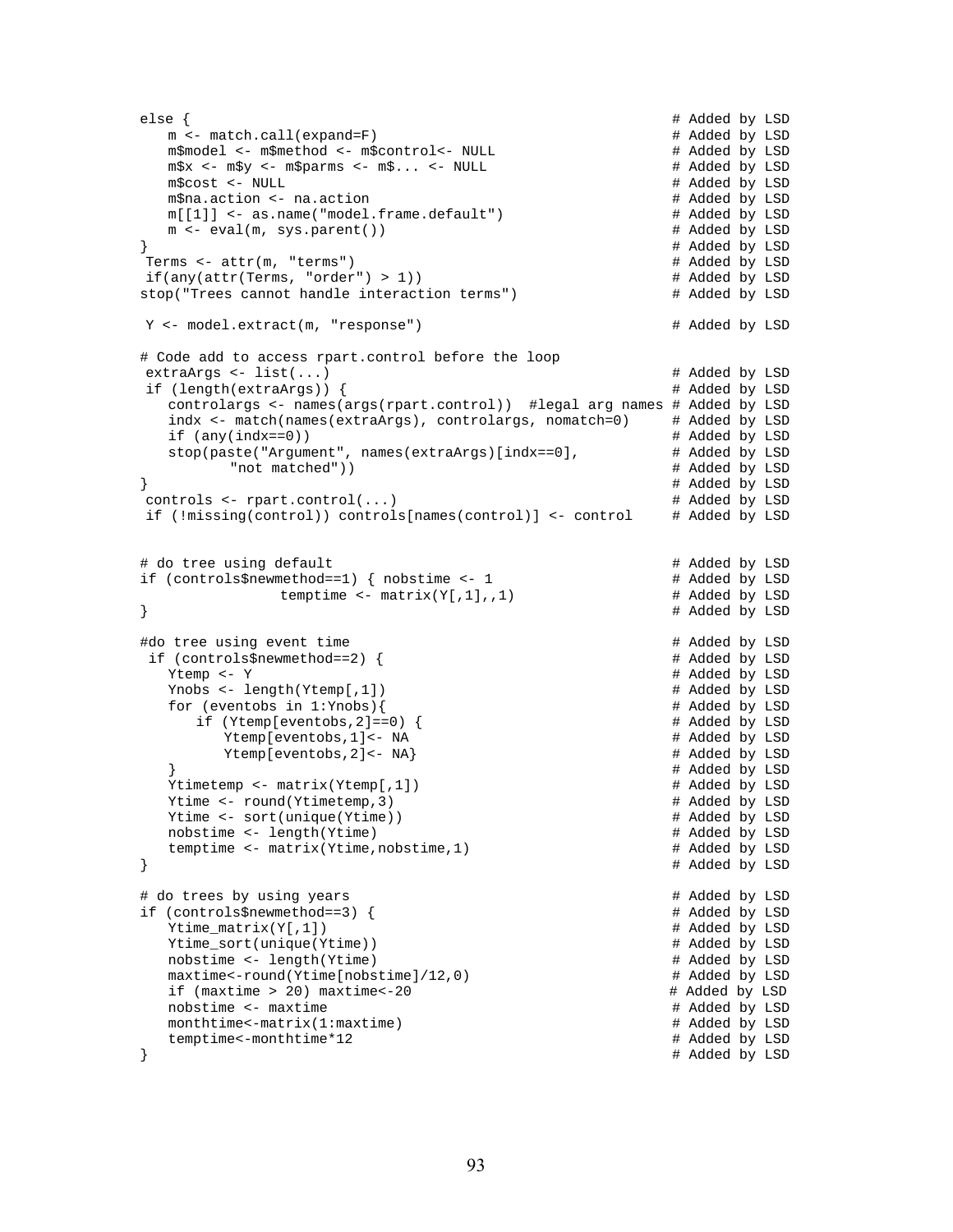```
# starts the loop for each tree \# Added by LSD \# Added by LSD \# Added by LSD \# Added by LSD
   for (itime in 1:nobstime){<br>if (itime==1) {tempimprove<-0 \qquad# Added by LSD
      if (itime==1) {tempimprove<-0
          tempimprove2<-0 # Added by LSD<br>tempans2<-NULL # Added by LSD
          tempans2<-NULL tempans<-NULL + Added by LSD tempans<-NULL + Added by LSD
      tempans<-NULL <br>}
                                                                       } # Added by LSD 
    #back to the code # Added by LSD 
       call <- match.call() 
       if (is.data.frame(model)) { 
          m <- model 
          model <- F 
       } 
       else { 
           m <- match.call(expand=F) 
           m$model <- m$method <- m$control<- NULL 
           m$x <- m$y <- m$parms <- m$... <- NULL 
           m$cost <- NULL 
           m$na.action <- na.action 
           m[[1]] <- as.name("model.frame.default") 
           m <- eval(m, sys.parent()) 
 } 
       Terms <- attr(m, "terms") 
       if(any(attr(Terms, "order") > 1)) 
       stop("Trees cannot handle interaction terms") 
       Y <- model.extract(m, "response") 
       wt <- model.extract(m, "weights") 
      if(length(wt)=0) wt <- rep(1.0, nrow(m)) offset <- attr(Terms, "offset") 
       X <- rpart.matrix(m) 
       nobs <- nrow(X) 
      nvar \leq -ncol(X) for (i in 1:nobs) { 
          if (Y[i,1]) temptime[itime,1]) { # Added by LSD Y[i,1] <- temptime[itime,1] # Added by LSD
             Y[i,1] <- temptime[itime,1]<br>Y[i,2] <- 0
                                                        # Added by LSD
      \begin{matrix} \end{matrix} } # Added by LSD 
       if (missing(method)) { 
          if (is.factor(Y) | | is.daracter(Y)) method <- 'class'
          else if (is.Surv(Y)) method <- 'exp'
          else if (is.\text{matrix}(Y)) method - 'poisson'
          else method<- 'anova'
       } 
       if (is.list(method)) { 
           # User written split methods 
           mlist <- method 
           method <- 'user' 
           if (!is.list(mlist) || length(mlist) !=3) 
           stop("User written methods must have 3 functions") 
           if (is.null(mlist$init) || class(mlist$init) != 'function') 
           stop("User written method does not contain an init function")
```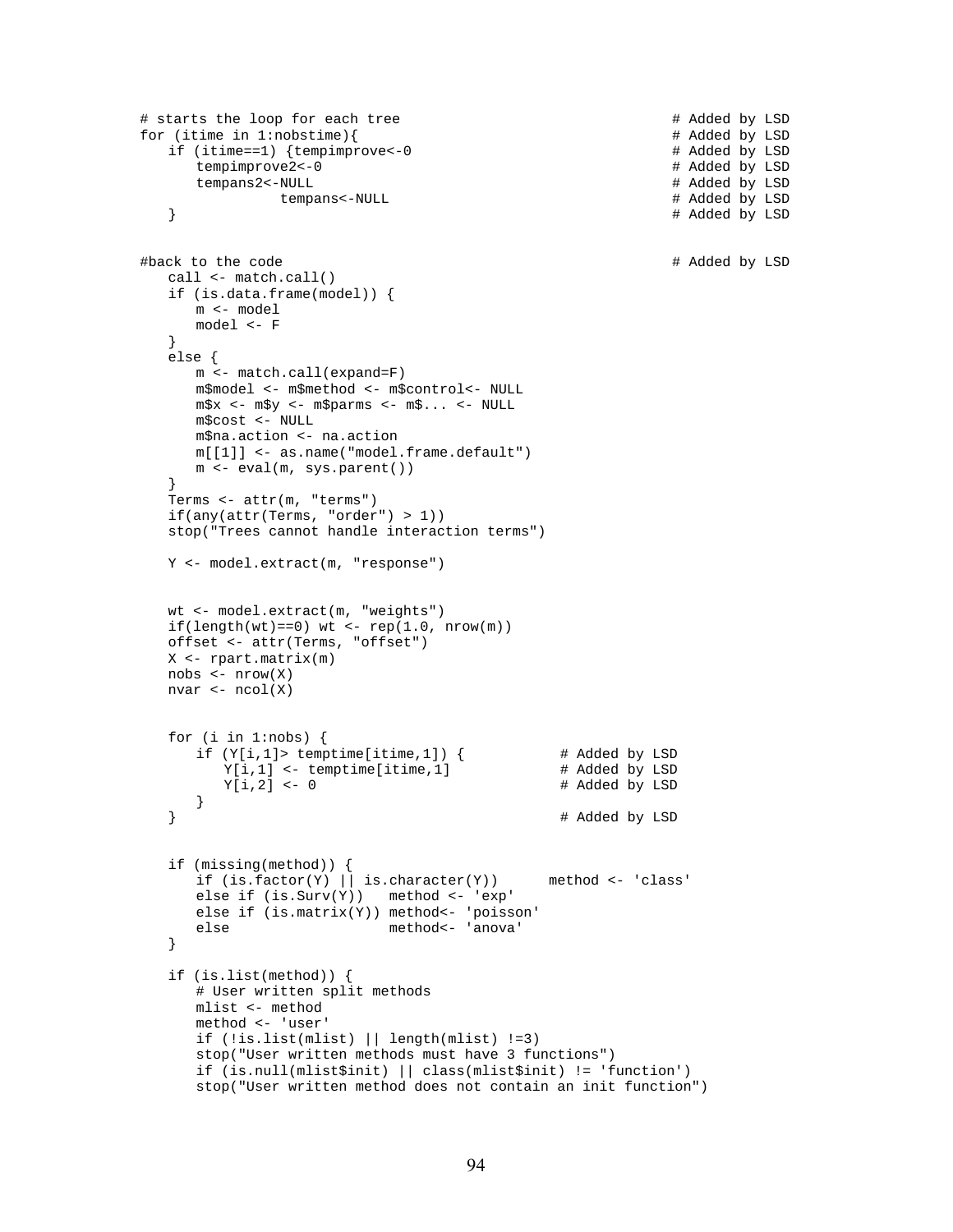```
 if (missing(parms)) init <- mlist$init(Y, offset, wt=wt) 
          else init <- mlist$init(Y, offset, parms, wt) 
         method.int <- 4 #the fourth entry in func_table.h
          if (is.null(mlist$split) || class(mlist$split) != 'function') 
          stop("User written method does not contain a split function") 
          if (is.null(mlist$eval) || class(mlist$eval) != 'function') 
          stop("User written method does not contain an eval function") 
          user.eval <- mlist$eval 
          user.split <- mlist$split 
          numresp <- init$numresp 
          numy <- init$numy 
          parms <- init$parms 
 # 
          # expr2 is an expression that will call the user "evaluation" 
          # function, and check that what comes back is valid 
          # expr1 does the same for the user "split" function 
 # 
          # For speed in the C interface, yback, xback, and wback are 
          # fixed S vectors of a fixed size, and nback tells us how 
           # much of the vector is actually being used on this particular 
          # callback. 
 # 
         if (numy==1) {
              expr2 <- Quote({ 
                 temp <- user.eval(yback[1:nback], wback[1:nback], parms) 
                 if (length(temp$label) != numresp) 
                 stop("User eval function returned invalid label") 
                 if (length(temp$deviance) !=1) 
                 stop("User eval function returned invalid deviance") 
                 as.numeric(as.vector(c(temp$deviance, temp$label))) 
              }) 
              expr1 <- Quote({ 
                 if (nback <0) { #categorical variable 
                     n2 <- -1*nback 
                     temp <- user.split(yback[1:n2], wback[1:n2], 
                    xback[1:n2], parms, F)
                     ncat <- length(unique(xback[1:n2])) 
                     if (length(temp$goodness) != ncat-1 || 
                     length(temp$direction) != ncat) 
                     stop("Invalid return from categorical split fcn") 
 } 
                 else { 
                     temp <- user.split(yback[1:nback], wback[1:nback], 
                     xback[1:nback], parms, T) 
                     if (length(temp$goodness) != (nback-1)) 
                     stop("User split function returned invalid goodness") 
                     if (length(temp$direction) != (nback-1)) 
                     stop("User split function returned invalid direction") 
 } 
                 as.numeric(as.vector(c(temp$goodness, temp$direction))) 
              }) 
          } 
          else { 
              expr2 <- Quote({ 
                 tempy <- matrix(yback[1:(nback*numy)], ncol=numy) 
                 temp <- user.eval(tempy, wback[1:nback], parms) 
                 if (length(temp$label) != numresp) 
                 stop("User eval function returned invalid label")
```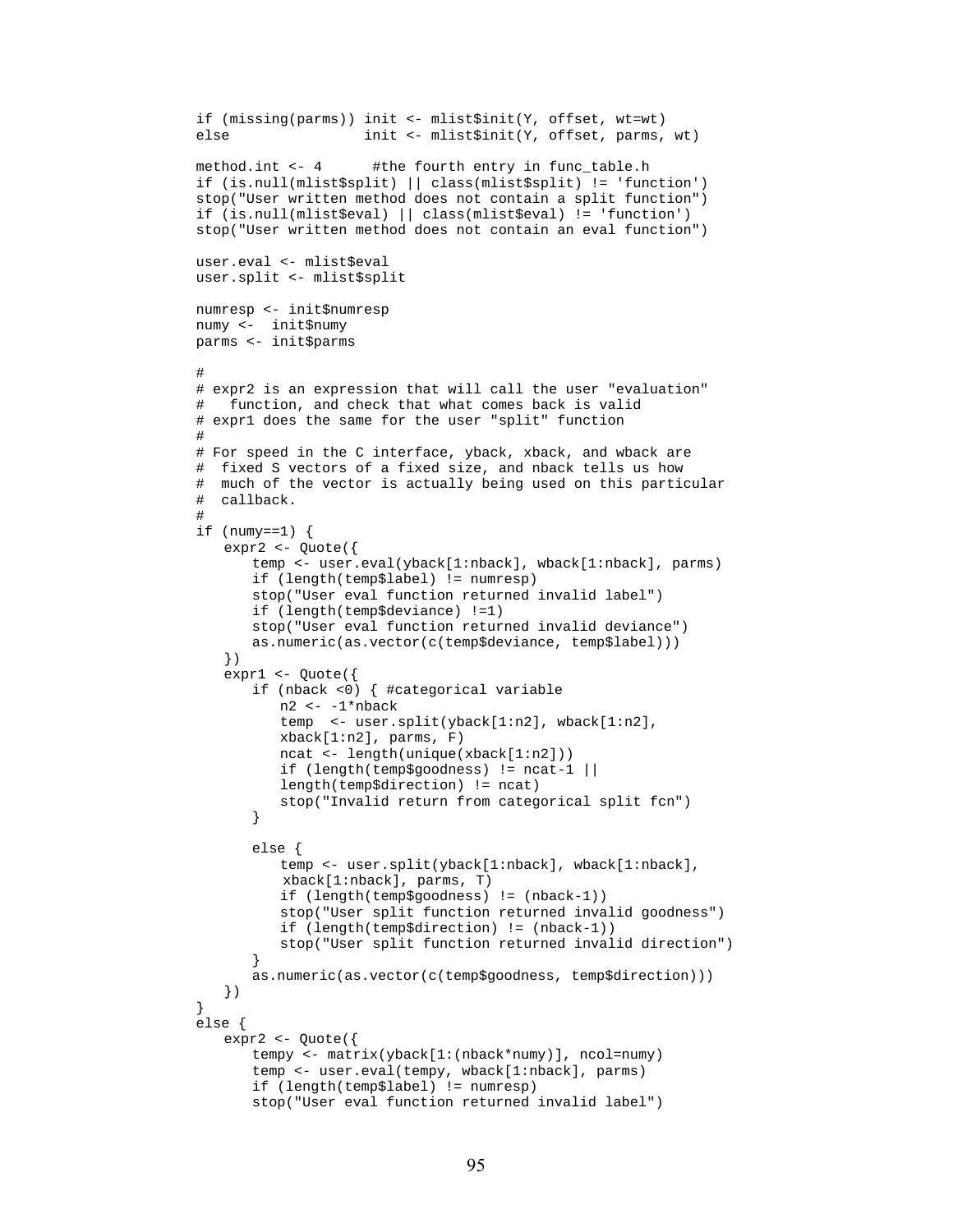```
 if (length(temp$deviance) !=1) 
                  stop("User eval function returned invalid deviance") 
                  as.numeric(as.vector(c(temp$deviance, temp$label))) 
              }) 
           expr1 <- Quote({ 
              if (nback <0) { #categorical variable 
                  n2 <- -1*nback 
                  tempy <- matrix(yback[1:(n2*numy)], ncol=numy) 
                  temp <- user.split(tempy, wback[1:n2], xback[1:n2], 
                  parms, F) 
                  ncat <- length(unique(xback[1:n2])) 
                  if (length(temp$goodness) != ncat-1 || 
                  length(temp$direction) != ncat) 
              stop("Invalid return from categorical split fcn") 
 } 
              else { 
                  tempy <- matrix(yback[1:(nback*numy)], ncol=numy) 
                  temp <- user.split(tempy, wback[1:nback],xback[1:nback], 
                     parms, T) 
                  if (length(temp$goodness) != (nback-1)) 
                  stop("User split function returned invalid goodness") 
                  if (length(temp$direction) != (nback-1)) 
                  stop("User split function returned invalid direction") 
 } 
              as.numeric(as.vector(c(temp$goodness, temp$direction))) 
           }) 
        } 
       # 
       # The vectors nback, wback, xback and yback will have their 
       # contents constantly re-inserted by C code. It's one way to make 
       # things very fast. It is dangerous to do this, so they 
       # are tossed into a separate frame to isolate them. Evaluations of 
       # the above expressions occur in that frame. 
 # 
       eframe <- new.frame(list(nback = integer(1), 
              wback = double(nobs),
              xback = double(nobs),
               yback = double(nobs*numy), 
               user.eval = user.eval, 
               user.split = user.split, 
              numy = numy,
               numresp = numresp, 
               parms = parms), protect=T) 
       .Call("init_rpcallback", eframe, as.integer(numy), 
                              as.integer(numresp), 
                              expr1, expr2) 
    else { 
       method.int <- pmatch(method, c("anova", "poisson", "class", "exp")) 
       if (is.na(method.int)) stop("Invalid method") 
       method <- c("anova", "poisson", "class", "exp")[method.int] 
       if (method.int==4) method.int <- 2 
       if (missing(parms)) 
         init <- (get(paste("rpart", method, sep='.')))(Y,offset, ,wt) 
       else 
         init <- (get(paste("rpart", method, sep='.')))(Y,offset, parms, wt) 
    Y <- init$y 
    xlevels <- attr(X, "column.levels")
```
}

}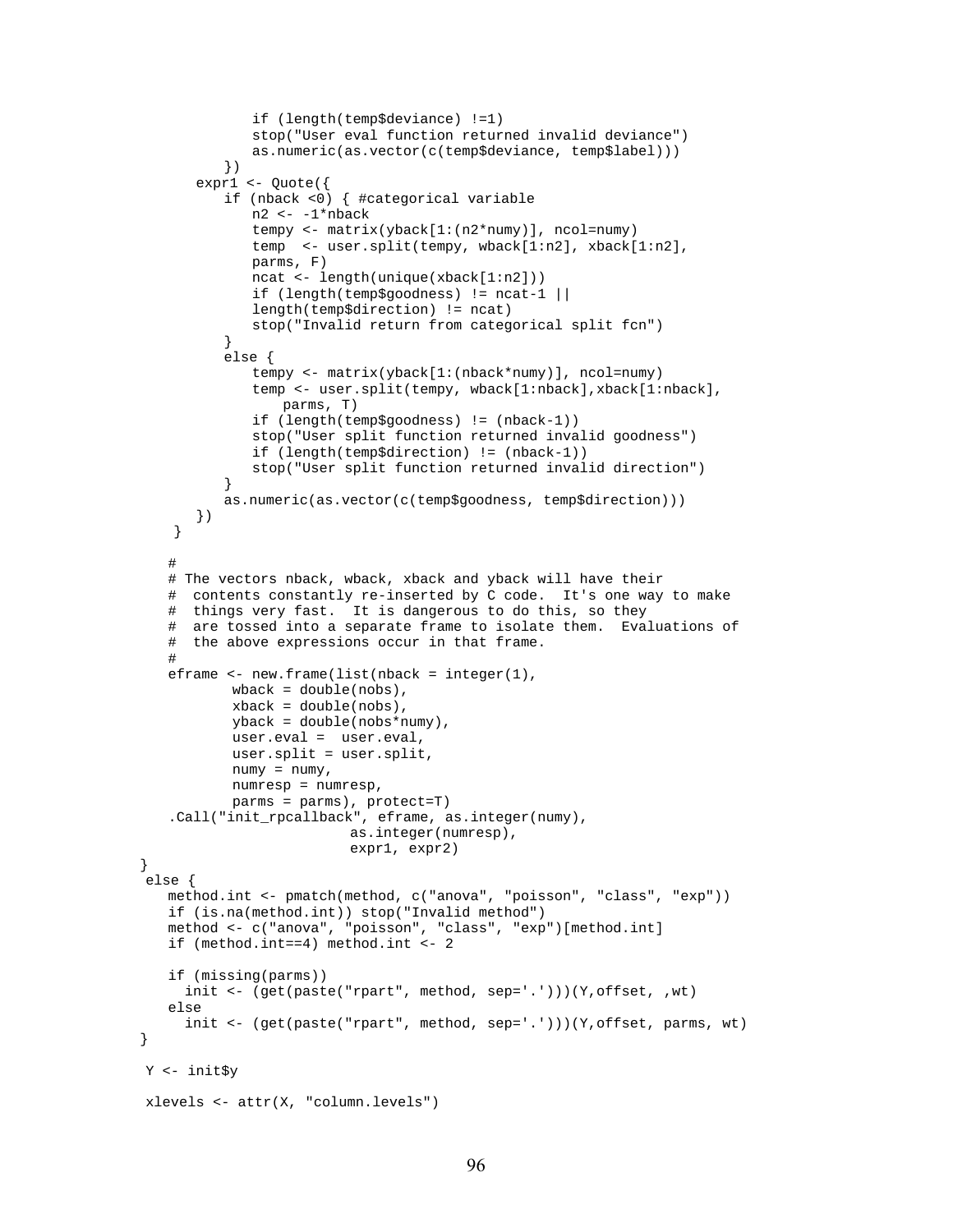```
\text{cats} \leftarrow \text{rep}(0,\text{ncol}(X)) if(!is.null(xlevels)) { 
       cats[match(names(xlevels), dimnames(X)[[2]])] <- 
          unlist(lapply(xlevels, length)) 
    } 
     # We want to pass any ... args to rpart.control, but not pass things 
     # like "dats=mydata" where someone just made a typo. The use of ... 
     # is just to allow things like "cp=.05" with easier typing 
     extraArgs <- list(...) 
     if (length(extraArgs)) { 
       controlargs <- names(args(rpart.control)) #legal arg names 
       indx <- match(names(extraArgs), controlargs, nomatch=0) 
       if (any(indx==0)) 
           stop(paste("Argument", names(extraArgs)[indx==0], 
                "not matched")) 
    } 
     controls <- rpart.control(...) 
    if (!missing(control)) controls[names(control)] <- control 
    xval <- controls$xval 
    if (is.null(xval) || (length(xval)==1 && xval==0) || method=='user') {
       xgroups <-0 
       xval <- 0 
    } 
     else if (length(xval)==1) { 
       # make random groups 
         xgroups <- sample(rep(1:xval, length=nobs), nobs, replace=F) 
    } 
    else if (lenqth(xval) == nobs) {
       xgroups <- xval 
       xval <- length(unique(xgroups)) 
    } 
     else { 
       # Check to see if observations were removed due to missing 
       if (!is.null(attr(m, 'na.action'))) { 
           # if na.rpart was used, then na.action will be a vector 
           temp <- as.integer(attr(m, 'na.action')) 
           xval <- xval[-temp] 
          if (length(xval) == nobs) {
               xgroups <- xval 
               xval <- length(unique(xgroups)) 
 } 
           else stop("Wrong length for xval") 
 } 
       else stop("Wrong length for xval") 
    } 
     # 
     # Incorporate costs 
 # 
     if (missing(cost)) cost <- rep(1.0, nvar) 
     else { 
       if (length(cost) != nvar) 
           stop("Cost vector is the wrong length") 
       if (any(cost <=0)) stop("Cost vector must be positive") 
    } 
 # 
     # Have s_to_rp consider ordered categories as continuous 
     # A right-hand side variable that is a matrix forms a special case 
     # for the code.
```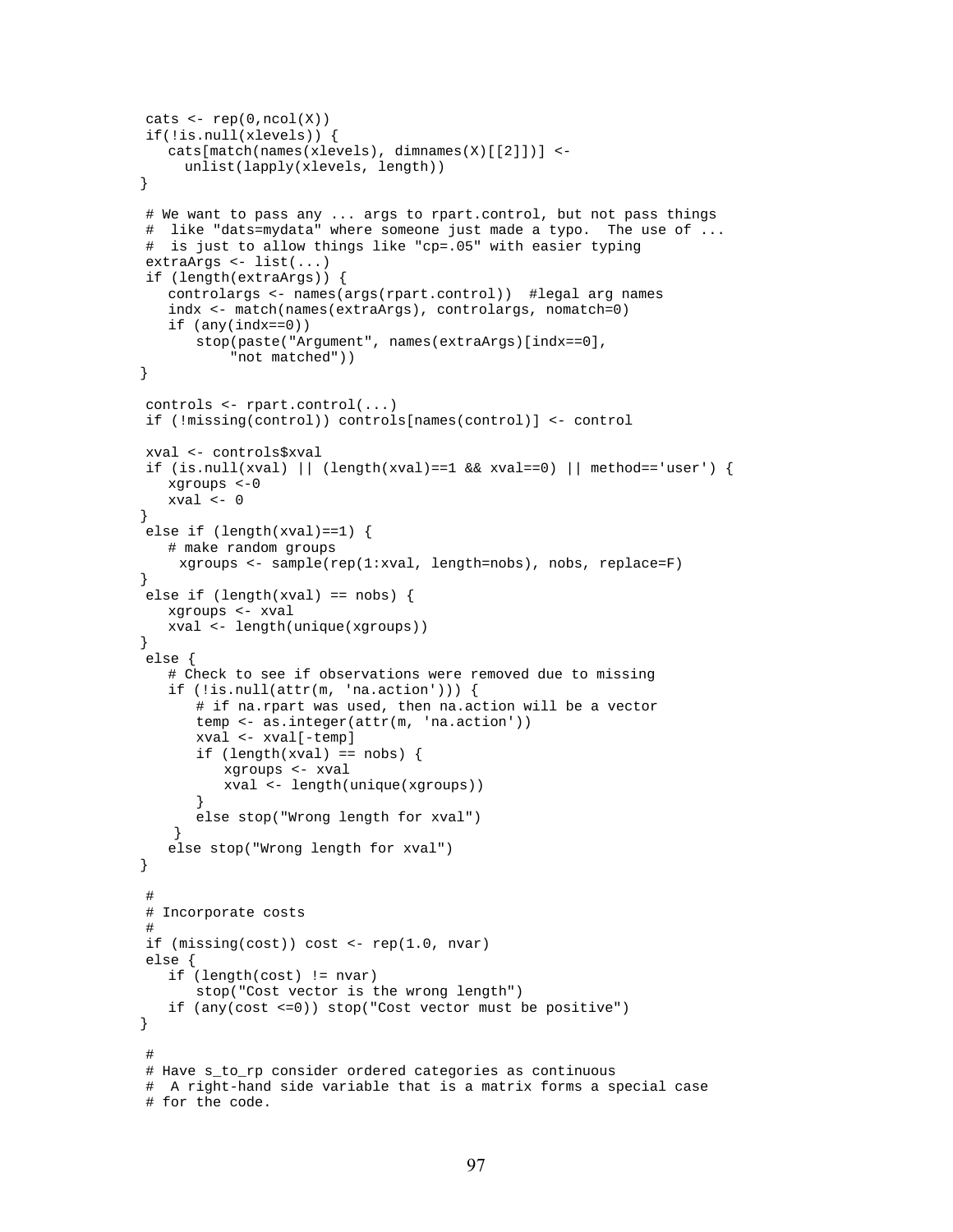```
 # 
   tfun \leftarrow function(x) {
      if (is.\text{matrix}(x)) rep(is.ordered(x), ncol(x))
       else is.ordered(x) 
    } 
    isord <- unlist(lapply(m[attr(Terms, 'term.labels')], tfun)) 
    rpfit <- .C("s_to_rp", 
           n = as.integer(nobs), 
           nvarx = as.integer(nvar), 
           ncat = as.integer(cats* !isord), 
           method= as.integer(method.int), 
           as.double(unlist(controls)), 
           parms = as.double(unlist(init$parms)), 
           as.integer(xval), 
           as.integer(xgroups), 
           as.double(t(init$y)), 
           as.single(X), 
           as.integer(is.na(X)), 
          error = character(1),
          wt = as.double(wt),
           as.integer(init$numy), 
           as.double(cost), 
           NAOK=T ) 
    if (rpfit$n == -1) stop(rpfit$error) 
    # rpfit$newX[1:n] contains the final sorted order of the observations 
    nodes <- rpfit$n # total number of nodes 
   nsplit<- rpfit$nvarx # total number of splits, primary and surrogate numcp <- rpfit$method # number of lines in cp table
                              # number of lines in cp table
    ncat <- rpfit$ncat[1] # total number of categorical splits 
    numresp<- init$numresp # length of the response vector 
    if (nsplit ==0) xval <-0 # No xvals were done if no splits were found 
    cpcol <- if (xval>0) 5 else 3 
   if (ncat==0) catmat <-0 else catmat <- matrix(integer(1), ncat, max(cats)) 
   rp \leq -.C("s_to_p2", as.integer(nobs), 
               as.integer(nsplit), 
               as.integer(nodes), 
               as.integer(ncat), 
               as.integer(cats *!isord), 
               as.integer(max(cats)), 
               as.integer(xval), 
              which = integer(nobs),
               cptable = matrix(double(numcp*cpcol), nrow=cpcol), 
              dsplit = matrix(double(1), nsplit,3),
               isplit = matrix(integer(1), nsplit,3), 
               csplit = catmat, 
 dnode = matrix(double(1), nodes, 3+numresp), 
 inode = matrix(integer(1), nodes, 6)) 
    tname \leq c("\leqleaf>", dimnames(X)[[2]])
    if (controls$newmethod==2) tempyear <- matrix(temptime[itime,1],1,numcp) 
               #added by LSD 
    if (controls$newmethod==3) tempyear <- matrix(itime,1,numcp) 
              #added by LSD 
    if (controls$newmethod==1) { 
           #added by LSD 
       if (cpcol==3) temp <- c("CP", "nsplit", "rel error") 
      else temp <- c("CP", "nsplit", "rel error", "xerror", "xstd")}
```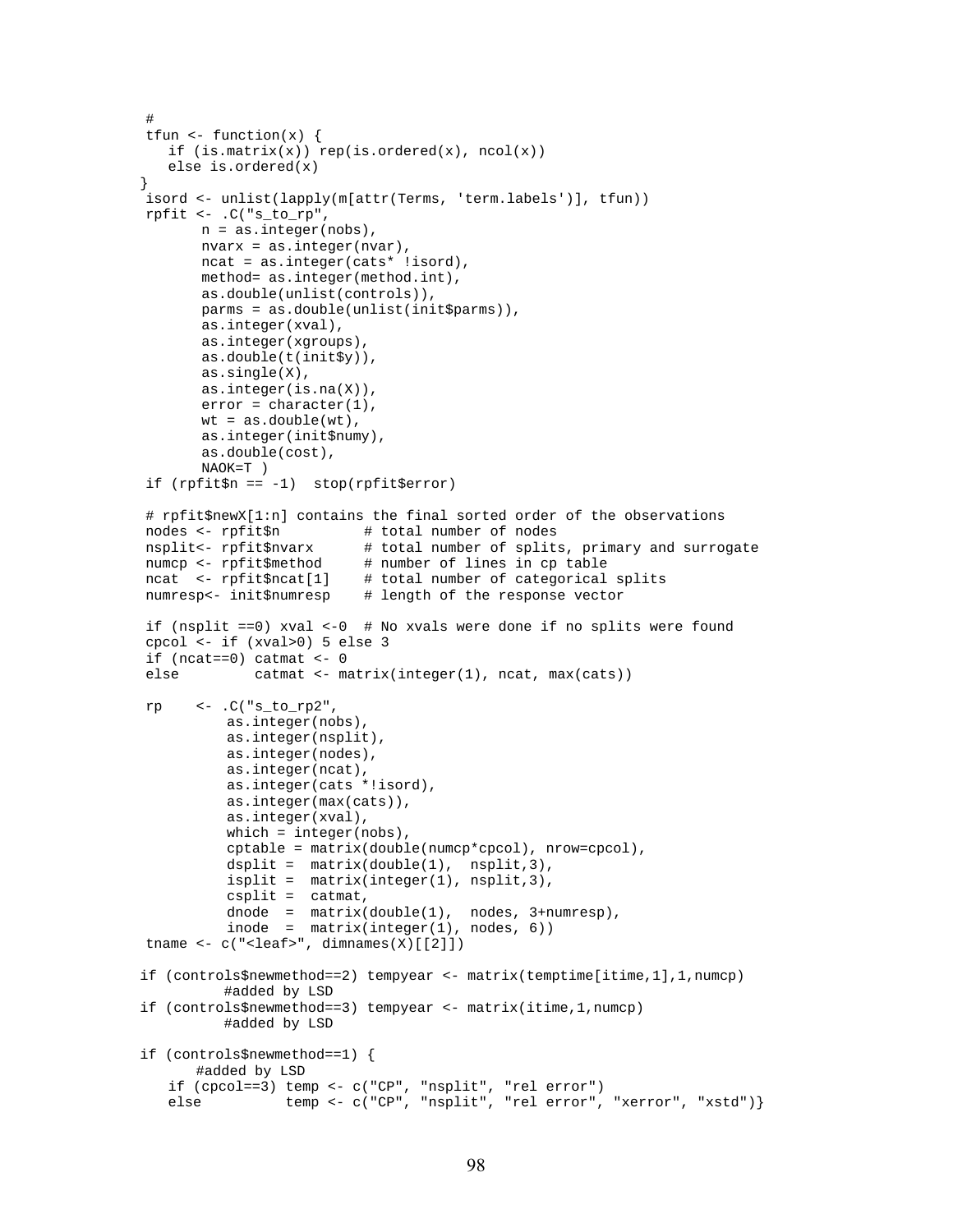```
if (controls$newmethod==2) { #added by LSD
       if (cpcol==3) temp <- c("CP", "nsplit", "rel error","month") 
          #month added by LSD 
      else temp <- c("CP", "nsplit", "rel error", "xerror", "xstd", "month") }
          #month added by LSD 
    if (controls$newmethod==3) { #added by LSD 
       if (cpcol==3) temp <- c("CP", "nsplit", "rel error","year") #year added by LSD 
      else temp <- c("CP", "nsplit", "rel error", "xerror", "xstd", "year") }
          #year added by LSD 
    if (controls$newmethod>1) rp$cptable <- rbind(rp$cptable, tempyear) #added by LSD 
   dimnames(rp$cptable) <- list(temp, 1:numcp) 
   splits<- matrix(c(rp$isplit[,2:3], rp$dsplit), ncol=5, 
           dimnames=list(tname[rp$isplit[,1]+1], 
            c("count", "ncat", "improve", "index", "adj"))) 
    if(controls$newmethod==2) splits <- cbind(splits,temptime[itime,1]) 
    if(controls$newmethod==3) splits <- cbind(splits,itime) 
    if (controls$newmethod==1) dimnames(splits)<-list(NULL,c("count", "ncat", 
   "improve", "index", "adj"))
    if (controls$newmethod==2) dimnames(splits)<-list(NULL,c("count", "ncat", 
   "improve", "index", "adj", "month")) # added by LSD 
 if (controls$newmethod==3) dimnames(splits)<-list(NULL,c("count", "ncat", 
   "improve", "index", "adj", "year")) # added by LSD 
    index <- rp$inode[,2] #points to the first split for each node 
    # Now, make ordered categories look like categories again (a printout 
    # choice) 
    nadd <- sum(isord[rp$isplit[,1]]) 
    if (nadd >0) { 
      newc <- matrix(integer(1), nadd, max(cats)) 
       cvar <- rp$isplit[,1] 
      indx <- isord[cvar] # vector of T/F<br>cdir <- splits[indx,2] # which
                                     # which direction splits went<br># cut point
      ccut <- floor(splits[indx, 4]) splits[indx,2] <- cats[cvar[indx]] #Now, # of categories instead 
      splits[indx,4] <- ncat + 1:nadd \# rows to contain the splits
       # Next 4 lines can be done without a loop, but become indecipherable 
      for (i in 1:nadd) \{ newc[i, 1:(cats[(cvar[indx])[i]])] <- -1*as.integer(cdir[i]) 
          newc[i, 1:ccut[i]] <- as.integer(cdir[i]) 
 } 
       if (ncat==0) catmat <- newc 
       else catmat <- rbind(rp$csplit, newc) 
       ncat <- ncat + nadd 
    } 
    else catmat <- rp$csplit 
   if (nsplit==0) { #tree with no splits 
       frame <- data.frame(row.names=1, 
              var= "<leaf>", 
              n = rp$inode[,5], 
              wt= rp$dnode[,3], 
              dev= rp$dnode[,1], 
              yval= rp$dnode[,4], 
              complexity=rp$dnode[,2], 
             ncompete = pmax(0, rp$inode[, 3]-1), nsurrogate=rp$inode[,4], #comma added by LSD 
              year = itime) # Added by LSD
```

```
 }
```

```
99
```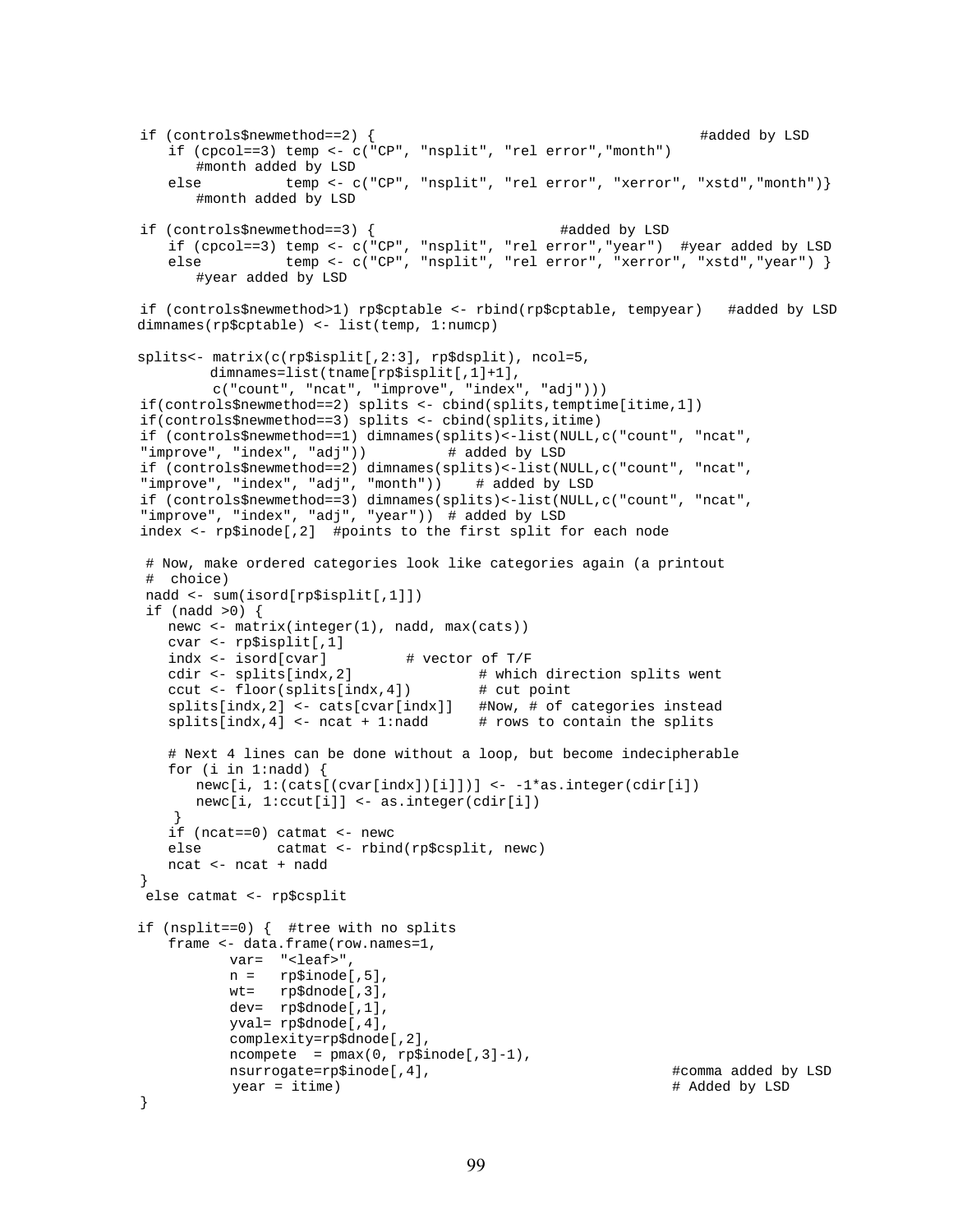```
 else { 
       temp <- ifelse(index==0, 1, index) 
       svar <- ifelse(index==0, 0, rp$isplit[temp,1]) #var number 
       frame <- data.frame(row.names=rp$inode[,1], 
              var= factor(svar, 0:ncol(X), tname),
              n = rp$inode[,5],<br>wt= rp$dnode[,3],
                    rp$dnode[,3],
               dev= rp$dnode[,1], 
               yval= rp$dnode[,4], 
               complexity=rp$dnode[,2], 
              ncompete = pmax(0, rp$inode[, 3]-1), nsurrogate=rp$inode[,4], #comma added by LSD 
                                                                      # Added by LSD
    } 
   if (method.int ==3 ) {
        # Create the class probability vector from the class counts, and 
        # add it to the results 
        # The "pmax" one line down is for the case of a factor y which has 
        # no one at all in one of its classes. Both the prior and the 
        # count will be zero, which led to a 0/0. 
        numclass <- init$numresp -1 
        temp <- rp$dnode[,-(1:4)] %*% diag(init$parms$prior* 
                    sum(init$counts)/pmax(1,init$counts)) 
 yprob <- temp /apply(temp,1,sum) #necessary with altered priors 
 yval2 <- matrix(rp$dnode[, -(1:3)], ncol=numclass+1) 
       frame$yval2 <- cbind(yval2, yprob) 
    } 
    else if (init$numresp >1) frame$yval2 <- rp$dnode[,-(1:3)] 
    if (is.null(init$summary)) 
        stop("Initialization routine is missing the summary function") 
    if (is.null(init$print)) 
        functions <- list(summary=init$summary) 
    else functions <- list(summary=init$summary, print=init$print) 
    if (!is.null(init$text)) functions <- c(functions, list(text=init$text)) 
    if (method=='user') functions <- c(functions, mlist) 
    where <- rp$which 
    names(where) <- row.names(m) 
    if (nsplit ==0) { # no 'splits' component 
       ans <- list(frame = frame, 
          where = where,
           call=call, terms=Terms, 
           cptable = t(rp$cptable), 
           method = method, 
           parms = init$parms, 
           control= controls, 
           functions= functions) 
    } 
   else { 
       ans <- list(frame = frame, 
           where = where, 
            call=call, terms=Terms, 
           cptable = t(rp$cptable), 
           splits = splits, 
           method = method, 
           parms = init$parms, 
           control= controls, 
           functions= functions) 
    } 
    if (ncat>0) ans$csplit <- catmat +2
```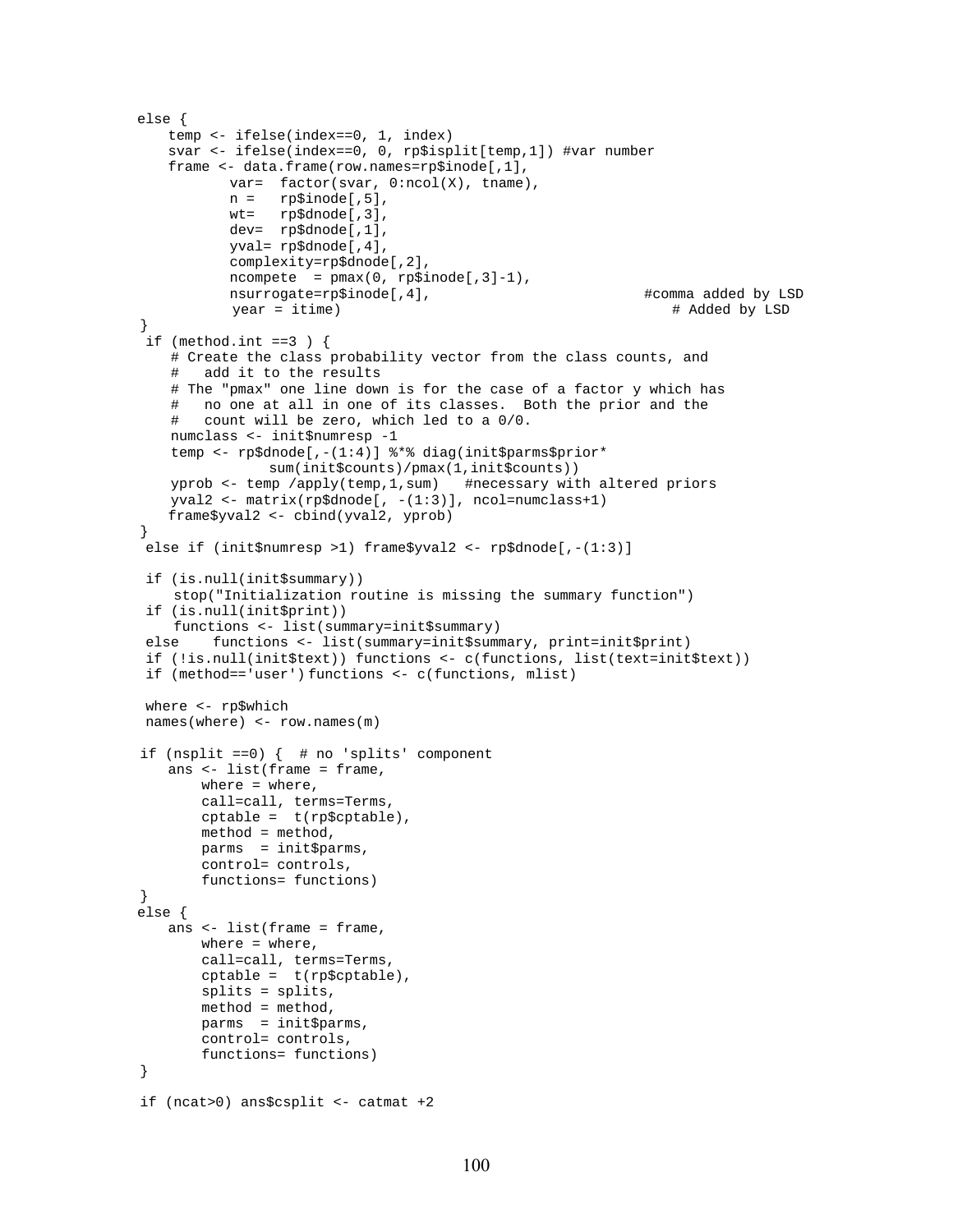```
 if (model) { 
      ans$model <- m 
     if (missing(y)) y <- F
 } 
   if (y) ans$y <- Y 
   if (x) { 
      ans$x <- X 
      ans$wt<- wt 
    } 
    ans$ordered <- isord 
    if(!is.null(attr(m, "na.action"))) 
       ans$na.action <- attr(m, "na.action") 
    if (!is.null(xlevels)) attr(ans, 'xlevels') <- xlevels 
    if(method=='class') attr(ans, "ylevels") <- init$ylevels 
  if (length(xgroups)) ans$xgroups <- xgroups
   oldClass(ans) <- c("rpart") 
   if (itime==1 && splits[1,3]==0 && tempimprove==0) { # Added by LSD
        tempans <- ans # Added by LSD
         tempans2<-ans # Added by LSD 
                                                                } # Added by LSD 
   if (splits[1,3]>tempimprove) { # added by LSD if (itime>1) { # added by LSD
     if (time>1) {
        tempimprove2<-tempimprove \qquad # added by LSD
         tempans2<-tempans} # added by LSD 
        tempimprove<-splits[1,3] # added by LSD
         tempans <- ans # added by LSD 
                                                               # added by LSD<br># added by LSD
     else if (splits[1,3]>tempimprove2) { # added by LSD<br>tempimprove2<-splits[1,3] # added by LSD
        tempimprove2<-splits[1,3]tempans2 <- ans # added by LSD
     \} \uparrow \uparrow \uparrow \uparrow \uparrow \uparrow \uparrow \uparrow \uparrow \uparrow \uparrow \uparrow \uparrow \uparrow \uparrow \uparrow \uparrow \uparrow \uparrow \uparrow \uparrow \uparrow \uparrow \uparrow \uparrow \uparrow \uparrow \uparrow \uparrow \uparrow \uparrow \uparrow \uparrow \uparrow \uparrow \uparrow 
   } 
# ans<-tempans # commented out by LSD 
  if (tempimprove>0){ # Added by LSD<br>if (tempimprove2==0) {tempans2$splits <- cbind(0,0,0,0,0,0)} # Added by LSD
     if (tempimprove2==0) {tempans2$splits <- cbind(0,0,0,0,0,0)} # Added by LSD answer <- list(frame = tempans$frame, \qquad # added by LSD
        answer <- list(frame = tempans$frame,<br>where = tempans$where,<br># added by LSD
         where = tempans$where,
          call=tempans$call, terms=tempans$Terms, # added by LSD 
          cptable = tempans$cptable, # added by LSD 
         splits = tempans$splits,<br>method = tempans$method,<br># added by LSD
         method = tempans$method,<br>
parms = tempans$parms,<br>
# added by LSD
          parms = tempans$parms, # added by LSD 
         control= tempans$control,
          functions= tempans$functions, # added by LSD 
         frame2 = tempans2$frame, \qquad # added by LSD
         where2 = tempans2$where, \qquad # added by LSD
         call2=tempans2$call, terms2=tempans2$Terms, \# added by LSD cptable2 = tempans2$cptable,
          cptable2 = tempans2$cptable, # added by LSD 
         splits2 = tempans2$splits,<br>method2 = tempans2$method,<br># added by LSD # # added by LSD
         method2 = tempans2$ method, parms2 = tempans2$parms, # added by LSD 
          control2= tempans2$control, # added by LSD 
          functions2= tempans2$functions) # added by LSD 
      answer # added by LSD 
 } 
   else if (tempimprove==0) { # Added by LSD 
      tempans$splits <- cbind(0,0,0,0,0,0) # Added by LSD 
     tempans2$splits < - child(0,0,0,0,0,0)answer<- list(frame = tempans$frame, \qquad # added by LSD
         where =tempans$where, \qquad # added by LSD
         call=tempans$call, terms=tempans$Terms, \uparrow # added by LSD cptable = tempans$cptable,
         cptcptable = tempans$cptable,
```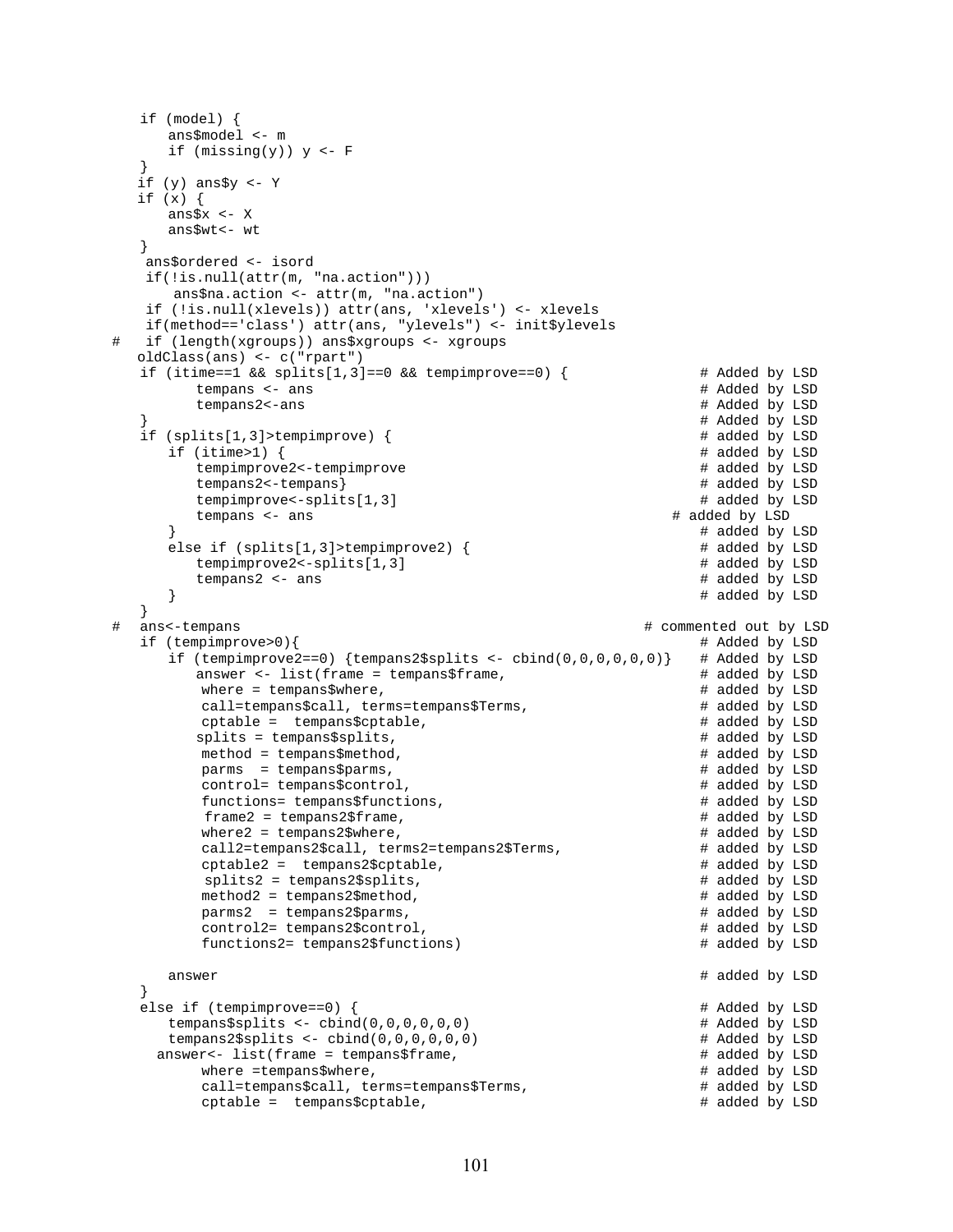```
splits = tempans$splits,<br>method = tempans$method,<br># added by LSD<br># added by LSD
          method = tempans$method,<br>
parms = tempans$parms,<br>
# added by LSD
          params = tempans$params, control= tempans$control, # added by LSD 
           functions= tempans$functions # added by LSD 
          frame2 = tempans2$frame,<br>where2 = tempans2$where,<br># added by LSD<br># added by LSD
          where2 = tempans2$where,<br>call2=tempans2$call, terms2=tempans2$Terms, \qquad# added by LSD
          call2=tempans2$call, terms2=tempans2$Terms, \qquad # added by LSD cptable2 = tempans2$cptable,
          cptcptable2 = tempans2$cptable,
          splits2 = tempans2$splits, \qquad # added by LSD
          method2 = tempans2$method, \qquad # added by LSD
           parms2 = tempans2$parms, # added by LSD 
          control2= tempans2$control,<br>
functions2= tempans2$functions) # Added by LSD<br>
# Added by LSD
          functions2= tempans2$functions)
    answer} # Added by LSD 
} 
# end of rpart.s LSD 
#SCCS @(#)rpart.control.s 1.10 07/05/01 
rpart.control <- 
   function(minsplit=20, minbucket= round(minsplit/3), cp=.01, 
       maxcompete=4, maxsurrogate=5, usesurrogate=2, xval=10, 
       surrogatestyle =0, maxdepth=30, newmethod=1){ # added newmethod by LSD 
    if (maxcompete<0) { 
       warning("The value of maxcompete supplied was <0;", 
           "the value 0 was used instead") 
       maxcompete <-0 
 } 
   if (\text{any}(xval<0)) {
        warning("The value of xval supplied was <0;", 
           "the value 0 was used instead") 
       xval <-0 
 } 
    if (maxdepth > 30) stop("Maximum depth is 30") 
    if (maxdepth < 1) stop("Maximum depth must be at least 1") 
    if (missing(minsplit) && !missing(minbucket)) minsplit <- minbucket*3 
   if((usesurrogate < 0) \vert\vert (usesurrogate > 2)) {
       warning("The value of usesurrogate supplied was out of range," , 
           "the default value of 2 is used instead.") 
       usesurrogate <- 2 
 } 
    if((surrogatestyle < 0) || (surrogatestyle > 1)) { 
       warning("The value of surrogatestyle supplied was out of range,", 
          "the default value of 0 is used instead.") 
        surrogatestyle <- 0 
 } 
   if((newmethod < 1) || (newmethod > 3)) warning("The value of newmethod supplied was out of range," , 
           "the default value of 1 is used instead.") 
       newmethod <- 1 
        } #added by LSD
    # Because xval can be of length either 1 or n, and the C code 
    # refers to parameters by number, i.e., "opt[5]" in rpart.c,
```

```
 # the xval parameter should always be last on the list.
```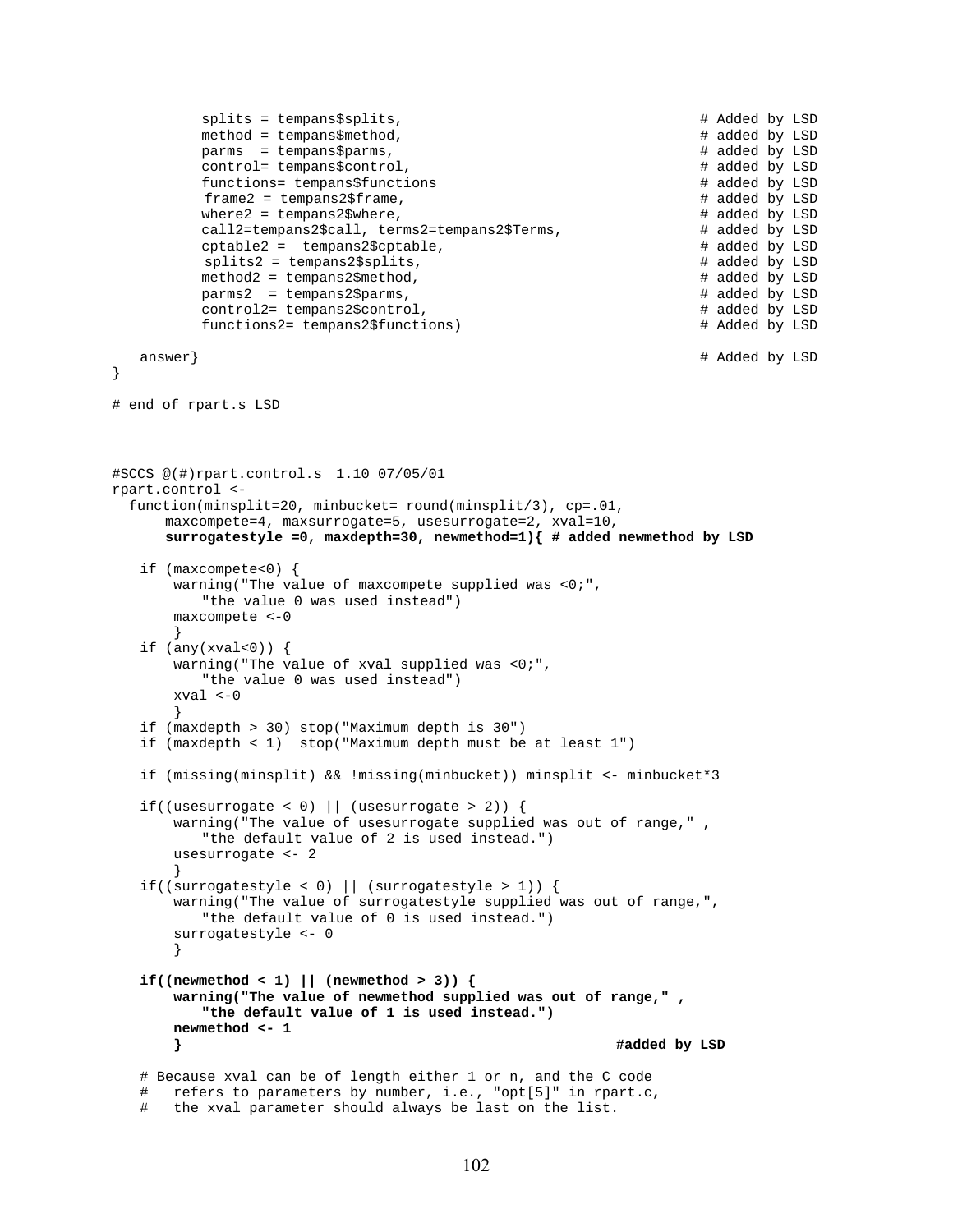```
 list(minsplit=minsplit, minbucket=minbucket, cp=cp, 
      maxcompete=maxcompete, maxsurrogate=maxsurrogate, 
      usesurrogate=usesurrogate, 
      surrogatestyle=surrogatestyle, maxdepth=maxdepth, xval=xval, 
newmethod=newmethod ) #newmethod added by LSD
 }
```

```
# end of rpart.control.s LSD
```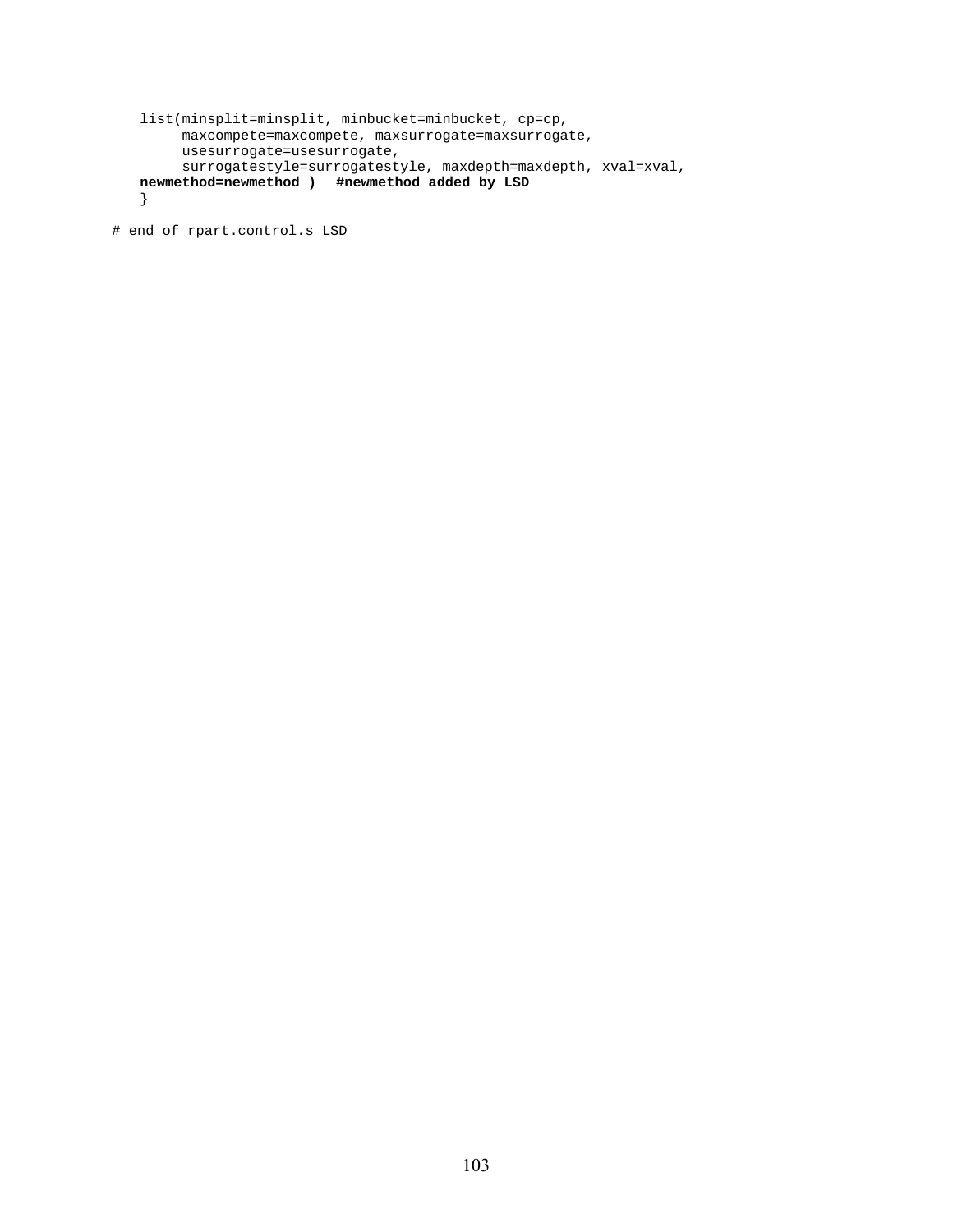## **BIBLIOGRAPHY**

- 1. Ahn, H., Loh, W.-Y. Tree-structured proportional hazards regression modeling. *Biometrics*, 50(2):471-485, 1994.
- 2. Alexander, W.P. and Grimshaw, S.D. Treed Regression. *The Journal of Computational and Graphical Statistics*, 5:156-175, 1996.
- 3. Bacchetti, P. and Segal, M.R. Survival trees with time-dependent covariates: application to estimating changes in the incubation period of AIDS. *Lifetime Data Analysis,* 1(1):35- 47, 1995.
- 4. Breiman, L., Friedman, J.H., Olshen, R.A., and Stone, C.J. Classification and regression trees. Wadsworth Publishing Co Inc (Belmont, CA), 1984.
- 5. Chaudhuri, P., Huang, M.-C., Loh, W.-Y. and Yao, R. Piecewise-polynomial regression trees. *Statistica Sinica*, 4:143-167, 1994.
- 6. Chaudhuri, P., Lo, W.-D., Loh, W.-Y. and Yang, C.-C. Generalized Regression Trees. *Statistica Sinica*, 5:641-666, 1995.
- 7. Chen, Y. I. Simple-tree weighted logrank tests for right-censored data. *Ann. Inst. Statist. Math.*, 50:311-324, 1998.
- 8. Ciampi, A., Couturier, A. and Li, S. Prediction trees with soft nodes for binary outcomes. *Stat Med.*, 21(8):1145-65, Apr 30 2002.
- 9. Ciampi, A., Thiffault, J., Nakache, J.-P. & Asselain B. Stratification by stepwise regression, correspondence analysis and recursive partition: a comparision of three methods of analysis for survival data with covariates. *Computational Statistics and Data Analysis*, 4:185-204, 1986.
- 10. Ciampi, A., Hogg, S., McKinney, S. and Thiffault, J. A computer program for recursive partition and amalgamation for censored survival data. *Computer Methods and Programs in Biomedicine*, 26:239-56, 1988.
- 11. Ciampi, A., Lou, Z., Lin, Q. and Negassa, A. Recursive partition and amalgamation with the exponential family: theory and applications. *Applied Stochastic Models and Data Analysis*, 7:121-137, 1991.
- 12. Cox, D.R. Regression models and life tables. *Journal of the Royal Statistical Society Series B* 34:187-220, 1972.
- 13. Davis, R.B. and Anderson, J.R. Exponential survival trees. *Statistics in Medicine*, 8:947- 961, 1989.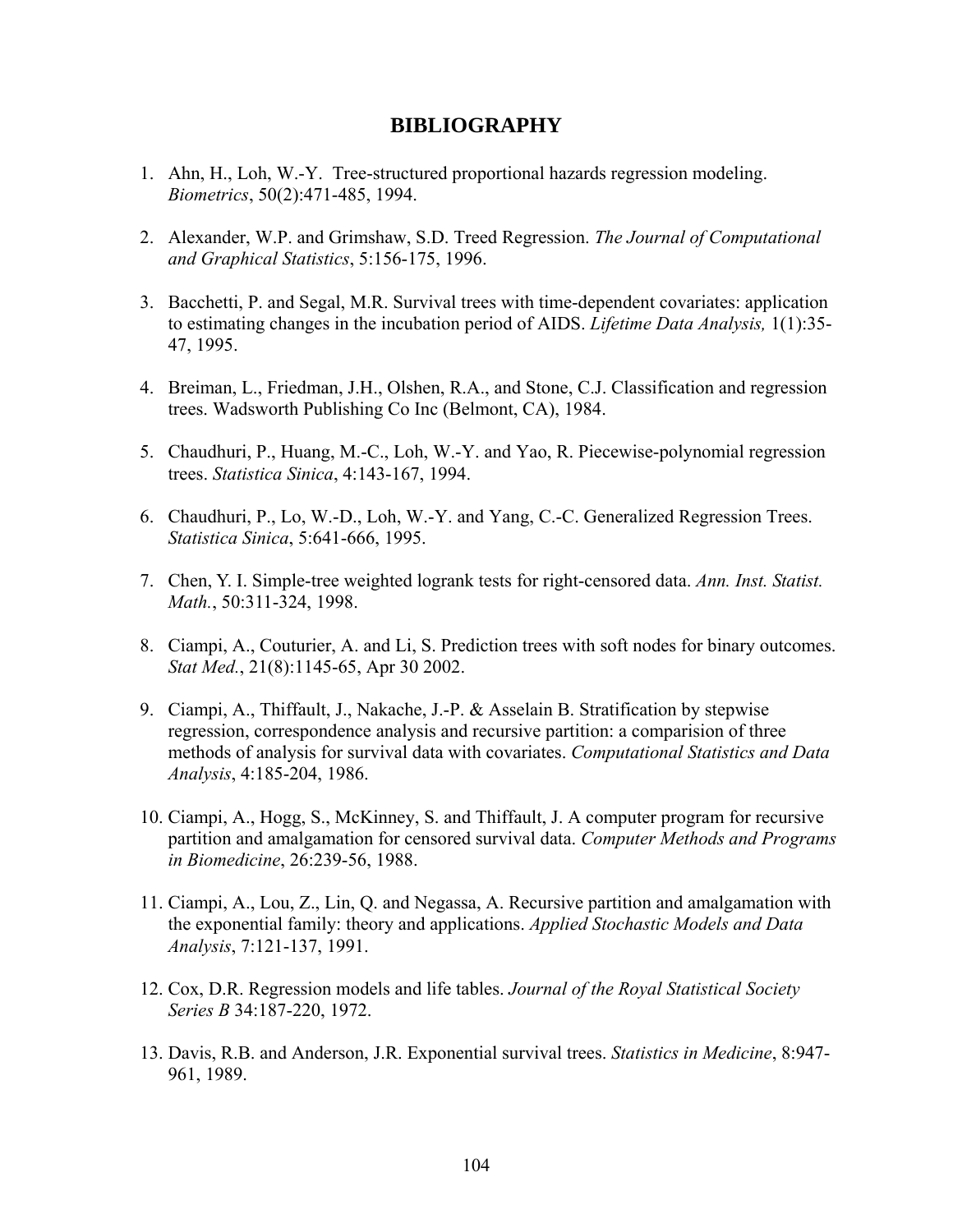- 14. Fisher, E.R., Anderson, S., Dean, S., Dabbs, D., et al. Solving the dilemma of the immunohistochemical and other methods used for scoring estrogen receptor and progesterone receptor in patients with invasive breast carcinoma. *Cancer*, 103:164-73, 2005.
- 15. Gail, M.H. Evaluating serial cancer marker studies in patients at risk of recurrent disease. *Biometrics*, 37(1):67-78, Mar 1981.
- 16. Gail, M.H., Wieand, S. and Piantadosi, S. Biased estimates of treatment effect in randomized experiments with nonlinear regressions and omitted covariates. *Biometrika.* 71:431–444, 1984.
- 17. Gordon, L. and Olshen, R.A. Tree-structured survival analysis. *Cancer Treatment Reports*, 69:1065-1068, 1985.
- 18. Harrington, D.P. and Fleming, T.R. A class of rank test procedures for censored survival data. *Biometrika*, 69:553-566, 1982.
- 19. Hastie, T. and Tibshirani, R. Exploring the Nature of Covariate Effects in the Proportional Hazards Model. *Biometrics*, 46(4):1005-1016, 1990.
- 20. Hastie, T. and Tibshirani, R. Varying-coefficient models. *Journal of the Royal Statistical Society Series B*, 55:757-796, 1993.
- 21. Huang, X., Chen, S. and Soong, S.J. Piecewise exponential survival trees with timedependent covariates. *Biometrics*, 54(4):1420-33, 1998.
- 22. Kaplan, E.L. and Meier, P. Nonparametric estimation from incomplete observations. *Journal of the American Statistical Association*, 53:457-481, 1958.
- 23. Kass, G.V. An exploratory technique for investigating large quantiles of categorical data. *Applied Statistics*, 29:119-127, 1980.
- 24. Kim, K. and Tsiatis, A.A. Study duration for clinical trials with survival response and early stopping rule. *Biometrics*, [46](http://www.statindex.org/CIS/query/searcher?journalcode=783&volnum=67&Order=asc&LineNum=50&Format=html&MaxMatch=200):81-92, 1990.
- 25. LeBlanc, M. and Crowley, J. Relative risk trees for censored data. *Biometrics*, 48:411- 425, 1992.
- 26. LeBlanc, M. and Crowley, J. Survival trees by goodness of split. *Journal of the American Statistical Association*, 88:457-467, 1993.
- 27. Loh, W.-Y. and Shih, Y.-S. Split Selection Methods for Classification Trees. *Statistica Sinica*, 7:815-840, 1997.